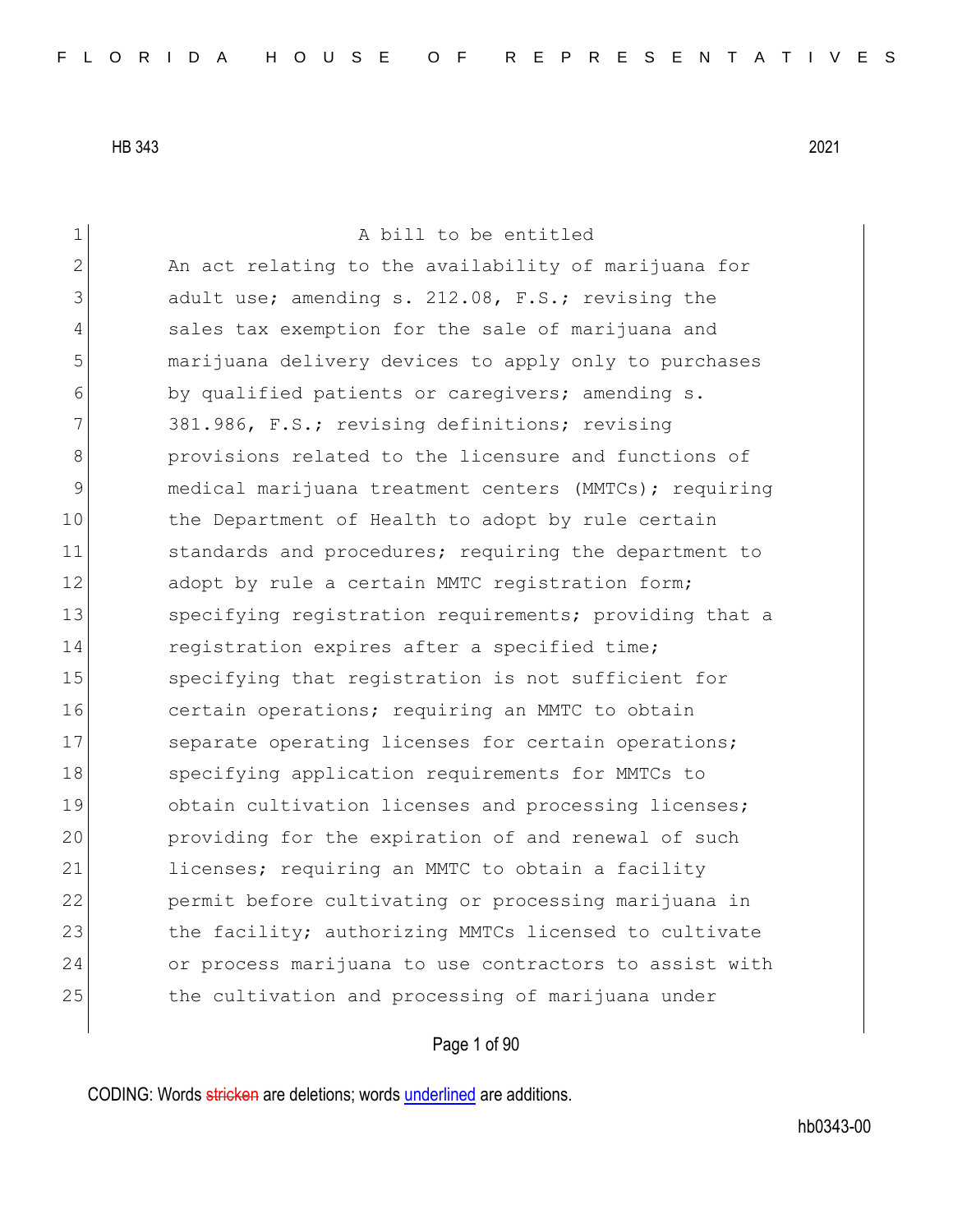26 certain conditions; requiring the contractors to 27 obtain facility permits and register principals and 28 employees; providing for the destruction of certain 29 marijuana byproducts within a specified timeframe 30 after their production; authorizing MMTCs licensed to 31 cultivate and process marijuana to wholesale marijuana 32 to other registered MMTCs under certain circumstances; 33 prohibiting an MMTC from transporting or delivering 34 marijuana outside of its property without a 35 10 11 transportation license; providing requirements for the 36 36 cultivation and the processing of marijuana; deleting 37 a requirement that each MMTC produce and make 38 available for purchase at least one low-THC cannabis 39 product; deleting certain tetrahydrocannabinol limits 40 for edibles; requiring an MMTC that holds a license 41 for processing to test marijuana before it is sold in 42 addition to when it is dispensed; deleting obsolete 43 language; revising marijuana packaging requirements; 44 providing application requirements for an MMTC to 45 **budge obtain a retail license;** providing for the expiration 46 and renewal of such licenses; requiring an MMTC to 47 obtain a facility permit before selling, dispensing, 48 or storing marijuana in the facility; requiring the 49 facility to cease certain operations under certain 50 circumstances; prohibiting a dispensing facility from

Page 2 of 90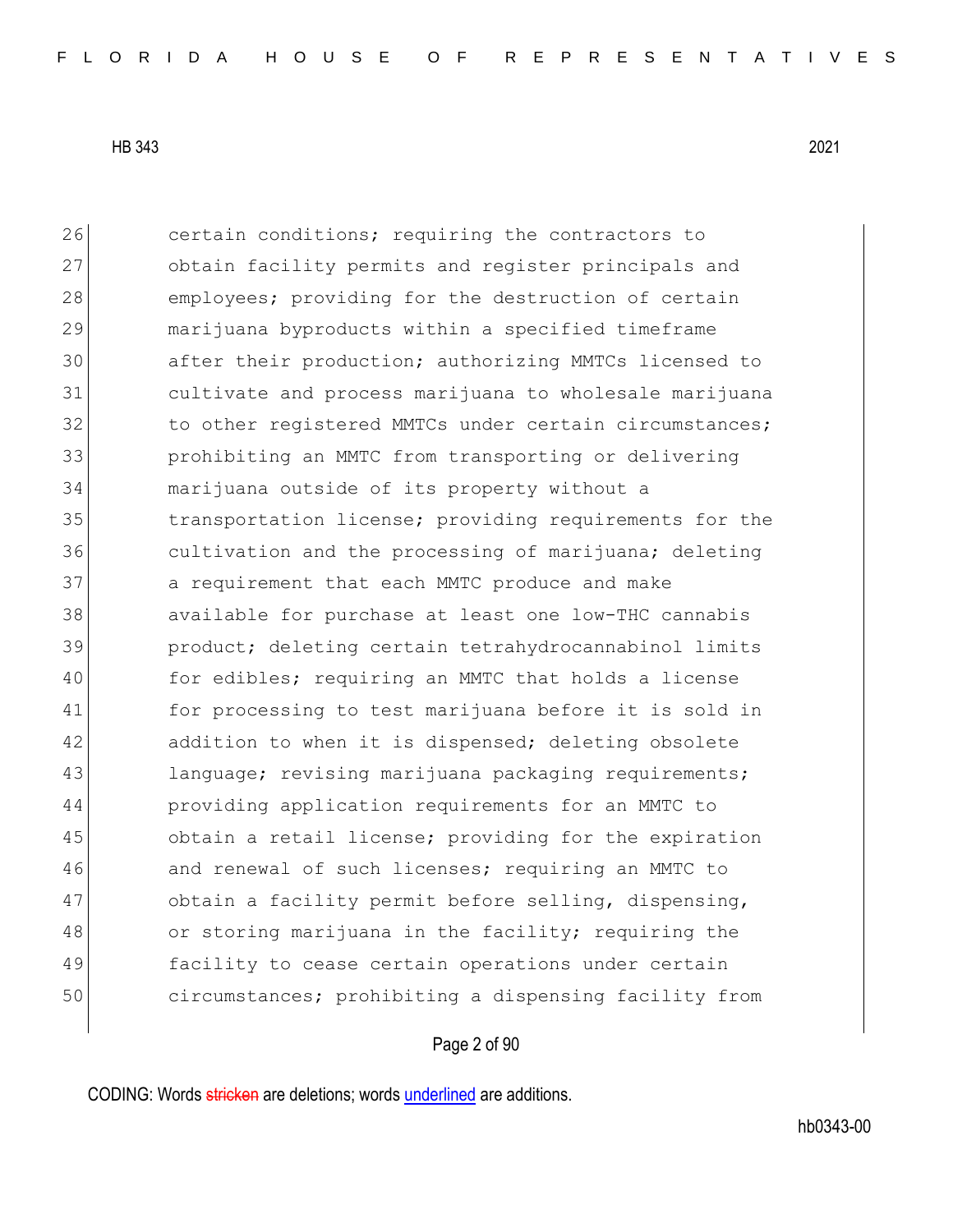51 repackaging or modifying marijuana that has already 52 been packaged for sale, with certain exceptions; 53 authorizing a retail licensee to contract with an MMTC 54 that has a transportation license to transport 55 marijuana for the retail licensee under certain 56 circumstances; prohibiting onsite consumption or 57 administration of marijuana at a dispensing facility; 58 revising requirements for the dispensing of marijuana; 59 requiring a licensed retail MMTC to include specified 60 information on a label for marijuana or a marijuana 61 delivery device dispensed to a qualified patient or 62 caregiver; authorizing an MMTC to sell marijuana to an 63 adult 21 years of age or older under certain 64 circumstances; requiring MMTC employees to verify the  $65$  age of such buyers using specified methods; 66 prohibiting an MMTC from requesting or storing any 67 **peak** personal information of a buyer other than that needed 68 to verify the buyer's age; deleting a provision 69 prohibiting an MMTC from dispensing or selling 70 specified products; providing application requirements 71 for an MMTC to obtain a transportation license; 72 providing marijuana transportation requirements; 73 prohibiting the transportation of marijuana on certain 74 properties; prohibiting the transportation of 75 marijuana in a vehicle that is not owned or leased by

Page 3 of 90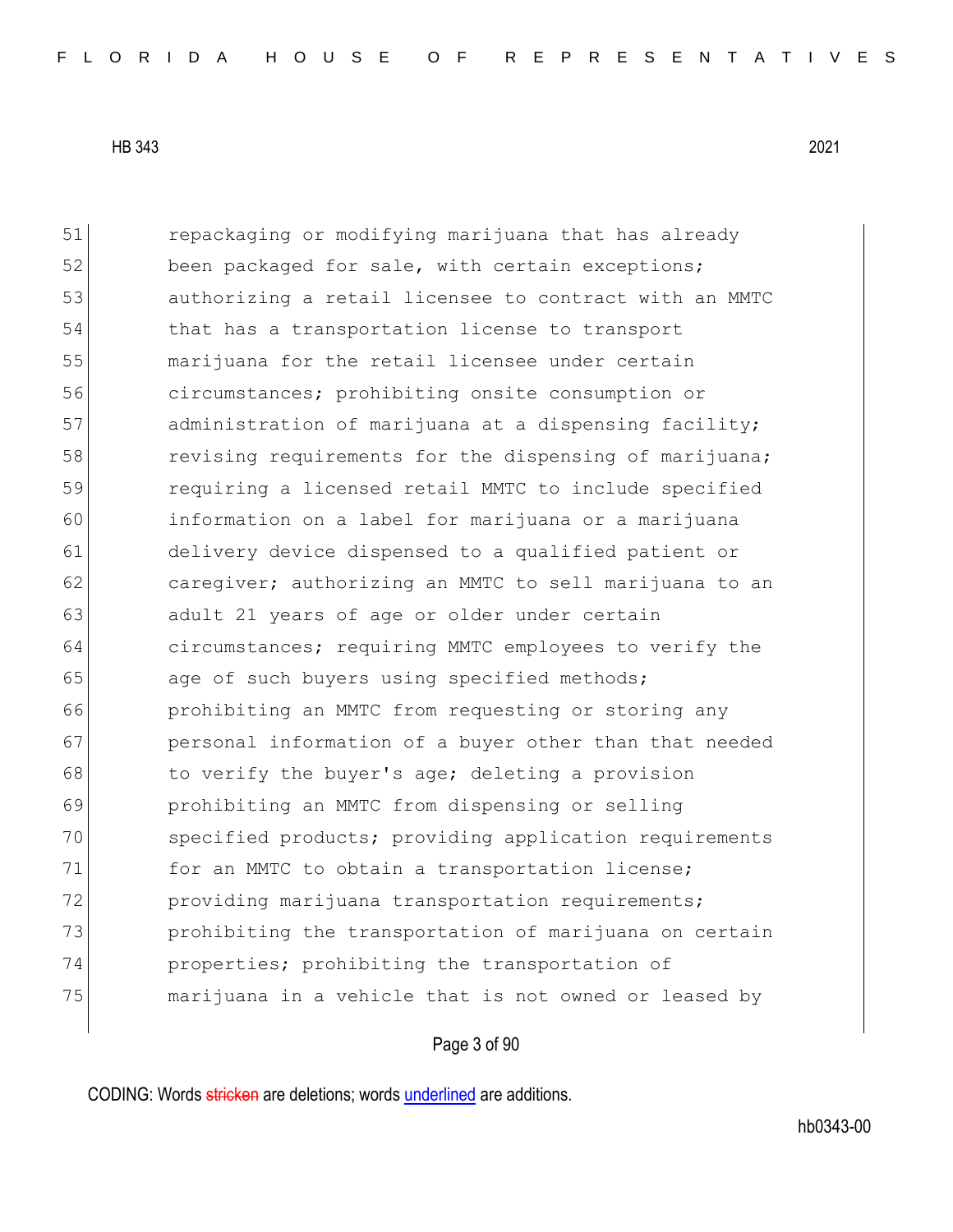76 a licensee or the licensee's contractor and not 77 appropriately permitted by the department; providing a 78 process for the issuance and cancellation of vehicle 79 permits; requiring that each permitted vehicle be GPS 80 monitored; specifying that a permitted vehicle 81 btransporting marijuana is subject to inspection and 82 search without a search warrant by specified persons; 83 authorizing an MMTC licensed to transport marijuana 84 and marijuana delivery devices to deliver or contract 85 **for the delivery of marijuana to other MMTCs, to** 86 qualified patients and caregivers within this state, 87 and to adults 21 years of age or older within this 88 state; establishing that a county or municipality may 89 **b** not prohibit deliveries of marijuana and marijuana 90 delivery devices to qualified patients and caregivers 91 within the county or municipality; requiring an MMTC 92 delivering marijuana or a marijuana delivery device to 93 a qualified patient or his or her caregiver to verify 94 the identity of the qualified patient; requiring an 95 MMTC delivering marijuana to an adult 21 years of age 96 or older to verify his or her age; requiring the 97 department to adopt certain rules for the delivery of 98 marijuana; authorizing MMTCs to use contractors to 99 assist with the transportation of marijuana, but 100 **providing that an MMTC** is responsible for the actions

# Page 4 of 90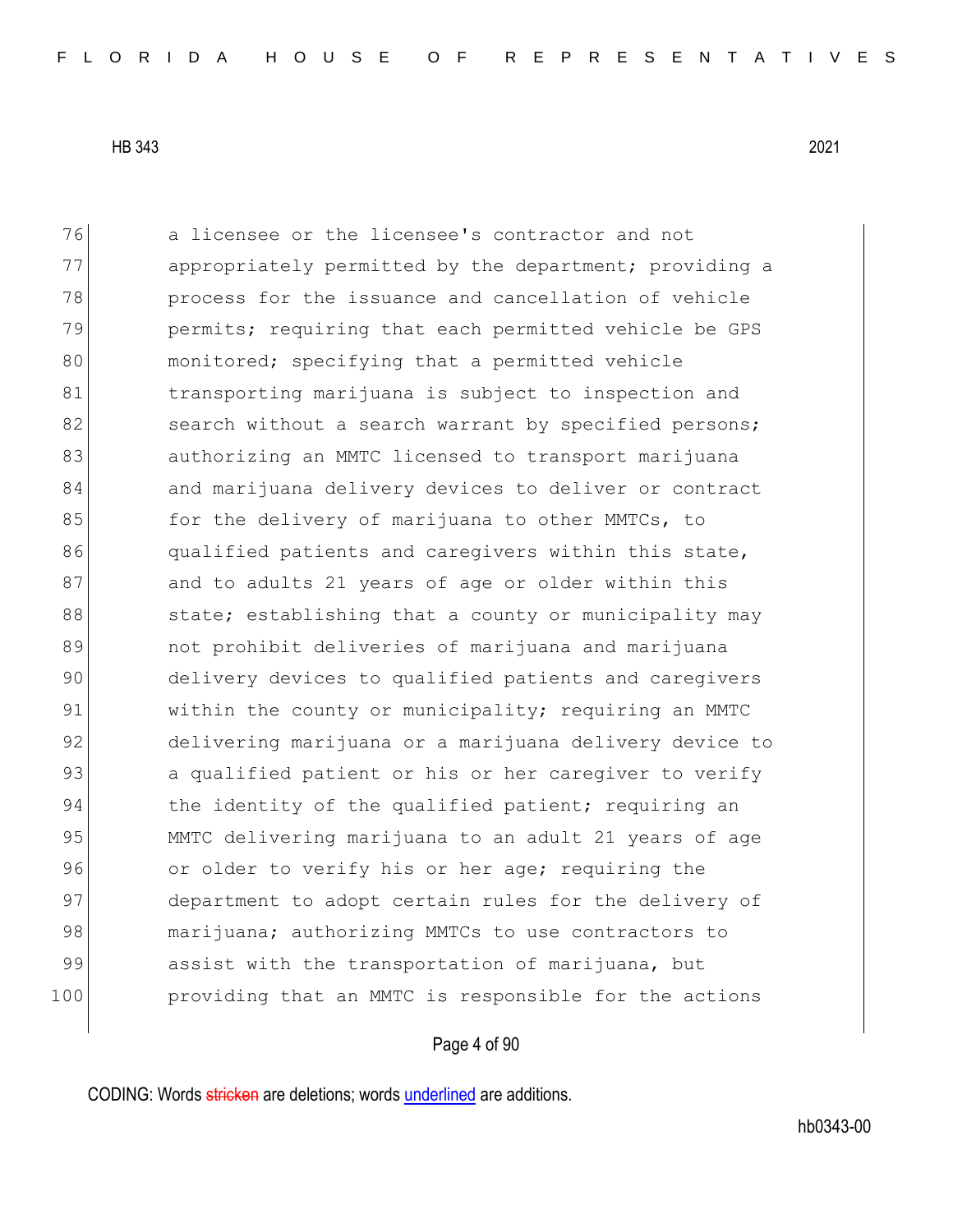101 and operations of the contractor which are related to 102 the transportation of marijuana; requiring an MMTC to 103 know the location of all of its marijuana products at 104 all times; requiring principals and employees of a 105 contractor to register with the department and receive 106 an MMTC employee identification card before 107 **participating in the operations of the MMTC;** providing 108 for the permitting of cultivation, processing, 109 dispensing, and storage facilities; requiring the 110 department to adopt by rule a facility permit 111 application form; requiring the department to inspect 112 a facility before issuing a permit; requiring the 113 department to issue or deny a facility permit within a 114 specified timeframe; providing for the expiration of 115 **facility permits; requiring the department to inspect** 116 a facility for compliance before the renewal of a 117 **facility permit;** requiring an MMTC to cease applicable 118 operations if a facility's permit expires or is 119 suspended or revoked; requiring cultivation facilities 120 and processing facilities to be insured with specified 121 hazard and liability insurance; providing cultivation 122 facility and processing facility requirements; 123 preempting to the state all matters regarding the 124 permitting and regulation of cultivation facilities 125 and processing facilities; requiring dispensing

Page 5 of 90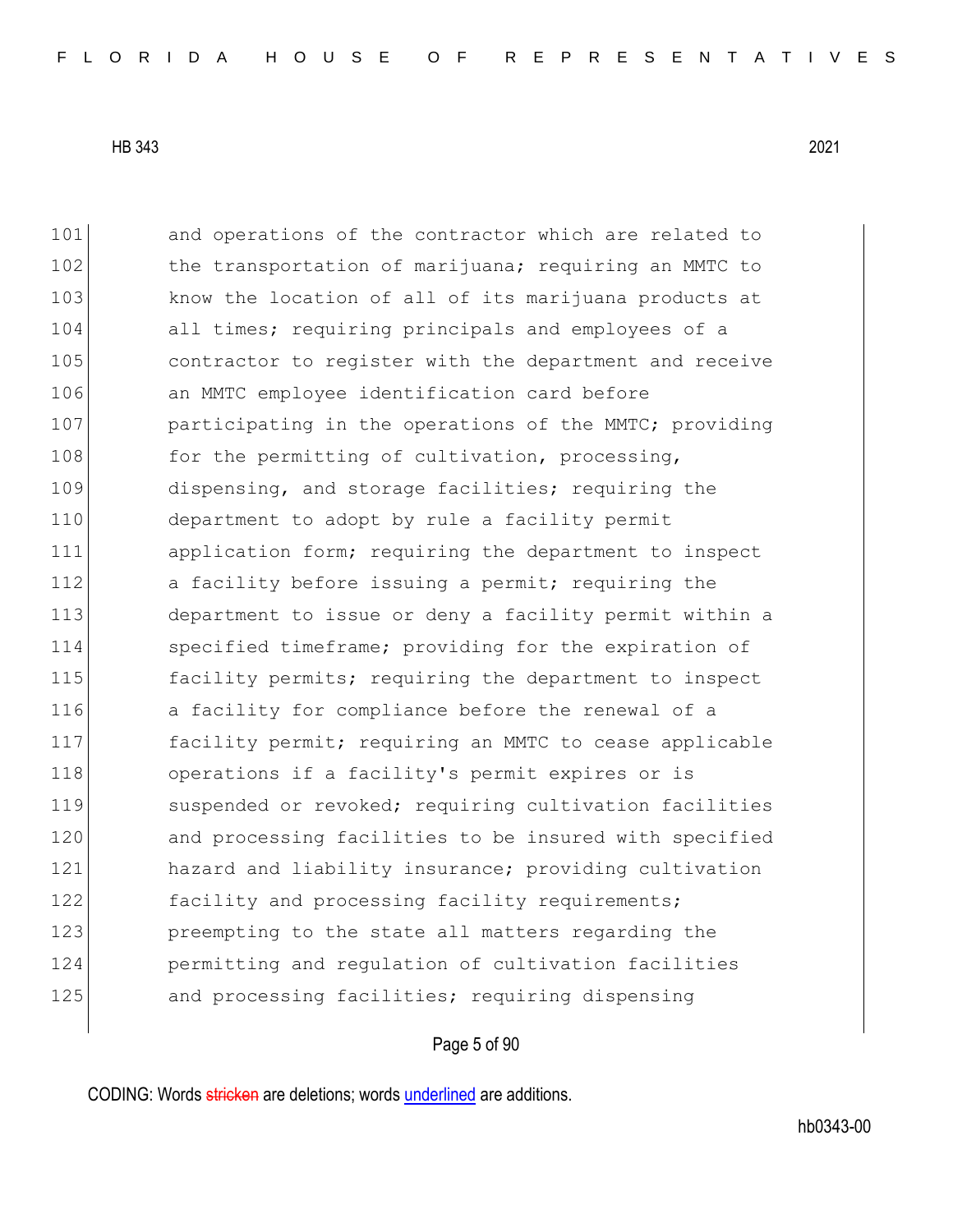126 facilities and storage facilities to be insured with 127 specified hazard and liability insurance; providing 128 dispensing facility and storage facility requirements; 129 clarifying that the governing body of a county or a 130 municipality may prohibit a dispensing facility from 131 being located in its jurisdiction or limit the number 132 of such facilities but may not prohibit a licensed 133 retail MMTC or its permitted storage facility from 134 being located in such county's or municipality's 135 **jurisdiction if the MMTC is delivering marijuana to** 136 qualified patients in that jurisdiction; prohibiting 137 the department from issuing a facility permit for a 138 dispensing facility in a county or municipality that 139 adopts a specified ordinance; authorizing a county or 140 municipality to levy a local tax on a dispensing 141 facility; providing that local ordinances may not 142 result in or provide for certain outcomes; authorizing 143 the department to adopt specified requirements by 144 rule; requiring the department to adopt rules to 145 administer the registration of certain MMTC 146 **principals, employees, and contractors; requiring an** 147 MMTC to apply to the department for the registration 148 of certain persons before hiring or contracting with 149 any such persons; requiring the department to adopt by 150 rule a registration form that includes specified

# Page 6 of 90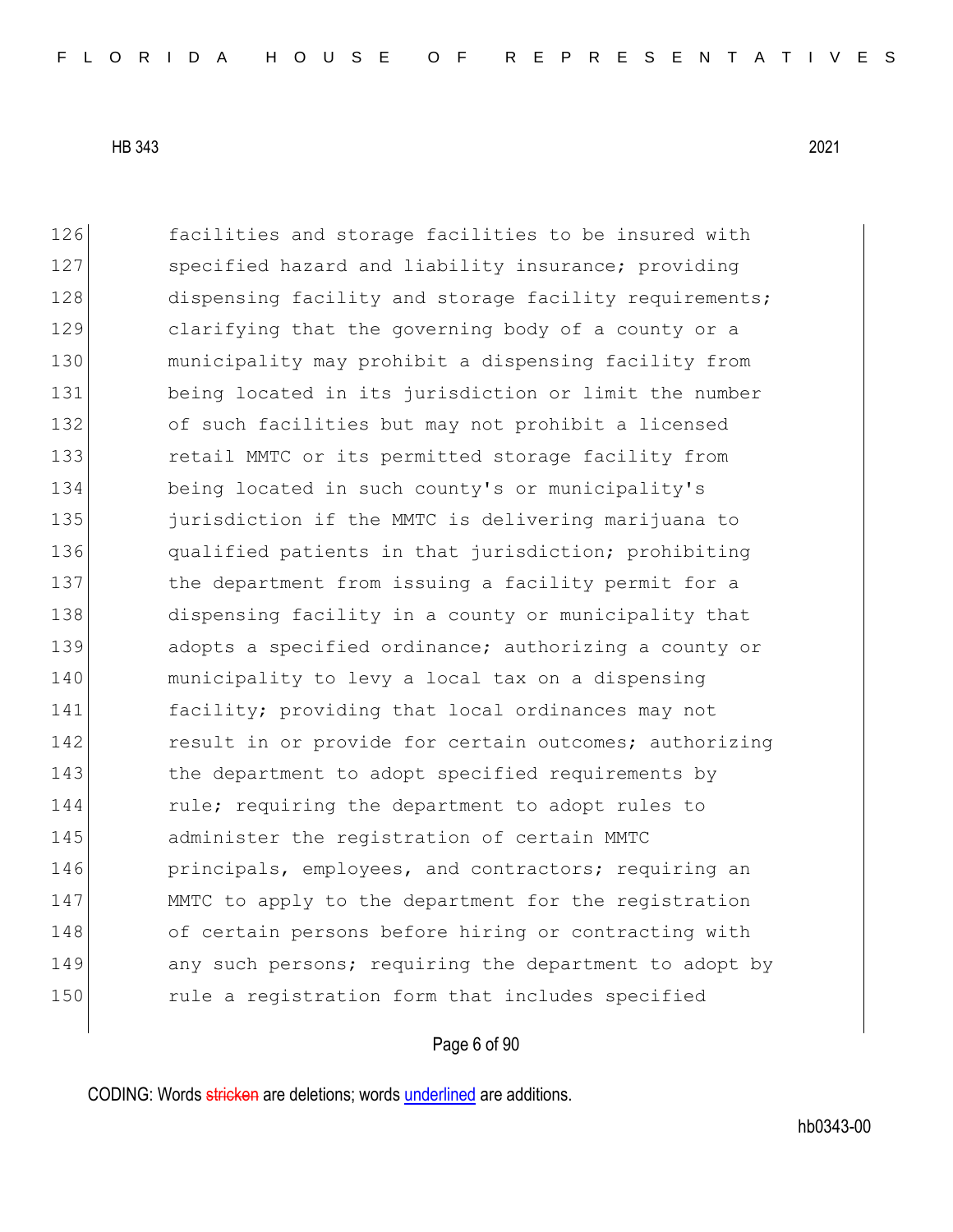151 information; requiring the department to register 152 **persons who satisfy specified conditions and issue** 153 them MMTC employee identification cards; requiring a 154 registered person and the MMTC to update the 155 department within a specified timeframe if certain 156 information or the person's employment status changes; 157 authorizing the department to contract with vendors to 158 issue MMTC employee identification cards; requiring 159 the department to inspect an MMTC and its facilities 160 upon receipt of a complaint and to inspect each 161 **permitted facility at least biennially; authorizing** 162 the department to conduct additional inspections of a 163 facility under certain circumstances; authorizing the 164 department to impose administrative penalties on an 165 MMTC for violating certain provisions; requiring the 166 department to refuse to renew an MMTC's cultivation, 167 **processing, retail, or transportation license under** 168 certain circumstances; revising provisions related to 169 **penalties and fees to conform to changes made by the** 170 act; providing applicability; conforming provisions to 171 changes made by the act; creating s. 381.990, F.S.; 172 authorizing an adult 21 years of age or older to 173 purchase, possess, use, transport, or transfer to 174 another adult 21 years of age or older marijuana 175 **products, marijuana in a form for smoking, and** 

Page 7 of 90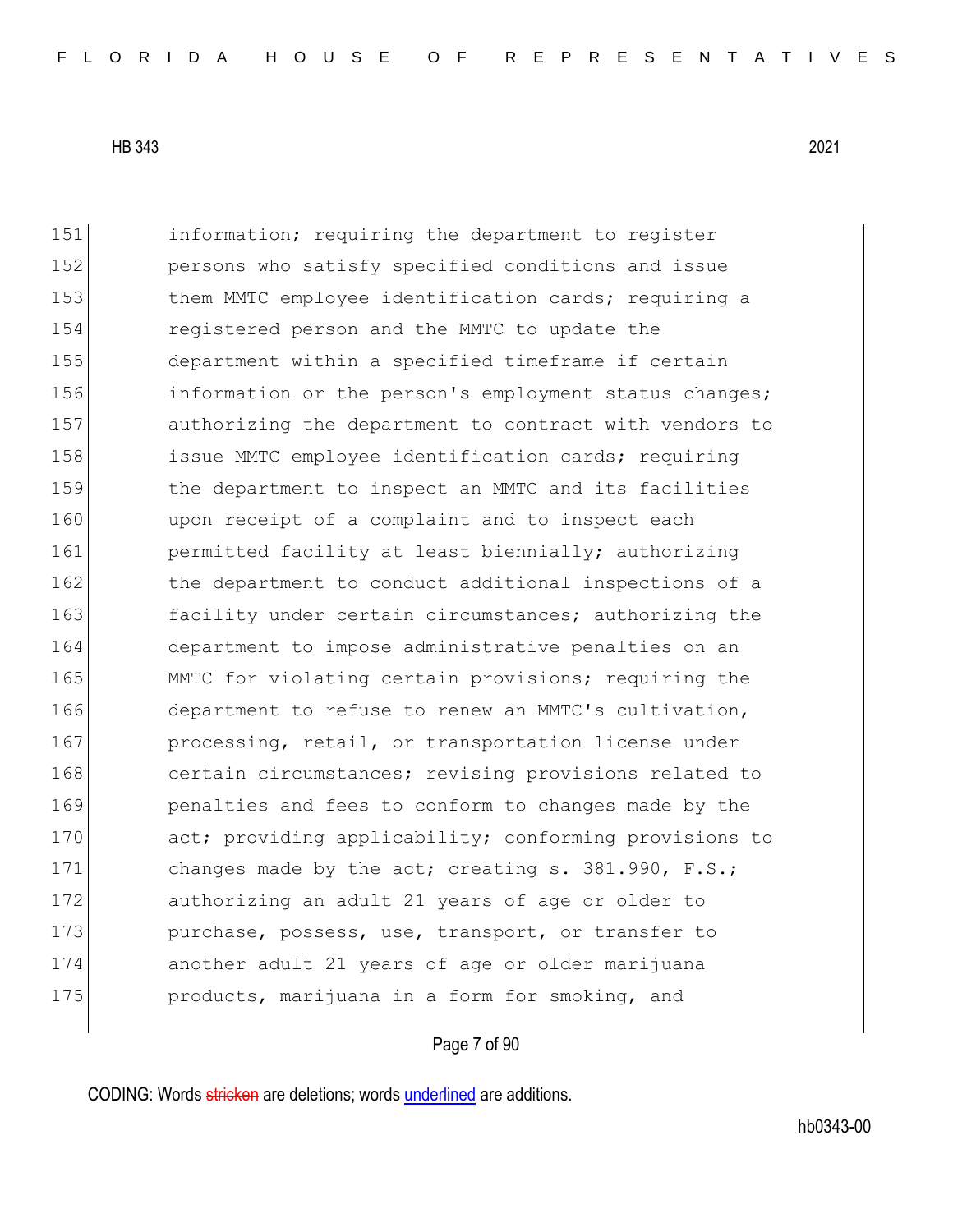176 marijuana delivery devices under certain 177 circumstances; providing that such marijuana products, 178 marijuana in a form for smoking, or marijuana delivery 179 devices must be purchased from an MMTC licensed by the 180 department for the retail sale of marijuana and 181 **registered with the Department of Business and** 182 Professional Regulation for sale of marijuana for 183 adult use; providing penalties; clarifying that a 184 **private property owner may restrict the smoking or** 185 vaping of marijuana on his or her property but may not 186 **prevent his or her tenants from possessing or using** 187 marijuana by other means; providing that certain 188 **provisions do not exempt a person from prosecution for** 189 a criminal offense related to impairment or 190 intoxication resulting from the use of marijuana and 191 do not relieve a person from any legal requirement to 192 submit to certain tests to detect the presence of a 193 controlled substance; requiring the Department of 194 Agriculture and Consumer Services to conduct a study 195 on the harms and benefits of allowing the cultivation 196 of marijuana by members of the public for private use, 197 including use of a specified model; requiring the 198 department to report the results of the study to the 199 Governor and the Legislature by a specified date; 200 amending s.  $893.13$ , F.S.; authorizing a person 21

# Page 8 of 90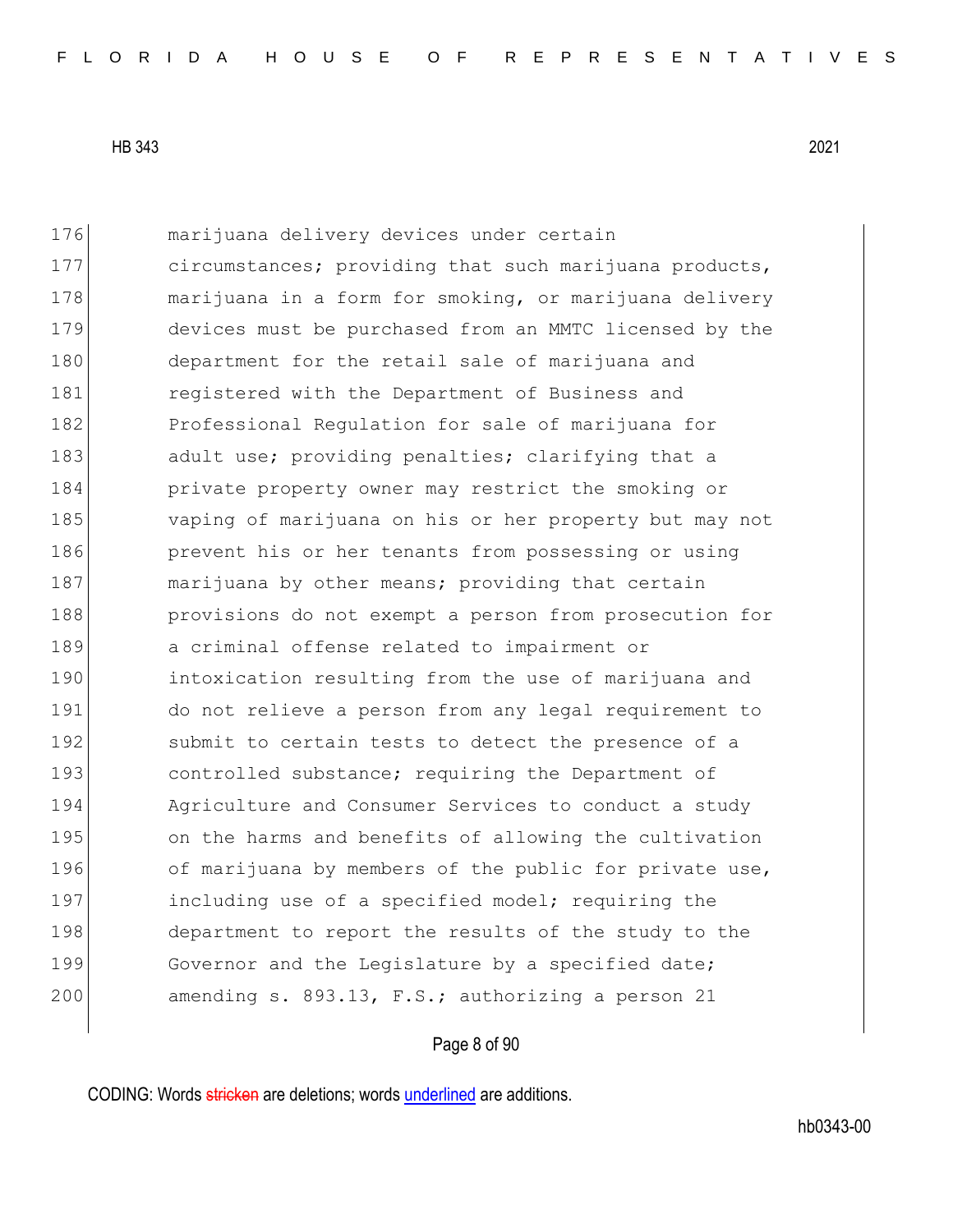201 years of age or older to possess marijuana products in 202 a specified amount and to deliver marijuana products 203 to another person 21 years of age or older under 204 certain circumstances; providing criminal penalties 205 for the delivery or possession of marijuana products 206 by a person younger than 21 years of age under certain 207 circumstances; creating s. 893.1352, F.S.; providing 208 legislative intent; providing for the retroactive 209 applicability of s. 893.13, F.S.; requiring certain 210 sentences for specified offenses; requiring sentence 211 review hearings for individuals serving certain 212 sentences for specified crimes; providing resentencing 213 procedures; requiring the waiver of certain 214 conviction-related fines, fees, and costs under 215 certain circumstances; amending s. 893.147, F.S.; 216 authorizing a person 21 years of age or older to 217 possess, use, transport, or deliver, without 218 consideration, a marijuana delivery device to a person 219 21 years of age or older; providing criminal penalties 220 for a person younger than 21 years of age who 221 possesses, uses, transports, or delivers, without 222 consideration, a marijuana delivery device to a person 223 21 years of age or older; creating s. 943.0586, F.S.; 224 defining terms; authorizing an individual convicted of 225 certain crimes to petition the court for expunction of

# Page 9 of 90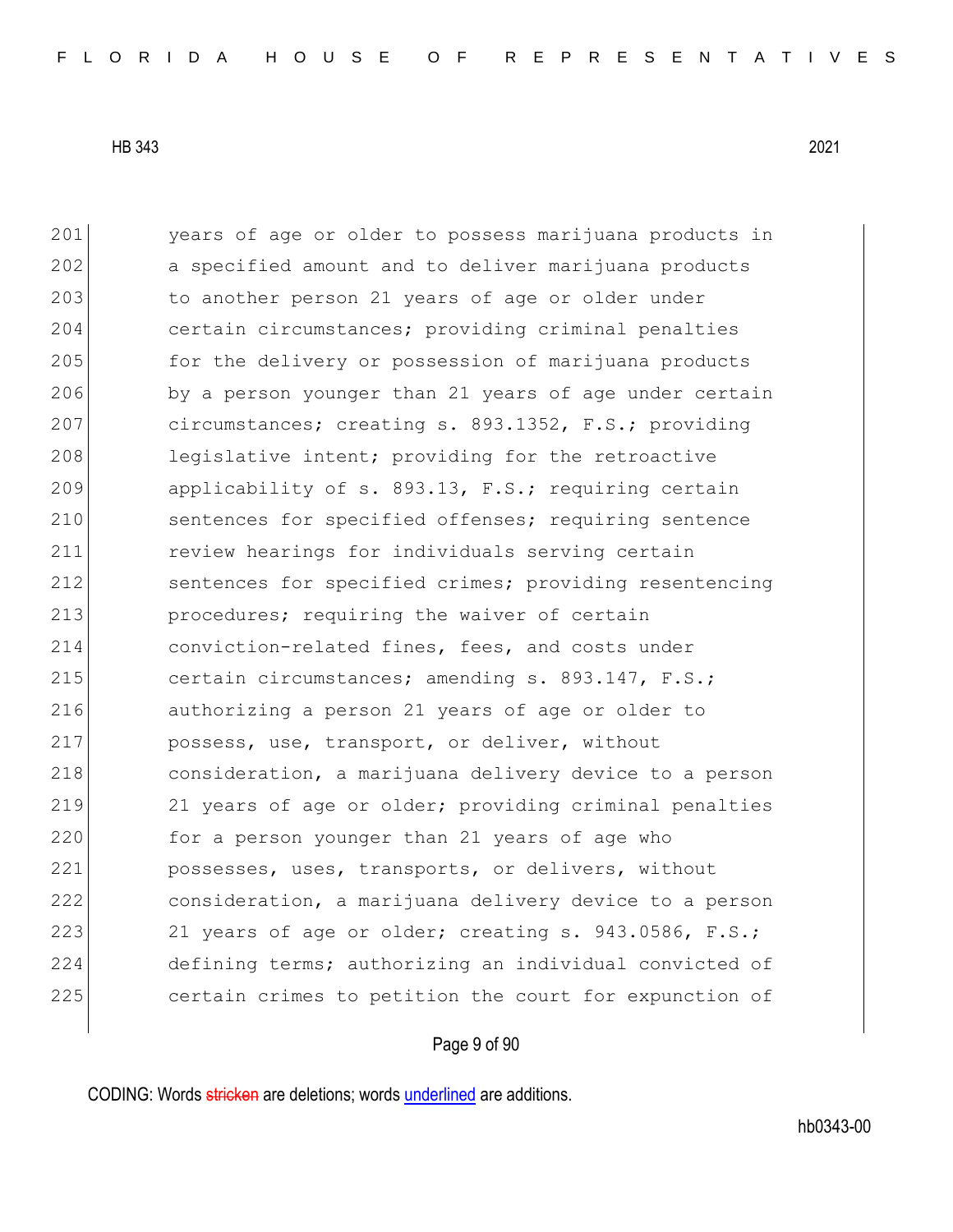226 his or her criminal history record under certain 227 circumstances; requiring the individual to first 228 obtain a certificate of eligibility from the 229 Department of Law Enforcement; requiring the 230 department to adopt rules establishing the procedures 231 for applying for and issuing such certificates; 232 requiring the department to issue a certificate under 233 certain circumstances; providing for the expiration of 234 and reapplication for the certificate; providing 235 requirements for the petition for expunction; 236 **providing criminal penalties;** providing for the 237 court's authority over its own procedures, with an 238 exception; requiring the court to order the expunction 239 of a criminal history record under certain 240 circumstances; clarifying that expunction of certain 241 criminal history records does not affect eligibility 242 for expunction of other criminal history records; 243 providing procedures for processing expunction 244 petitions and orders; providing that a person granted 245 an expunction may lawfully deny or fail to acknowledge 246 the underlying arrest or conviction, with exceptions; 247 providing that a person may not be deemed to have 248 committed perjury or otherwise held liable for giving 249 a false statement if he or she fails to recite or 250 acknowledge an expunged criminal history record;

# Page 10 of 90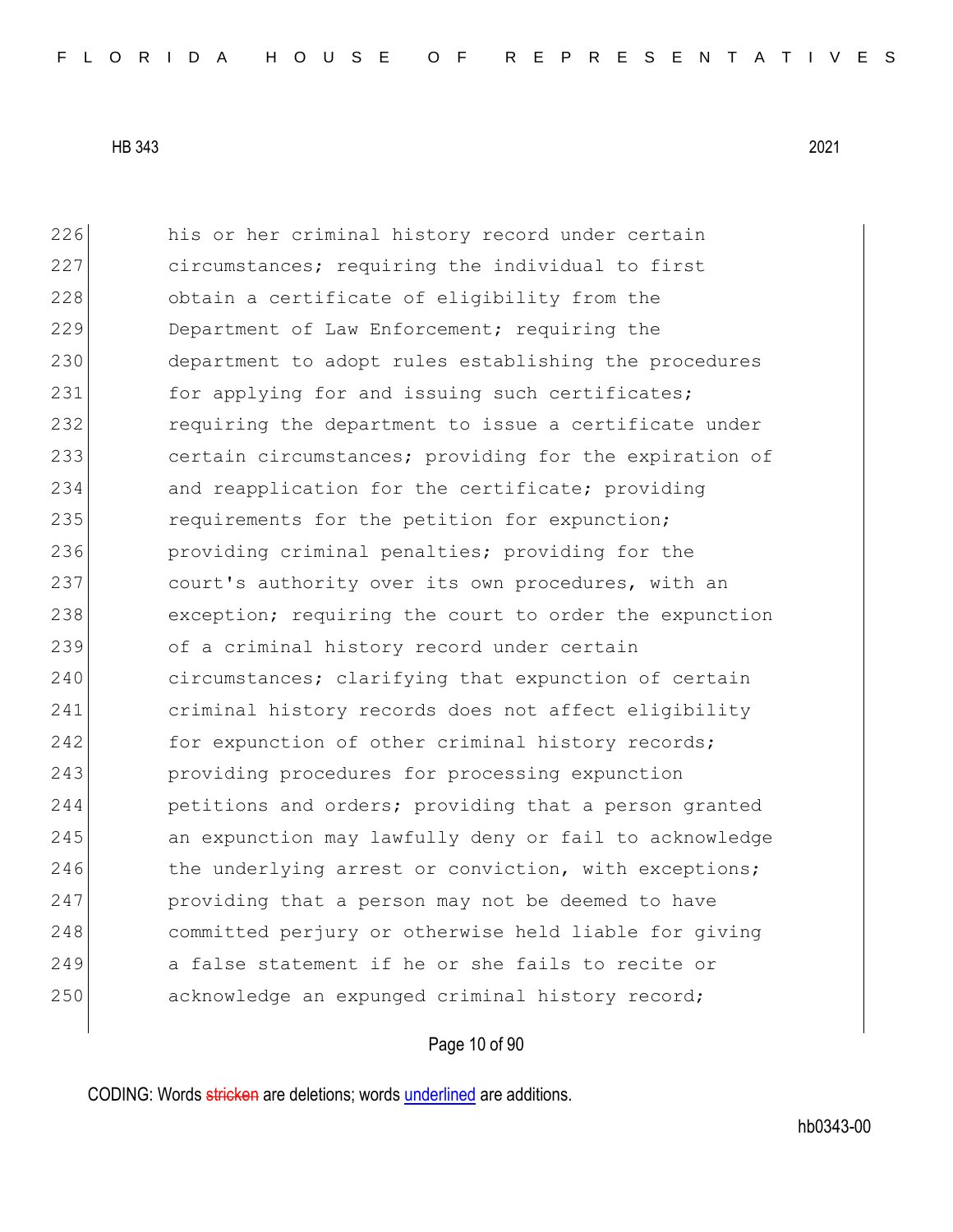251 amending s. 893.15, F.S.; conforming a provision to 252 changes made by the act; providing effective dates. 253 254 Be It Enacted by the Legislature of the State of Florida: 255 256 Section 1. Paragraph (l) of subsection (2) of section 257 212.08, Florida Statutes, is amended to read: 258 212.08 Sales, rental, use, consumption, distribution, and 259 storage tax; specified exemptions.—The sale at retail, the 260 rental, the use, the consumption, the distribution, and the 261 storage to be used or consumed in this state of the following 262 are hereby specifically exempt from the tax imposed by this 263 chapter. 264 (2) EXEMPTIONS; MEDICAL.-265 (l) Marijuana and marijuana delivery devices, as defined 266 in s. 381.986, are exempt from the taxes imposed under this 267 chapter when they are purchased by a qualified patient or a 268 caregiver, as those terms are defined in s. 381.986. 269 Section 2. Paragraphs (d) through (h), (j), and (k) of 270 subsection  $(1)$ , paragraph  $(b)$  of subsection  $(3)$ , paragraph  $(f)$ 271 of subsection  $(4)$ , paragraphs (a) and (f) of subsection  $(5)$ , 272 paragraph (b) of subsection  $(6)$ , subsections  $(8)$  through  $(12)$ , 273 paragraphs (a), (b), (c), and (e) of subsection  $(14)$ , and 274 subsection (17) of section 381.986, Florida Statutes, are 275 amended to read:

Page 11 of 90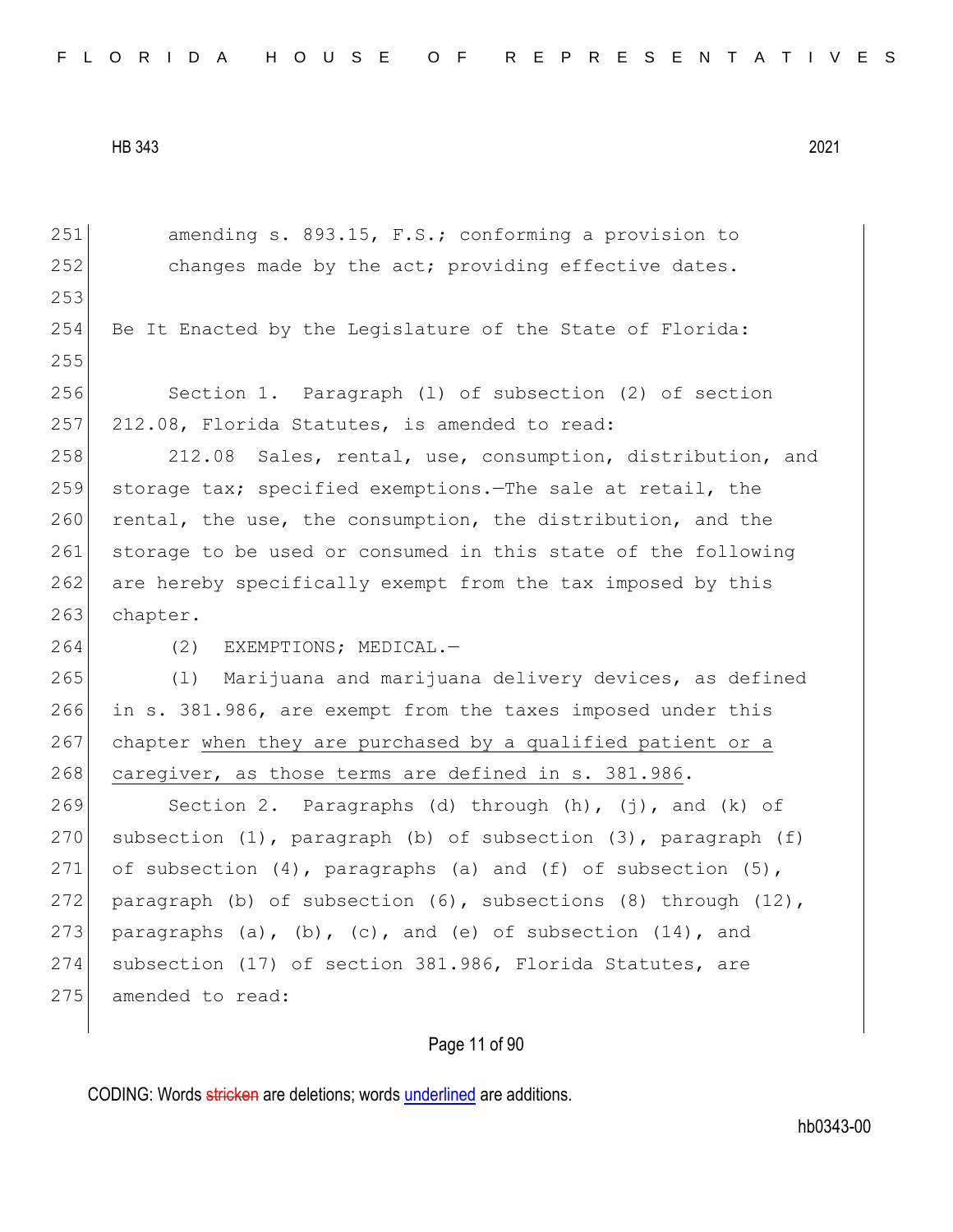276 381.986 Medical use of marijuana.-277 (1) DEFINITIONS.—As used in this section, the term: 278 (d) "Edibles" means commercially produced food items made 279 with marijuana oil, but no other form of marijuana, which that 280 are produced and dispensed by a medical marijuana treatment 281 center (MMTC).

282 (e) "Low-THC cannabis" means a plant of the genus 283 *Cannabis*, the dried flowers of which contain 0.8 percent or less 284 of tetrahydrocannabinol and more than 10 percent of cannabidiol 285 weight for weight; the seeds thereof; the resin extracted from 286 any part of such plant; or any compound, manufacture, salt, 287 derivative, mixture, or preparation of such plant or its seeds 288 or resin which that is dispensed from an MMTC a medical 289 marijuana treatment center.

290  $(f)$  "Marijuana" means all parts of any plant of the genus 291 *Cannabis*, whether growing or not; the seeds thereof; the resin 292 extracted from any part of the plant; and every compound, 293 manufacture, salt, derivative, mixture, or preparation of the 294 plant or its seeds or resin, including low-THC cannabis, which 295 is are dispensed from an MMTC a medical marijuana treatment 296 center for medical use by a qualified patient.

297 (g) "Marijuana delivery device" means an object used, 298 intended for use, or designed for use in preparing, storing, 299 ingesting, inhaling, or otherwise introducing marijuana into the  $300$  human body, and which object is dispensed from an MMTC a medical

## Page 12 of 90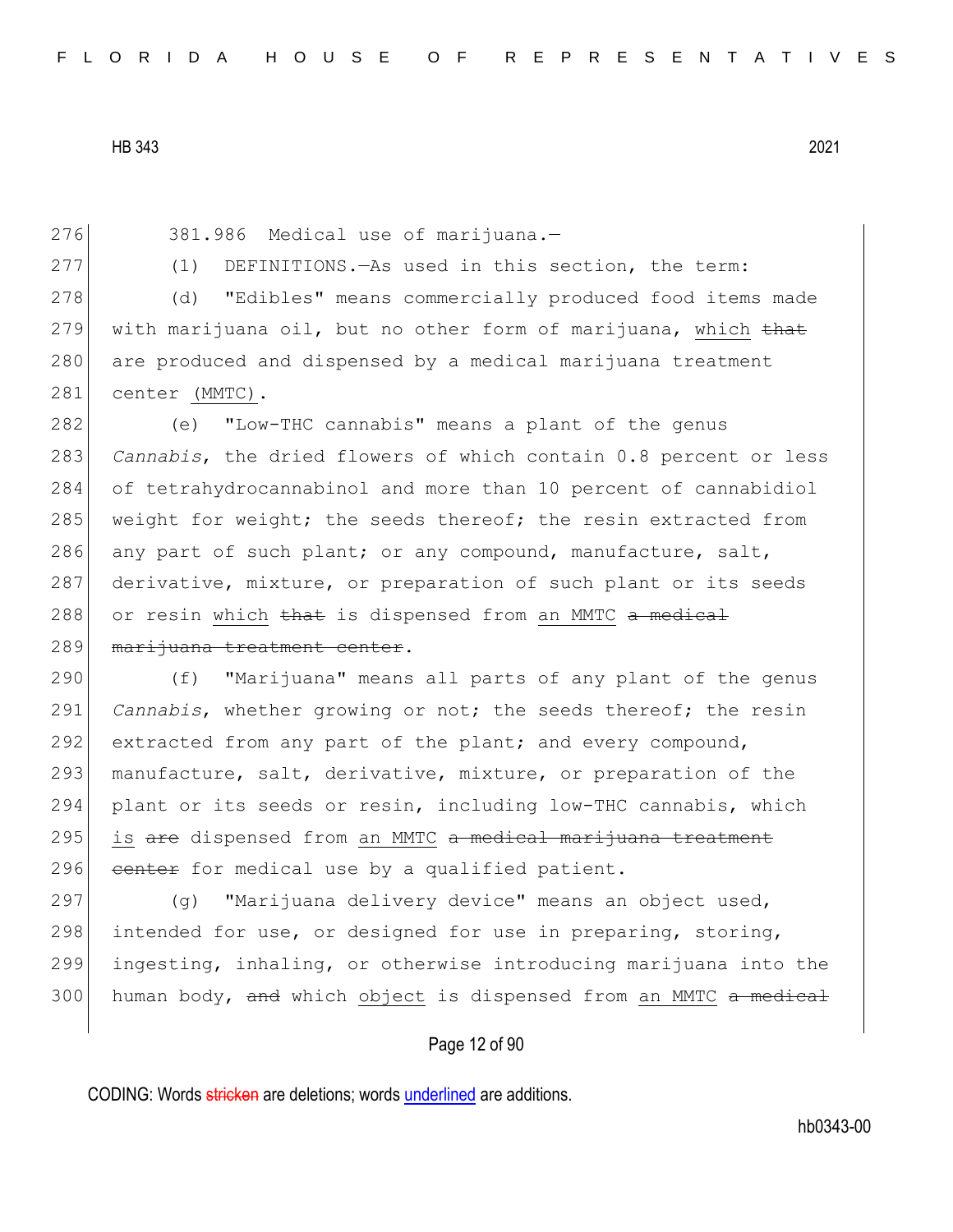301 marijuana treatment center for medical use by a qualified 302 patient; however, such objects except that delivery devices that 303 are intended solely for the medical use of marijuana by smoking 304 need not be dispensed from an MMTC and a medical marijuana 305 treatment center in order to qualify as marijuana delivery 306 devices.

307 (h) "Marijuana testing laboratory" means a facility 308 certified by the department pursuant to s. 381.988 which  $t$  that 309 collects and analyzes marijuana samples from an MMTC a medical 310 marijuana treatment center and has been certified by the 311 department pursuant to s. 381.988.

312 (j) "Medical use" means the acquisition, possession, use, 313 delivery, transfer, or administration of marijuana authorized by 314 a physician certification. The term does not include:

315 1. Possession, use, or administration of marijuana that 316 was not purchased or acquired from an MMTC a medical marijuana 317 treatment center.

318 2. Possession, use, or administration of marijuana in the 319 form of commercially produced food items other than edibles or 320 of marijuana seeds.

321 3. Use or administration of any form or amount of 322 marijuana in a manner that is inconsistent with the qualified 323 physician's directions or physician certification.

324 4. Transfer of marijuana to a person other than the 325 qualified patient for whom it was authorized or the qualified

# Page 13 of 90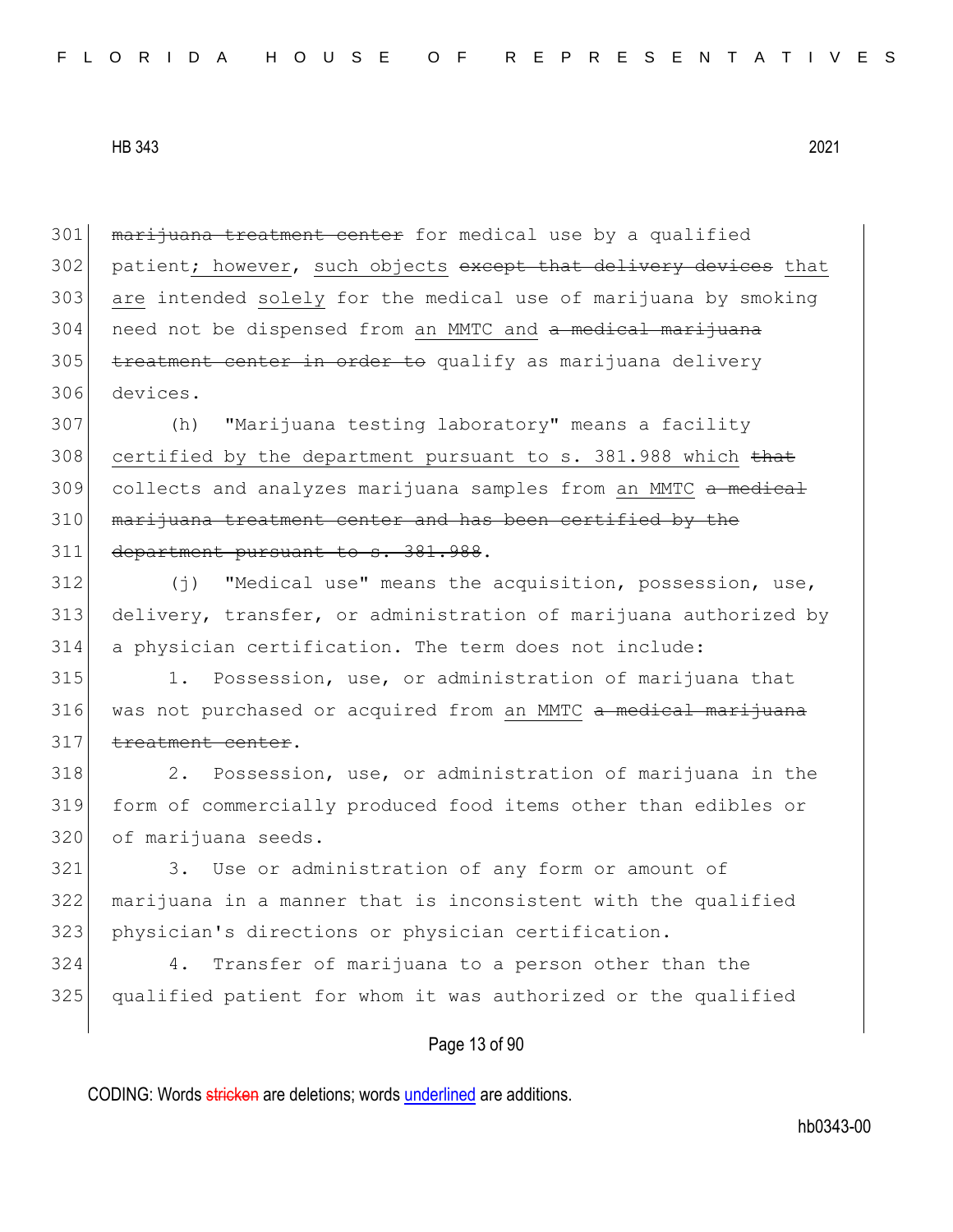patient's caregiver on behalf of the qualified patient. 5. Use or administration of marijuana in the following 328 locations: a. On any form of public transportation, except for low-330 THC cannabis not in a form for smoking. b. In any public place, except for low-THC cannabis not in a form for smoking. c. In a qualified patient's place of employment, except when permitted by his or her employer. d. In a state correctional institution, as defined in s. 944.02, or a correctional institution, as defined in s. 944.241. e. On the grounds of a preschool, primary school, or 338 secondary school, except as provided in s. 1006.062. f. In a school bus, a vehicle, an aircraft, or a motorboat, except for low-THC cannabis not in a form for 341 smoking. 6. The smoking of marijuana in an enclosed indoor 343 workplace as defined in s.  $386.203(5)$ . (k) "Physician certification" means a qualified physician's authorization for a qualified patient to receive 346 marijuana and a marijuana delivery device from an MMTC a medical 347 | marijuana treatment center. 348 (3) QUALIFIED PHYSICIANS AND MEDICAL DIRECTORS.- (b) A qualified physician may not be employed by, or have any direct or indirect economic interest in, a medical marijuana

Page 14 of 90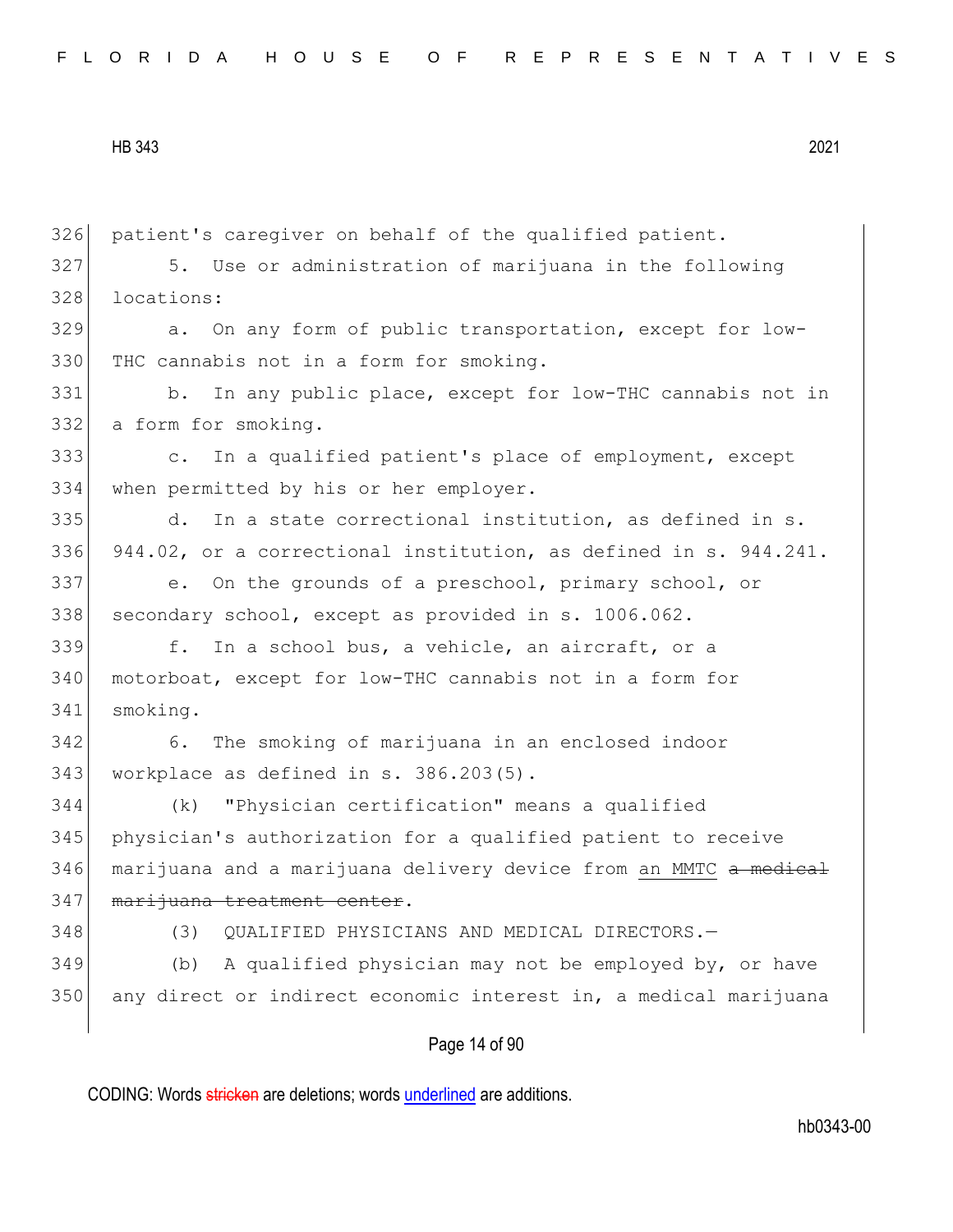treatment center (MMTC) or marijuana testing laboratory. (4) PHYSICIAN CERTIFICATION.—

 (f) A qualified physician may not issue a physician certification for more than three 70-day supply limits of marijuana or more than six 35-day supply limits of marijuana in a form for smoking. The department shall quantify by rule a daily dose amount with equivalent dose amounts for each allowable form of marijuana dispensed by a medical marijuana treatment center (MMTC). The department shall use the daily dose 360 amount to calculate a 70-day supply.

 1. A qualified physician may request an exception to the 362 daily dose amount limit, the 35-day supply limit of marijuana in a form for smoking, and the 4-ounce possession limit of marijuana in a form for smoking established in paragraph (14)(a). The request shall be made electronically on a form 366 adopted by the department in rule and must include, at a minimum:

368 a. The qualified patient's qualifying medical condition. b. The dosage and route of administration that was 370 insufficient to provide relief to the qualified patient.

 c. A description of how the patient will benefit from an increased amount.

 d. The minimum daily dose amount of marijuana that would be sufficient for the treatment of the qualified patient's 375 qualifying medical condition.

# Page 15 of 90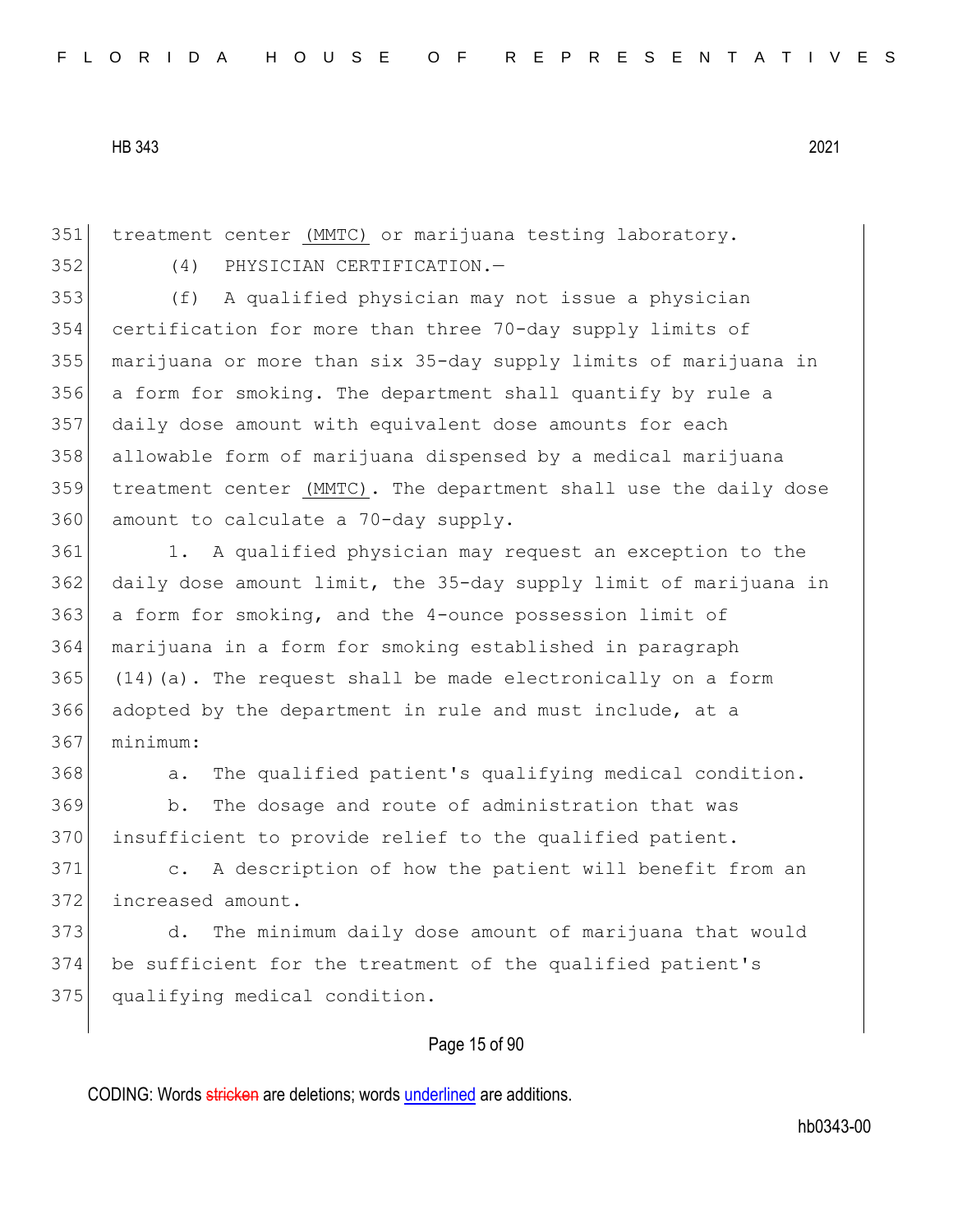2. A qualified physician must provide the qualified patient's records upon the request of the department. 378 3. The department shall approve or disapprove the request within 14 days after receipt of the complete documentation 380 required by this paragraph. The request shall be deemed approved 381 if the department fails to act within this time period. 382 (5) MEDICAL MARIJUANA USE REGISTRY. (a) The department shall create and maintain a secure, electronic, and online medical marijuana use registry for physicians, patients, and caregivers as provided under this 386 section. The medical marijuana use registry must be accessible 387 to law enforcement agencies, qualified physicians, and medical marijuana treatment centers (MMTCs) to verify the authorization of a qualified patient or a caregiver to possess marijuana or a marijuana delivery device and record the marijuana or marijuana delivery device dispensed. The medical marijuana use registry must also be accessible to practitioners licensed to prescribe prescription drugs to ensure proper care for patients before medications that may interact with the medical use of marijuana are prescribed. The medical marijuana use registry must prevent an active registration of a qualified patient by multiple physicians. 398 (f) The department may revoke the registration of a qualified patient or caregiver who cultivates marijuana or who

#### Page 16 of 90

400 acquires, possesses, or delivers marijuana from any person or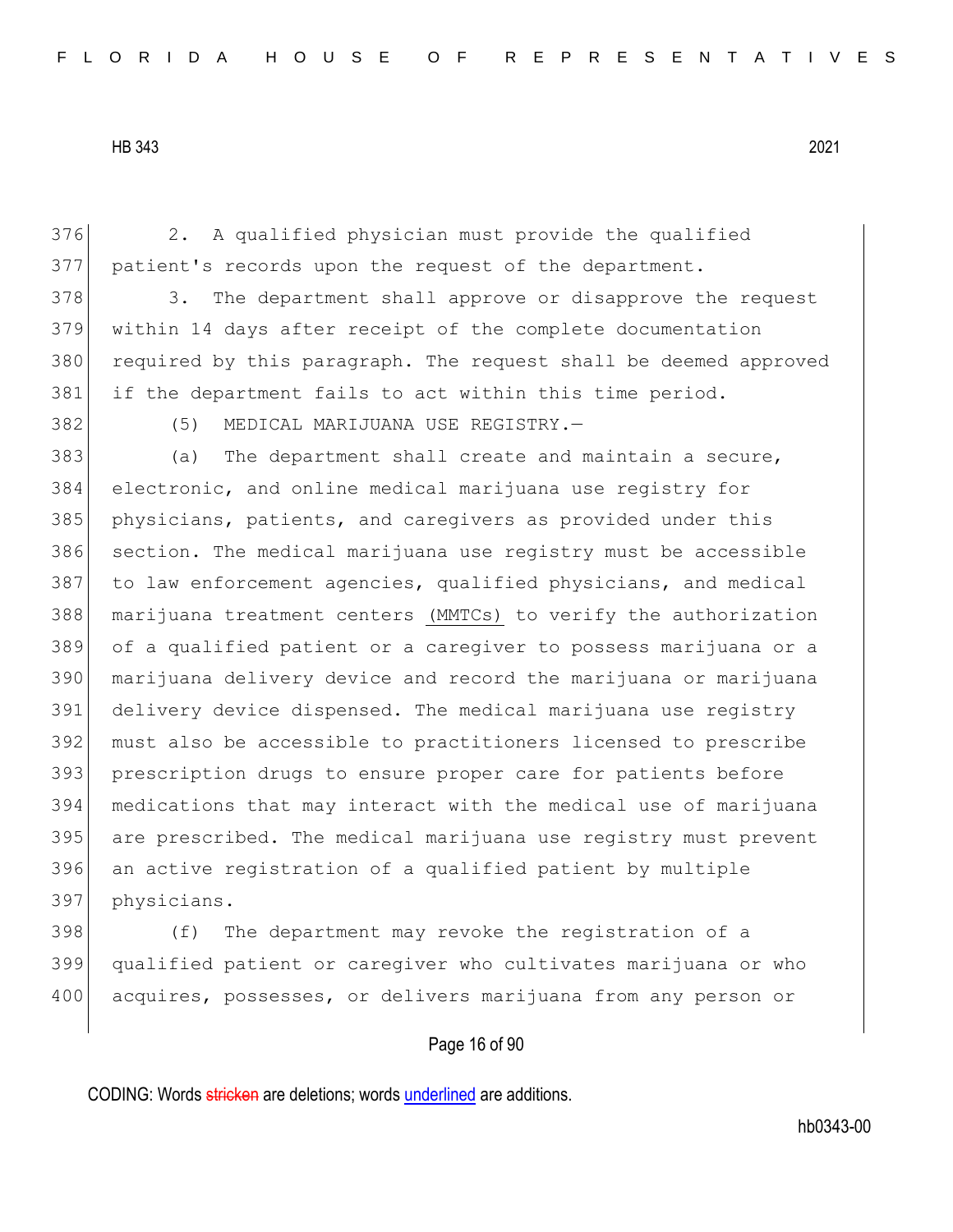401 entity other than an MMTC a medical marijuana treatment center. 402 (6) CAREGIVERS.—

403 (b) A caregiver must:

404 1. Not be a qualified physician and not be employed by or 405 have an economic interest in a medical marijuana treatment 406 center (MMTC) or a marijuana testing laboratory.

407 2. Be 21 years of age or older and a resident of this 408 state.

409 3. Agree in writing to assist with the qualified patient's 410 medical use of marijuana.

411 4. Be registered in the medical marijuana use registry as 412 a caregiver for no more than one qualified patient, except as 413 provided in this paragraph.

414 5. Successfully complete a caregiver certification course 415 developed and administered by the department or its designee, 416 which must be renewed biennially. The price of the course may 417 not exceed \$100.

418 6. Pass a level 2 background screening pursuant to chapter 419 435 subsection  $(9)$ , unless the patient is a close relative of 420 | the caregiver. In addition to the disqualifying offenses 421 specified in s.  $435.04(2)$  and  $(3)$ , a person may not serve as a 422 caregiver if he or she has an arrest awaiting final disposition 423 for; has been found quilty of, regardless of adjudication; or 424 has entered a plea of nolo contendere or guilty to an offense 425 under chapter 837, chapter 895, or chapter 896 or a similar law

## Page 17 of 90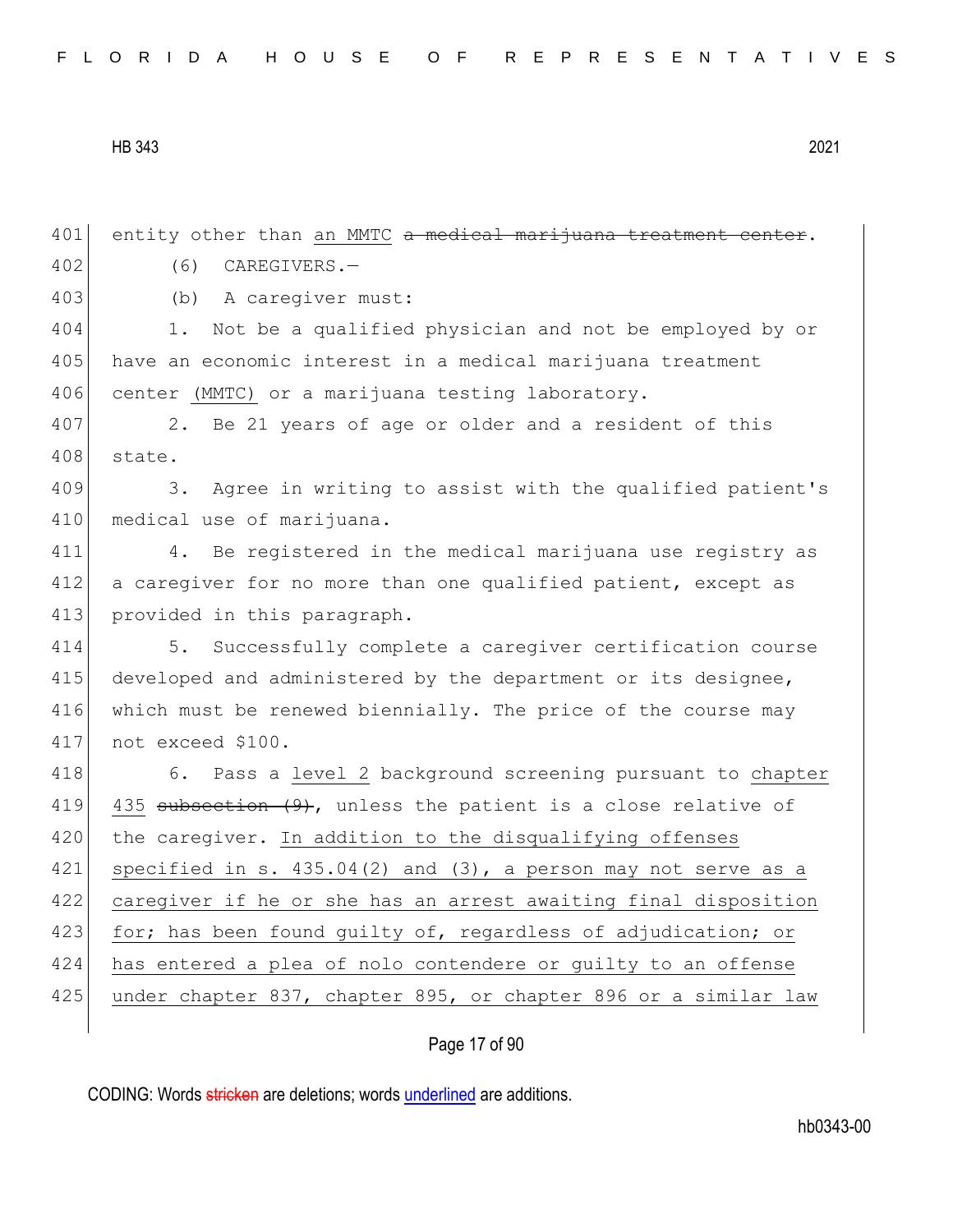426 of another jurisdiction. 427 (8) MEDICAL MARIJUANA TREATMENT CENTERS.—  $428$  (a) The department shall license medical marijuana 429 treatment centers to ensure reasonable statewide accessibility 430 and availability as necessary for qualified patients registered 431 in the medical marijuana use registry and who are issued a 432 physician certification under this section. 433 1. As soon as practicable, but no later than July 3, 2017, 434 the department shall license as a medical marijuana treatment 435 center any entity that holds an active, unrestricted license to 436 cultivate, process, transport, and dispense low-THC cannabis, 437 medical cannabis, and cannabis delivery devices, under former s. 438  $\vert$  381.986, Florida Statutes 2016, before July 1, 2017, and which 439 meets the requirements of this section. In addition to the 440 authority granted under this section, these entities are 441 authorized to dispense low-THC cannabis, medical cannabis, and 442 cannabis delivery devices ordered pursuant to former s. 381.986, 443 Florida Statutes 2016, which were entered into the compassionate  $444$  use registry before July 1, 2017, and are authorized to begin 445 dispensing marijuana under this section on July 3, 2017. The 446 department may grant variances from the representations made in 447 such an entity's original application for approval under former 448  $\vert$  s. 381.986, Florida Statutes 2014, pursuant to paragraph (e). 449 2. The department shall license as medical marijuana 450 treatment centers 10 applicants that meet the requirements of

Page 18 of 90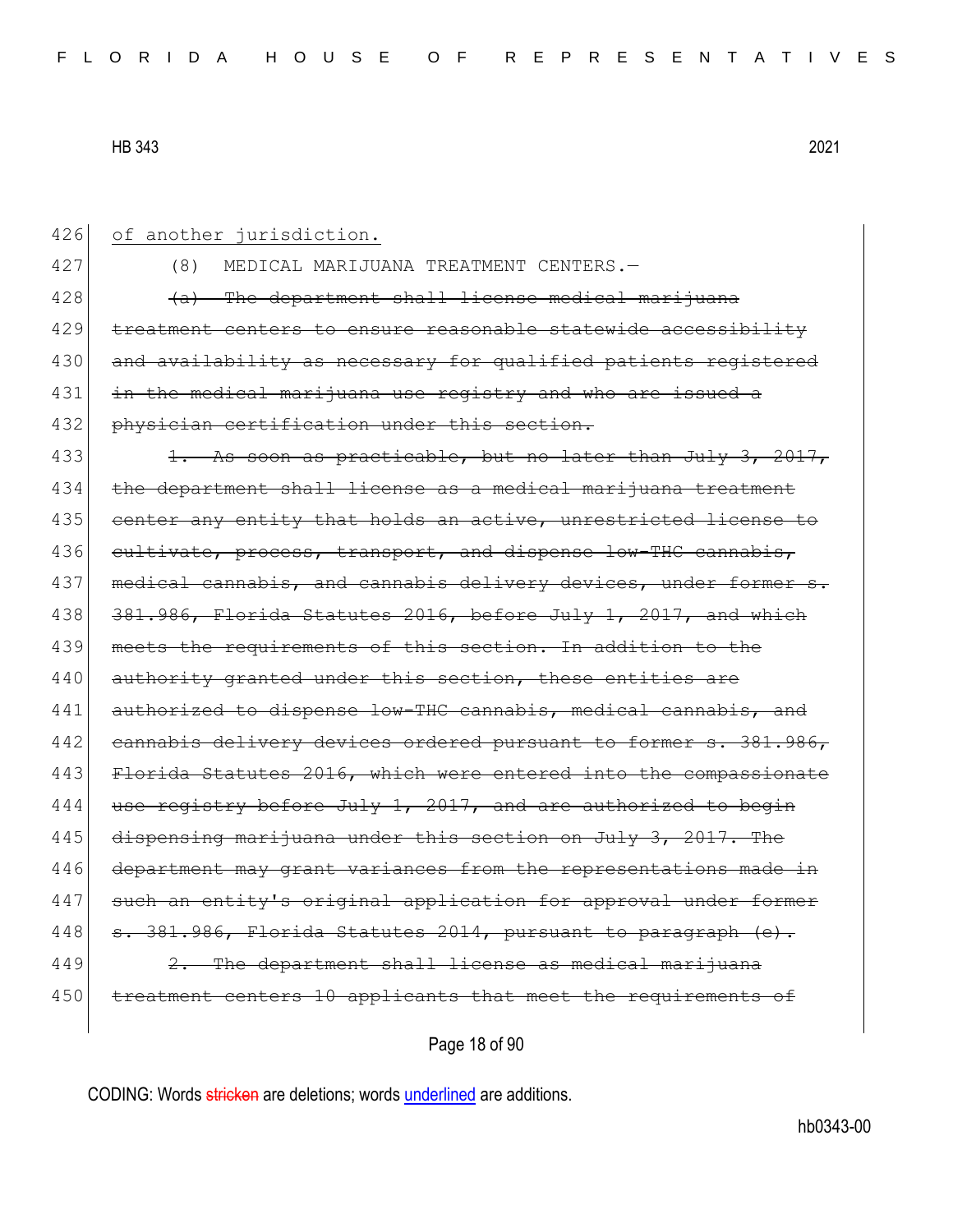| 451 | this section, under the following parameters:                         |
|-----|-----------------------------------------------------------------------|
| 452 | As soon as practicable, but no later than August 1,<br><del>a.</del>  |
| 453 | 2017, the department shall license any applicant whose                |
| 454 | application was reviewed, evaluated, and scored by the                |
| 455 | department and which was denied a dispensing organization             |
| 456 | license by the department under former s. 381.986, Florida            |
| 457 | Statutes 2014; which had one or more administrative or judicial       |
| 458 | challenges pending as of January 1, 2017, or had a final ranking      |
| 459 | within one point of the highest final ranking in its region           |
| 460 | under former s. 381.986, Florida Statutes 2014; which meets the       |
| 461 | requirements of this section; and which provides documentation        |
| 462 | to the department that it has the existing infrastructure and         |
| 463 | technical and technological ability to begin cultivating              |
| 464 | marijuana within 30 days after registration as a medical              |
| 465 | marijuana treatment center.                                           |
| 466 | b. As soon as practicable, the department shall license               |
| 467 | one applicant that is a recognized class member of Pigford v.         |
| 468 | Glickman, 185 F.R.D. 82 (D.D.C. 1999), or In Re Black Farmers         |
| 469 | Litig., 856 F. Supp. 2d 1 (D.D.C. 2011). An applicant licensed        |
| 470 | under this sub-subparagraph is exempt from the requirement of         |
| 471 | subparagraph (b) 2.                                                   |
| 472 | As soon as practicable, but no later than October 3,<br>$e_{\bullet}$ |
| 473 | 2017, the department shall license applicants that meet the           |
| 474 | requirements of this section in sufficient numbers to result in       |
| 475 | 10 total licenses issued under this subparagraph, while               |
|     | Page 19 of 90                                                         |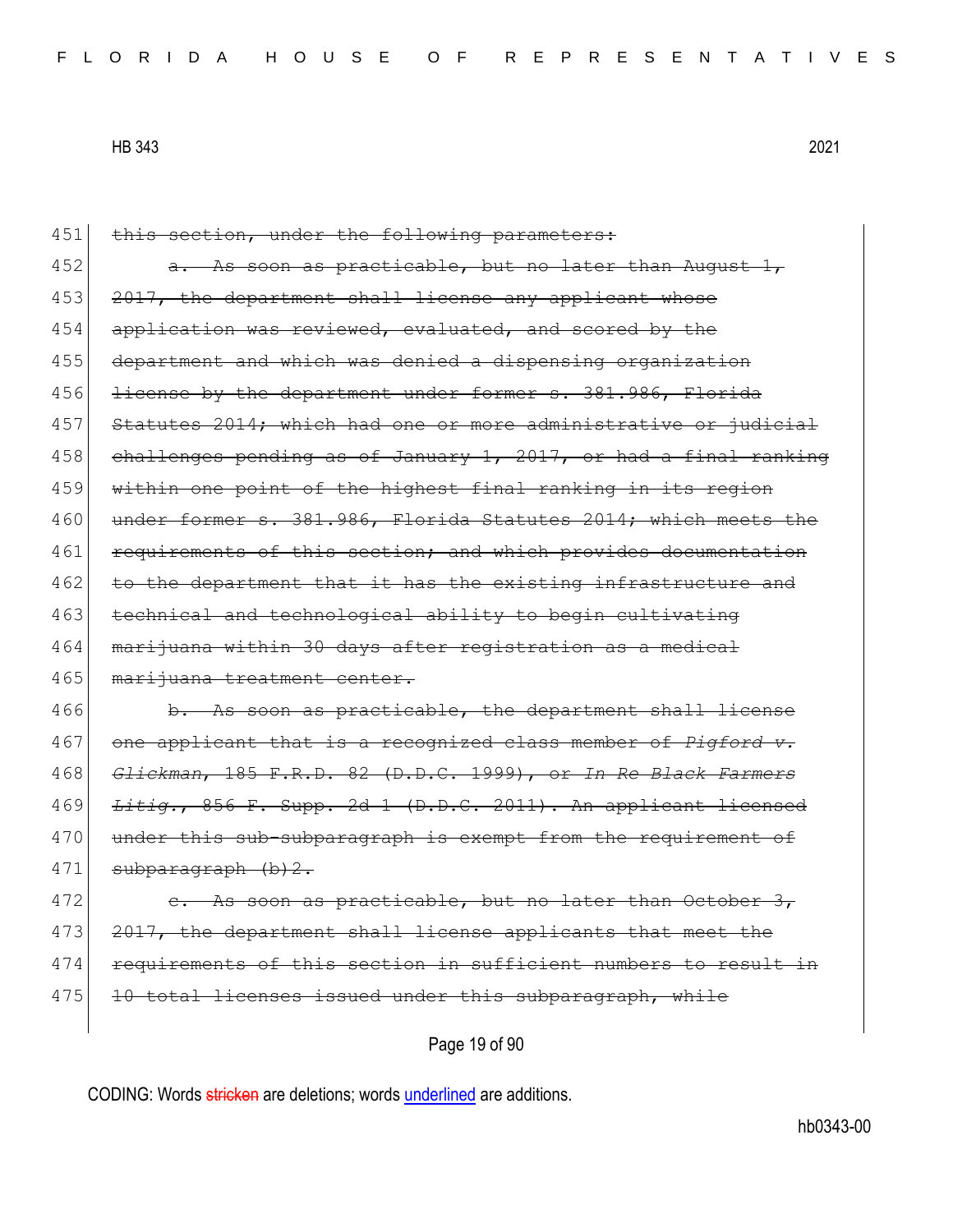476 accounting for the number of licenses issued under sub-

478 3. For up to two of the licenses issued under subparagraph

477 subparagraphs a. and b.

 $479$  2., the department shall give preference to applicants that 480 demonstrate in their applications that they own one or more 481 facilities that are, or were, used for the canning, 482 concentrating, or otherwise processing of citrus fruit or citrus 483 molasses and will use or convert the facility or facilities for 484 the processing of marijuana. 485 4. Within 6 months after the registration of 100,000 486 active qualified patients in the medical marijuana use registry, 487 the department shall license four additional medical marijuana 488 treatment centers that meet the requirements of this section. 489 Thereafter, the department shall license four medical marijuana 490 treatment centers within 6 months after the registration of each 491 additional 100,000 active qualified patients in the medical 492 marijuana use registry that meet the requirements of this  $493$  section. 494 5. Dispensing facilities are subject to the following 495 requirements: 496 a. A medical marijuana treatment center may not establish 497 or operate more than a statewide maximum of 25 dispensing 498 facilities, unless the medical marijuana use registry reaches a 499 total of 100,000 active registered qualified patients. When the

500 medical marijuana use registry reaches 100,000 active registered

Page 20 of 90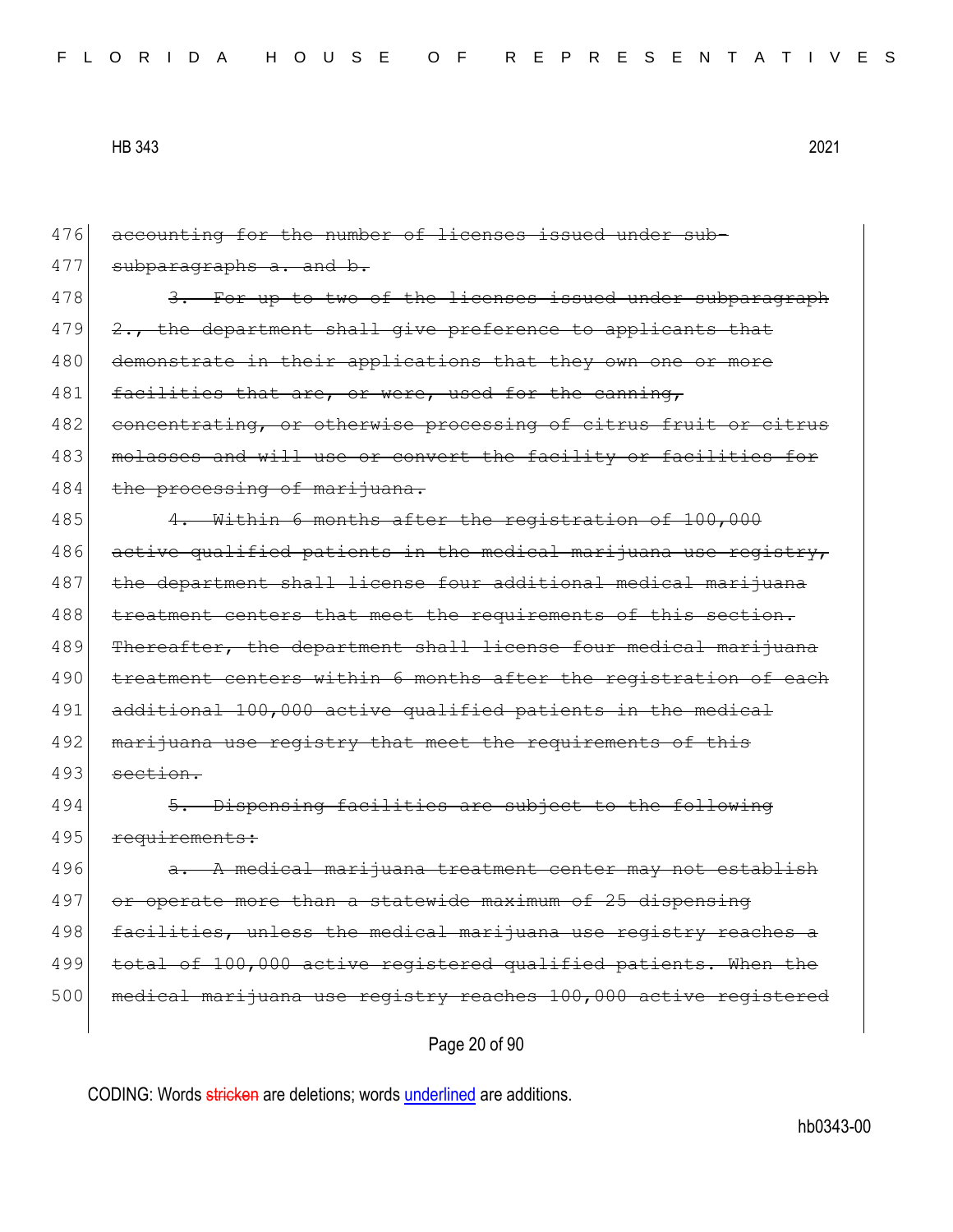501 qualified patients, and then upon each further instance of the 502 total active registered qualified patients increasing by  $503$  100,000, the statewide maximum number of dispensing facilities 504 that each licensed medical marijuana treatment center may 505 establish and operate increases by five. 506 b. A medical marijuana treatment center may not establish 507 more than the maximum number of dispensing facilities allowed in 508 each of the Northwest, Northeast, Central, Southwest, and 509 Southeast Regions. The department shall determine a medical 510 marijuana treatment center's maximum number of dispensing 511 facilities allowed in each region by calculating the percentage 512 of the total statewide population contained within that region 513 and multiplying that percentage by the medical marijuana 514 treatment center's statewide maximum number of dispensing 515 facilities established under sub-subparagraph a., rounded to the 516 nearest whole number. The department shall ensure that such 517 rounding does not cause a medical marijuana treatment center's 518 total number of statewide dispensing facilities 519 statewide maximum. The department shall initially calculate the 520 maximum number of dispensing facilities allowed in each region 521 for each medical marijuana treatment center using county 522 population estimates from the Florida Estimates of Population 523 2016, as published by the Office of Economic and Demographic 524 Research, and shall perform recalculations following the 525 official release of county population data resulting from each

Page 21 of 90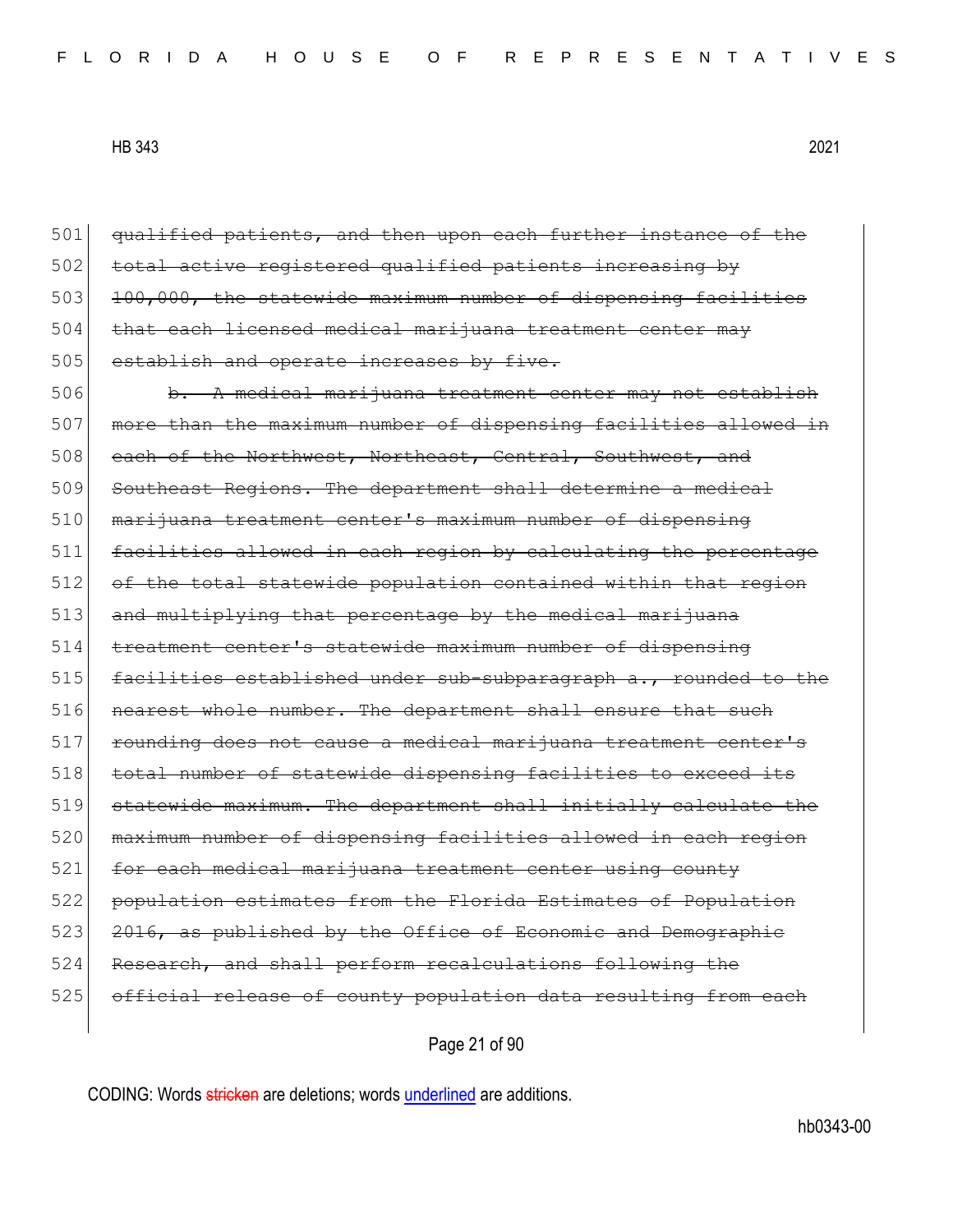| 526 | United States Decennial Census. For the purposes of this        |
|-----|-----------------------------------------------------------------|
| 527 | subparagraph:                                                   |
| 528 | (I) The Northwest Region consists of Bay, Calhoun,              |
| 529 | Escambia, Franklin, Gadsden, Gulf, Holmes, Jackson, Jefferson,  |
| 530 | Leon, Liberty, Madison, Okaloosa, Santa Rosa, Taylor, Wakulla,  |
| 531 | Walton, and Washington Counties.                                |
| 532 | (II) The Northeast Region consists of Alachua, Baker,           |
| 533 | Bradford, Clay, Columbia, Dixie, Duval, Flagler, Gilchrist,     |
| 534 | Hamilton, Lafayette, Levy, Marion, Nassau, Putnam, St. Johns,   |
| 535 | Suwannee, and Union Counties.                                   |
| 536 | (III) The Central Region consists of Brevard, Citrus,           |
| 537 | Hardee, Hernando, Indian River, Lake, Orange, Osceola, Pasco,   |
| 538 | Pinellas, Polk, Seminole, St. Lucie, Sumter, and Volusia        |
|     |                                                                 |
| 539 | Counties.                                                       |
| 540 | (IV) The Southwest Region consists of Charlotte, Collier,       |
| 541 | DeSoto, Glades, Hendry, Highlands, Hillsborough, Lee, Manatee,  |
| 542 | Okeechobee, and Sarasota Counties.                              |
| 543 | (V) The Southeast Region consists of Broward, Miami-Dade,       |
| 544 | Martin, Monroe, and Palm Beach Counties.                        |
| 545 | e. If a medical marijuana treatment center establishes a        |
| 546 | number of dispensing facilities within a region that is less    |
| 547 | than the number allowed for that region under sub-subparagraph  |
| 548 | b., the medical marijuana treatment center may sell one or more |
| 549 | of its unused dispensing facility slots to other licensed       |
| 550 | medical marijuana treatment centers. For each dispensing        |

Page 22 of 90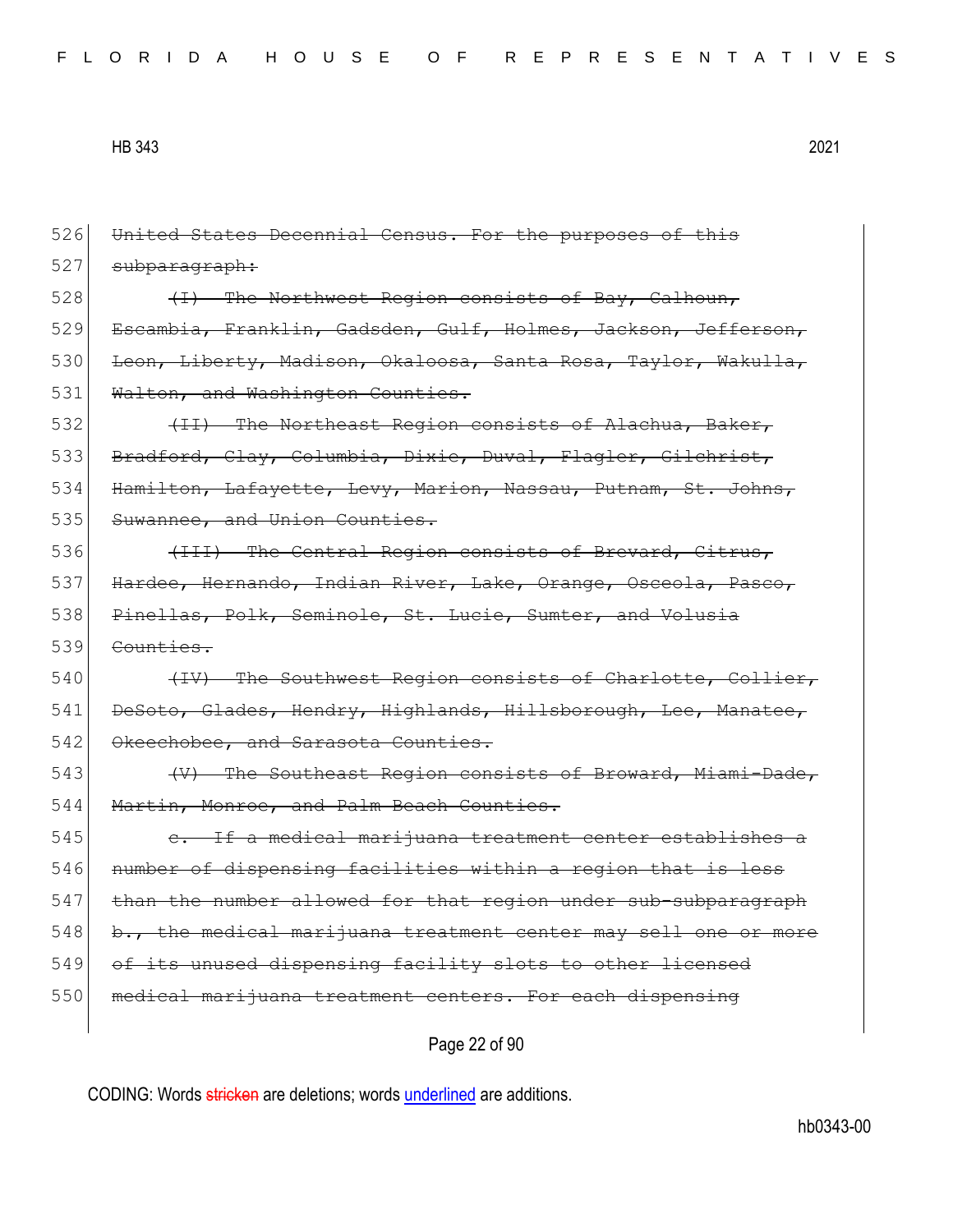551 facility slot that a medical marijuana treatment center sells, 552 that medical marijuana treatment center's statewide maximum 553 number of dispensing facilities, as determined under sub- $554$  subparagraph a., is reduced by one. The statewide maximum number 555 of dispensing facilities for a medical marijuana treatment 556 center that purchases an unused dispensing facility slot is 557 increased by one per slot purchased. Additionally, the sale of a 558 dispensing facility slot shall reduce the seller's regional 559 maximum and increase the purchaser's regional maximum number of 560 dispensing facilities, as determined in sub-subparagraph b., by 561 one for that region. For any slot purchased under this sub-562 subparagraph, the regional restriction applied to that slot's 563 <del>location under sub-subparagraph b. before the purchase shall</del>  $564$  remain in effect following the purchase. A medical marijuana 565 treatment center that sells or purchases a dispensing facility 566 slot must notify the department within 3 days of sale. 567 d. This subparagraph shall expire on April 1, 2020. 568 569 If this subparagraph or its application to any person or  $570$  circumstance is held invalid, the invalidity does not affect 571 other provisions or applications of this act which can be given 572 effect without the invalid provision or application, and to this 573 end, the provisions of this subparagraph are severable. 574 (b) An applicant for licensure as a medical marijuana 575 treatment center shall apply to the department on a form

Page 23 of 90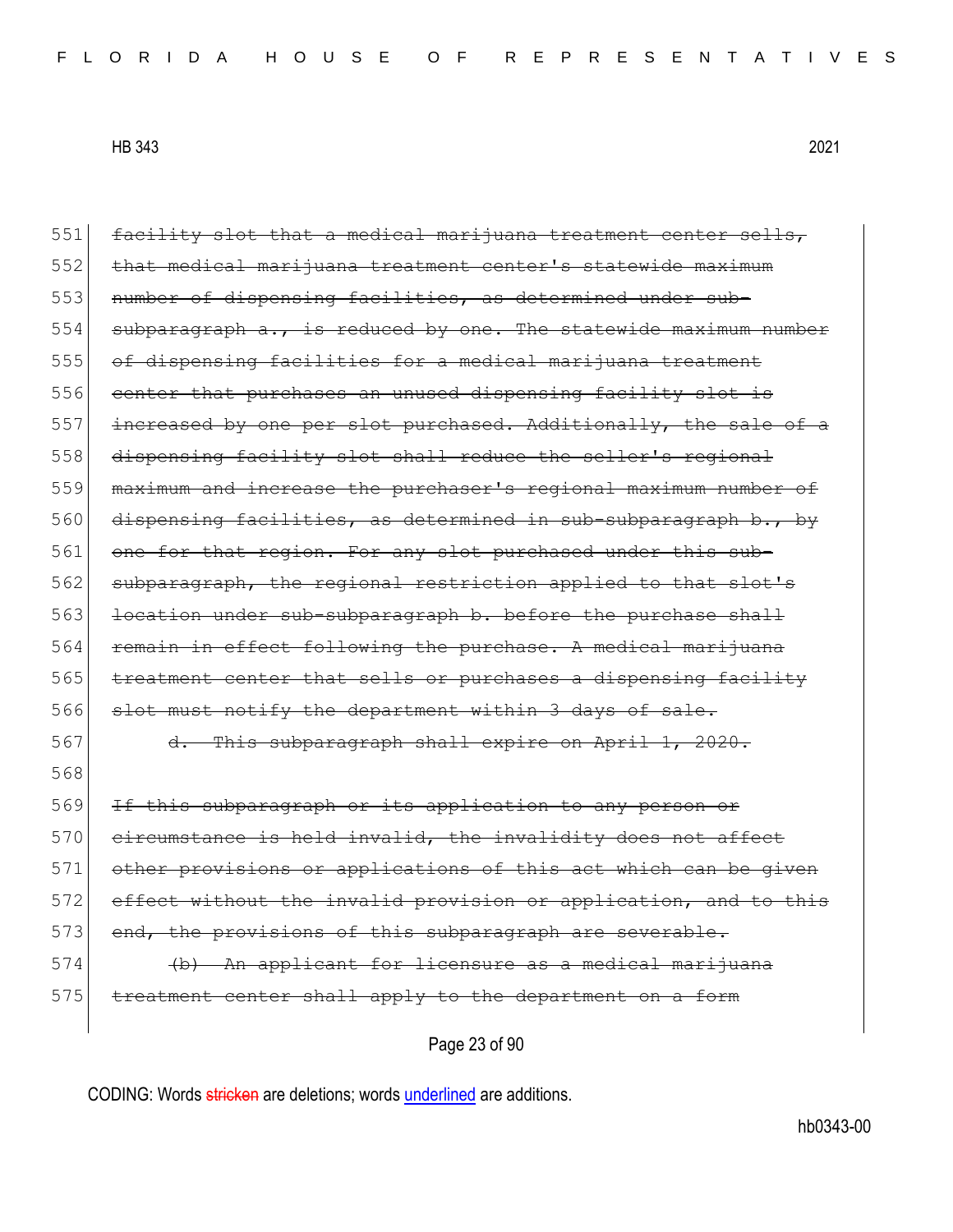| 576 | prescribed by the department and adopted in rule. The department   |
|-----|--------------------------------------------------------------------|
| 577 | $shall$ adopt rules pursuant to ss. $120.536(1)$ and $120.54$      |
| 578 | establishing a procedure for the issuance and biennial renewal     |
| 579 | of licenses, including initial application and biennial renewal    |
| 580 | fees sufficient to cover the costs of implementing and             |
| 581 | administering this section, and establishing supplemental          |
| 582 | licensure fees for payment beginning May 1, 2018, sufficient to    |
| 583 | cover the costs of administering ss. 381.989 and 1004.4351. The    |
| 584 | department shall identify applicants with strong diversity plans   |
| 585 | reflecting this state's commitment to diversity and implement      |
| 586 | training programs and other educational programs to enable         |
| 587 | minority persons and minority business enterprises, as defined     |
| 588 | in s. 288.703, and veteran business enterprises, as defined in     |
| 589 | s. 295.187, to compete for medical marijuana treatment center      |
| 590 | licensure and contracts. Subject to the requirements in            |
| 591 | subparagraphs $(a) 2.-4.,$ the department shall issue a license to |
| 592 | an applicant if the applicant meets the requirements of this       |
| 593 | section and pays the initial application fee. The department       |
| 594 | shall renew the licensure of a medical marijuana treatment         |
| 595 | center biennially if the licensee meets the requirements of this   |
| 596 | section and pays the biennial renewal fee. An individual may not   |
| 597 | be an applicant, owner, officer, board member, or manager on       |
| 598 | more than one application for licensure as a medical marijuana     |
| 599 | treatment center. An individual or entity may not be awarded       |
| 600 | more than one license as a medical marijuana treatment center.     |
|     |                                                                    |

Page 24 of 90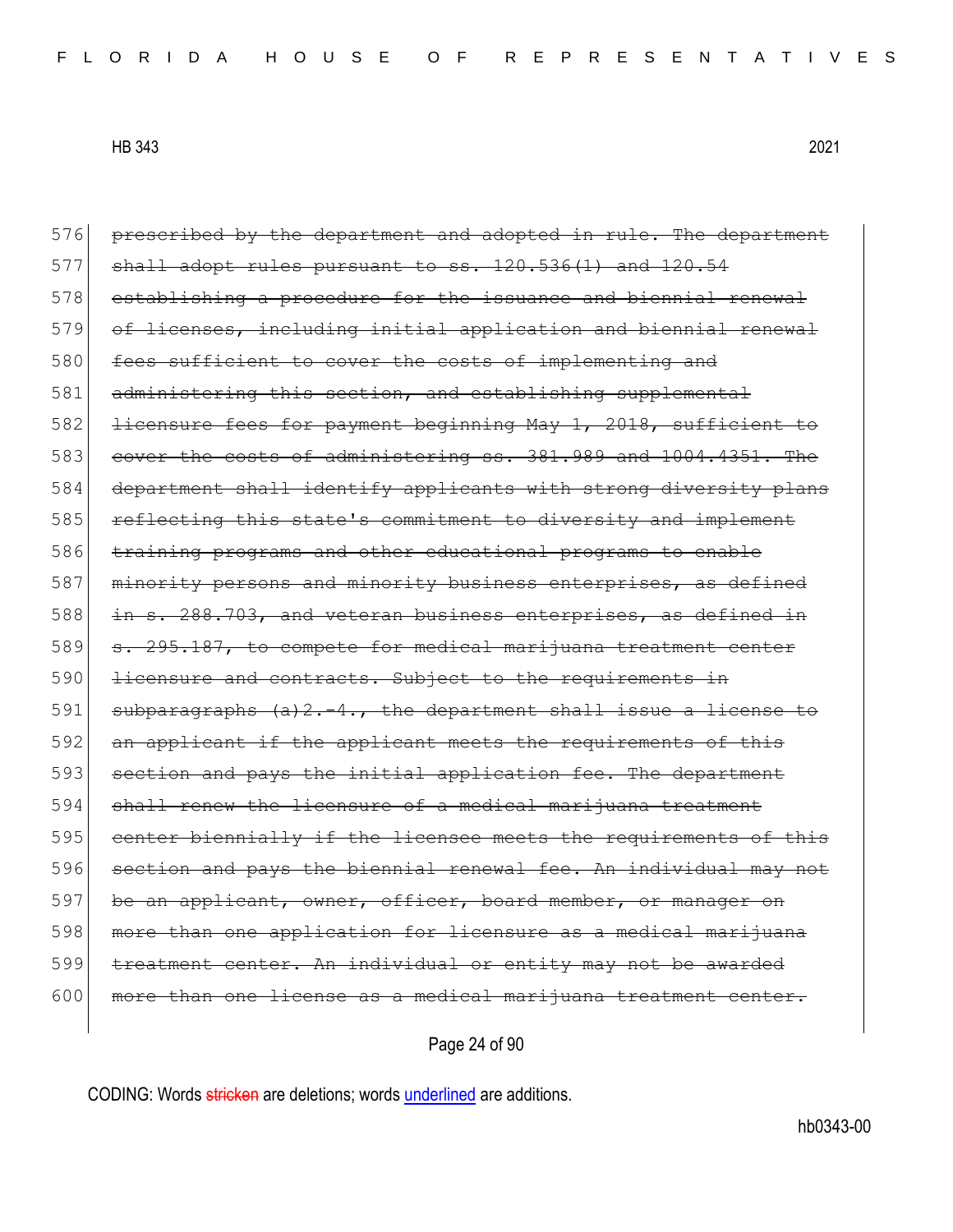601 An applicant for licensure as a medical marijuana treatment 602 center must demonstrate: 603  $\vert$  1. That, for the 5 consecutive years before submitting the  $604$  application, the applicant has been registered to do business in 605  $the state.$  $606$  2. Possession of a valid certificate of registration 607 issued by the Department of Agriculture and Consumer Services 608 pursuant to  $s. 581.131.$  $609$  3. The technical and technological ability to cultivate  $610$  and produce marijuana, including, but not limited to, low-THC 611 cannabis. 612 4. The ability to secure the premises, resources, and 613 personnel necessary to operate as a medical marijuana treatment  $614$  center.  $615$   $\frac{5.}{100}$  The ability to maintain accountability of all raw 616 materials, finished products, and any byproducts to prevent 617 diversion or unlawful access to or possession of these  $618$  substances.  $619$  6. An infrastructure reasonably located to dispense 620 marijuana to registered qualified patients statewide or 621 regionally as determined by the department. 622  $\left|$  7. The financial ability to maintain operations for the 623 duration of the 2-year approval cycle, including the provision 624 of certified financial statements to the department. 625  $\vert$  a. Upon approval, the applicant must post a \$5 million

Page 25 of 90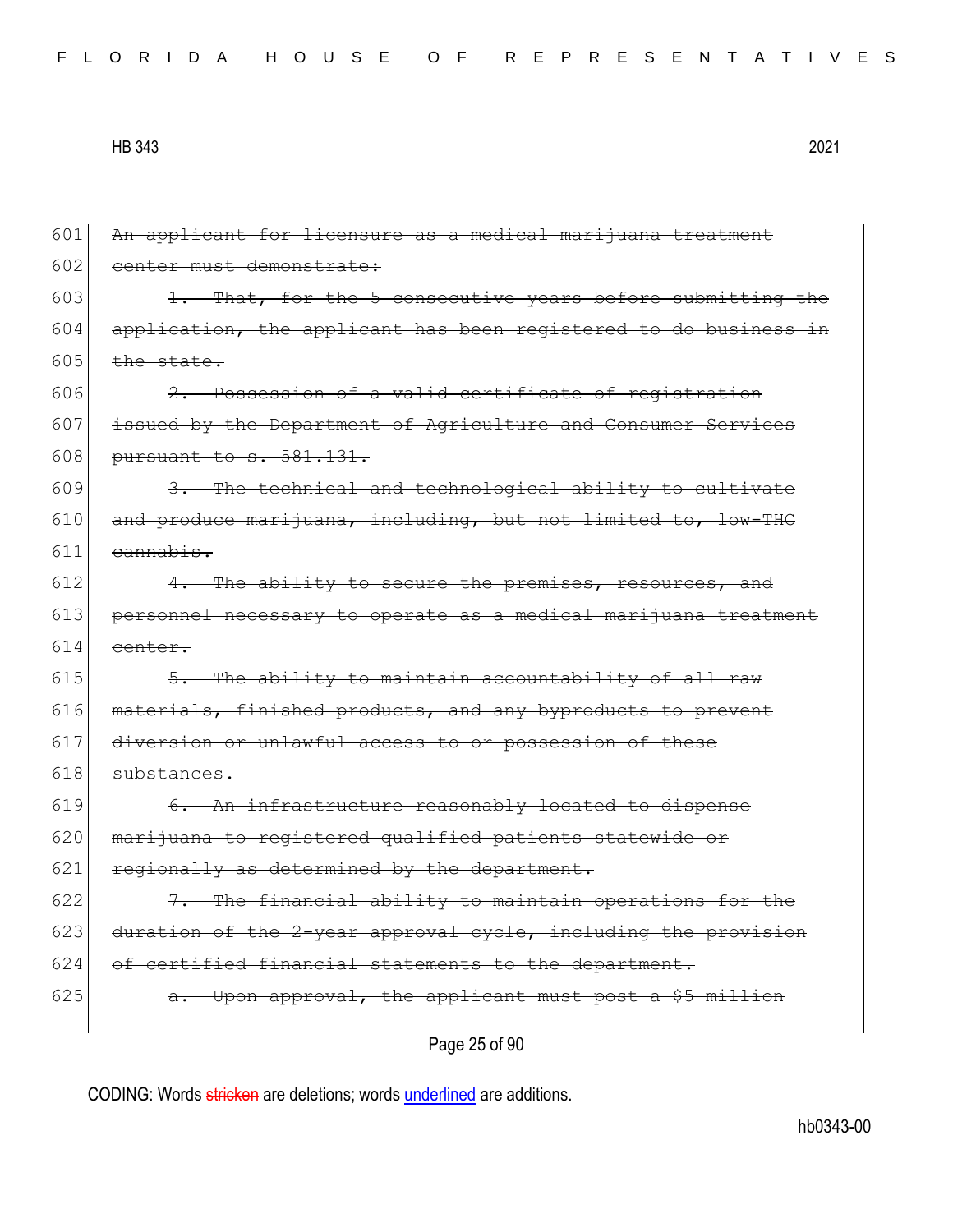626 performance bond issued by an authorized surety insurance 627 company rated in one of the three highest rating categories by a  $628$  nationally recognized rating service. However, a medical 629 marijuana treatment center serving at least 1,000 qualified  $630$  patients is only required to maintain a \$2 million performance  $631$  bond.

632 b. In lieu of the performance bond required under sub-633 subparagraph  $a_{\cdot}$ , the applicant may provide an irrevocable letter 634 of credit payable to the department or provide cash to the 635 department. If provided with cash under this sub-subparagraph, 636 the department shall deposit the cash in the Grants and 637 Donations Trust Fund within the Department of Health, subject to  $638$  the same conditions as the bond regarding requirements for the 639 applicant to forfeit ownership of the funds. If the funds  $640$  deposited under this sub-subparagraph generate interest, the  $641$  amount of that interest shall be used by the department for the 642 administration of this section.

 $643$  8. That all owners, officers, board members, and managers  $644$  have passed a background screening pursuant to subsection  $(9)$ .

 $645$  9. The employment of a medical director to supervise the 646 activities of the medical marijuana treatment center.

 $647$  10. A diversity plan that promotes and ensures the 648 involvement of minority persons and minority business 649 enterprises, as defined in s. 288.703, or veteran business 650 enterprises, as defined in s. 295.187, in ownership, management,

Page 26 of 90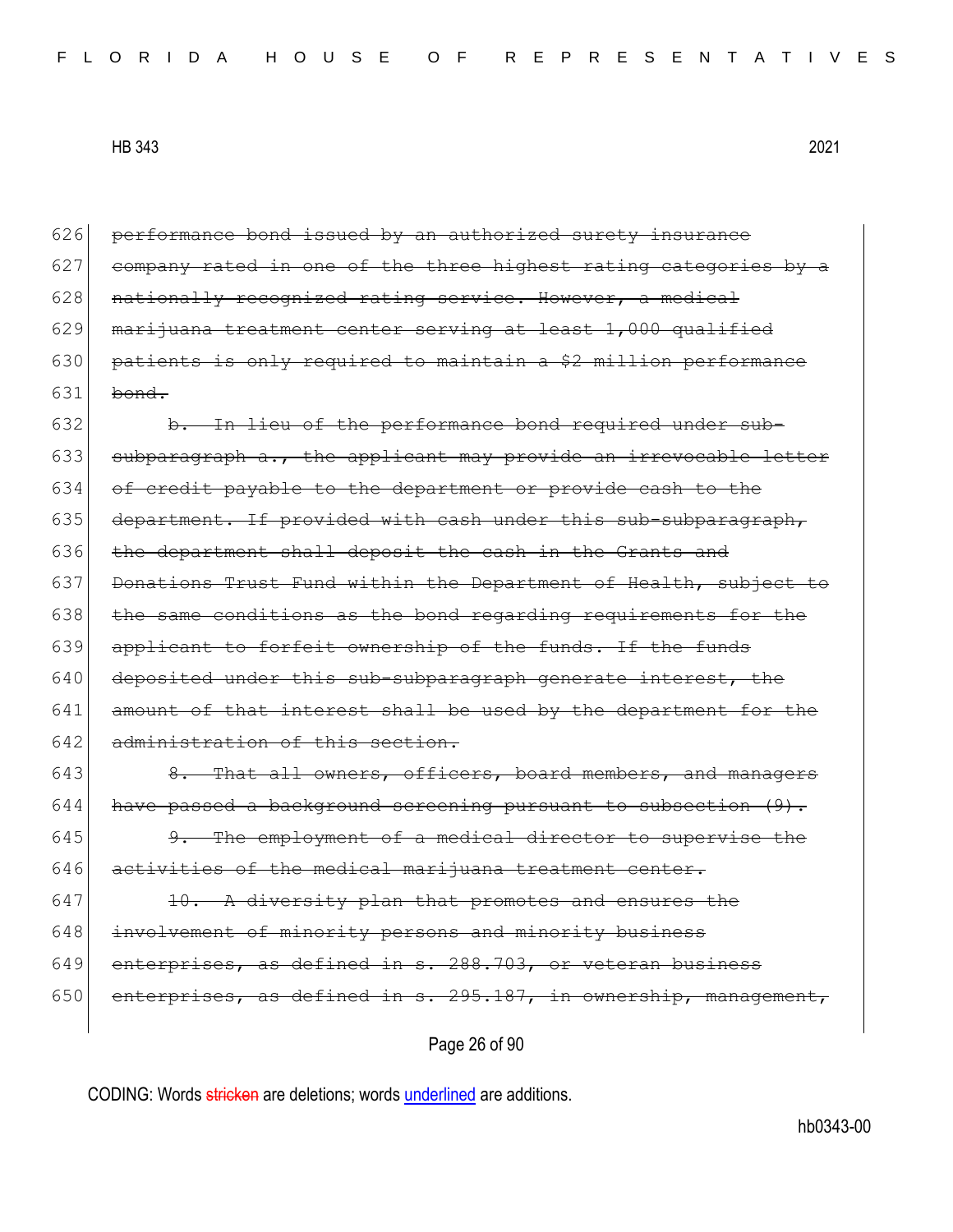|  |  |  |  |  |  |  |  |  |  |  |  |  | FLORIDA HOUSE OF REPRESENTATIVES |  |  |  |  |  |  |  |  |  |  |  |  |  |  |  |  |
|--|--|--|--|--|--|--|--|--|--|--|--|--|----------------------------------|--|--|--|--|--|--|--|--|--|--|--|--|--|--|--|--|
|--|--|--|--|--|--|--|--|--|--|--|--|--|----------------------------------|--|--|--|--|--|--|--|--|--|--|--|--|--|--|--|--|

651 and employment. An applicant for licensure renewal must show the 652 effectiveness of the diversity plan by including the following 653 with his or her application for renewal: 654  $\alpha$ . Representation of minority persons and veterans in the 655 medical marijuana treatment center's workforce; 656 b. Efforts to recruit minority persons and veterans for 657 employment; and 658 c. A record of contracts for services with minority 659 business enterprises and veteran business enterprises.  $660$  (c) A medical marijuana treatment center may not make a 661 wholesale purchase of marijuana from, or a distribution of 662 marijuana to, another medical marijuana treatment center, unless 663 the medical marijuana treatment center seeking to make a 664 wholesale purchase of marijuana submits proof of harvest failure 665 to the department. 666 (a)(d) *Department responsibilities.*—The department shall 667 do all of the following: 668 1. Adopt by rule all of the following: 669 a. Operating standards for the cultivation, processing, 670 packaging, and labeling of marijuana. 671 b. Standards for the sale of marijuana. 672 c. Procedures and requirements for all of the following: 673 (I) The registration and registration renewal of medical 674 marijuana treatment centers (MMTCs). 675  $(II)$  The issuance and renewal of cultivation, processing,

Page 27 of 90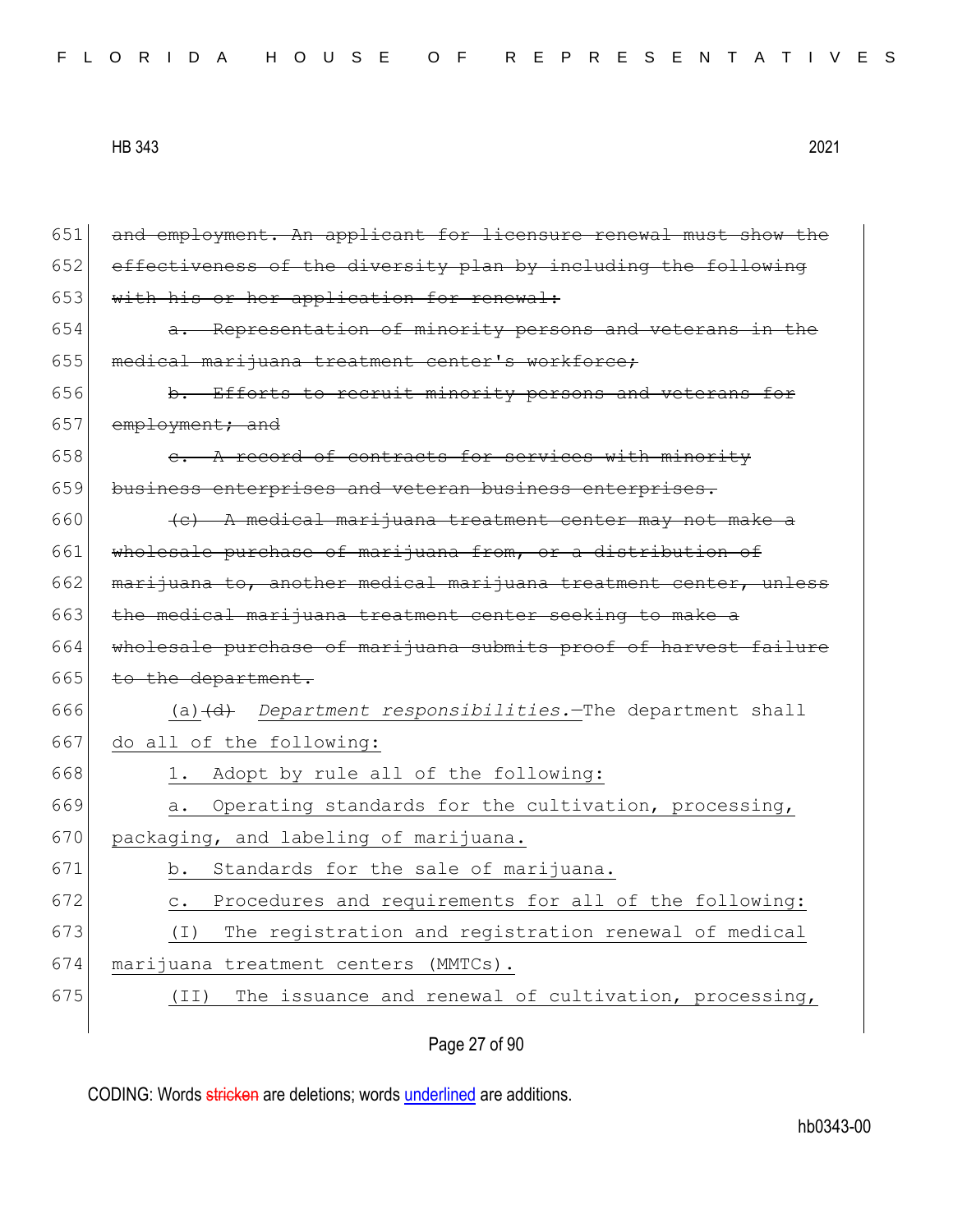| 676 | retail, and transportation operating licenses.                      |
|-----|---------------------------------------------------------------------|
| 677 | The issuance and renewal of cultivation, processing,<br>(III)       |
| 678 | dispensing, and storage facility permits and of vehicle permits.    |
| 679 | The registration of all principals, employees, and<br>$(\text{IV})$ |
| 680 | contractors of an MMTC who will participate in the operations of    |
| 681 | the MMTC.                                                           |
| 682 | The issuance of MMTC employee identification cards to<br>(V)        |
| 683 | registered principals, employees, and contractors of MMTCs.         |
| 684 | Establish, maintain, and control a computer software<br>2.          |
| 685 | tracking system that traces marijuana from seed to sale and         |
| 686 | allows real-time, 24-hour access by the department to data from     |
| 687 | all MMTCs medical marijuana treatment centers and marijuana         |
| 688 | testing laboratories. The tracking system must allow for            |
| 689 | integration of other seed-to-sale systems and, at a minimum,        |
| 690 | include notification of when marijuana seeds are planted, when      |
| 691 | marijuana plants are harvested and destroyed, and when marijuana    |
| 692 | is transported, sold, stolen, diverted, or lost. Each MMTC must     |
| 693 | medical marijuana treatment center shall use the seed-to-sale       |
| 694 | tracking system established by the department or integrate its      |
| 695 | own seed-to-sale tracking system with the seed-to-sale tracking     |
| 696 | system established by the department. Each MMTC medical             |
| 697 | marijuana treatment center may use its own seed-to-sale system      |
| 698 | until the department establishes a seed-to-sale tracking system.    |
| 699 | The department may contract with a vendor to establish the seed-    |
| 700 | to-sale tracking system. The vendor selected by the department      |
|     |                                                                     |

# Page 28 of 90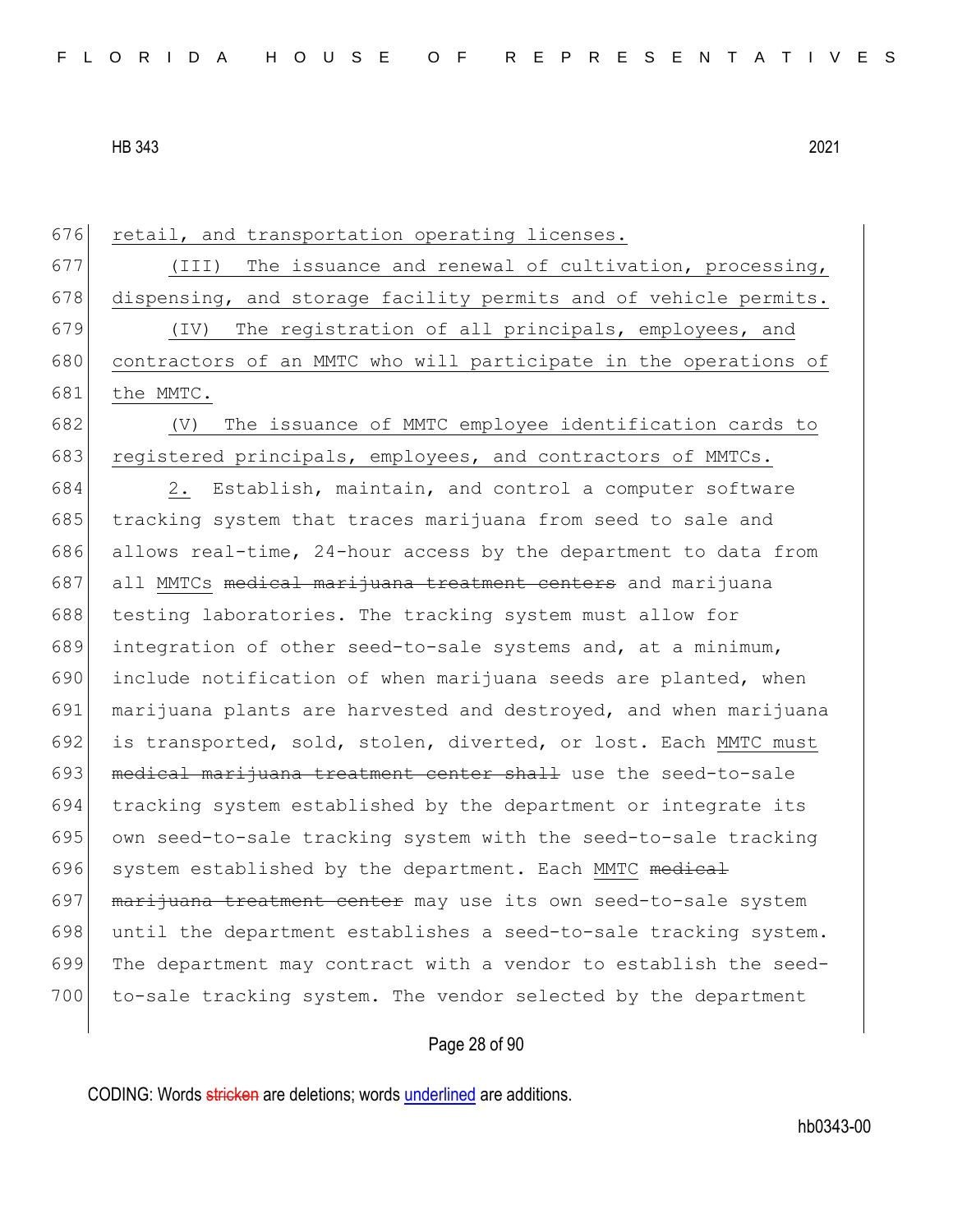701 may not have a contractual relationship with the department to 702 perform any services pursuant to this section other than the 703 seed-to-sale tracking system. The vendor may not have a direct 704 or indirect financial interest in an MMTC a medical marijuana 705 treatment center or a marijuana testing laboratory. 706 (b) *Registration.*— 707 1. The department shall adopt by rule an MMTC registration  $708$  form that requires, at a minimum, all of the following: 709 a. The applicant's full legal name. 710 b. The physical address of each location where the 711 applicant will apply for a facility permit to cultivate, 712 process, dispense, or store marijuana. 713 c. The name, address, and date of birth of the applicant's 714 principals. 715 d. The name, address, and date of birth of the applicant's 716 current employees and contractors who will participate in the 717 operations of the MMTC. 718 e. The operation or operations in which the applicant 719 intends to engage, which may include one or more of the 720 following: 721 (I) Cultivation. 722 (II) Processing. 723 (III) Retail sales. 724 (IV) Transportation.  $725$  2. To be registered as an MMTC, an applicant must submit

Page 29 of 90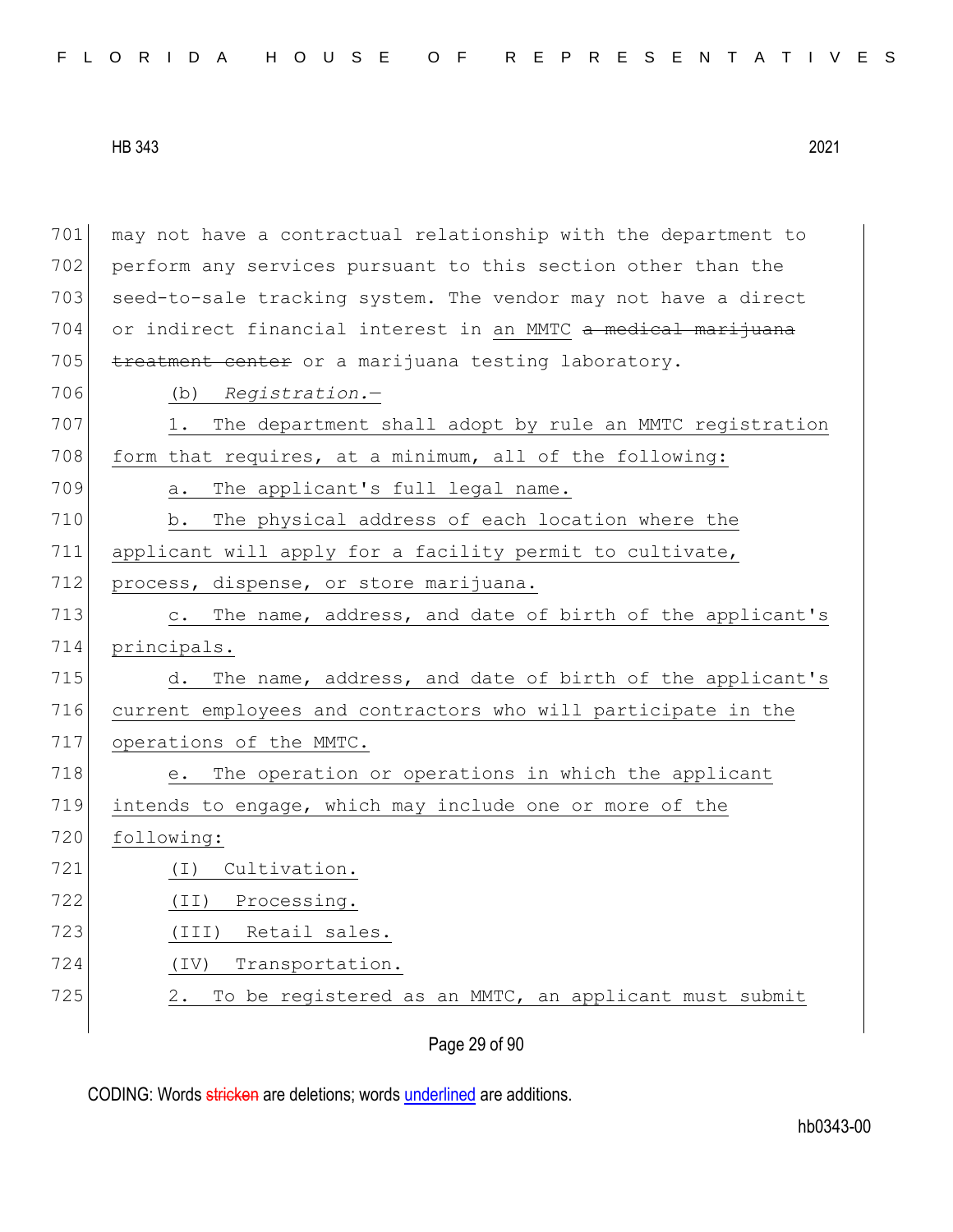| 726 | all of the following to the department:                          |
|-----|------------------------------------------------------------------|
| 727 | The applicant's completed registration form.<br>а.               |
| 728 | b. Personnel registration forms, as described in                 |
| 729 | subsection (9), for all principals, employees, and contractors   |
| 730 | listed on the applicant's registration form who will participate |
| 731 | in the operations of the MMTC. The department may not register   |
| 732 | the applicant as an MMTC until all principals, employees, and    |
| 733 | contractors listed on the applicant's registration form have     |
| 734 | registered with the department and are issued MMTC employee      |
| 735 | identification cards.                                            |
| 736 | c. Proof that all principals listed on the applicant's           |
| 737 | registration form who will not participate in the operations of  |
| 738 | the MMTC have passed a level 2 background screening pursuant to  |
| 739 | chapter 435 within the previous year.                            |
| 740 | d. Proof that the MMTC has the capability to comply with         |
| 741 | seed-to-sale tracking system requirements.                       |
| 742 | e. Proof of the applicant's financial ability to maintain        |
| 743 | operations for the duration of the registration.                 |
| 744 | f. A \$500,000 performance and compliance bond, or a \$1         |
| 745 | million performance and compliance bond if the MMTC intends to   |
| 746 |                                                                  |
|     | cultivate or process marijuana, which will be forfeited if the   |
| 747 | MMTC fails to comply with:                                       |
| 748 | Registration requirements in this subsection during<br>(I)       |
| 749 | the registration period; or                                      |
| 750 | Material requirements of this section which are<br>(II)          |

Page 30 of 90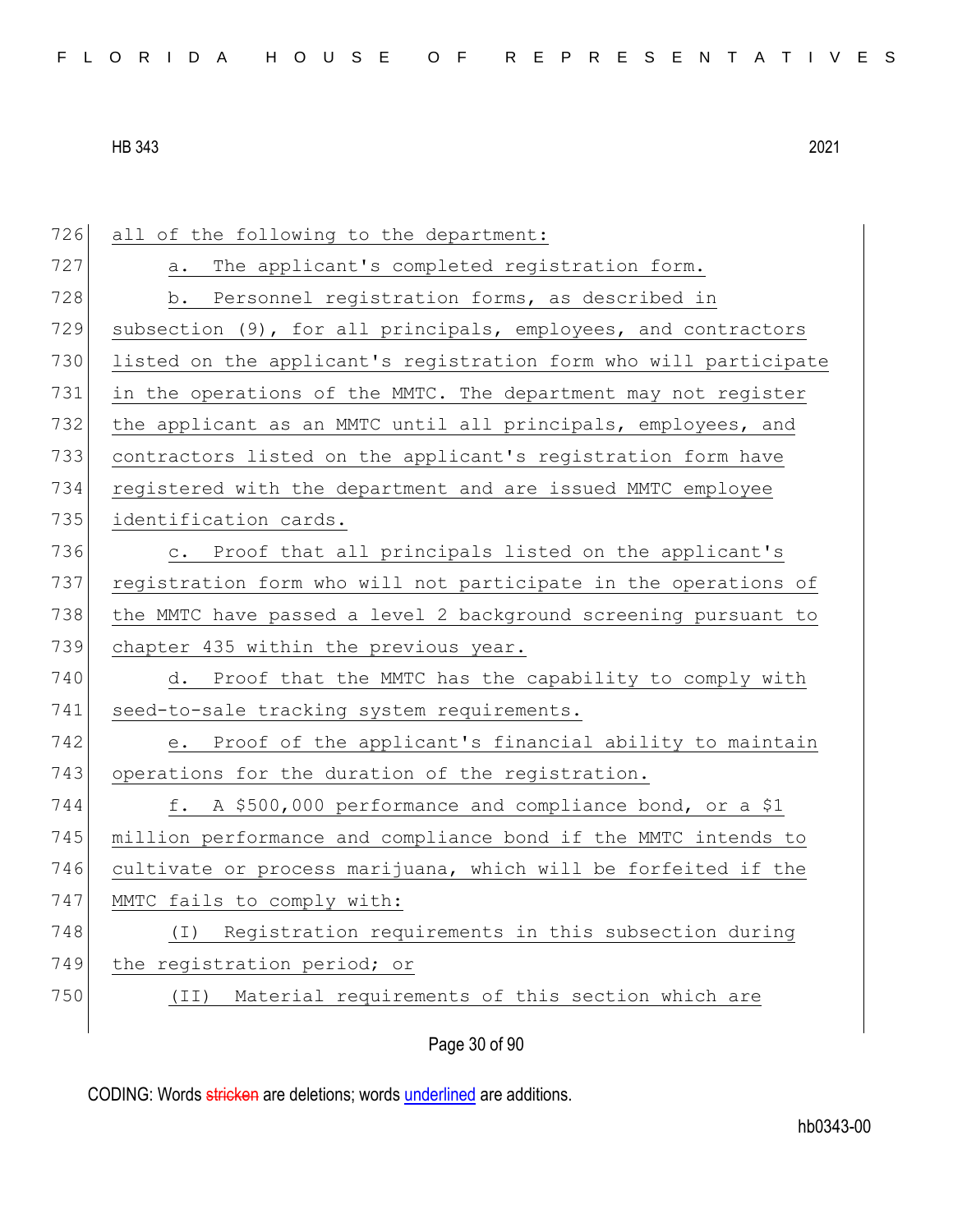| 751 | applicable to the functions the applicant intends to perform, as |
|-----|------------------------------------------------------------------|
| 752 | indicated on the registration form.                              |
| 753 | 3. A registration expires 2 years after the date it is           |
| 754 | issued.                                                          |
| 755 | In addition to obtaining registration pursuant to this<br>4.     |
| 756 | paragraph, an MMTC must obtain an operating license for each     |
| 757 | operation it will perform as provided in paragraph (c),          |
| 758 | paragraph (d), or paragraph (f), as applicable.                  |
| 759 | (c) Cultivation licenses and processing licenses.-               |
| 760 | A registered MMTC may apply for a cultivation license<br>1.      |
| 761 | or a processing license. When applying, the MMTC shall provide   |
| 762 | the department with, at a minimum, all of the following:         |
| 763 | A completed cultivation license or processing license<br>a.      |
|     |                                                                  |
| 764 | application form.                                                |
| 765 | The physical address of each location where marijuana<br>b.      |
| 766 | will be cultivated, processed, or stored.                        |
| 767 | As applicable to the requested license or licenses:<br>$\circ$ . |
| 768 | (I) Proof of an established infrastructure, or the ability       |
| 769 | to establish an infrastructure in a reasonable amount of time,   |
| 770 | which is designed for cultivation, processing, testing,          |
| 771 | packaging, and labeling marijuana; maintaining the               |
| 772 | infrastructure's security; and preventing the theft or diversion |
| 773 | of any marijuana.                                                |
| 774 | (II) Proof that the applicant has the technical and              |
| 775 | technological ability to cultivate and test or process and test  |

Page 31 of 90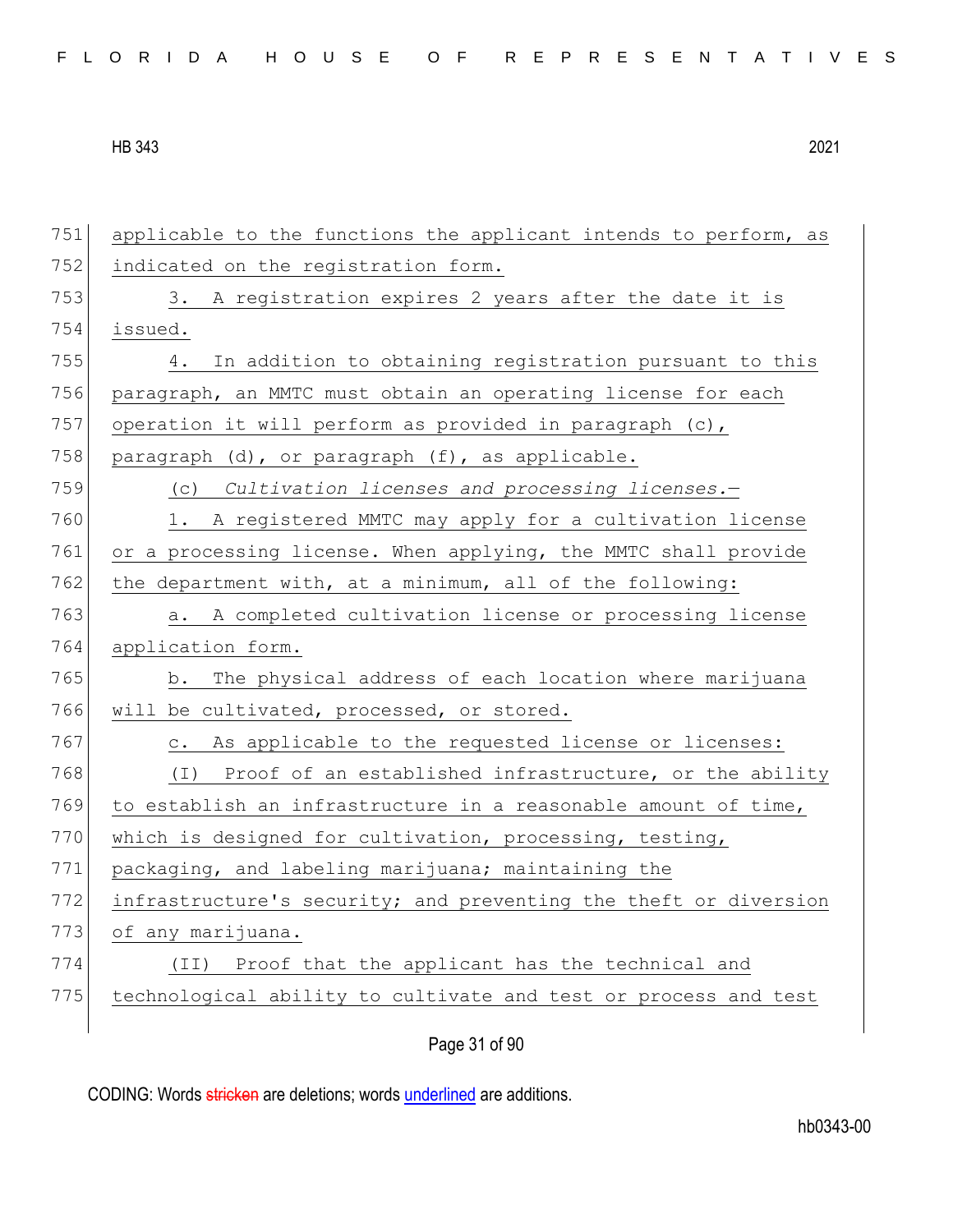| 776 | marijuana.                                                      |
|-----|-----------------------------------------------------------------|
| 777 | Proof of operating procedures designed to secure and<br>d.      |
| 778 | maintain accountability for all marijuana and marijuana-related |
| 779 | byproducts that come into the applicant's possession and to     |
| 780 | comply with the required seed-to-sale tracking system.          |
| 781 | 2. Cultivation licenses and processing licenses expire 2        |
| 782 | years after the date they are issued. To renew a license, the   |
| 783 | licensee must meet all of the requirements for initial          |
| 784 | licensure; must provide all of the documentation required under |
| 785 | subparagraph 1.; and must not have any uncorrected substantial  |
| 786 | violations of the standards adopted by department rule for the  |
| 787 | cultivation, processing, testing, packaging, and labeling of    |
| 788 | marijuana.                                                      |
| 789 | 3. Before beginning cultivation or processing at any            |
|     |                                                                 |
| 790 | location, the licensee must obtain a facility permit from the   |
| 791 | department for that location pursuant to paragraph (g).         |
| 792 | 4. A licensee under this subsection may use contractors to      |
| 793 | assist with the cultivation or processing of marijuana, as      |
| 794 | applicable, but the licensee is ultimately responsible for all  |
| 795 | of the operations performed by each contractor relating to the  |
| 796 | cultivation or processing of marijuana and is responsible for   |
| 797 | maintaining physical possession of the marijuana at all times.  |
| 798 | All work done by a contractor must be performed at a location   |
| 799 | that has a facility permit issued by the department. A licensee |
| 800 | using a contractor must register any principal or employee of a |

Page 32 of 90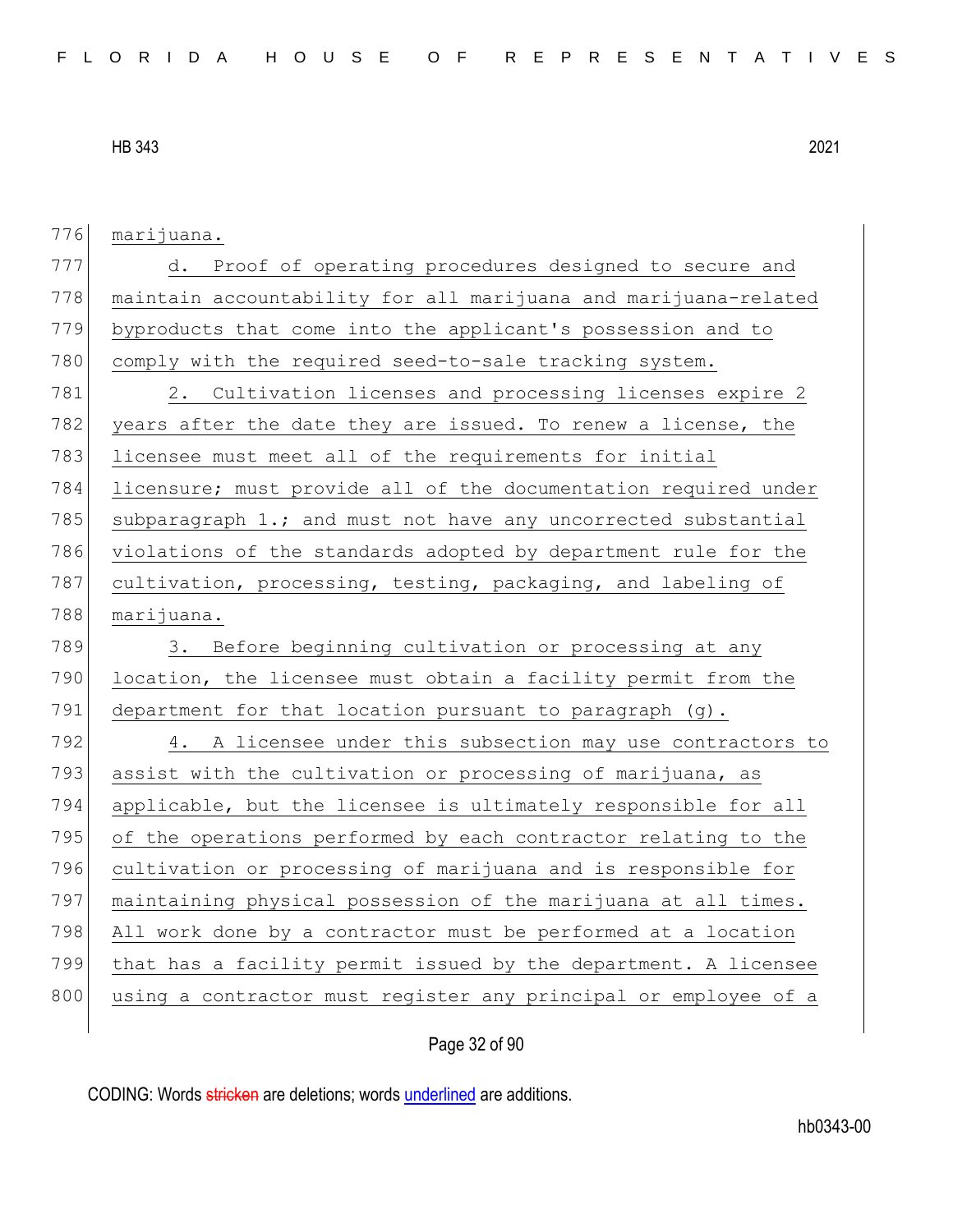801 contractor who will be participating in the operations of the 802 licensee as provided in subsection (9). Such principal or 803 employee may not begin participating in the operations of the 804 licensee until he or she has received an MMTC employee 805 identification card from the department. 806 5. All marijuana byproducts that cannot be processed or 807 reprocessed must be destroyed by the cultivation licensee or the 808 processing licensee or their respective contractors within 30 809 days after the production of the byproducts. 810 6. A licensee under this subsection may wholesale 811 marijuana only to other registered MMTCs. Before wholesaling 812 marijuana, the wholesaling MMTC shall provide the purchasing 813 MMTC with documentation showing that the marijuana meets the 814 testing, packaging, and labeling requirements of this section. 815 The purchasing MMTC shall review such documentation to determine 816 that the marijuana is in compliance with this section before 817 taking possession of the marijuana. 818 7. Transportation or delivery of marijuana outside of the 819 property owned by a licensee under this subsection may be 820 performed only by an MMTC that holds a transportation license 821 issued pursuant to paragraph  $(f)$ .  $822$  (e) A licensed medical marijuana treatment center shall 823 cultivate, process, transport, and dispense marijuana for 824 medical use. A licensed medical marijuana treatment center may 825 not contract for services directly related to the cultivation,

Page 33 of 90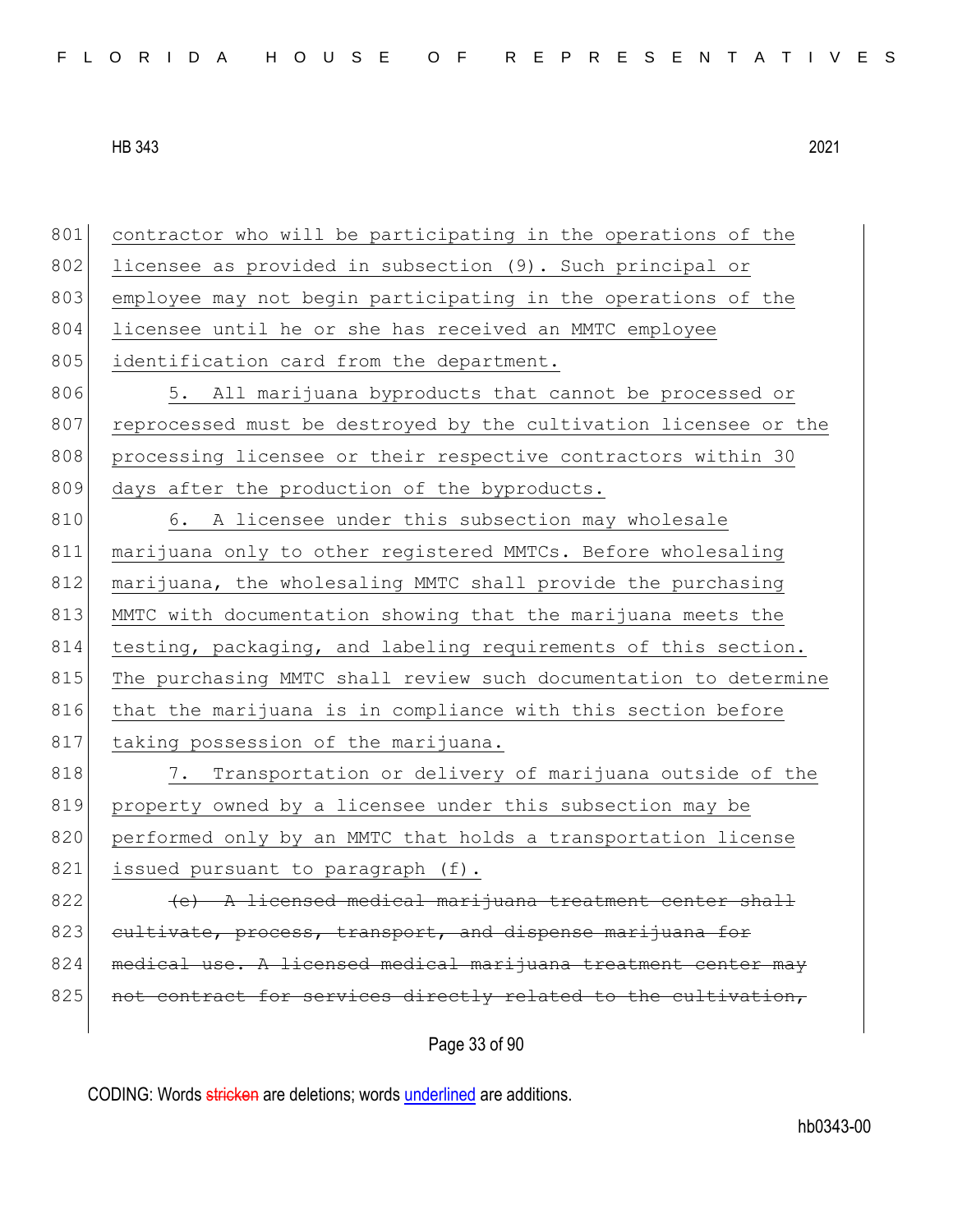826 processing, and dispensing of marijuana or marijuana delivery

HB 343 2021

827 devices, except that a medical marijuana treatment center  $828$  licensed pursuant to subparagraph  $(a)1$ . may contract with a 829 single entity for the cultivation, processing, transporting, and 830 dispensing of marijuana and marijuana delivery devices. A 831 licensed medical marijuana treatment center must, at all times, 832 maintain compliance with the criteria demonstrated and 833 representations made in the initial application and the criteria 834 established in this subsection. Upon request, the department may 835 grant a medical marijuana treatment center a variance from the 836 representations made in the initial application. Consideration 837 of such a request shall be based upon the individual facts and 838 circumstances surrounding the request. A variance may not be 839 granted unless the requesting medical marijuana treatment center  $840$  can demonstrate to the department that it has a proposed 841 alternative to the specific representation made in its 842 application which fulfills the same or a similar purpose as the 843 specific representation in a way that the department can 844 reasonably determine will not be a lower standard than the 845 specific representation in the application. A variance may not 846 be granted from the requirements in subparagraph 2. and  $847$  subparagraphs (b) 1. and 2. 848  $\vert$  1. A licensed medical marijuana treatment center may 849 transfer ownership to an individual or entity who meets the 850 requirements of this section. A publicly traded corporation or

Page 34 of 90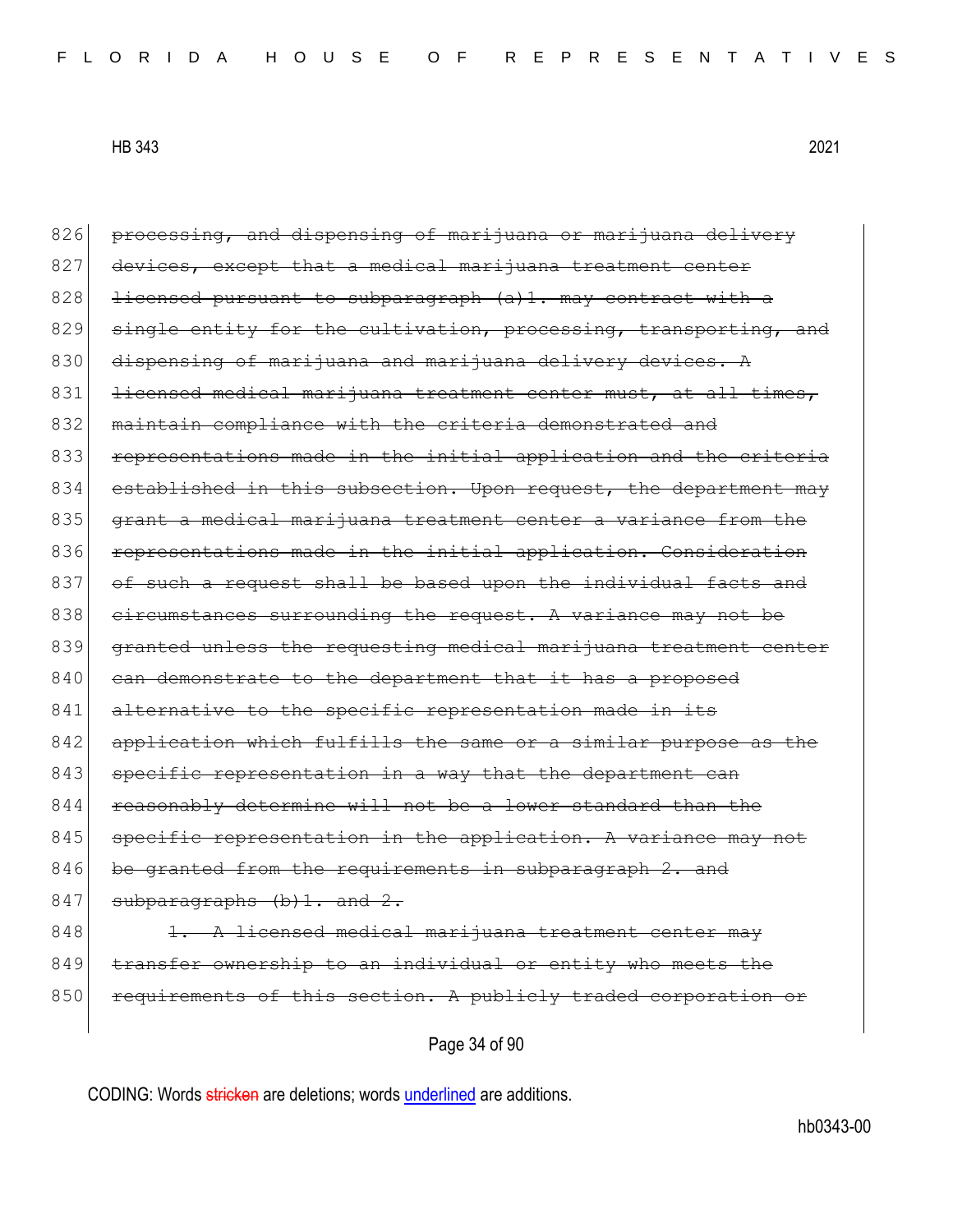| 851 | publicly traded company that meets the requirements of this      |
|-----|------------------------------------------------------------------|
| 852 | section is not precluded from ownership of a medical marijuana   |
| 853 | treatment center. To accommodate a change in ownership:          |
| 854 | a. The licensed medical marijuana treatment center shall         |
| 855 | notify the department in writing at least 60 days before the     |
| 856 | anticipated date of the change of ownership.                     |
| 857 | b. The individual or entity applying for initial licensure       |
| 858 | due to a change of ownership must submit an application that     |
| 859 | must be received by the department at least 60 days before the   |
| 860 | date of change of ownership.                                     |
| 861 | e. Upon receipt of an application for a license, the             |
| 862 | department shall examine the application and, within 30 days     |
| 863 | after receipt, notify the applicant in writing of any apparent   |
| 864 | errors or omissions and request any additional information       |
| 865 | required.                                                        |
| 866 | d. Requested information omitted from an application for         |
| 867 | licensure must be filed with the department within 21 days after |
| 868 | the department's request for omitted information or the          |
| 869 | application shall be deemed incomplete and shall be withdrawn    |
| 870 | from further consideration and the fees shall be forfeited.      |
| 871 |                                                                  |
| 872 | Within 30 days after the receipt of a complete application, the  |
| 873 | department shall approve or deny the application.                |
| 874 | 2. A medical marijuana treatment center, and any                 |
| 875 | individual or entity who directly or indirectly owns, controls,  |
|     | Page 35 of 90                                                    |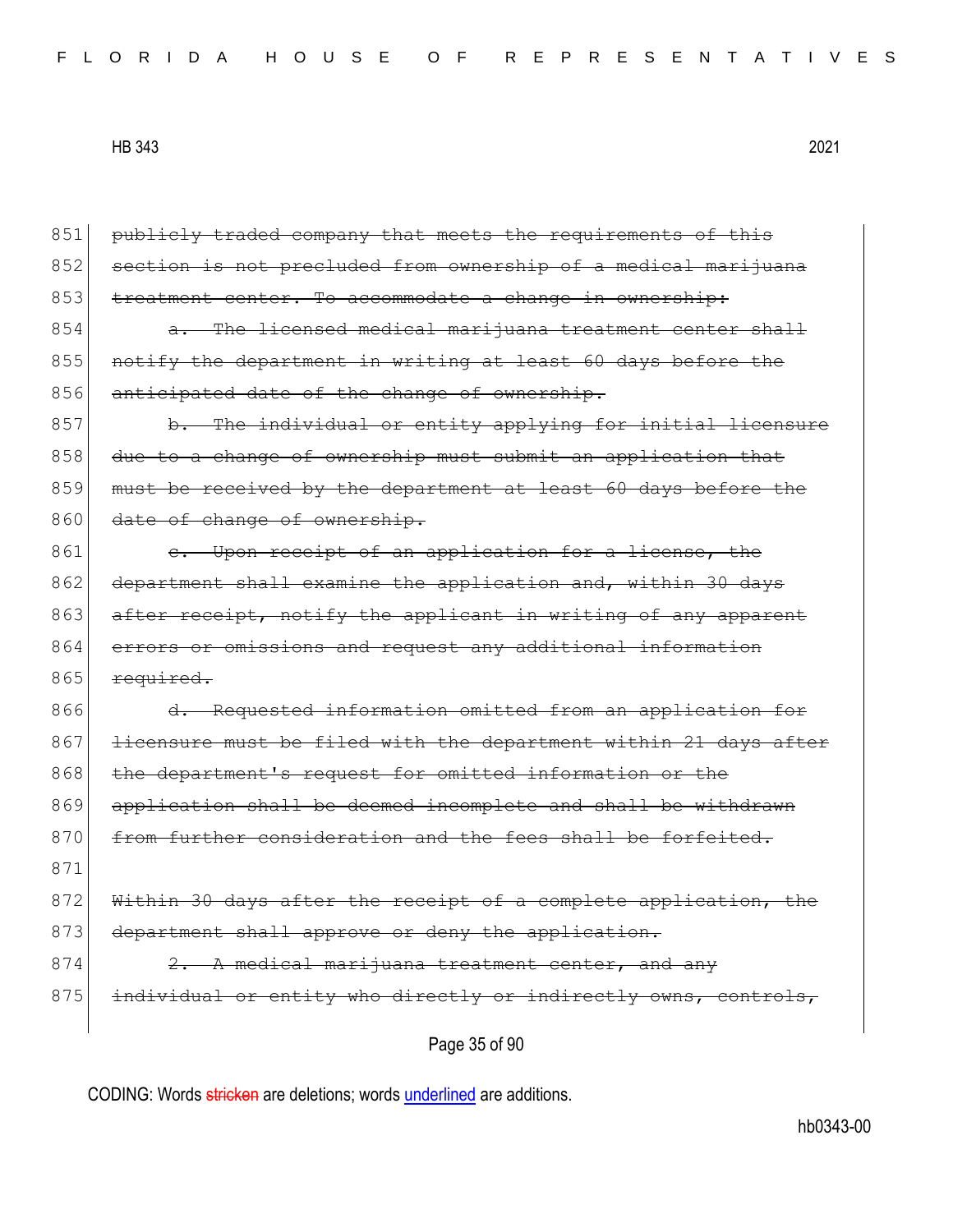876 or holds with power to vote 5 percent or more of the voting 877 shares of a medical marijuana treatment center, may not acquire 878 direct or indirect ownership or control of any voting shares 879 other form of ownership of any other medical marijuana treatment 880 center. 881 3. A medical marijuana treatment center may not enter into 882 any form of profit-sharing arrangement with the property owner 883 or lessor of any of its facilities where cultivation, 884 processing, storing, or dispensing of marijuana and marijuana 885 delivery devices occurs. 886 4. All employees of a medical marijuana treatment center 887 must be 21 years of age or older and have passed a background 888 screening pursuant to subsection  $(9)$ . 889 5. Each medical marijuana treatment center must adopt and 890 enforce policies and procedures to ensure employees and 891 volunteers receive training on the legal requirements to 892 dispense marijuana to qualified patients. 893 8.6. When growing marijuana, an MMTC licensed for 894 cultivation a medical marijuana treatment center: 895 a. May use pesticides determined by the department, after 896 consultation with the Department of Agriculture and Consumer 897 Services, to be safely applied to plants intended for human 898 consumption, but may not use pesticides designated as 899 restricted-use pesticides pursuant to s. 487.042. 900 b. Shall Must grow marijuana within an enclosed permitted

# Page 36 of 90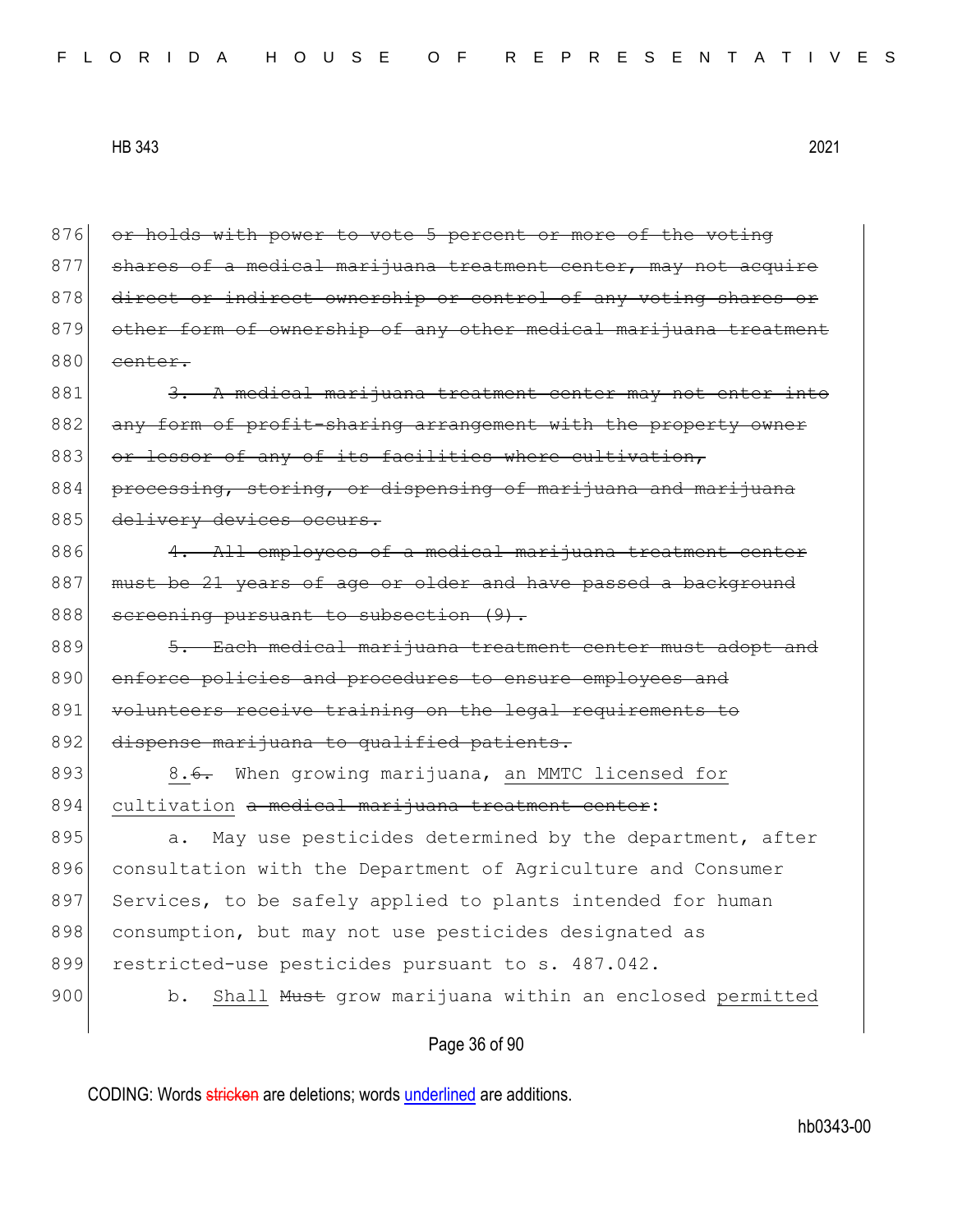901 cultivation facility structure and in a room separate from any 902 other plant.

903 c. Shall Must inspect seeds and growing plants for plant 904 pests that endanger or threaten the horticultural and 905 agricultural interests of the state in accordance with chapter 906 581 and any rules adopted thereunder.

907 d. Shall Must perform fumigation or treatment of plants, 908 or remove and destroy infested or infected plants, in accordance 909 with chapter 581 and any rules adopted thereunder.

 $910$  7. Each medical marijuana treatment center must produce 911 and make available for purchase at least one low-THC cannabis 912 product.

913 9.8. An MMTC A medical marijuana treatment center that 914 produces edibles must hold a permit to operate as a food 915 establishment pursuant to chapter 500, the Florida Food Safety 916 Act, and must comply with all the requirements for food 917 establishments pursuant to chapter 500 and any rules adopted 918 thereunder. Edibles may not contain more than 200 milligrams of 919 tetrahydrocannabinol, and a single serving portion of an edible 920 may not exceed 10 milligrams of tetrahydrocannabinol. Edibles 921 may have a tetrahydrocannabinol potency variance of no greater 922 than 15 percent. Edibles may not be attractive to children; be 923 manufactured in the shape of humans, cartoons, or animals; be 924 manufactured in a form that bears any reasonable resemblance to 925 products available for consumption as commercially available

# Page 37 of 90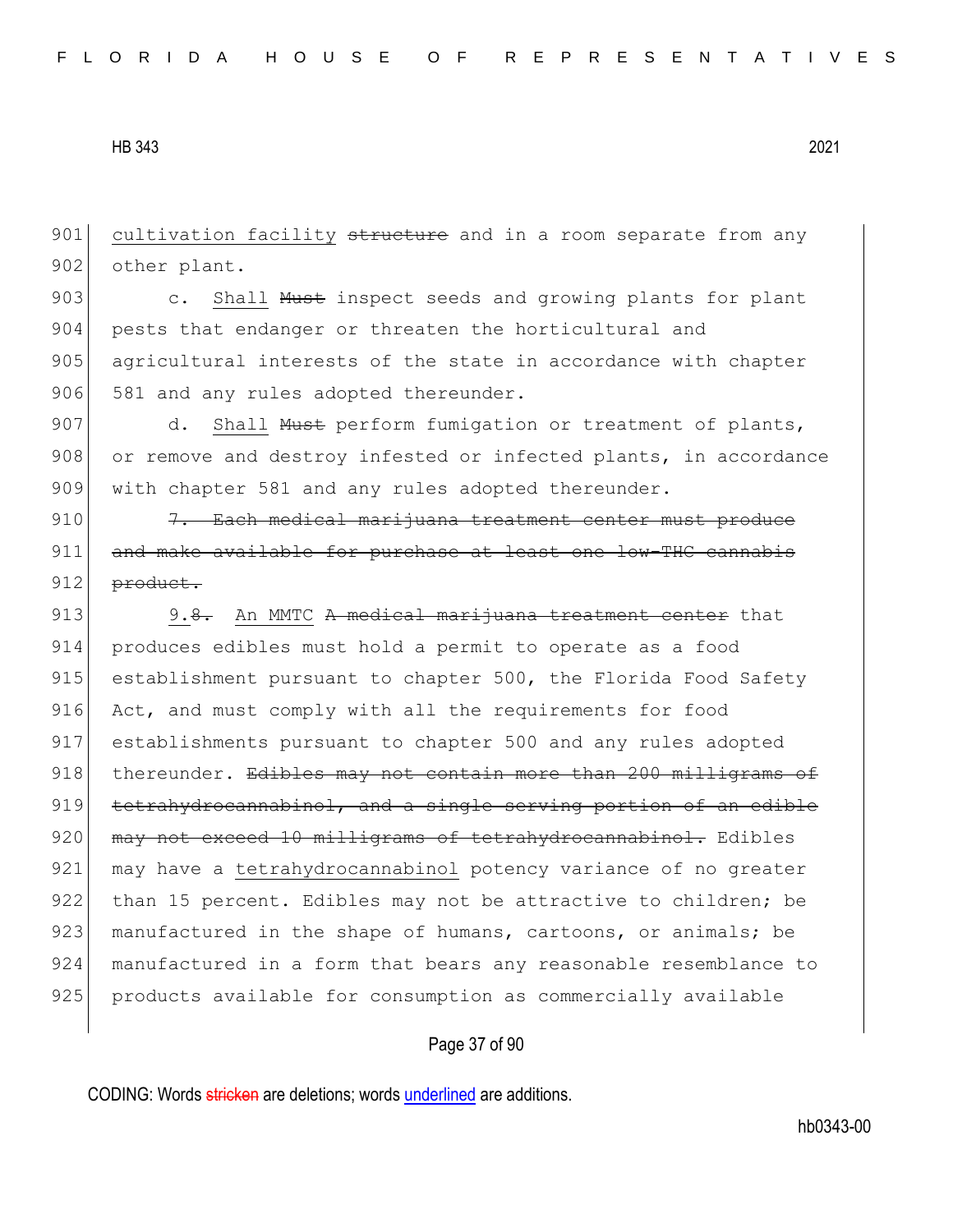$926$  candy; or contain any color additives. To discourage consumption 927 of edibles by children, the department shall determine by rule 928 any shapes, forms, and ingredients allowed and prohibited for 929 edibles. MMTCs Hedical marijuana treatment centers may not begin 930 processing or dispensing edibles until after the effective date 931 of the rule. The department shall also adopt sanitation rules 932 providing the standards and requirements for the storage, 933 display, or dispensing of edibles.

934 9. Within 12 months after licensure, a medical marijuana 935 treatment center must demonstrate to the department that all of 936 its processing facilities have passed a Food Safety Good 937 Manufacturing Practices, such as Global Food Safety Initiative 938 or equivalent, inspection by a nationally accredited certifying 939 body. A medical marijuana treatment center must immediately stop  $940$  processing at any facility which fails to pass this inspection 941 until it demonstrates to the department that such facility has 942 met this requirement.

 $943$  10. A medical marijuana treatment center that produces 944 prerolled marijuana cigarettes may not use wrapping paper made 945 with tobacco or hemp.

946 10.  $\pm 1$ . When processing marijuana, an MMTC licensed for 947 processing shall a medical marijuana treatment center must:

948 a. Process the marijuana within an enclosed permitted 949 processing facility structure and in a room separate from other 950 plants or products.

Page 38 of 90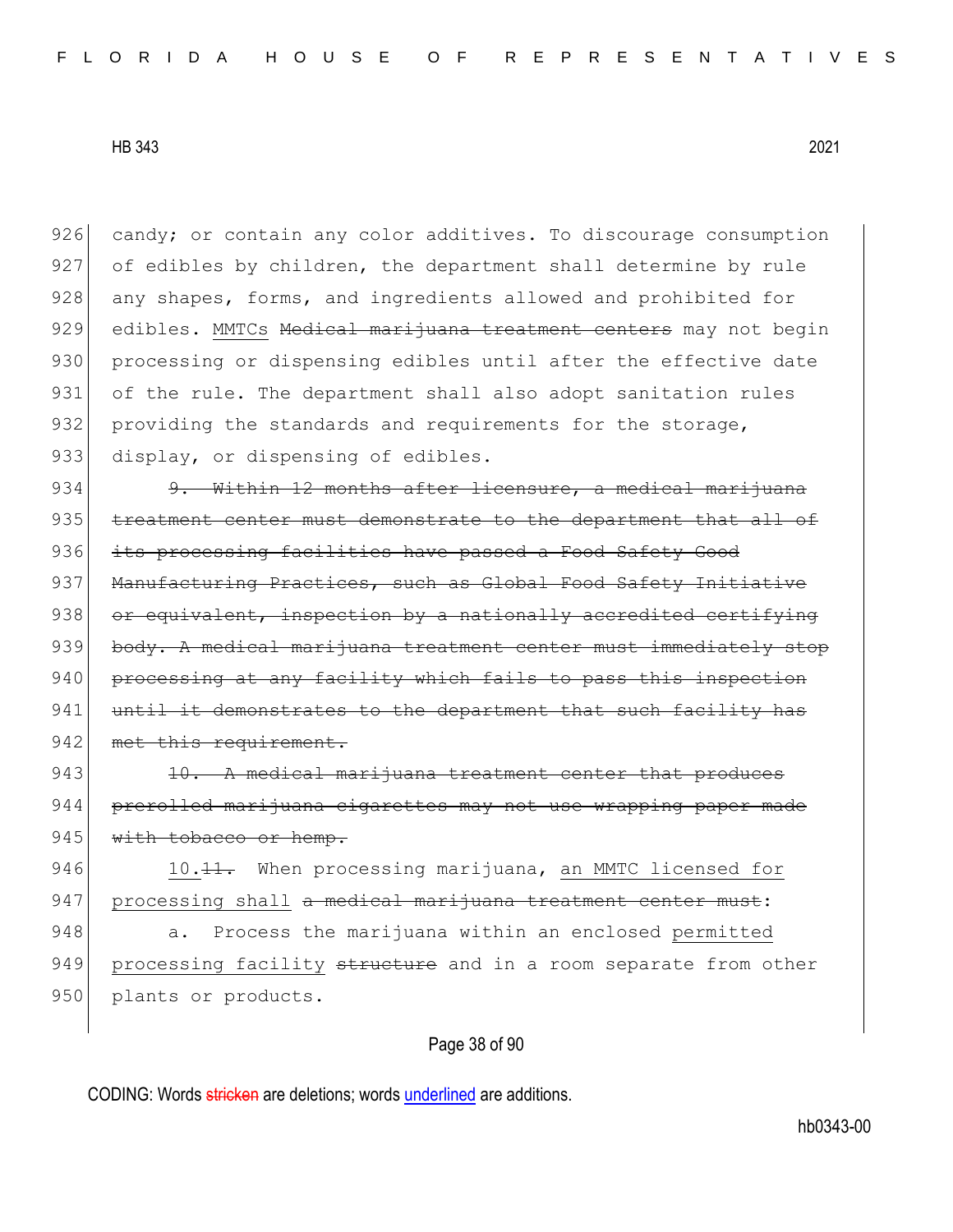951 b. Comply with department rules when processing marijuana 952 with hydrocarbon solvents or other solvents or gases exhibiting 953 potential toxicity to humans. The department shall determine by 954 rule the requirements for the medical marijuana treatment 955 centers to use of such solvents or gases by MMTCs exhibiting 956 potential toxicity to humans.

957 c. Comply with federal and state laws and regulations and 958 department rules for solid and liquid wastes. The department 959 shall determine by rule procedures for the storage, handling, 960 transportation, management, and disposal of solid and liquid 961 waste generated during marijuana production and processing. The 962 Department of Environmental Protection shall assist the 963 department in developing such rules.

964 d. Test the processed marijuana using a medical marijuana 965 testing laboratory before it is sold or dispensed. Results must 966 be verified and signed by two MMTC medical marijuana treatment 967 center employees. Before selling, wholesaling, or dispensing, 968 the MMTC shall medical marijuana treatment center must determine 969 that the test results indicate that low-THC cannabis meets the 970 definition of low-THC cannabis, the concentration of 971 tetrahydrocannabinol meets the potency requirements of this 972 section, the labeling of the concentration of 973 tetrahydrocannabinol and cannabidiol is accurate, and all 974 marijuana is safe for human consumption and free from 975 contaminants that are unsafe for human consumption. The

# Page 39 of 90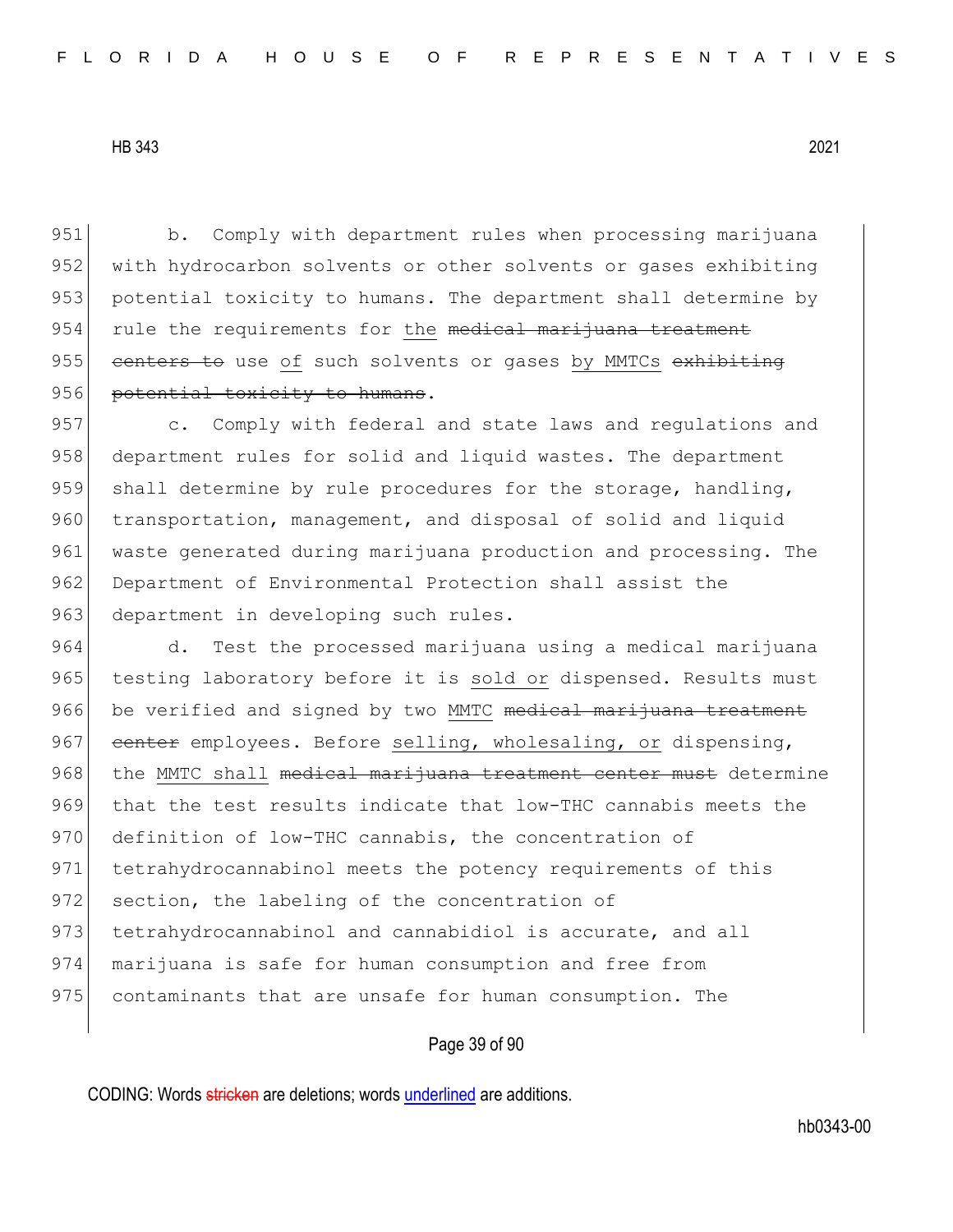976 department shall determine by rule which contaminants must be 977 tested for and the maximum levels of each contaminant which are 978 safe for human consumption. The Department of Agriculture and 979 Consumer Services shall assist the department in developing the 980 testing requirements for contaminants that are unsafe for human 981 consumption in edibles. The department shall also determine by 982 rule the procedures for the treatment of marijuana that fails to 983 meet the testing requirements of this section, s. 381.988, or 984 department rule. The department may select a random sample from 985 edibles available for purchase in a dispensing facility, which 986 must shall be tested by the department to determine that the 987 edible meets the potency requirements of this section and  $\tau$  is 988 safe for human consumption, and that the labeling of the 989 tetrahydrocannabinol and cannabidiol concentration is accurate. 990 An MMTC A medical marijuana treatment center may not require 991 payment from the department for the sample. An MMTC shall A 992 medical marijuana treatment center must recall edibles, 993 including all edibles made from the same batch of marijuana, 994 which fail to meet the potency requirements of this section, 995 which are unsafe for human consumption, or for which the 996 labeling of the tetrahydrocannabinol and cannabidiol 997 concentration is inaccurate. An MMTC shall The medical marijuana 998 treatment center must retain records of all testing and samples 999 of each homogenous batch of marijuana for at least 9 months. An 1000 MMTC shall The medical marijuana treatment center must contract

Page 40 of 90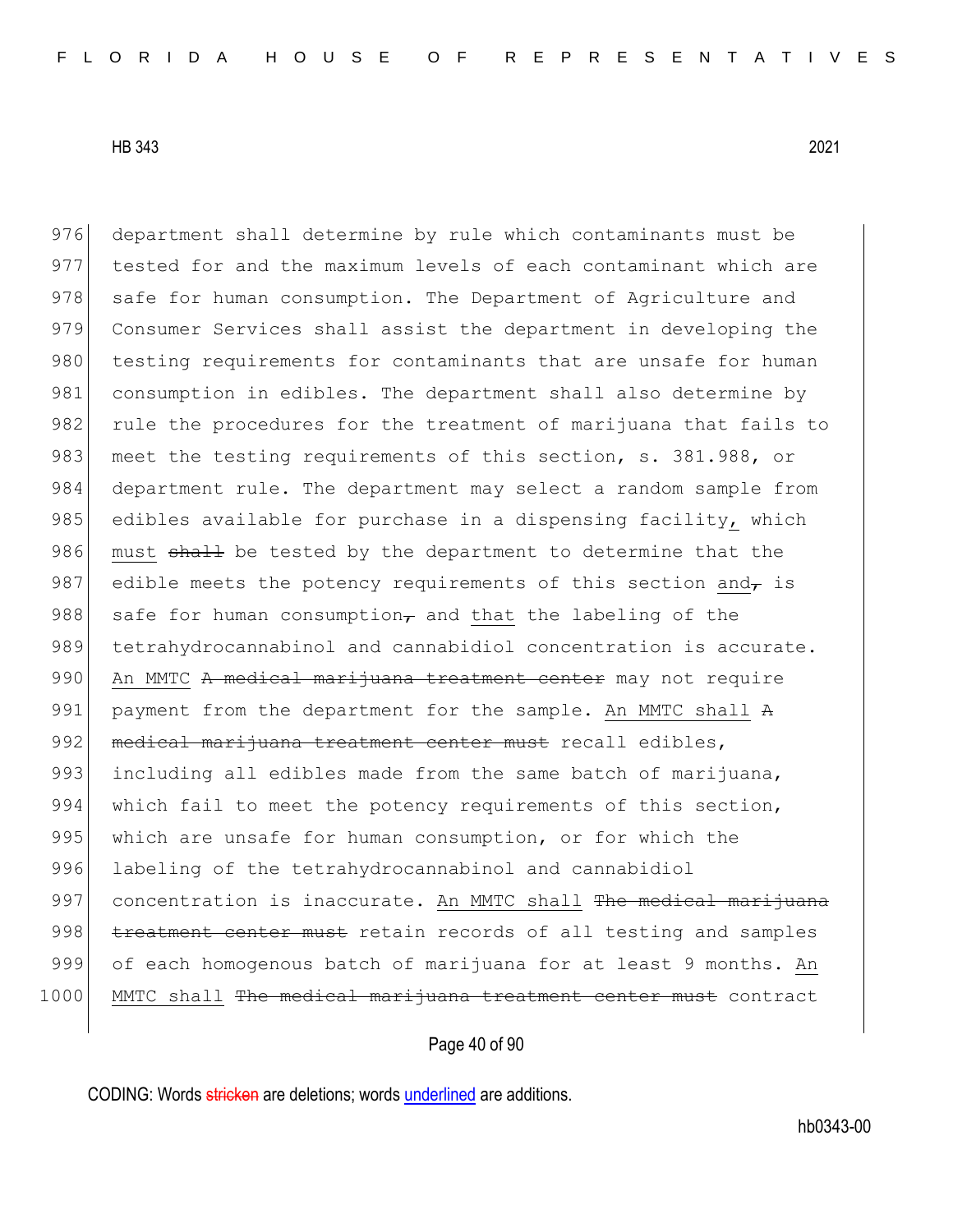1001 with a marijuana testing laboratory to perform audits on the 1002 MMTC's medical marijuana treatment center's standard operating 1003 procedures, testing records, and samples and provide the results 1004 to the department to confirm that the marijuana or low-THC 1005 cannabis meets the requirements of this section and that the 1006 marijuana or low-THC cannabis is safe for human consumption. An 1007 MMTC A medical marijuana treatment center shall reserve two 1008 processed samples from each batch and retain such samples for at 1009 least 9 months for the purpose of such audits. An MMTC A medical 1010 marijuana treatment center may use a laboratory that has not 1011 been certified by the department under s. 381.988 until such 1012 time as at least one laboratory holds the required 1013 certification, but in no event later than July 1, 2018.

1014 e. Package the marijuana in compliance with the United 1015 States Poison Prevention Packaging Act of 1970, 15 U.S.C. ss. 1016 1471 et seq.

1017 f. Package the marijuana in a receptacle that has a firmly 1018 affixed and legible label stating the following information:

1019 (I) That the marijuana or low-THC cannabis meets the 1020 requirements of sub-subparagraph d.

1021 (II) The name of the MMTC medical marijuana treatment 1022 center from which the marijuana originates.

1023 (III) The batch number and harvest number from which the 1024 marijuana originates and the date that the marijuana is sold or 1025 dispensed.

# Page 41 of 90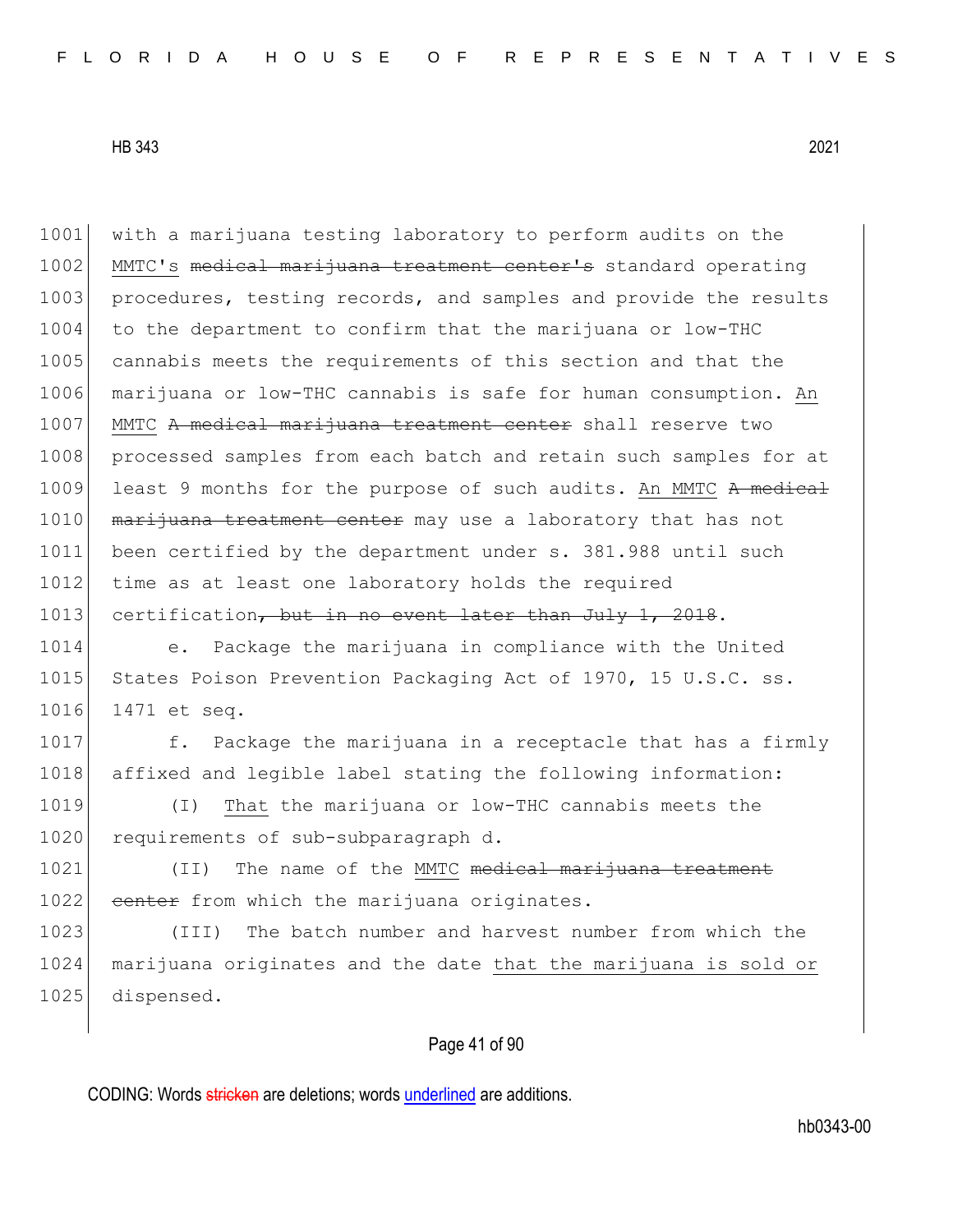| 1026 | The name of the physician who issued the physician<br>(IV)             |
|------|------------------------------------------------------------------------|
| 1027 | certification.                                                         |
| 1028 | $(V)$ The name of the patient.                                         |
| 1029 | The product name, if applicable, and dosage form,<br>$\overline{(+1)}$ |
| 1030 | including concentration of tetrahydrocannabinol and cannabidiol.       |
| 1031 | The product name may not contain wording commonly associated           |
| 1032 | with products marketed by or to children.                              |
| 1033 | $(V)$ $\overline{\text{V}}$ The recommended dose.                      |
| 1034 | (VI) (VIII) A warning that it is illegal to transfer                   |
| 1035 | medical marijuana to a another person younger than 21 years of         |
| 1036 | age.                                                                   |
| 1037 | (VII) (IX) A marijuana universal symbol developed by the               |
| 1038 | department.                                                            |
| 1039 | 11.12. The MMTC that packages the marijuana medical                    |
| 1040 | marijuana treatment center shall include in each package an a          |
| 1041 | patient package insert with information on the specific product        |
| 1042 | dispensed related to all of the following:                             |
| 1043 | Clinical pharmacology.<br>a.                                           |
| 1044 | Indications and use.<br>b.                                             |
| 1045 | Dosage and administration.<br>$\mathsf{C}$ .                           |
| 1046 | Dosage forms and strengths.<br>d.                                      |
| 1047 | e. Contraindications.                                                  |
| 1048 | Warnings and precautions.<br>f.                                        |
| 1049 | Adverse reactions.<br>q.                                               |
| 1050 | 12.13. In addition to the packaging and labeling                       |
|      | Page 42 of 90                                                          |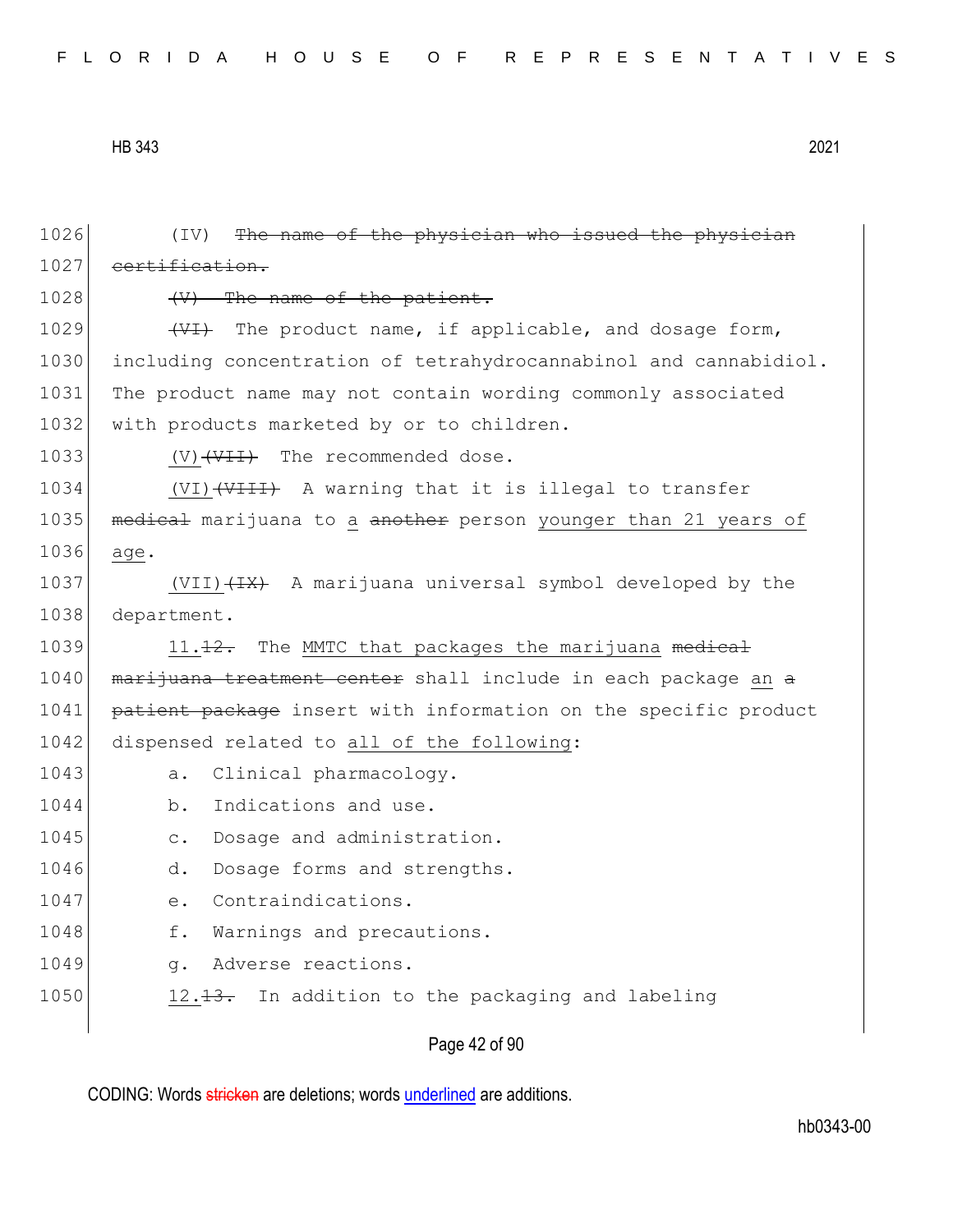1051 requirements specified in subparagraphs 10. and 11. and 12., 1052 marijuana in a form for smoking must be packaged in a sealed 1053 receptacle with a legible and prominent warning to keep the 1054 receptacle away from children and a warning that states that 1055 marijuana smoke contains carcinogens and may negatively affect 1056 health. Such receptacles for marijuana in a form for smoking 1057 must be plain, opaque, and white without depictions of the 1058 product or images other than the MMTC's medical marijuana 1059 treatment center's department-approved logo and the marijuana 1060 universal symbol.

1061 13.<del>14.</del> The department shall adopt rules to regulate the 1062 types, appearance, and labeling of marijuana delivery devices 1063 dispensed from an MMTC a medical marijuana treatment center. The 1064 rules must require marijuana delivery devices to have an 1065 appearance consistent with medical use.

1066 14.15. Each edible must  $shall$  be individually sealed in 1067 plain, opaque wrapping marked only with the marijuana universal 1068 symbol. Where practical, Each edible must shall be marked with 1069 the marijuana universal symbol. In addition to the packaging and 1070 labeling requirements in subparagraphs 10. and 11. and 12., 1071 edible receptacles must be plain, opaque, and white without 1072 depictions of the product or images other than the MMTC's 1073 medical marijuana treatment center's department-approved logo 1074 and the marijuana universal symbol. The receptacle must also 1075 include a list of all the edible's ingredients, storage

#### Page 43 of 90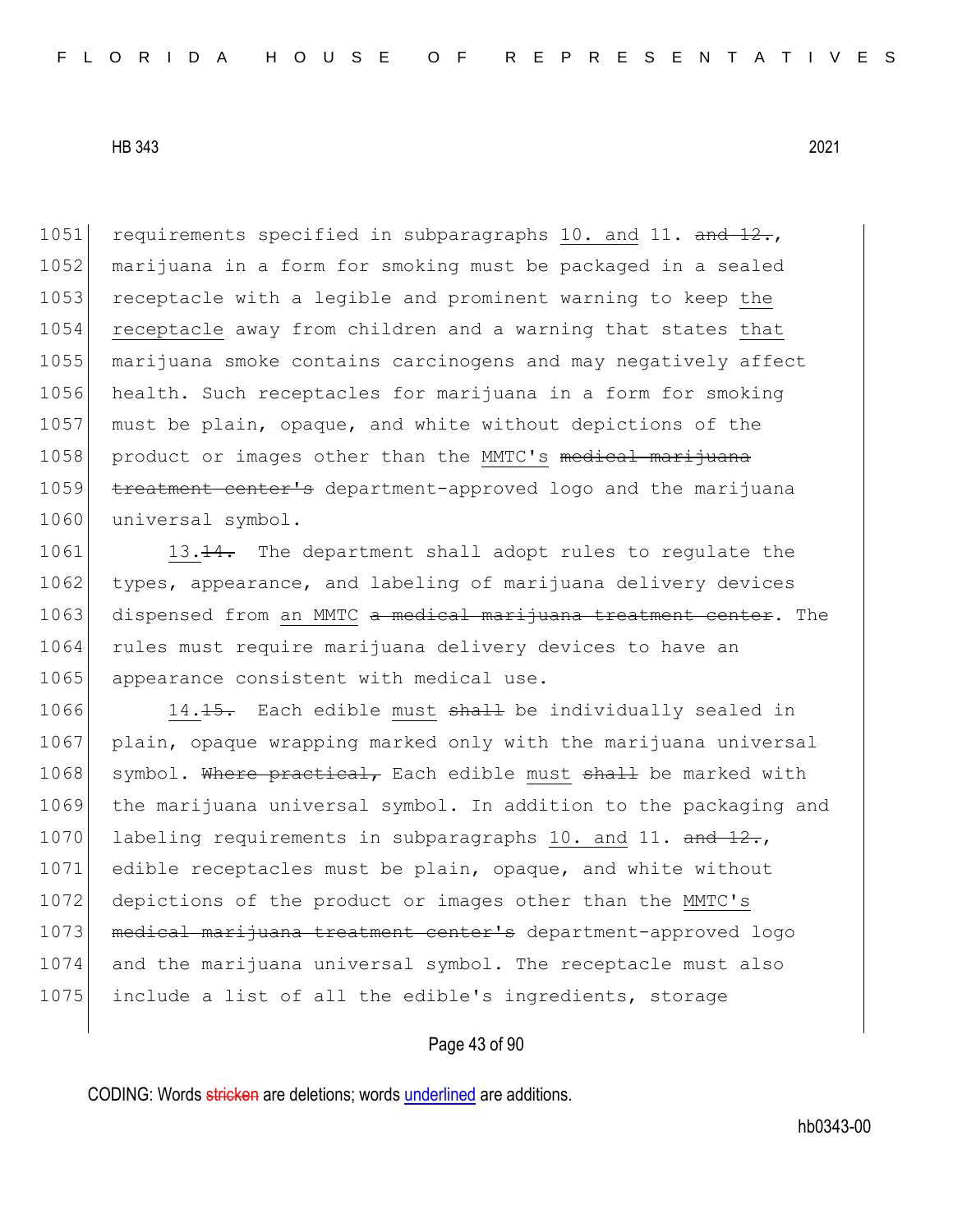1076 instructions, information on the estimated amount of time for 1077 the edible to take effect, an expiration date, a legible and 1078 prominent warning to keep the receptacle away from children and 1079 pets, and a warning that the edible has not been produced or 1080 inspected pursuant to federal food safety laws. 1081 (d) *Retail licenses.*— 1082 1. A registered MMTC may apply for a retail license. When 1083 applying, the MMTC must provide the department with, at a 1084 minimum, all of the following: 1085 a. A completed retail license application form. 1086 b. A statement by the applicant which indicates whether 1087 the applicant intends to dispense by delivery. A retail licensee 1088 may not deliver marijuana without also obtaining a 1089 transportation license pursuant to paragraph (f). 1090 c. The physical address of each location where the 1091 applicant will dispense or store marijuana. 1092 d. Identifying information for all other current or 1093 previous retail licenses held by the applicant or any of the 1094 applicant's principals. 1095 e. Proof of operating procedures designed to secure and 1096 maintain accountability for all marijuana that the applicant 1097 receives and possesses, to ensure that only the allowed amount 1098 of marijuana is sold or dispensed, to ensure that the specified 1099 type of marijuana is correctly dispensed to a qualified patient 1100 or his or her caregiver pursuant to a physician certification,

# Page 44 of 90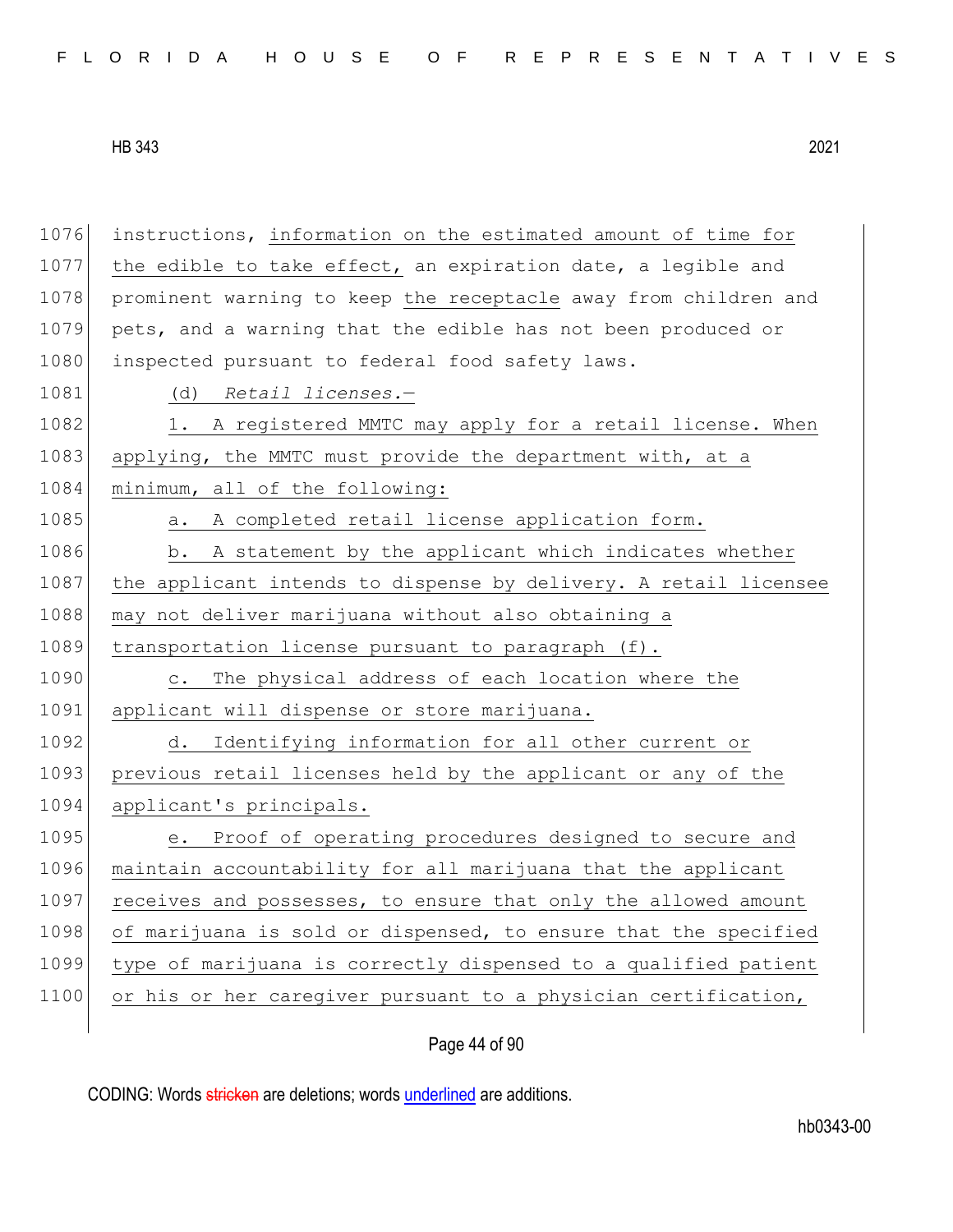1101 and to monitor the medical marijuana patient registry and 1102 electronically update the registry with dispensing information. 1103 2. A retail license expires 2 years after the date it is 1104 issued. The retail licensee must apply for license renewal 1105 before the expiration date. To renew a license, a retail 1106 licensee must meet all of the requirements for initial 1107 licensure; must provide all of the documents required under 1108 paragraph  $(b)$ ; and must not have any outstanding substantial 1109 violations of the applicable standards adopted by department 1110 rule. 1111 3. Before beginning to sell, dispense, or store marijuana, 1112 the licensee shall obtain a facility permit from the department 1113 for each location where marijuana will be sold, dispensed, or 1114 stored. If a facility's permit expires or is suspended or 1115 revoked, the MMTC must cease all applicable operations at that 1116 facility until the department inspects the facility and renews 1117 or reinstates the facility's permit. 1118 4. A dispensing facility may not repackage or modify 1119 marijuana that has already been packaged for sale by a 1120 cultivation licensee or processing licensee, unless the 1121 repackaging is of unprocessed marijuana, is done in accordance 1122 with instructions from the cultivator or processor, and is 1123 documented in the required seed-to-sale tracking system. 1124 5. A retail licensee may contract with an MMTC that has a 1125 transportation license to transport marijuana between properties

Page 45 of 90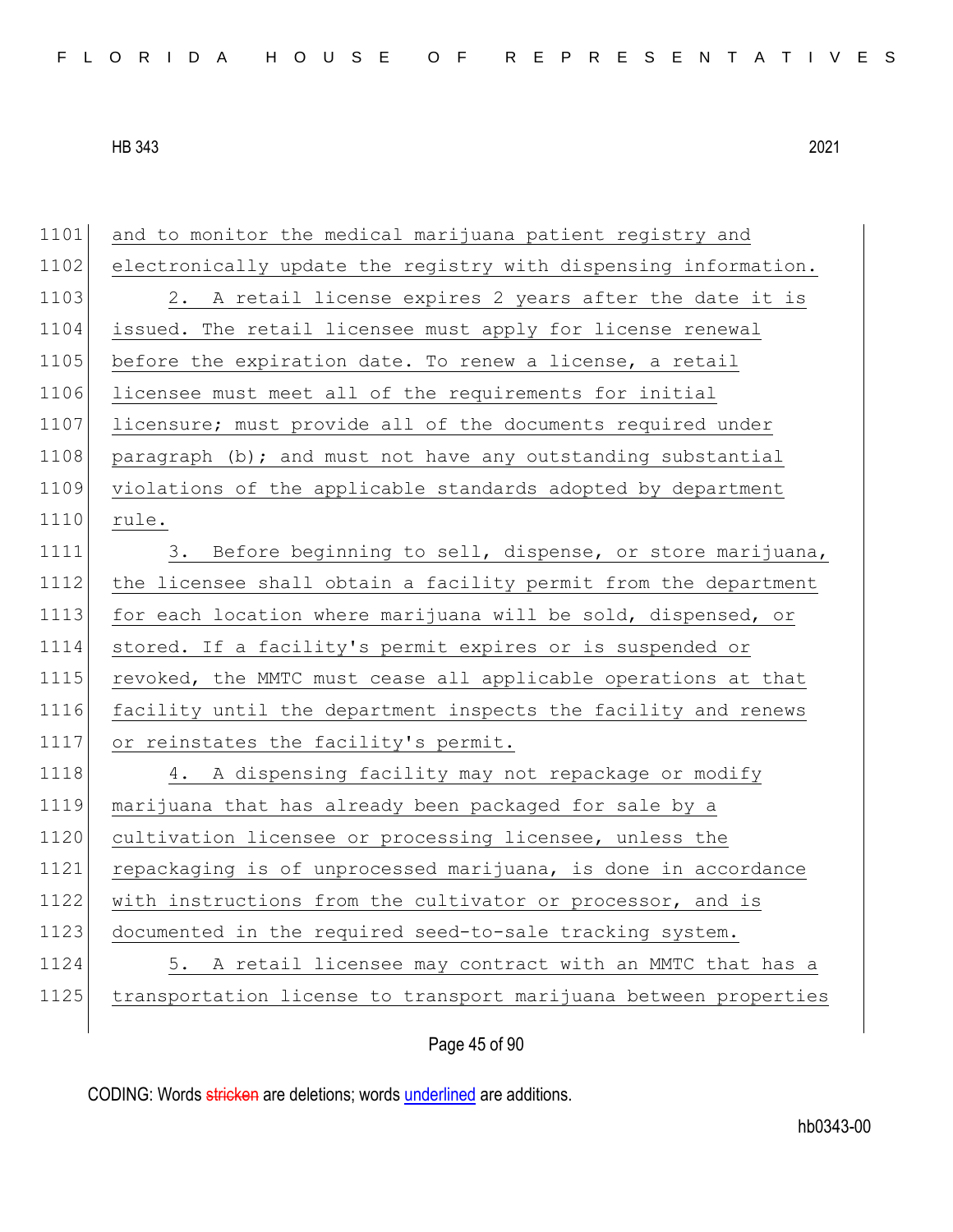1126 owned by the retail licensee, to deliver the marijuana for sale 1127 or dispensing, and to pick up returns of marijuana. 1128 6. Onsite consumption or administration of marijuana at a 1129 dispensing facility is prohibited. 1130 7.16. When dispensing marijuana or a marijuana delivery 1131 device, an MMTC licensed for retail a medical marijuana 1132 treatment center: 1133 a. May dispense any active, valid order for low-THC 1134 cannabis, medical cannabis and cannabis delivery devices issued 1135 pursuant to former s. 381.986, Florida Statutes 2016, which was 1136 entered into the medical marijuana use registry before July 1, 1137 2017. 1138 b. May not dispense more than one  $\alpha$  70-day supply of 1139 marijuana within any 70-day period to a qualified patient or 1140 caregiver and  $\frac{1140}{100}$  may not dispense more than one 35-day supply of 1141 marijuana in a form for smoking within any 35-day period to a 1142 qualified patient or caregiver. A 35-day supply of marijuana in 1143 a form for smoking may not exceed 2.5 ounces unless an exception 1144 to this amount is approved by the department pursuant to 1145 paragraph  $(4)(f)$ . 1146 c. Shall require Must have the MMTC's medical marijuana 1147 treatment center's employee who dispenses the marijuana or a 1148 marijuana delivery device to enter into the medical marijuana 1149 use registry his or her name or unique employee identifier.

1150 d. When dispensing to a qualified patient or caregiver,

# Page 46 of 90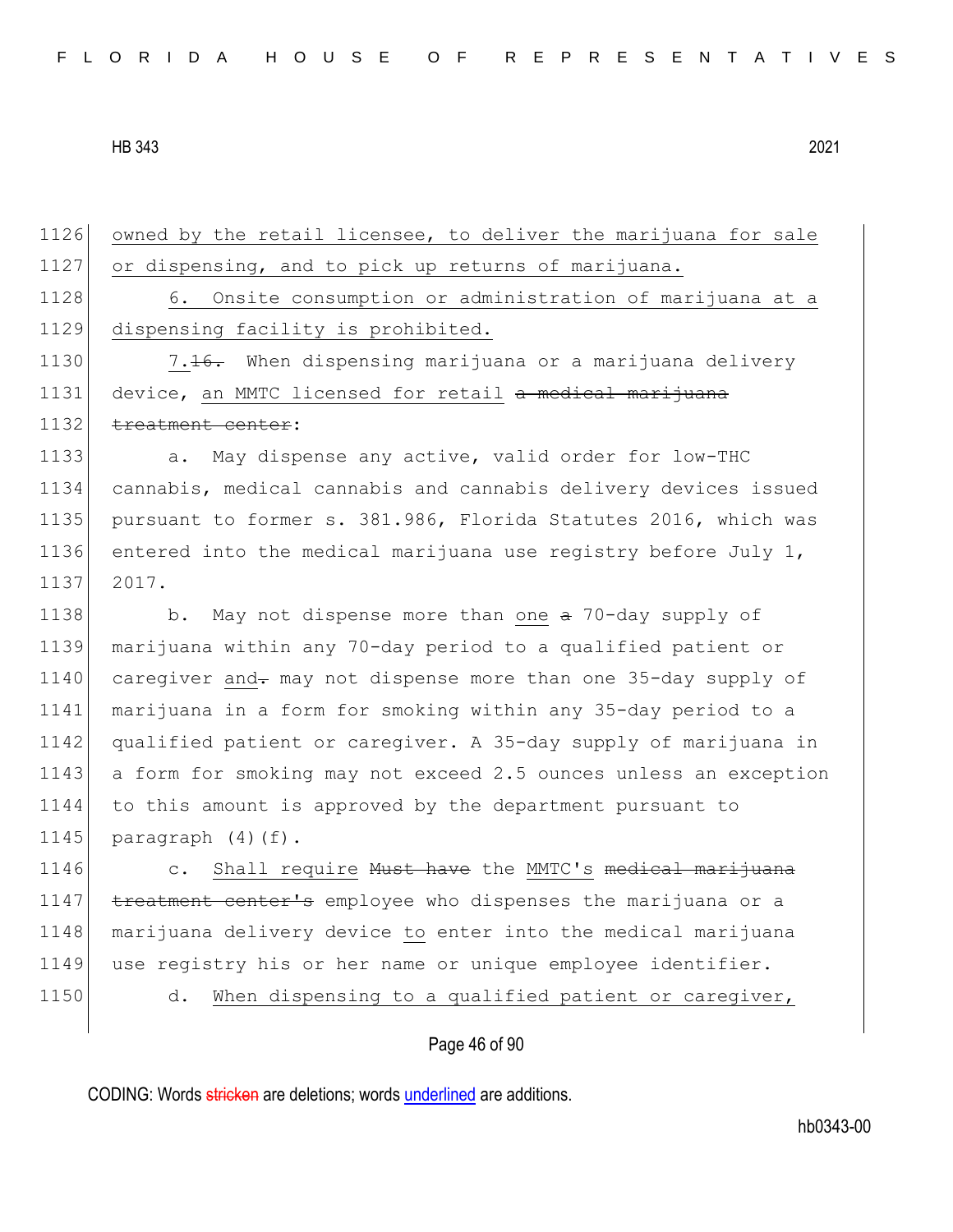1151 shall must verify that the qualified patient and, if applicable, 1152 the caregiver, if applicable, each have an active registration 1153 in the medical marijuana use registry and an active and valid 1154 medical marijuana use registry identification card; that $_{\tau}$  the 1155 amount and type of marijuana dispensed matches the physician 1156 certification in the medical marijuana use registry for that 1157 qualified patient; and that the physician certification has not 1158 already been filled.

1159 e. When dispensing to a qualified patient or caregiver, 1160 shall label the marijuana or the marijuana delivery device with 1161 the name of the physician who issued the physician certification 1162 and the name of the patient for whom the certification was 1163 issued before it is dispensed.

1164 f.e. May not dispense marijuana to a qualified patient who 1165 is younger than 18 years of age. If the qualified patient is 1166 younger than 18 years of age, marijuana may  $\theta$  only be dispensed 1167 only to the qualified patient's caregiver.

1168 g. May sell marijuana to an adult 21 years of age or older pursuant to s. 381.990, provided that the MMTC is registered with the Department of Business and Professional Regulation pursuant to that section. When selling marijuana pursuant to that section, the employee selling the marijuana must determine that the appearance of the buyer is such that a prudent person would believe the buyer to be 21 years of age or older or must 1175 carefully check the buyer's driver license, identification card

Page 47 of 90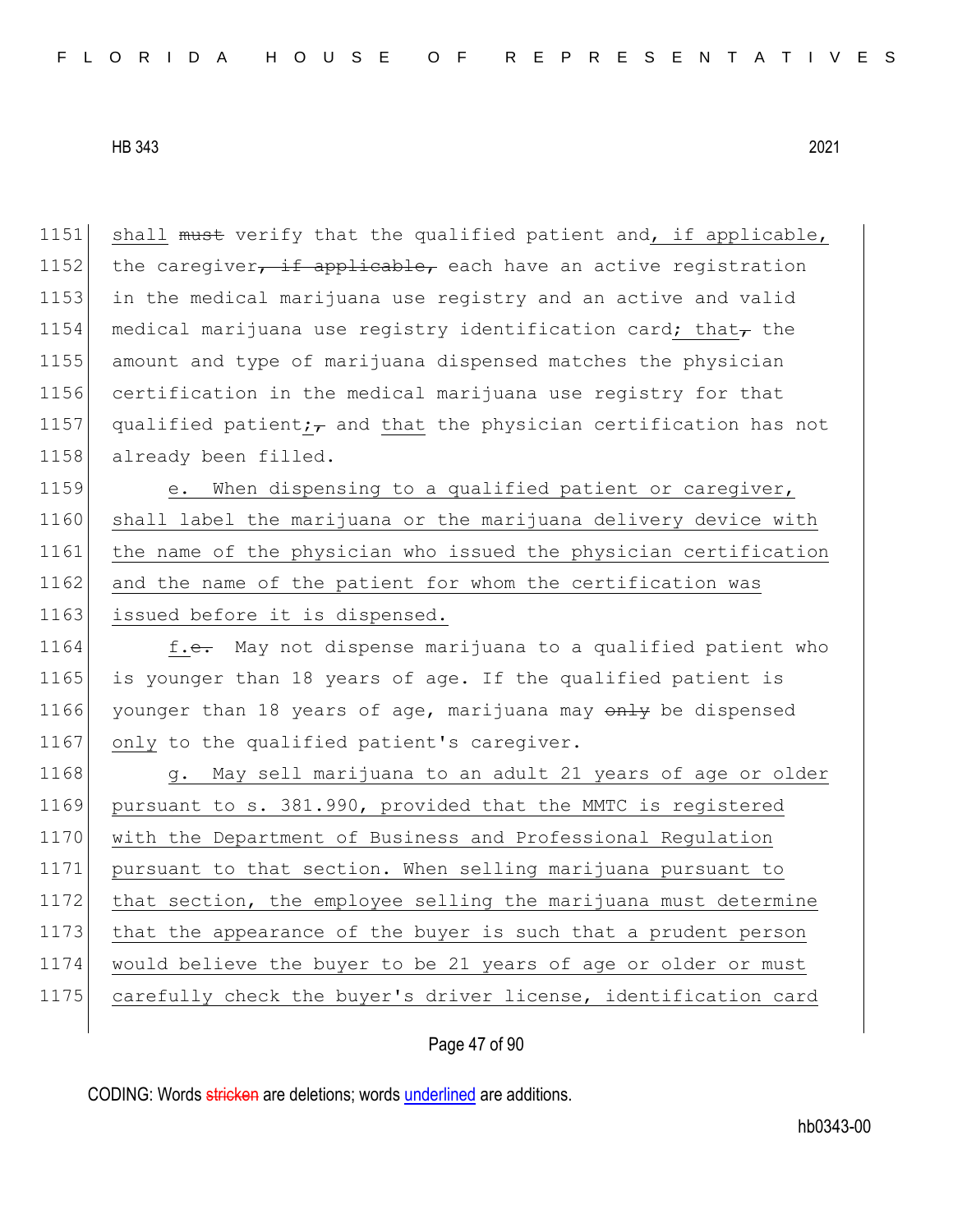1176 issued by this state or another state of the United States, 1177 passport, or United States Armed Services identification card to 1178 determine the buyer's age. Other than for the purpose of 1179 determining a buyer's age, an MMTC may not request or store any 1180 personal information provided by the buyer.

1181 h.f. May not dispense or sell any other type of cannabis, 1182 alcohol<sub> $\tau$ </sub> or illicit drug-related product, including pipes or 1183 wrapping papers made with tobacco or hemp, other than a 1184 marijuana delivery device required for the medical use of 1185 marijuana and which is specified in a physician certification.

1186 i.<del>g.</del> Must, Upon dispensing the marijuana or marijuana 1187 delivery device to a qualified patient or caregiver, shall 1188 record in the registry the date, time, quantity, and form of 1189 marijuana dispensed; the type of marijuana delivery device 1190 dispensed; and the name and medical marijuana use registry 1191 identification number of the qualified patient or caregiver to 1192 whom the marijuana delivery device was dispensed.

1193 i.h. Shall Must ensure that patient records are not 1194 visible to anyone other than the qualified patient, his or her 1195 caregiver, and authorized MMTC medical marijuana treatment 1196 center employees.

1197 (e) (f) *Security*. To ensure the safety and security of 1198 premises where the cultivation, processing, storing, or 1199 dispensing of marijuana occurs, and to maintain adequate 1200 controls against the diversion, theft, and loss of marijuana or

# Page 48 of 90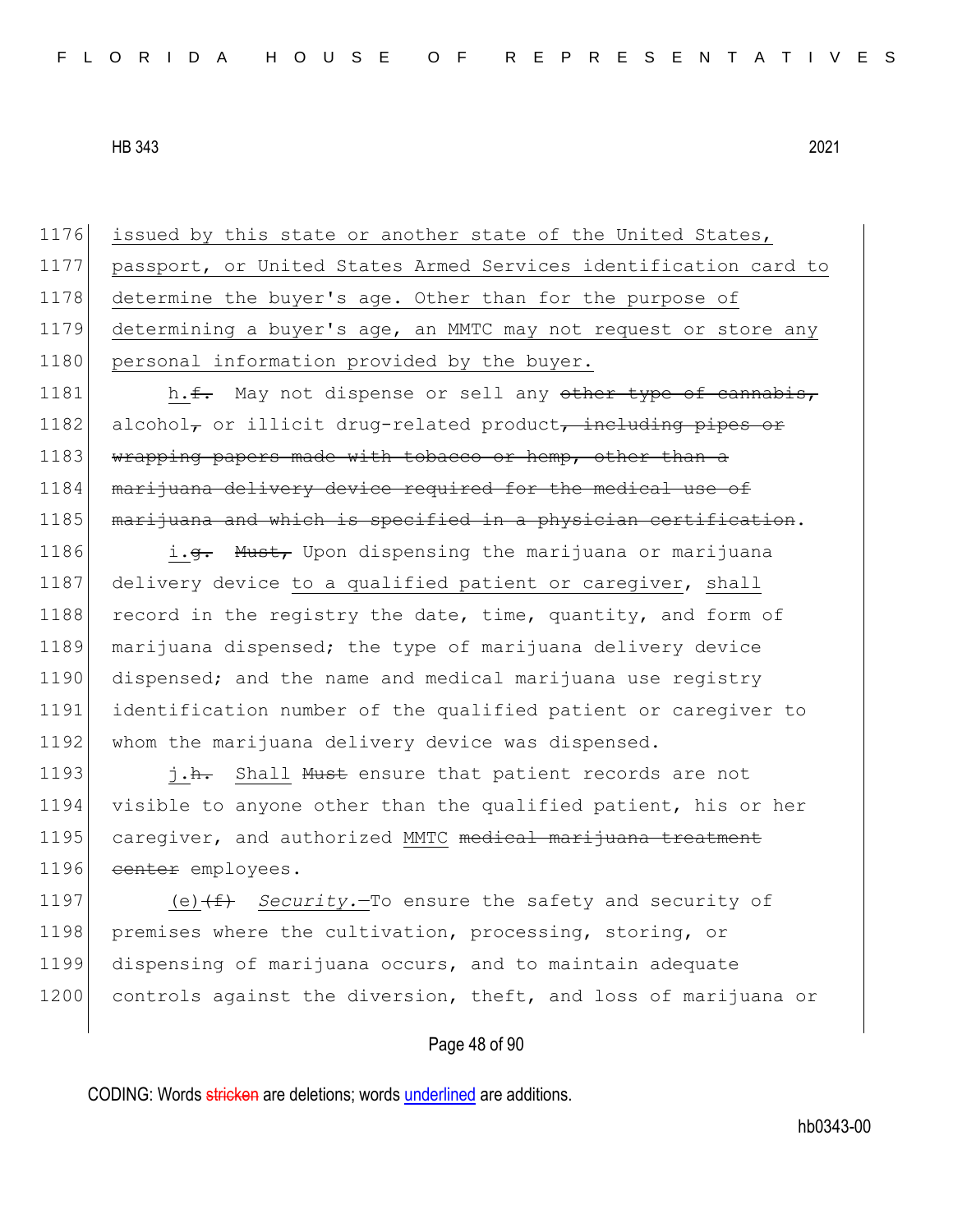Page 49 of 90 1201 marijuana delivery devices, an MMTC <del>a medical marijuana</del> 1202 treatment center shall do all of the following: 1203 1.a. Maintain a fully operational security alarm system 1204 that secures all entry points and perimeter windows and is 1205 equipped with motion detectors; pressure switches; and duress, 1206 panic, and hold-up alarms. $\div$  and 1207 b. Maintain a video surveillance system that records 1208 continuously, 24 hours a day, and meets all of the following 1209 criteria: 1210 (I) Cameras are fixed in a place that allows for the clear 1211 identification of persons and activities in controlled areas of 1212 the premises. Controlled areas include grow rooms, processing 1213 rooms, storage rooms, disposal rooms or areas, and point-of-sale 1214 rooms. 1215 (II) Cameras are fixed in entrances and exits to the 1216 premises in a place that allows recording, which shall record 1217 from both indoor and outdoor, or ingress and egress, vantage 1218 points. 1219 (III) Produces recorded images that must clearly and 1220 accurately display the time and date of recording. 1221  $c.\overbrace{HV}$  Retain video surveillance recordings for at least 1222 45 days or longer upon the request of a law enforcement agency. 1223 2. Ensure that the MMTC's medical marijuana treatment 1224 center's outdoor premises have sufficient lighting from dusk 1225 until dawn.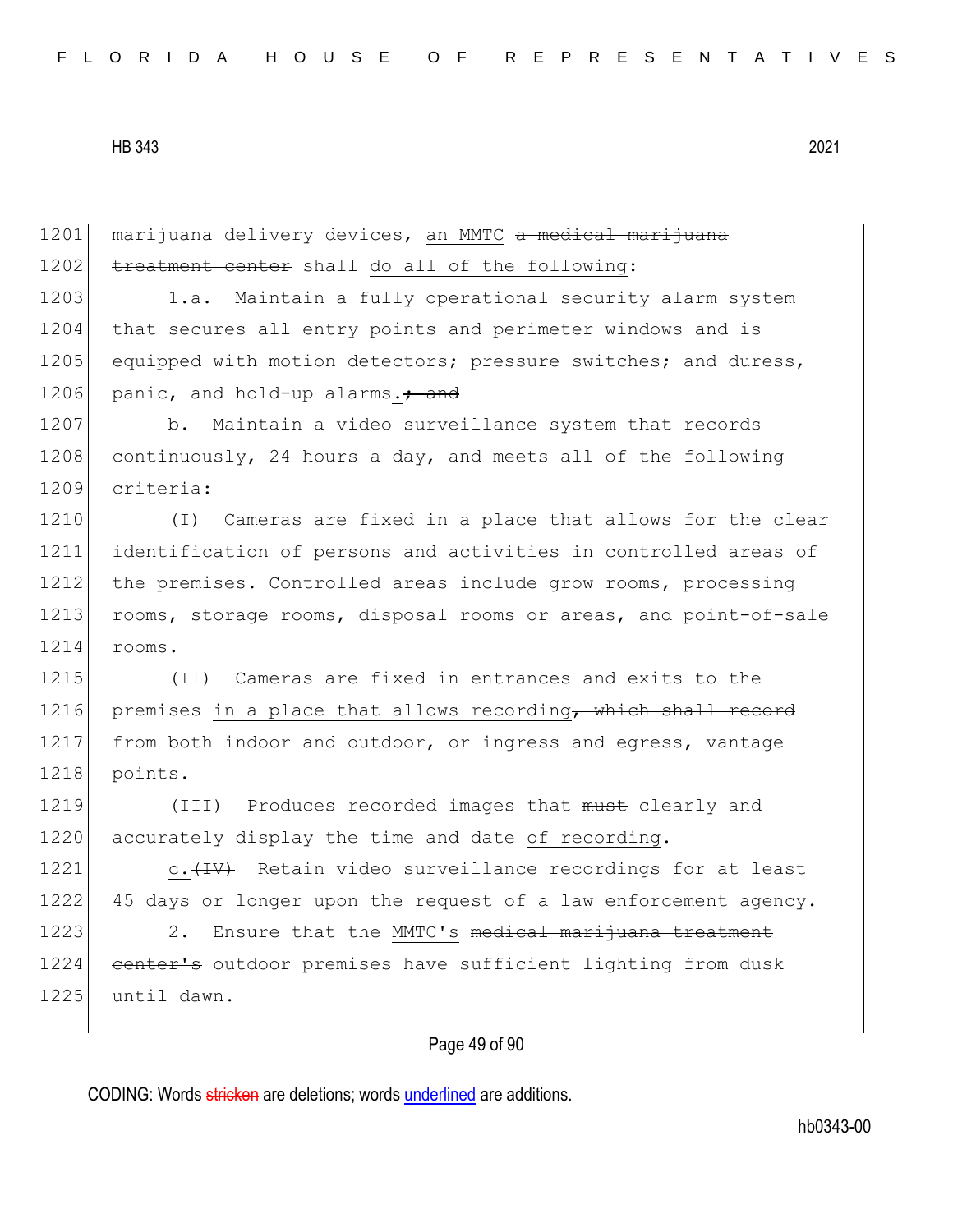1226 3. Ensure that the indoor premises where dispensing occurs 1227 include includes a waiting area with sufficient space and 1228 seating to accommodate qualified patients and caregivers and at 1229 least one private consultation area that is isolated from the 1230 waiting area and the area where dispensing occurs. An MMTC A 1231 | medical marijuana treatment center may not display products or 1232 dispense marijuana or marijuana delivery devices in the waiting 1233 area.

1234 4. Cease dispensing Not dispense from its premises 1235 marijuana or a marijuana delivery devices from its premises 1236 device between the hours of 11 p.m.  $9\text{-}p\text{-}m\text{-}$  and 7 a.m., but may 1237 perform all other operations and deliver marijuana to qualified 1238 patients 24 hours a day.

1239 5. Store marijuana in a secured, locked room or a vault. 1240 6. Require at least two of its employees, or two employees 1241 of a security agency with whom it contracts, to be on the 1242 premises at all times where cultivation, processing, or storing 1243 of marijuana occurs, at all times.

1244 7. Require each employee or contractor to wear a photo 1245 identification badge at all times while on the premises.

1246 8. Require each visitor to wear a visitor pass at all 1247 times while on the premises.

1248 9. Implement an alcohol and drug-free workplace policy. 1249 10. Report to a local law enforcement agency within 24 1250 hours after the MMTC medical marijuana treatment center is

# Page 50 of 90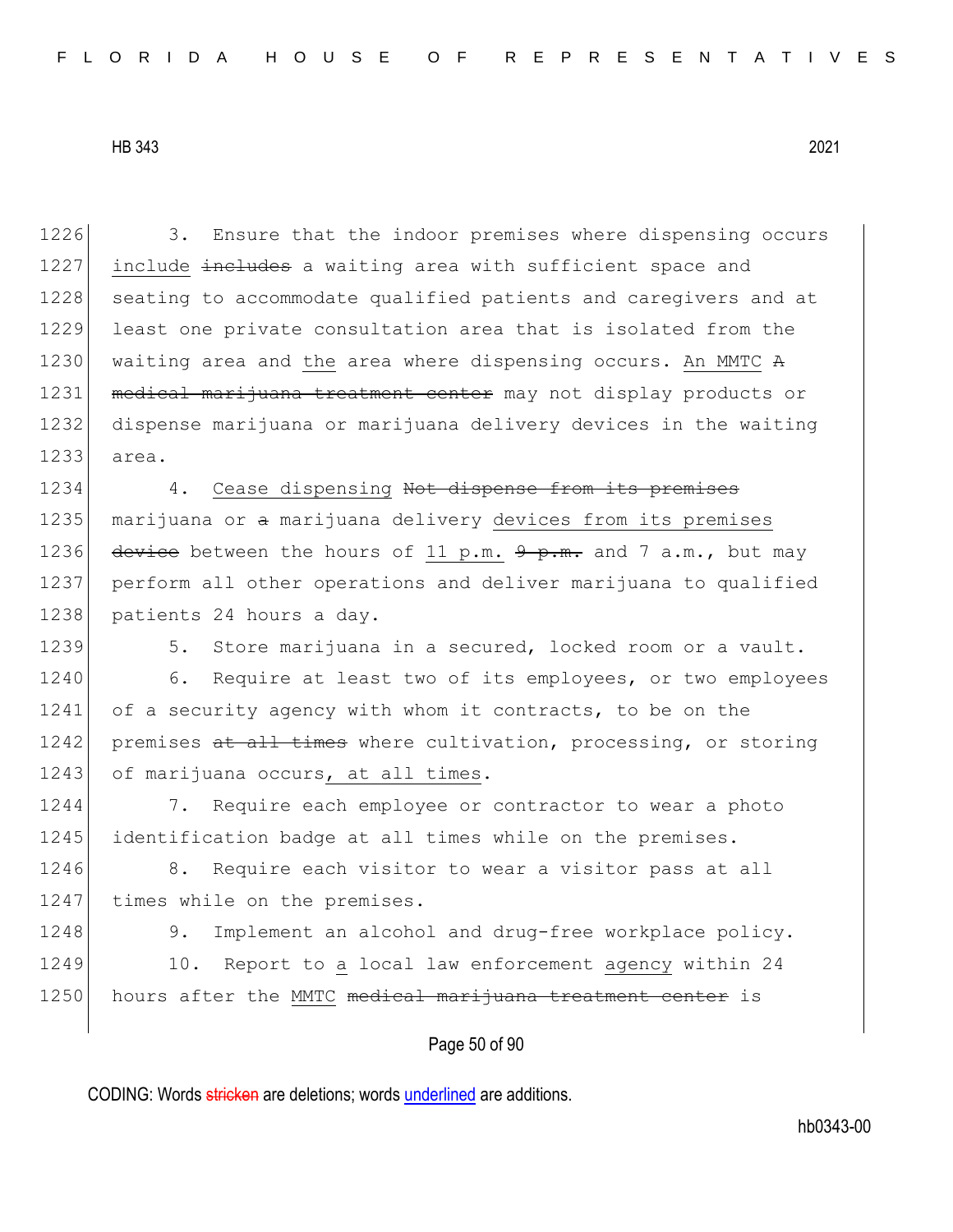|  |  |  |  |  |  |  |  | FLORIDA HOUSE OF REPRESENTATIVES |
|--|--|--|--|--|--|--|--|----------------------------------|
|--|--|--|--|--|--|--|--|----------------------------------|

1251 notified or becomes aware of the theft, diversion, or loss of 1252 marijuana. 1253 (f) *Transportation licenses; vehicle permits.*— 1254 1. A registered MMTC may apply for a transportation 1255 license. When applying, the MMTC shall provide the department 1256 with, at a minimum, all of the following: 1257 a. The physical address of the MMTC's place of business. 1258 b. Proof that the MMTC has a documentation system in 1259 accordance with the required seed-to-sale tracking system, 1260 including transportation manifests, for transporting marijuana 1261 between licensed facilities and to qualified patients. 1262 Transportation manifests may be electronically stored and 1263 presented. 1264 c. Proof of the MMTC's compliance with health and 1265 sanitation standards for the transportation of marijuana. 1266 d. Proof that all marijuana transported between licensed 1267 facilities will be transported in tamper-evident shipping 1268 containers. 1269 2. An MMTC with a transportation license may not transport 1270 marijuana on the property of an airport, a seaport, a spaceport, 1271 or any property of the Federal Government. 1272 3. An MMTC with a transportation license may transport 1273 marijuana and marijuana delivery devices only in a vehicle that 1274 is owned or leased by the MMTC or the MMTC's contractor and for 1275 which a valid vehicle permit has been issued by the department.

# Page 51 of 90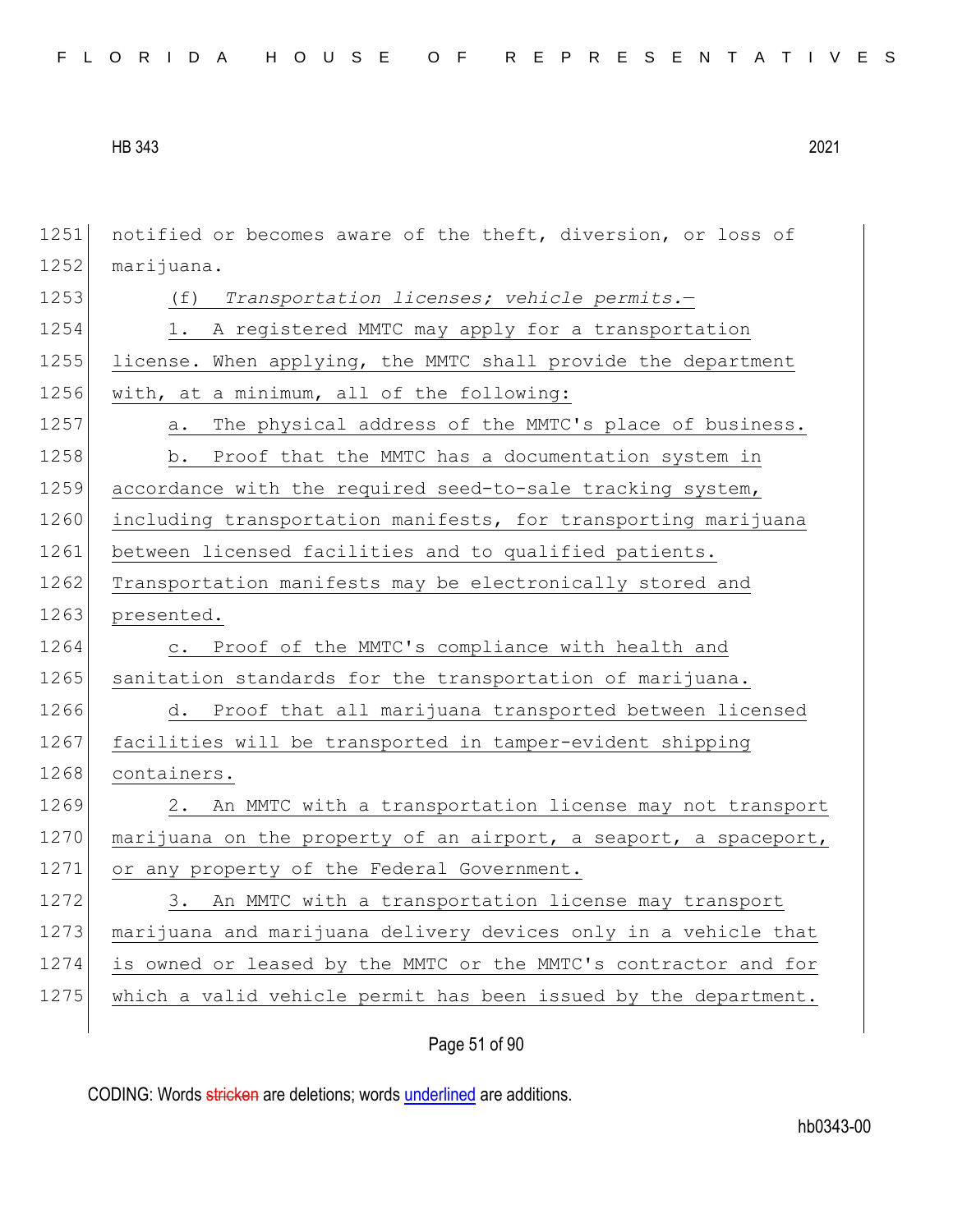1276 4. An MMTC with a transportation license may obtain a 1277 vehicle permit upon submission of an application. The MMTC must 1278 designate as the driver for each permitted vehicle an employee 1279 or contracted employee who is registered with the department and 1280 who is authorized to possess marijuana when not on the property 1281 of the MMTC. Such designation must be displayed in the vehicle 1282 at all times. Each permitted vehicle must be GPS monitored. A 1283 vehicle permit remains valid and does not expire unless the MMTC 1284 or its contractor disposes of the permitted vehicle or the 1285 MMTC's registration or transportation license is transferred, 1286 canceled, not renewed, or revoked by the department. The 1287 department shall cancel a vehicle permit upon the request of the 1288 MMTC or its contractor. 1289 5. When transporting marijuana, a permitted vehicle is 1290 subject to inspection and search without a search warrant by 1291 authorized employees of the department, sheriffs, deputy 1292 sheriffs, police officers, or other law enforcement officers to 1293 determine that the MMTC is operating in compliance with this 1294 section. 1295 6. An MMTC with a transportation license may deliver, or 1296 contract for the delivery of, marijuana and marijuana delivery 1297 devices to other MMTCs, to qualified patients and caregivers 1298 within this state, and to adults 21 years of age or older within 1299 this state. A county or municipality may not prohibit deliveries 1300 of marijuana and marijuana delivery devices to qualified

# Page 52 of 90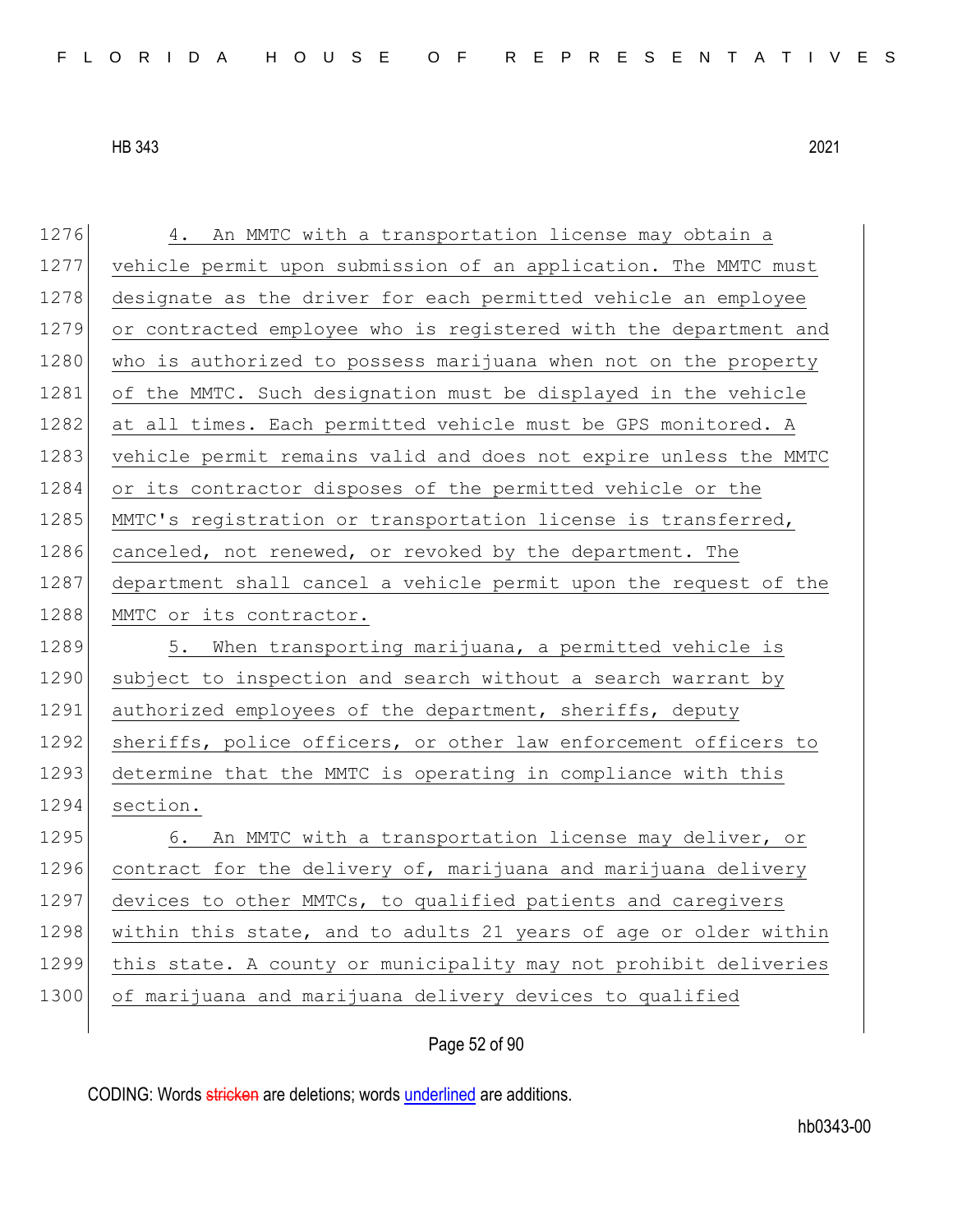| 1301 | patients or caregivers within the county or municipality.        |
|------|------------------------------------------------------------------|
| 1302 | Deliveries may be made only to the qualified patient who placed  |
| 1303 | the order or his or her caregiver. When delivering to a          |
| 1304 | qualified patient or caregiver, an MMTC or its contractor shall  |
| 1305 | verify the identity of the qualified patient upon placement of   |
| 1306 | the delivery order and, again, upon delivery. When delivering    |
| 1307 | marijuana to an adult 21 years of age or older, an MMTC or its   |
| 1308 | contractor shall verify the age of the buyer upon placement of   |
| 1309 | the order and, again, upon delivery. In order to verify the age  |
| 1310 | of the buyer, the MMTC must determine that the appearance of the |
| 1311 | buyer is such that a prudent person would believe the buyer to   |
| 1312 | be 21 years of age or older or must carefully check the buyer's  |
| 1313 | driver license, identification card issued by this state or      |
| 1314 | another state of the United States, passport, or United States   |
| 1315 | Armed Services identification card to determine the buyer's age. |
| 1316 | The department shall adopt rules specific to the delivery of     |
| 1317 | marijuana which include both of the following:                   |
| 1318 | a. Procedures for verifying the age and identity of the          |
| 1319 | person placing the order for and receiving a delivery, as        |
| 1320 | appropriate, including required training for delivery personnel. |
| 1321 | b. A maximum dispensary value for all marijuana and              |
| 1322 | currency that may be in the possession of a registered MMTC      |
| 1323 | employee or contractor while he or she makes a delivery. The     |
| 1324 | maximum value established by rule may not be less than \$5,000.  |
| 1325 | 7. Licensees under this subsection may use contractors to        |
|      |                                                                  |

Page 53 of 90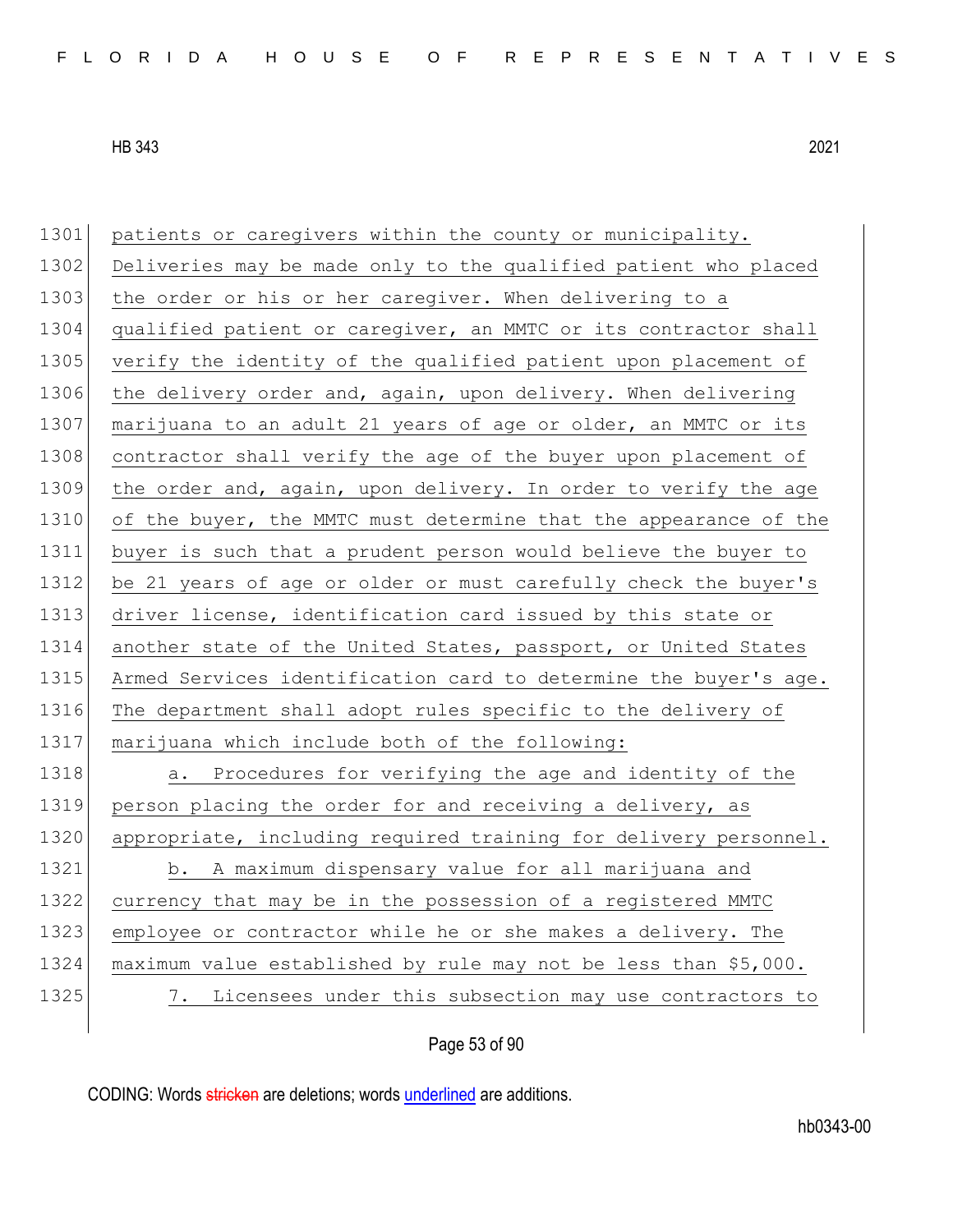| 1326 | assist with the transportation of marijuana, but the licensee is |
|------|------------------------------------------------------------------|
| 1327 | ultimately responsible for all of the actions and operations of  |
| 1328 | each contractor relating to the transportation of marijuana and  |
| 1329 | must know the location of all marijuana products at all times.   |
| 1330 | To participate in the operations of a licensee under this        |
| 1331 | subsection, a principal or employee of a contractor contracted   |
| 1332 | by the licensee must first register with the department under    |
| 1333 | subsection (9) and be issued an MMTC employee identification     |
| 1334 | card.                                                            |
| 1335 | Facility permits.-<br>(q)                                        |
| 1336 | 1. Before cultivating, processing, dispensing, or storing        |
| 1337 | marijuana at any location, an MMTC shall apply to the department |
| 1338 | for the applicable facility permit for that facility. The        |
| 1339 | department shall adopt by rule an application form. Upon         |
| 1340 | receiving a request for a permit from a licensee, the department |
| 1341 | shall inspect the facility for compliance with this section and  |
| 1342 | rules adopted hereunder, and, upon a determination of            |
| 1343 | compliance, shall issue a permit to the facility. The department |
| 1344 | shall issue or deny a facility permit within 30 days after       |
| 1345 | receiving the request for the permit.                            |
| 1346 | 2. A facility permit expires 2 years after the date it is        |
| 1347 | issued. Each facility must be inspected by the department for    |
| 1348 | compliance with this section and department rules before the     |
| 1349 | facility's permit is renewed.                                    |
|      |                                                                  |
| 1350 | 3. If a facility permit expires or is suspended or               |

Page 54 of 90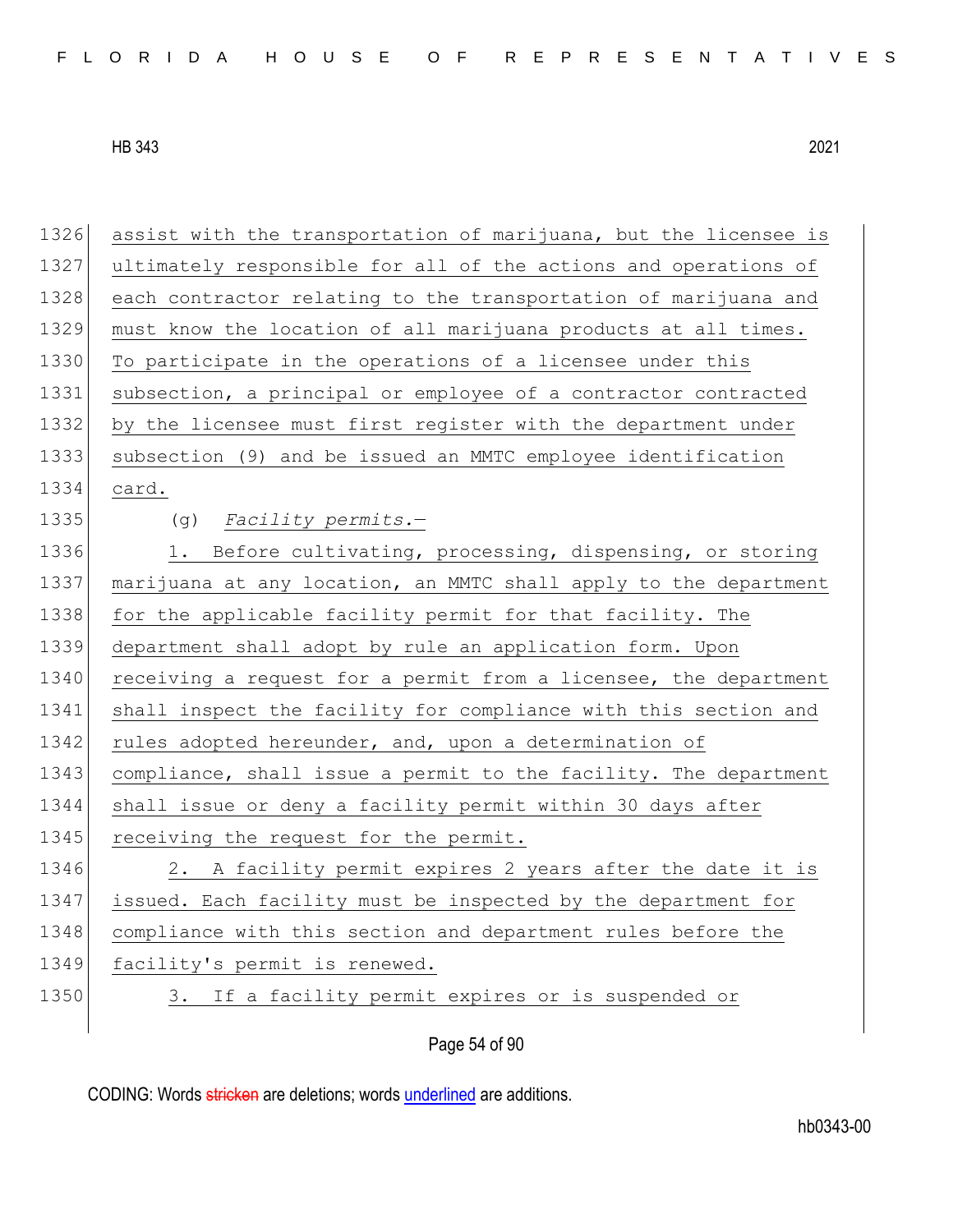| FLORIDA HOUSE OF REPRESENTATIVES |  |
|----------------------------------|--|
|----------------------------------|--|

1351 revoked, the MMTC must cease all applicable operations at that 1352 facility until the department inspects the facility and renews 1353 or reinstates the facility's permit. 1354 4. Cultivation facilities and processing facilities: 1355 a. Shall maintain insurance with at least \$1 million of 1356 hazard and liability insurance per location; and 1357 b. Must be secure, closed to the public, and, unless an 1358 ordinance allows the facility to be located closer, located at 1359 least 1,000 feet away from any existing public or private 1360 elementary or secondary school, a child care facility as defined 1361 in s. 402.302, or a licensed service provider offering substance 1362 abuse services. 1363 5. All matters regarding the permitting and regulation of 1364 cultivation facilities and processing facilities, including the 1365 location of such facilities, are preempted to the state. 1366 6. Dispensing facilities and storage facilities: 1367 a. Shall maintain insurance with at least \$500,000 of 1368 hazard and liability insurance for each facility where marijuana 1369 is dispensed or stored; and 1370 b. Unless an ordinance allows the facility to be located 1371 closer, must be located at least 1,000 feet away from any 1372 existing public or private elementary or secondary school, child 1373 care facility as defined in s. 402.302, or licensed service 1374 provider offering substance abuse services. 1375 7. The governing body of a county or municipality, by

# Page 55 of 90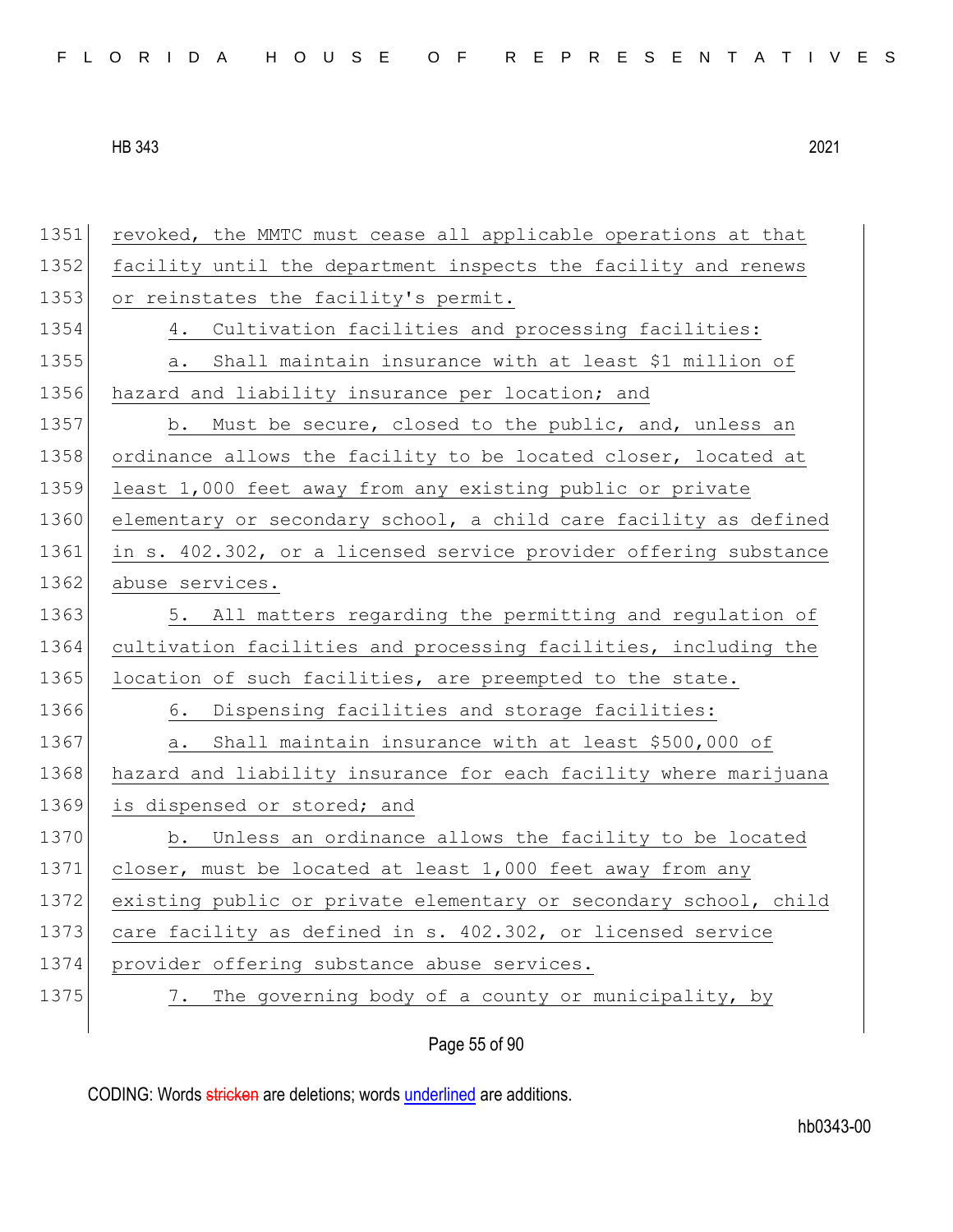| 1376 | ordinance, may prohibit or limit the number of dispensing        |
|------|------------------------------------------------------------------|
| 1377 | facilities located within its jurisdiction but may not prohibit  |
| 1378 | an MMTC with a retail license or its permitted storage facility  |
| 1379 | from being located within its jurisdiction if the licensee is    |
| 1380 | delivering or contracting to deliver marijuana within that       |
| 1381 | jurisdiction. The department may not issue a facility permit for |
| 1382 | a dispensing facility in a county or municipality in which the   |
| 1383 | board of county commissioners or other local governing body, as  |
| 1384 | applicable, has adopted such an ordinance. A county or           |
| 1385 | municipality may not require, request, or accept financial       |
| 1386 | contributions or similar benefits from MMTCs, but, in addition   |
| 1387 | to other taxes authorized by law, a county or municipality may   |
| 1388 | levy a local business tax on a dispensing facility. An ordinance |
| 1389 | adopted by a municipality or county pursuant to this paragraph   |
| 1390 | may not do any of the following:                                 |
| 1391 | Provide exclusive access to one or several individuals<br>а.     |
| 1392 | or entities to operate dispensing facilities within the          |
| 1393 | jurisdiction.                                                    |
| 1394 | b. Prohibit specific individuals or entities from                |
| 1395 | operating a dispensing facility within the jurisdiction if the   |
| 1396 | ordinance allows dispensing facilities to operate in the         |
| 1397 | jurisdiction.                                                    |
| 1398 | c. Prohibit the delivery of marijuana within the                 |
| 1399 | jurisdiction by a properly licensed MMTC located within the      |
| 1400 | jurisdiction.                                                    |
|      |                                                                  |

Page 56 of 90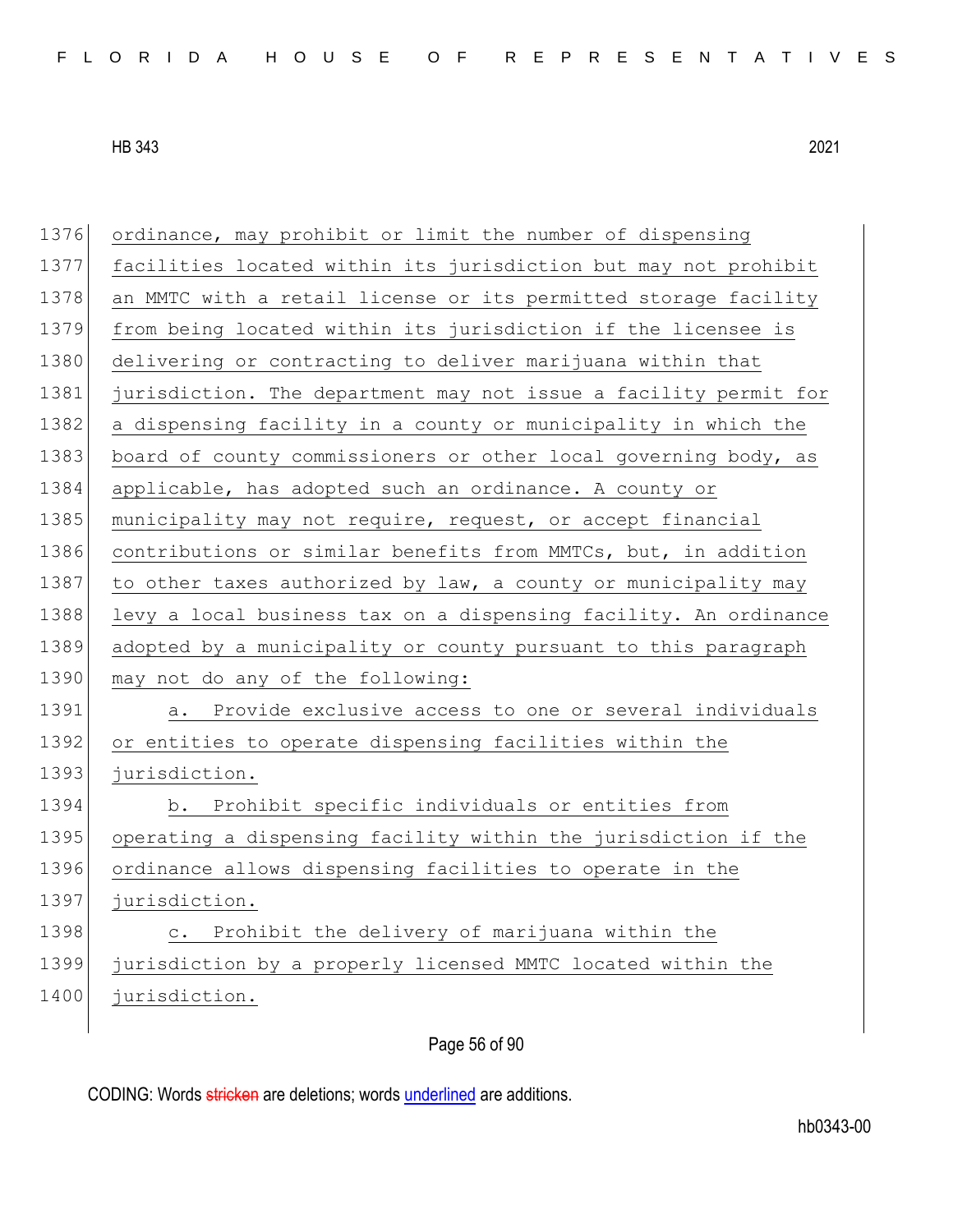|  |  |  |  |  |  |  |  |  |  | FLORIDA HOUSE OF REPRESENTATIVES |  |  |  |  |  |  |  |  |  |  |  |  |  |  |  |  |
|--|--|--|--|--|--|--|--|--|--|----------------------------------|--|--|--|--|--|--|--|--|--|--|--|--|--|--|--|--|
|--|--|--|--|--|--|--|--|--|--|----------------------------------|--|--|--|--|--|--|--|--|--|--|--|--|--|--|--|--|

| 1401 | The department may adopt by rule additional<br>8.                |
|------|------------------------------------------------------------------|
| 1402 | requirements for the permitting of cultivation, processing,      |
| 1403 | dispensing, and storage facilities to ensure the sanitary, safe, |
| 1404 | and secure cultivation, processing, dispensing, storage, and     |
| 1405 | sale of marijuana.                                               |
| 1406 | To ensure the safe transport of marijuana and marijuana          |
| 1407 | delivery devices to medical marijuana treatment centers,         |
| 1408 | marijuana testing laboratories, or qualified patients, a medical |
| 1409 | marijuana treatment center must:                                 |
| 1410 | 1. Maintain a marijuana transportation manifest in any           |
| 1411 | vehicle transporting marijuana. The marijuana transportation     |
| 1412 | manifest must be generated from a medical marijuana treatment    |
| 1413 | center's seed-to-sale tracking system and include the:           |
| 1414 | a. Departure date and approximate time of departure.             |
| 1415 | b. Name, location address, and license number of the             |
| 1416 | originating medical marijuana treatment center.                  |
| 1417 | e. Name and address of the recipient of the delivery.            |
| 1418 | d. Quantity and form of any marijuana or marijuana               |
| 1419 | delivery device being transported.                               |
| 1420 | e. Arrival date and estimated time of arrival.                   |
| 1421 | f. Delivery vehicle make and model and license plate             |
| 1422 | number.                                                          |
| 1423 | Name and signature of the medical marijuana treatment            |
| 1424 | center employees delivering the product.                         |
| 1425 | A copy of the marijuana transportation manifest must             |
|      | Page 57 of 90                                                    |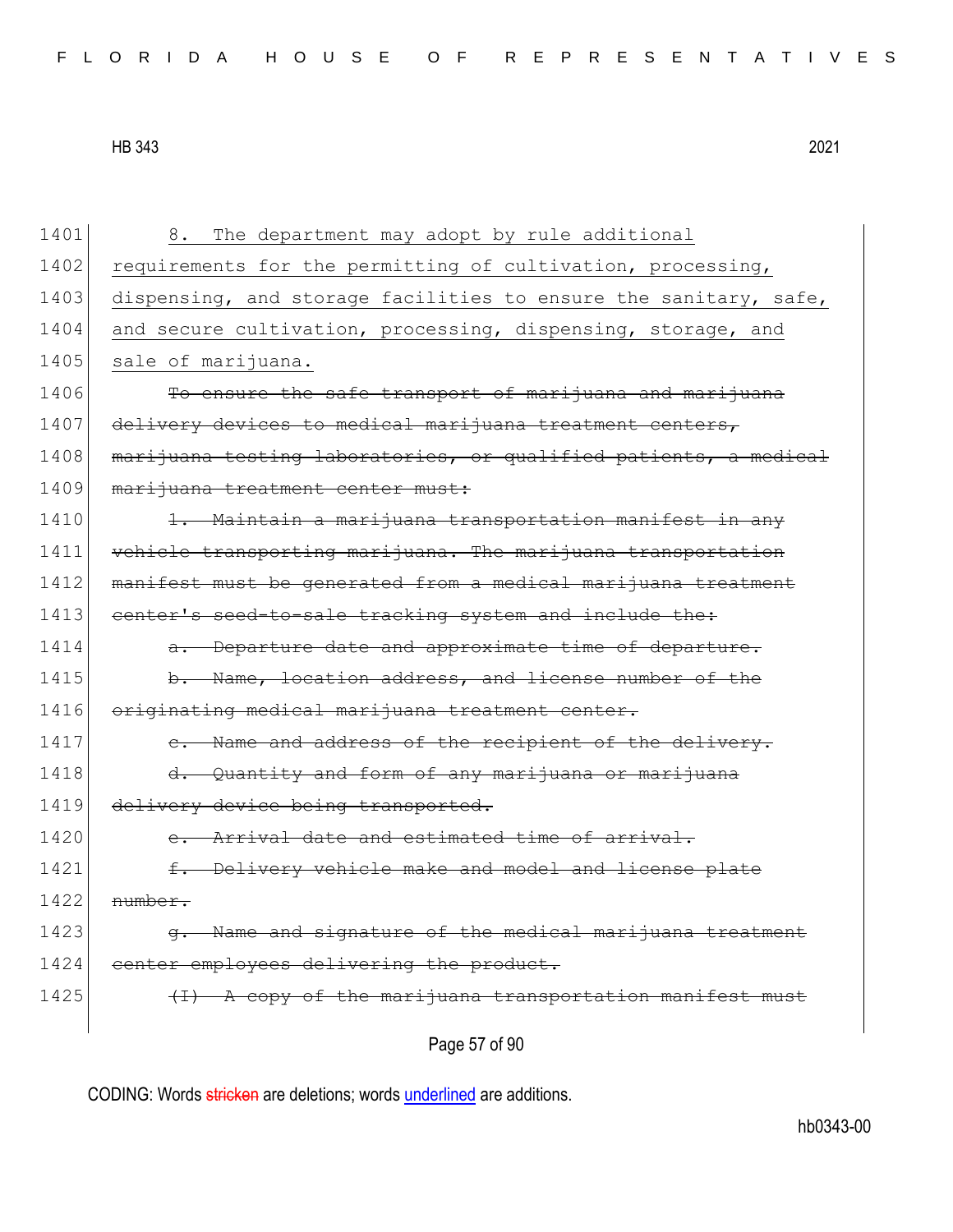| 1426 | be provided to each individual, medical marijuana treatment     |
|------|-----------------------------------------------------------------|
| 1427 | center, or marijuana testing laboratory that receives a         |
| 1428 | delivery. The individual, or a representative of the center or  |
| 1429 | laboratory, must sign a copy of the marijuana transportation    |
| 1430 | manifest acknowledging receipt.                                 |
| 1431 | (II) An individual transporting marijuana or a marijuana        |
| 1432 | delivery device must present a copy of the relevant marijuana   |
| 1433 | transportation manifest and his or her employee identification  |
| 1434 | eard to a law enforcement officer upon request.                 |
| 1435 | (III) Medical marijuana treatment centers and marijuana         |
| 1436 | testing laboratories must retain copies of all marijuana        |
| 1437 | transportation manifests for at least 3 years.                  |
| 1438 | 2. Ensure only vehicles in good working order are used to       |
|      |                                                                 |
| 1439 | transport marijuana.                                            |
| 1440 | 3. Lock marijuana and marijuana delivery devices in a           |
| 1441 | separate compartment or container within the vehicle.           |
| 1442 | 4. Require employees to have possession of their employee       |
| 1443 | identification card at all times when transporting marijuana or |
| 1444 | marijuana delivery devices.                                     |
| 1445 | 5. Require at least two persons to be in a vehicle              |
| 1446 | transporting marijuana or marijuana delivery devices, and       |
| 1447 | require at least one person to remain in the vehicle while the  |
| 1448 | marijuana or marijuana delivery device is being delivered.      |
| 1449 | 6. Provide specific safety and security training to             |
| 1450 | employees transporting or delivering marijuana and marijuana    |

Page 58 of 90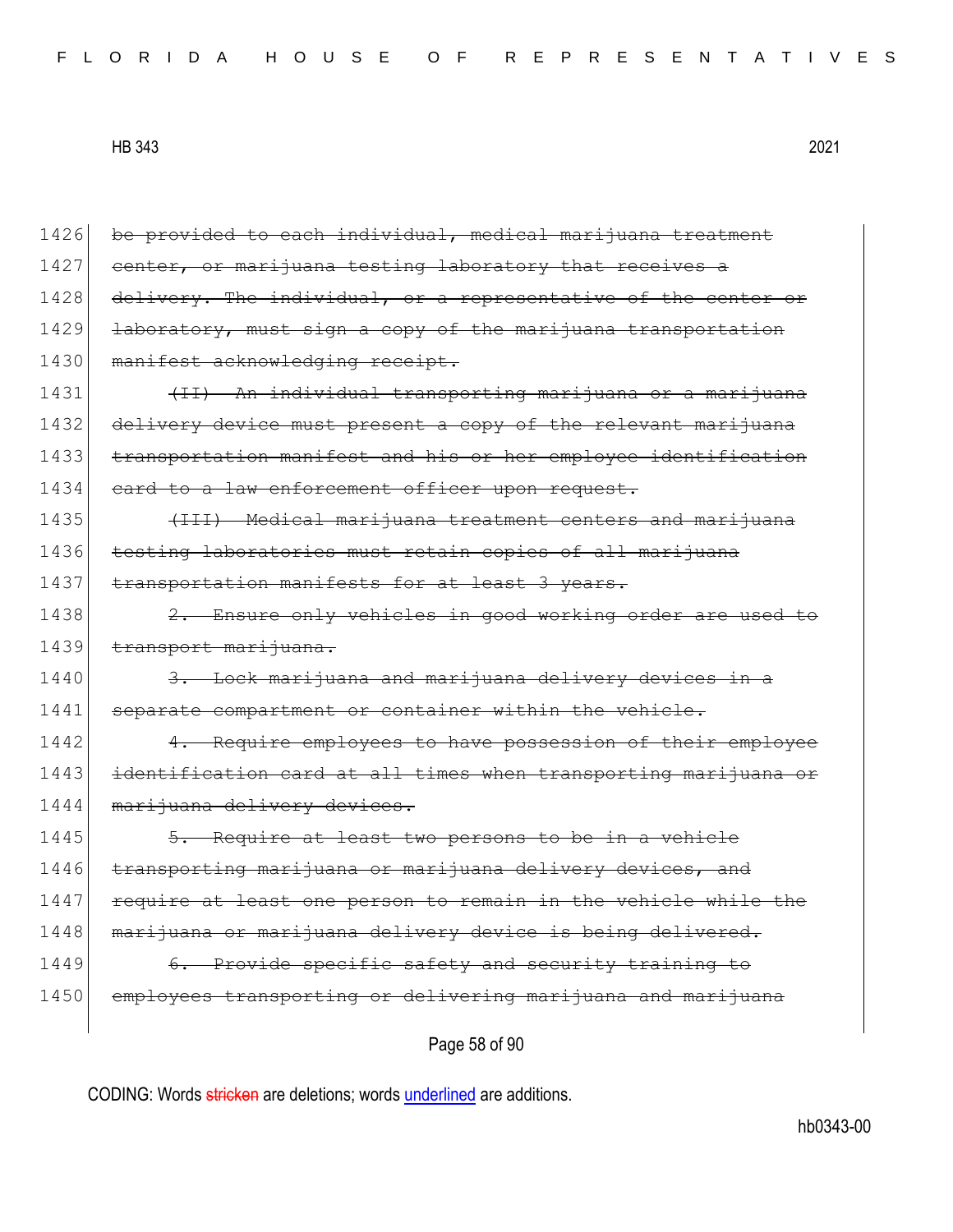1451 delivery devices.

1452 (h) *Advertising.*—An MMTC A medical marijuana treatment 1453 center may not engage in advertising that is visible to members 1454 of the public from any street, sidewalk, park, or other public 1455 place, except:

1456 1. An MMTC dispensing facility The dispensing location of 1457 A medical marijuana treatment center may have a sign that is 1458 affixed to the outside or hanging in the window of the premises 1459 which identifies the dispensing facility dispensary by the 1460 licensee's business name, a department-approved trade name, or a 1461 department-approved logo. An MMTC's A medical marijuana 1462 treatment center's trade name and logo may not contain wording 1463 or images commonly associated with marketing targeted toward 1464 children <del>or which promote recreational use of marijuana</del>.

1465 2. An MMTC A medical marijuana treatment center may engage 1466 in Internet advertising and marketing under the following 1467 conditions:

1468 a. All advertisements must be approved by the department.

1469 b. An advertisement may not have any content that 1470 specifically targets individuals under the age of 18, including 1471 cartoon characters or similar images.

1472 c. An advertisement may not be an unsolicited pop-up 1473 advertisement.

1474 d. Opt-in marketing must include an easy and permanent 1475 opt-out feature.

# Page 59 of 90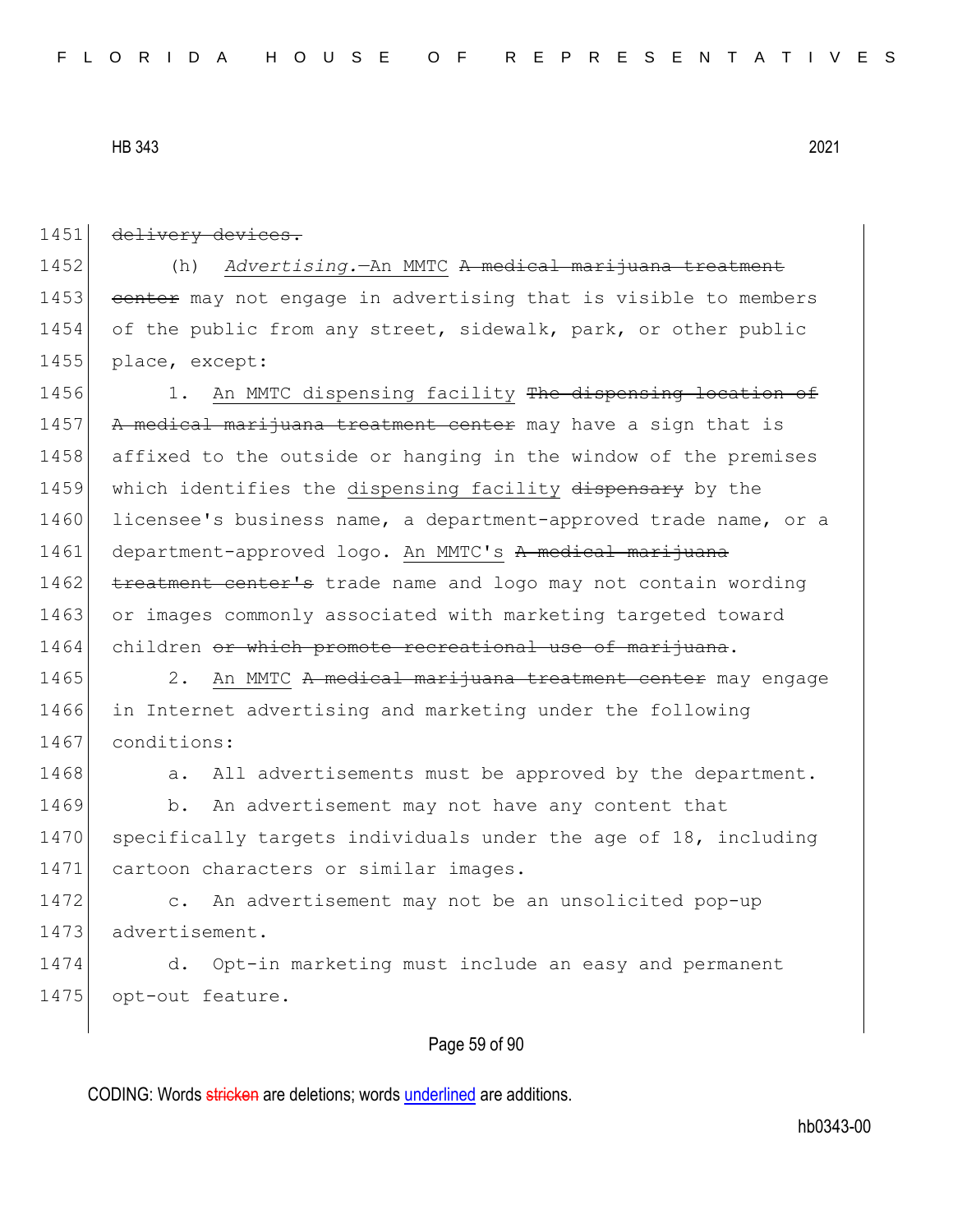| 1476 | Online retail catalogs.-Each retail MMTC medical<br>(i)               |
|------|-----------------------------------------------------------------------|
| 1477 | marijuana treatment center that dispenses marijuana and               |
| 1478 | marijuana delivery devices shall make all of the following            |
| 1479 | available to the public on its website:                               |
| 1480 | Each marijuana and low-THC product available for<br>1.                |
| 1481 | purchase, including the form, strain of marijuana from which it       |
| 1482 | was extracted, cannabidiol content, tetrahydrocannabinol              |
| 1483 | content, dose unit, total number of doses available, and the          |
| 1484 | ratio of cannabidiol to tetrahydrocannabinol for each product.        |
| 1485 | The price for a $30$ -day, $50$ -day, and $70$ -day supply at a<br>2. |
| 1486 | standard dose for each marijuana and low-THC product available        |
| 1487 | for purchase.                                                         |
| 1488 | The price for each marijuana delivery device available<br>3.          |
| 1489 | for purchase.                                                         |
| 1490 | If applicable, any discount policies and eligibility<br>4.            |
| 1491 | criteria for such discounts.                                          |
| 1492 | $(\dagger)$<br>Sourcing of marijuana for medical use. - MMTCs Medical |
| 1493 | marijuana treatment centers are the sole source from which a          |
| 1494 | person qualified patient may legally obtain marijuana.                |
| 1495 | Rulemaking.-The department may adopt rules pursuant to<br>(k)         |
| 1496 | ss. 120.536(1) and 120.54 to implement this subsection.               |
| 1497 | (9)<br>MEDICAL MARIJUANA TREATMENT CENTER PERSONNEL;                  |
| 1498 | REGISTRATION; EMPLOYEE IDENTIFICATION CARDS.-                         |
| 1499 | The department shall adopt rules to administer the<br>(a)             |
| 1500 | registration of medical marijuana treatment center (MMTC)             |
|      |                                                                       |

Page 60 of 90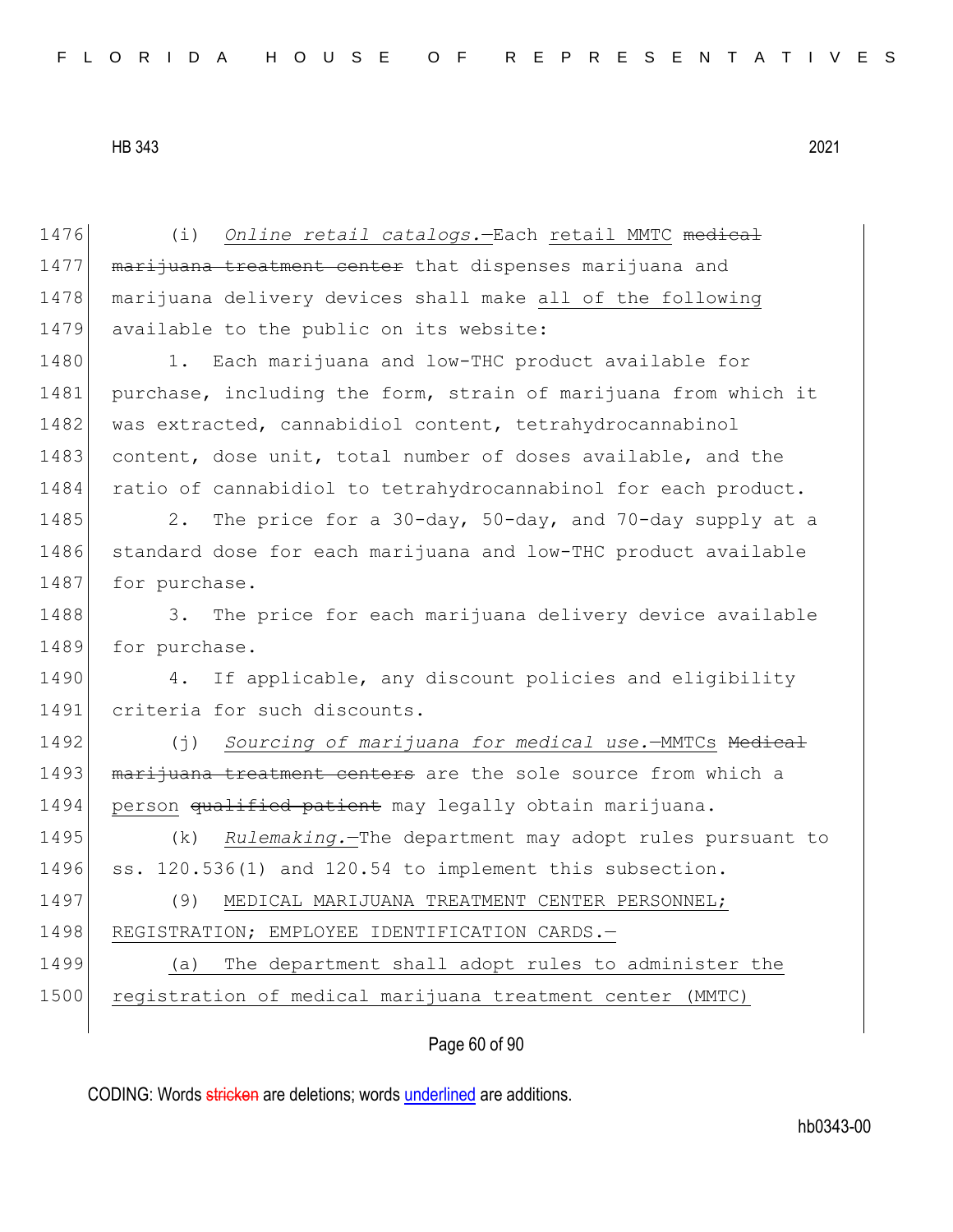1501 principals, employees, and contractors who participate in the 1502 operations of an MMTC. Before hiring or contracting with any 1503 individual who is not registered with the department or who does 1504 not possess a current MMTC employee identification card, an MMTC 1505 must apply to the department to register that person as an MMTC 1506 employee. The department shall adopt by rule a form for such 1507 applications for registration, which must require the applicant 1508 to provide all of the following: 1509 1. His or her full legal name, social security number, 1510 date of birth, and home address. 1511 2. A full-face, passport-type, color photograph of the 1512 applicant taken within the 90 days immediately preceding 1513 submission of the application. 1514 3. Proof that he or she has passed a level 2 background 1515 screening pursuant to chapter 435 within the previous year. 1516 4. An indication as to whether the applicant will be 1517 authorized by the MMTC to possess marijuana while not on MMTC 1518 property. 1519 (b) Once the department has received a completed 1520 application form from an MMTC, the department shall register the 1521 principal, employee, or contractor associated with the MMTC and 1522 issue him or her an MMTC employee identification card that, at a 1523 minimum, includes all of the following: 1524 1. The employee's name and the name of the MMTC that 1525 employs him or her.

Page 61 of 90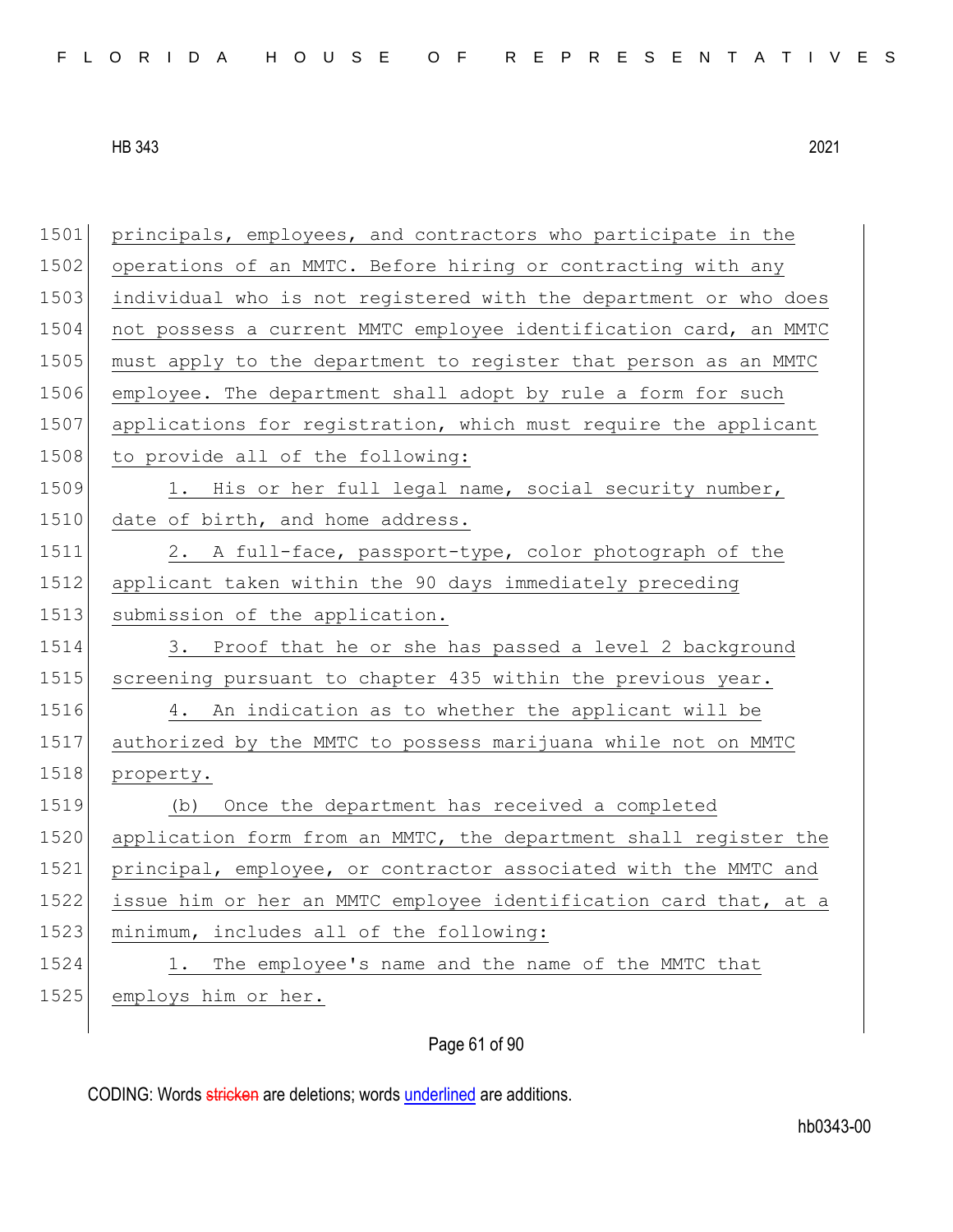| 1526 | The employee's photograph, as required under paragraph<br>2.     |
|------|------------------------------------------------------------------|
| 1527 | $(a)$ .                                                          |
| 1528 | 3.<br>The expiration date of the card, which must be 1 year      |
| 1529 | after the date it is issued.                                     |
| 1530 | An indication of whether the employee is authorized by<br>4.     |
| 1531 | the MMTC to possess marijuana while not on MMTC property.        |
| 1532 | If any information provided to the department for the<br>(C)     |
| 1533 | registration of an MMTC principal, employee, or contractor or in |
| 1534 | the application for an MMTC employee identification card changes |
| 1535 | or if the registered person's employment status with the MMTC    |
| 1536 | changes, the registered person and the MMTC must provide the     |
| 1537 | department with the new information or status within 7 days      |
| 1538 | after the change.                                                |
| 1539 | The department may contract with one or more vendors<br>(d)      |
| 1540 | for the purpose of issuing MMTC employee identification cards    |
| 1541 | under this subsection.                                           |
| 1542 | BACKGROUND SCREENING. An individual required to undergo a        |
| 1543 | background screening pursuant to this section must pass a level  |
| 1544 | 2 background screening as provided under chapter 435, which, in  |
| 1545 | addition to the disqualifying offenses provided in s. 435.04,    |
| 1546 | shall exclude an individual who has an arrest awaiting final     |
| 1547 | disposition for, has been found quilty of, regardless of         |
| 1548 | adjudication, or has entered a plea of nolo contendere or guilty |
| 1549 | to an offense under chapter 837, chapter 895, or chapter 896 or  |
| 1550 | similar law of another jurisdiction.                             |
|      |                                                                  |

Page 62 of 90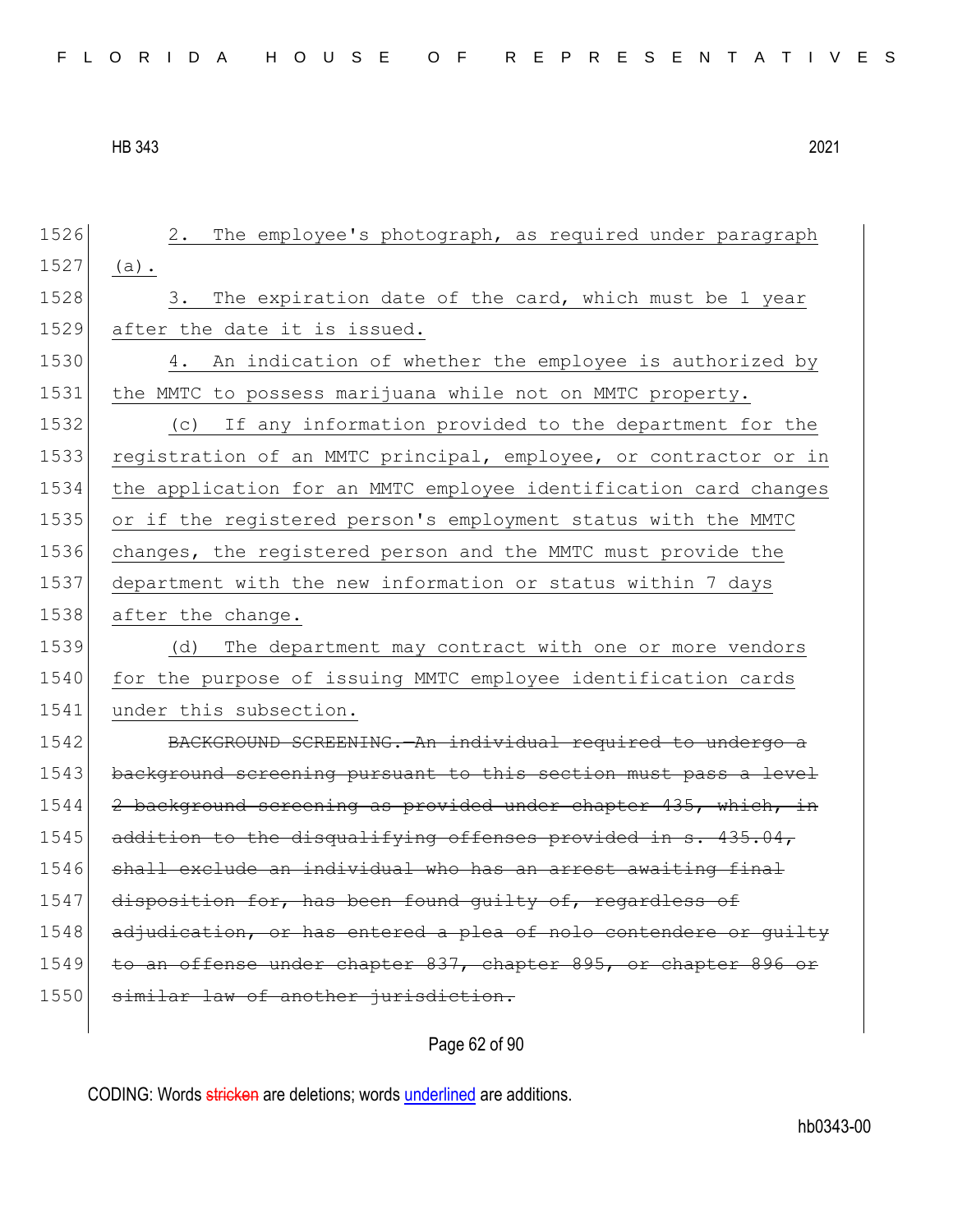| 1551 | (a) Such individual must submit a full set of fingerprints       |
|------|------------------------------------------------------------------|
| 1552 | to the department or to a vendor, entity, or agency authorized   |
| 1553 | by s. 943.053(13). The department, vendor, entity, or agency     |
| 1554 | shall forward the fingerprints to the Department of Law          |
| 1555 | Enforcement for state processing, and the Department of Law      |
| 1556 | Enforcement shall forward the fingerprints to the Federal Bureau |
| 1557 | of Investigation for national processing.                        |
| 1558 | (b) Fees for state and federal fingerprint processing and        |
| 1559 | retention shall be borne by the individual. The state cost for   |
| 1560 | fingerprint processing shall be as provided in s. 943.053(3) (e) |
| 1561 | for records provided to persons or entities other than those     |
| 1562 | specified as exceptions therein.                                 |
| 1563 | (e) Fingerprints submitted to the Department of Law              |
| 1564 | Enforcement pursuant to this subsection shall be retained by the |
| 1565 | Department of Law Enforcement as provided in s. 943.05(2)(q) and |
| 1566 | (h) and, when the Department of Law Enforcement begins           |
| 1567 | participation in the program, enrolled in the Federal Bureau of  |
| 1568 | Investigation's national retained print arrest notification      |
| 1569 | program. Any arrest record identified shall be reported to the   |
| 1570 | department.                                                      |
| 1571 | (10)<br>MEDICAL MARIJUANA TREATMENT CENTER INSPECTIONS;          |
| 1572 | ADMINISTRATIVE ACTIONS.-                                         |
| 1573 | The department shall conduct announced or unannounced<br>(a)     |
| 1574 | inspections of medical marijuana treatment centers to determine  |
| 1575 | compliance with this section or rules adopted pursuant to this   |
|      | Page 63 of 90                                                    |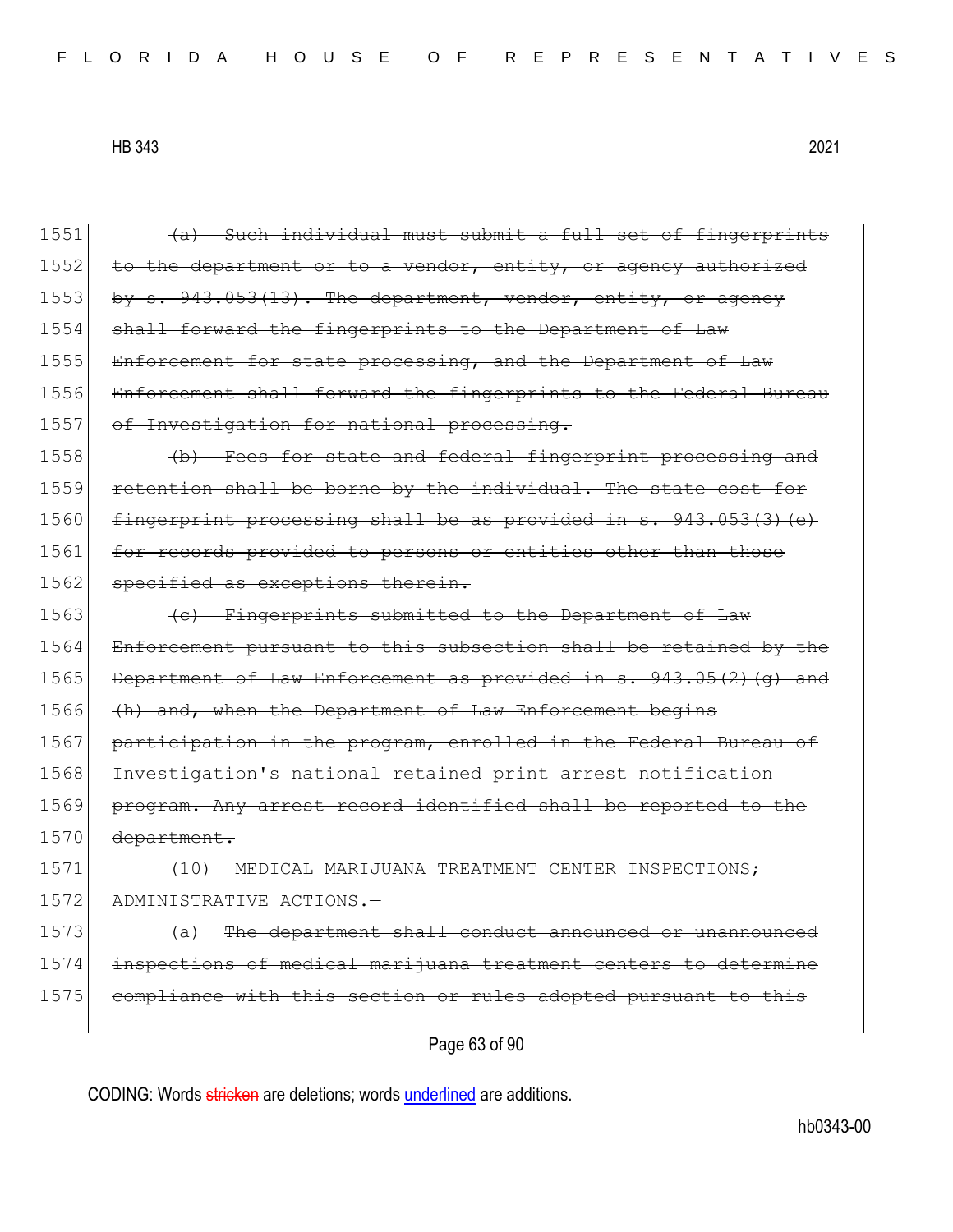$1576$  section.

1577 (b) The department shall inspect a medical marijuana 1578 treatment center Upon receiving a complaint or notice that a the 1579 medical marijuana treatment center (MMTC) has dispensed 1580 marijuana containing mold, bacteria, or another other 1581 contaminant that may cause or has caused an adverse effect to 1582 human health or the environment, the department shall inspect 1583 the MMTC, its facilities, and, as appropriate, any cultivation 1584 or processing facility of the MMTC from which the batch of 1585 marijuana was purchased.

1586 (b)  $\left\{ \left\{ e\right\} \right\}$  The department shall conduct at least a biennial 1587 inspection of each MMTC medical marijuana treatment center to 1588 evaluate its the medical marijuana treatment center's records, 1589 personnel, equipment, processes, security measures, sanitation 1590 practices, and quality assurance practices.

1591 (c) The department shall conduct at least a biennial 1592 inspection of each permitted facility. The department may 1593 conduct additional announced or unannounced inspections of a 1594 permitted facility within reasonable hours in order to ensure 1595 compliance with this section and rules adopted hereunder.

 (d) The Department of Agriculture and Consumer Services and the department shall enter into an interagency agreement to ensure cooperation and coordination in the performance of their obligations under this section and their respective regulatory 1600 and authorizing laws. The department, the Department of Highway

# Page 64 of 90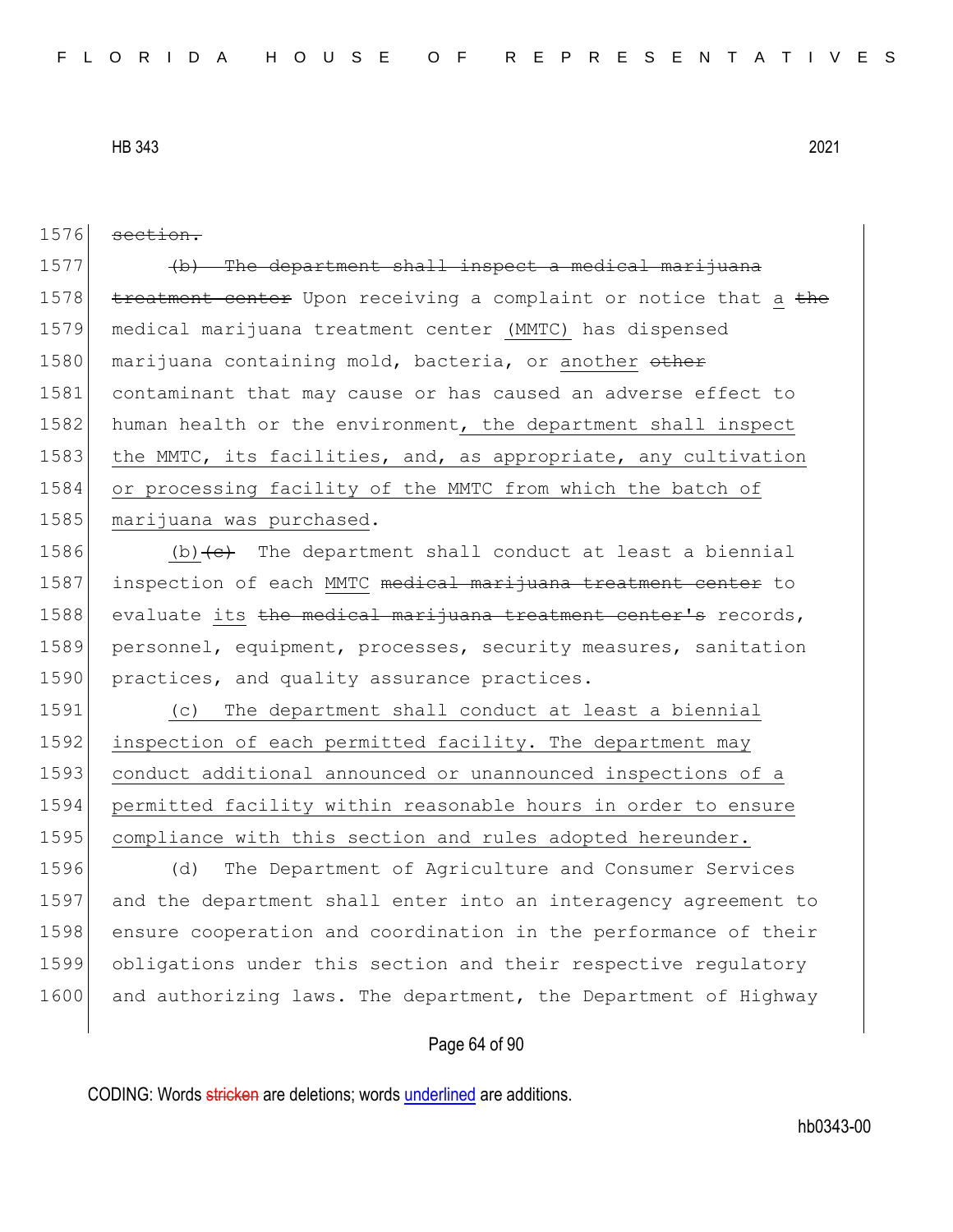1601 Safety and Motor Vehicles, and the Department of Law Enforcement 1602 may enter into interagency agreements for the purposes specified 1603 in this subsection or subsection (7).

1604 (e) The department shall publish a list of all approved 1605 MMTCs medical marijuana treatment centers, medical directors, 1606 and qualified physicians on its website.

1607 (f) The department may impose administrative penalties, 1608 including reasonable fines not to exceed \$10,000, on an MMTC  $\alpha$ 1609 medical marijuana treatment center for any of the following 1610 violations:

1611 1. Violating this section or department rule.

1612 2. Failing to maintain qualifications for approval.

1613 3. Endangering the health, safety, or security of a 1614 qualified patient or an adult purchasing marijuana pursuant to 1615 s. 381.990.

1616 4. Improperly disclosing personal and confidential 1617 information of the qualified patient.

1618 5. Attempting to procure MMTC medical marijuana treatment 1619 center approval by bribery, fraudulent misrepresentation, or 1620 extortion.

1621 6. Being convicted or found quilty of, or entering a plea 1622 of guilty or nolo contendere to, regardless of adjudication, a 1623 crime in any jurisdiction which directly relates to the business 1624 of an MMTC a medical marijuana treatment center.

1625 7. Making or filing a report or record that the MMTC

# Page 65 of 90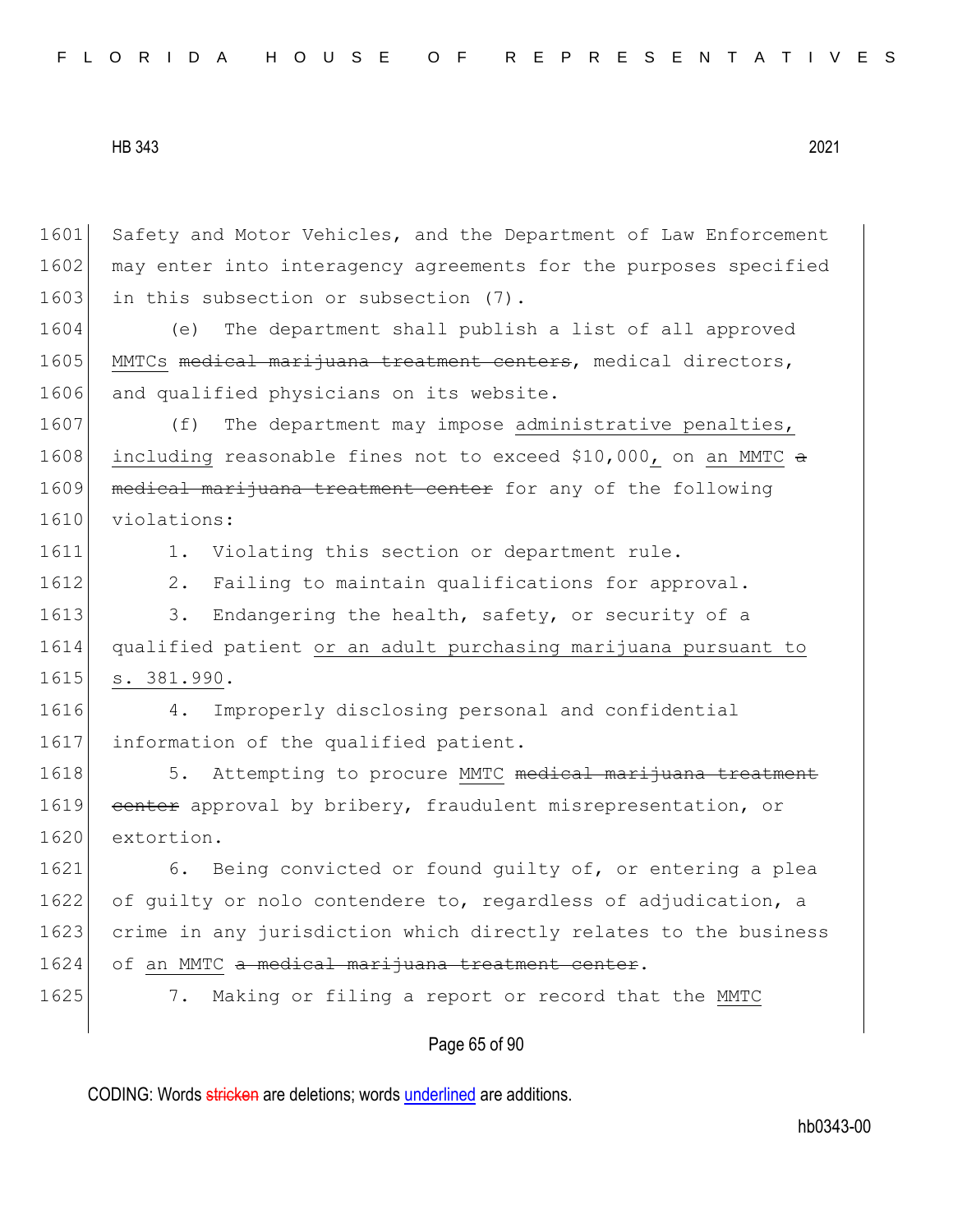1626 medical marijuana treatment center knows to be false. 1627 8. Willfully failing to maintain a record required by this 1628 section or department rule. 1629 9. Willfully impeding or obstructing an employee or agent 1630 of the department in the furtherance of his or her official 1631 duties. 1632 10. Engaging in fraud or deceit, negligence, incompetence, 1633 or misconduct in the business practices of an MMTC a medical 1634 marijuana treatment center. 1635 11. Making misleading, deceptive, or fraudulent 1636 representations in or related to the business practices of an 1637 MMTC a medical marijuana treatment center. 1638 12. Having a license or the authority to engage in any 1639 regulated profession, occupation, or business that is related to 1640 the business practices of an MMTC a medical marijuana treatment 1641 center suspended, revoked, or otherwise acted against by the 1642 licensing authority of any jurisdiction, including its agencies 1643 or subdivisions, for a violation that would constitute a 1644 violation under Florida law. 1645 13. Violating a lawful order of the department or an 1646 agency of the state, or failing to comply with a lawfully issued 1647 subpoena of the department or an agency of the state. 1648 14. Failing to adequately determine the age of a buyer who 1649 is not a qualified patient or caregiver. 1650 (g) The department may suspend, revoke, or refuse to renew

# Page 66 of 90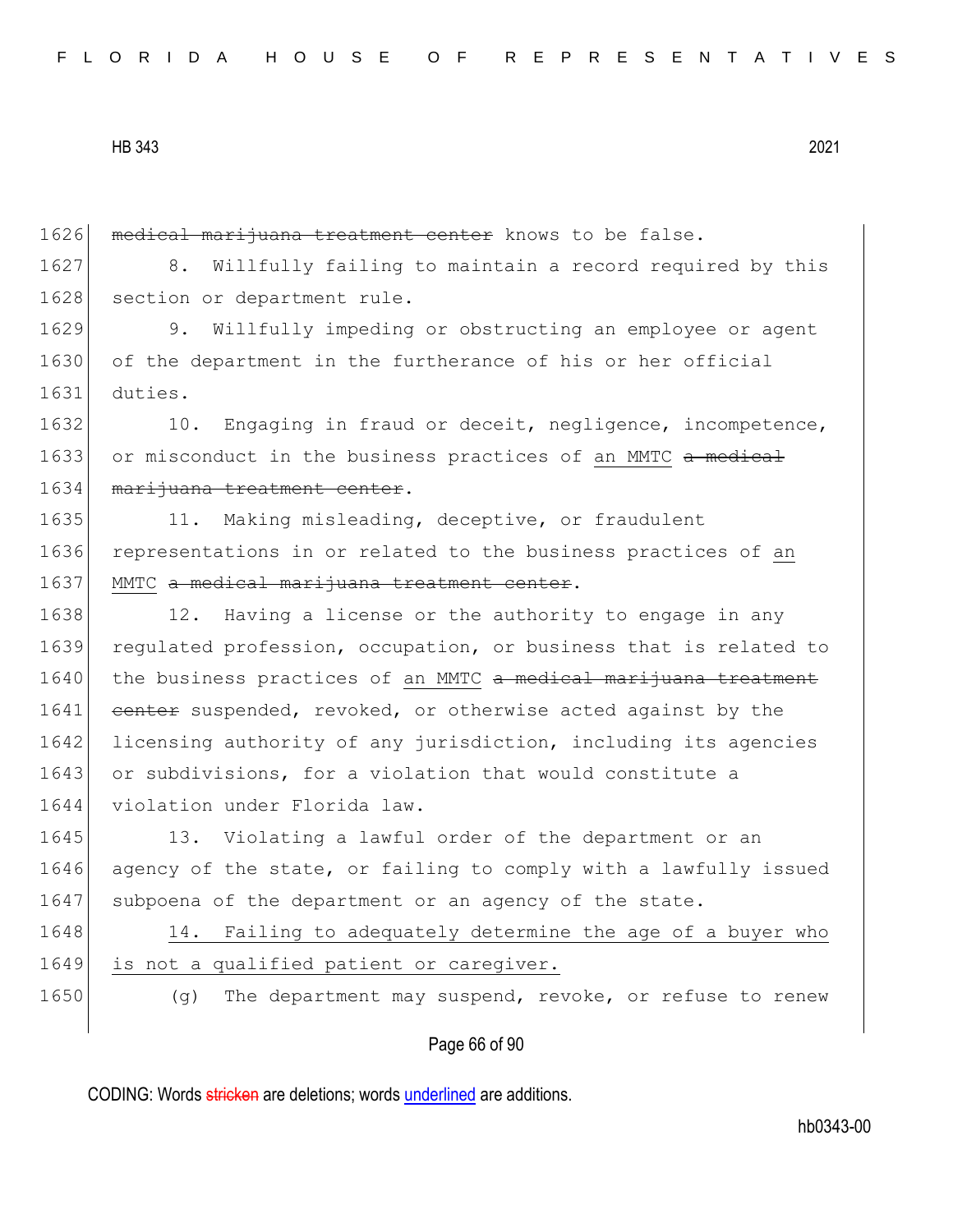1651 an MMTC's registration, operating licenses, and any vehicle 1652 permits or facility permits a medical marijuana treatment center 1653 <del>license</del> if the MMTC medical marijuana treatment center commits 1654 any of the violations specified in paragraph  $(f)$ .

1655 (h) The department shall refuse to renew the cultivation, 1656 processing, retail, or transportation license of an MMTC that 1657 has been issued such a license and has not begun to cultivate, 1658 process, dispense, or transport marijuana, as applicable, by the 1659 date that the MMTC is required to renew such license.

1660  $(i)$   $(h)$  The department may adopt rules pursuant to ss. 1661 120.536(1) and 120.54 to implement this subsection.

1662 (11) PREEMPTION.—Requlation of cultivation, processing, 1663 and delivery of marijuana by medical marijuana treatment centers 1664 (MMTCs) is preempted to the state except as provided in this 1665 subsection.

1666 (a) An MMTC A medical marijuana treatment center 1667 cultivating or processing facility may not be located within 500 1668 feet of the real property that comprises a public or private 1669 elementary school, middle school, or secondary school.

1670 (b)1. A county or municipality may, by ordinance, ban MMTC 1671 medical marijuana treatment center dispensing facilities from 1672 being located within the boundaries of that county or 1673 municipality. A county or municipality that does not ban 1674 dispensing facilities under this subparagraph may not place 1675 specific limits, by ordinance, on the number of dispensing

# Page 67 of 90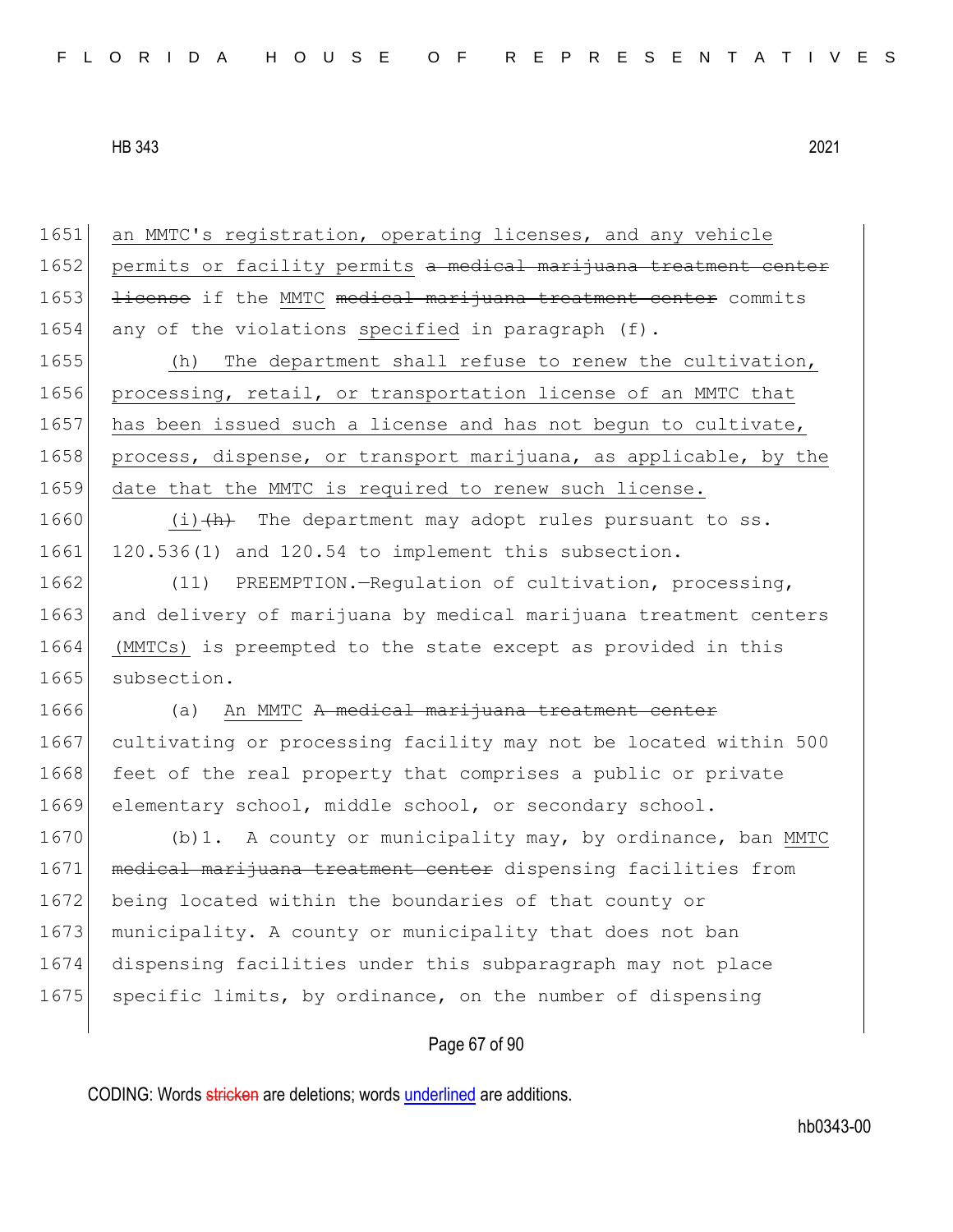1676 facilities that may locate within that county or municipality. 1677 2. A municipality may determine by ordinance the criteria 1678 for the location of, and other permitting requirements that do 1679 not conflict with state law or department rule for, MMTC medical 1680 marijuana treatment center dispensing facilities located within 1681 the boundaries of that municipality. A county may determine by 1682 ordinance the criteria for the location of, and other permitting 1683 requirements that do not conflict with state law or department 1684 rule for, all such dispensing facilities located within the 1685 unincorporated areas of that county. Except as provided in 1686 paragraph (c), a county or municipality may not enact ordinances 1687 for permitting or for determining the location of dispensing 1688 facilities which are more restrictive than its ordinances 1689 permitting or determining the locations for pharmacies licensed 1690 under chapter 465. A municipality or county may not charge an 1691 MMTC a medical marijuana treatment center a license or permit 1692 fee in an amount greater than the fee charged by such 1693 municipality or county to pharmacies. A dispensing facility 1694 location approved by a municipality or county pursuant to former 1695 s.  $381.986(8)$  (b), Florida Statutes 2016, is not subject to the 1696 location requirements of this subsection.

1697 (c) An MMTC A medical marijuana treatment center 1698 dispensing facility may not be located within 500 feet of the 1699 real property that comprises a public or private elementary 1700 school, middle school, or secondary school unless the county or

# Page 68 of 90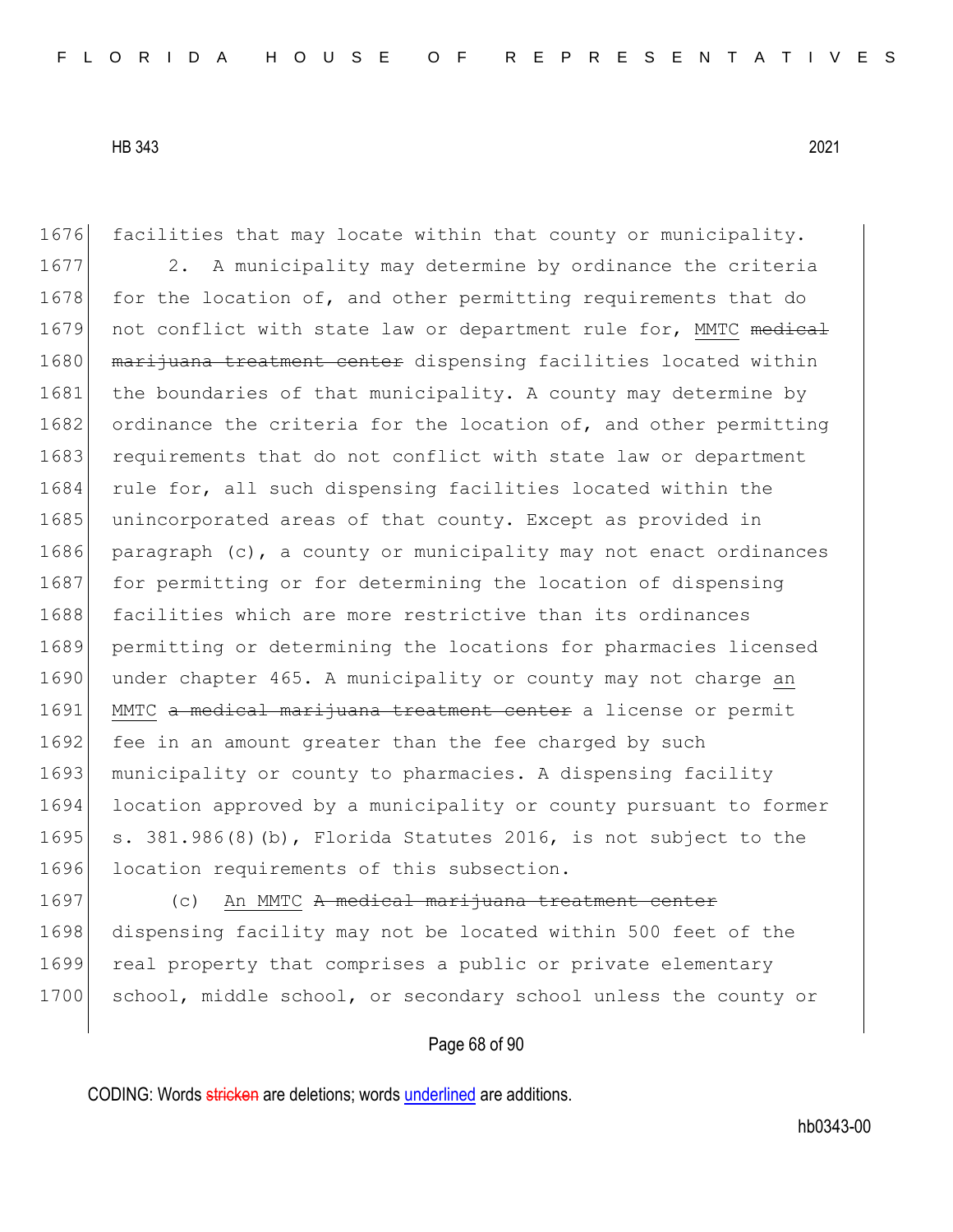1701 municipality approves the location through a formal proceeding 1702 open to the public at which the county or municipality 1703 determines that the location promotes the public health, safety, 1704 and general welfare of the community.

1705 (d) This subsection does not prohibit any local 1706 jurisdiction from ensuring that MMTC medical marijuana treatment 1707 center facilities comply with the Florida Building Code, the 1708 Florida Fire Prevention Code, or any local amendments to the 1709 Florida Building Code or the Florida Fire Prevention Code.

1710 (12) PENALTIES.-

1711 (a) A qualified physician commits a misdemeanor of the 1712 first degree, punishable as provided in s. 775.082 or s. 1713 775.083, if he or she the qualified physician issues a physician 1714 certification for the medical use of marijuana for a patient 1715 without a reasonable belief that the patient is suffering from a 1716 qualifying medical condition.

1717 (b) A person who fraudulently represents that he or she 1718 has a qualifying medical condition to a qualified physician for 1719 the purpose of being issued a physician certification commits a 1720 misdemeanor of the first degree, punishable as provided in s. 1721 775.082 or s. 775.083.

1722 (c)1. A person <del>qualified patient</del> who uses marijuana, not including low-THC cannabis, or a caregiver who administers marijuana, not including low-THC cannabis, in plain view of or in a place open to the general public is subject to a civil fine

# Page 69 of 90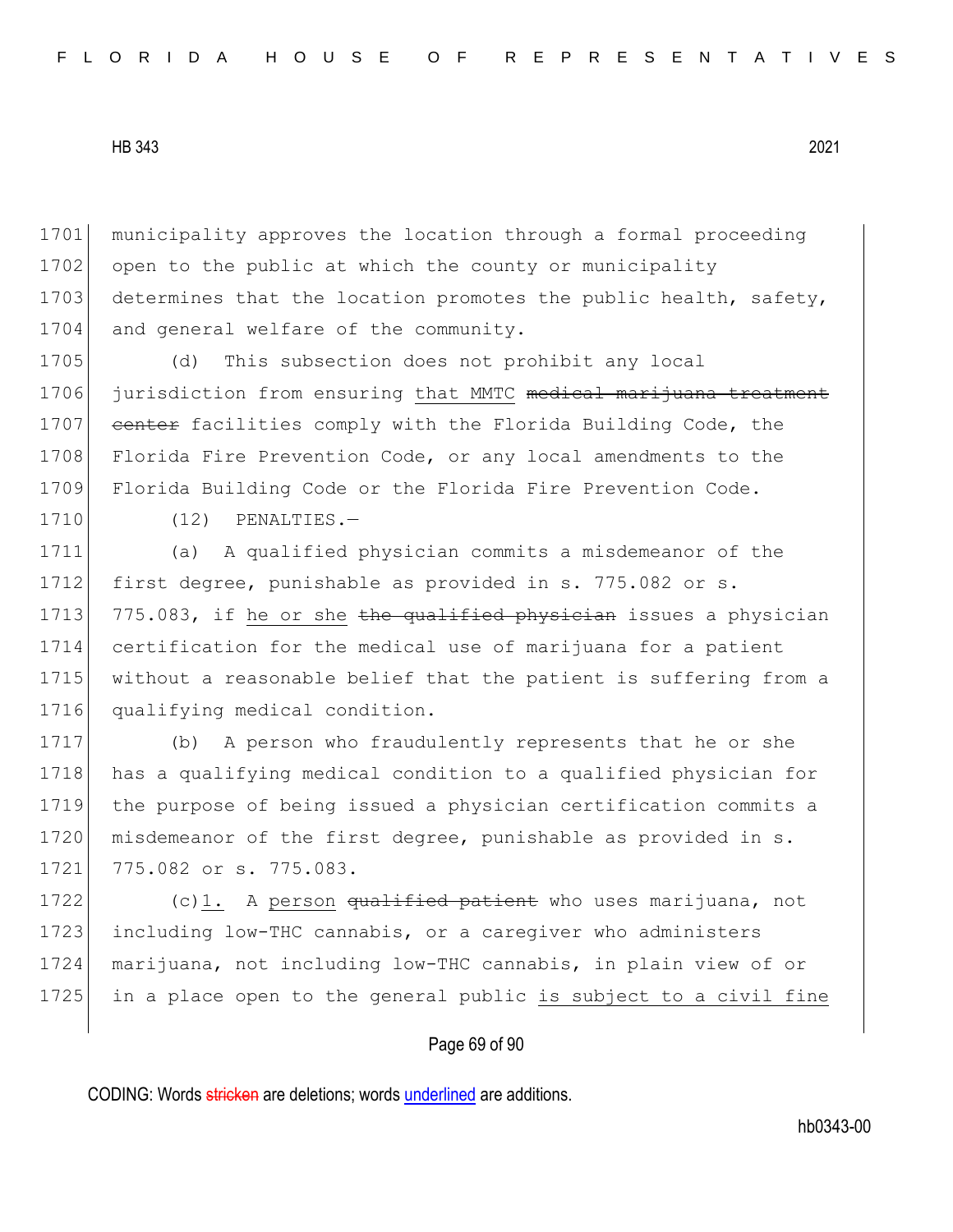1726 not exceeding \$100. 1727 2. A person who uses marijuana, not including low-THC 1728 cannabis,  $\dot{r}$  in a school bus, a moving vehicle, or an aircraft,  $\dot{\theta}$ 1729  $\sigma$  a boat; or on the grounds of a school except as provided in s. 1730 1006.062, commits a misdemeanor of the first degree, punishable 1731 as provided in s. 775.082 or s. 775.083. 1732 (d) A person qualified patient or caregiver who cultivates 1733 marijuana or who purchases <del>or acquires</del> marijuana from any person 1734 or entity other than a medical marijuana treatment center (MMTC) 1735 violates s. 893.13 and is subject to the penalties provided 1736 therein. 1737 (e)1. A qualified patient or caregiver in possession of 1738 marijuana or a marijuana delivery device who fails or refuses to 1739 present his or her marijuana use registry identification card 1740 upon the request of a law enforcement officer commits a 1741 misdemeanor of the second degree, punishable as provided in s. 1742 775.082 or s. 775.083, unless it can be determined through the 1743 medical marijuana use registry that the person is authorized to 1744 be in possession of that marijuana or marijuana delivery device.  $1745$  2. A person charged with a violation of this paragraph may 1746 not be convicted if, before or at the time of his or her court 1747 or hearing appearance, the person produces in court or to the 1748 clerk of the court in which the charge is pending a medical 1749 marijuana use registry identification card issued to him or her 1750 which is valid at the time of his or her arrest. The clerk of

Page 70 of 90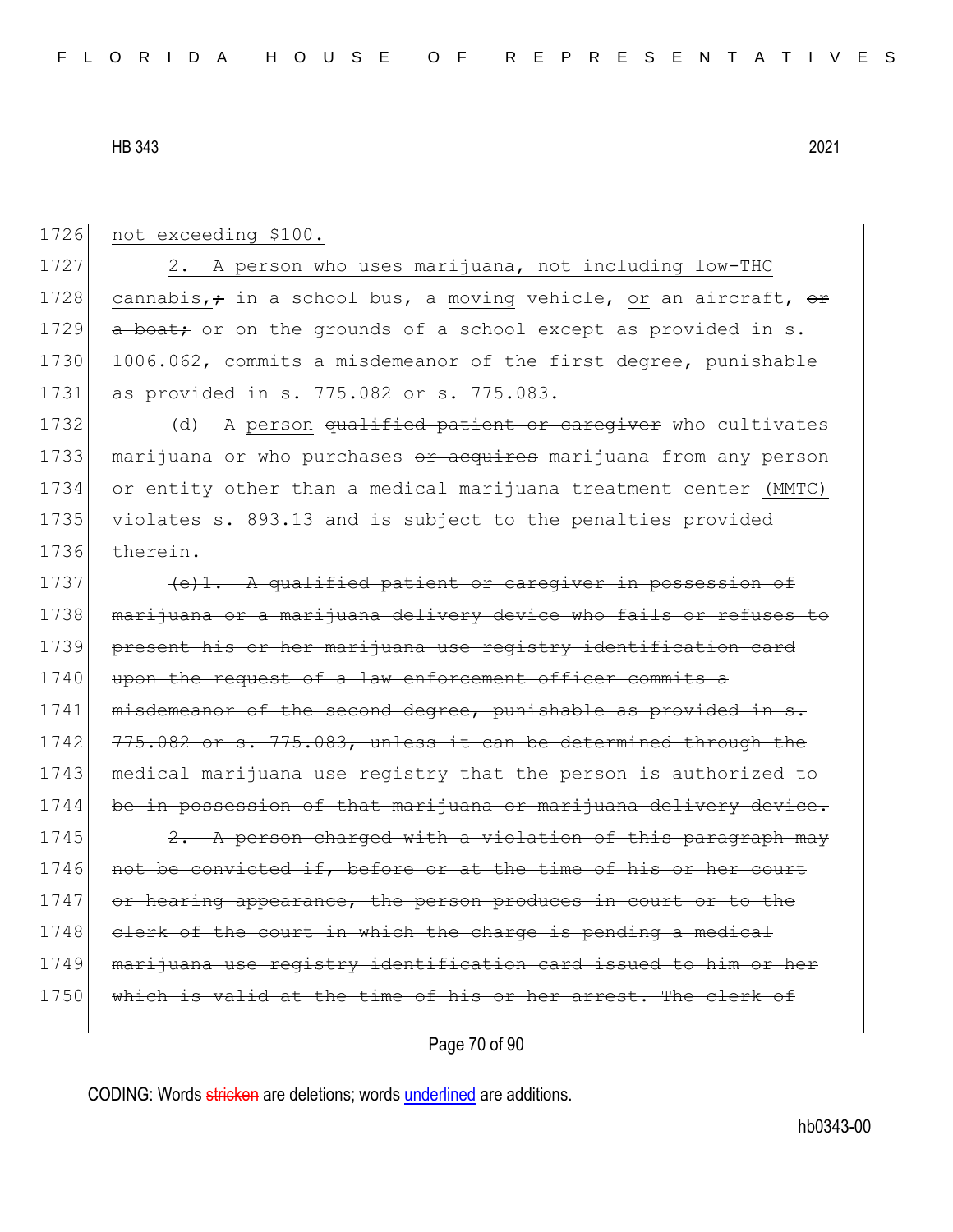1751 the court is authorized to dismiss such case at any time before 1752 the defendant's appearance in court. The clerk of the court may 1753 assess a fee of \$5 for dismissing the case under this paragraph. 1754 (e) $(f + A)$  A caregiver who violates any of the applicable 1755 provisions of this section or applicable department rules, for 1756 the first offense, commits a misdemeanor of the second degree, 1757 punishable as provided in s. 775.082 or s. 775.083 and, for a 1758 second or subsequent offense, commits a misdemeanor of the first 1759 degree, punishable as provided in s. 775.082 or s. 775.083. 1760  $(f)$   $\left\{\theta\right\}$  A qualified physician who issues a physician 1761 certification for marijuana or a marijuana delivery device and 1762 receives compensation from an MMTC a medical marijuana treatment 1763 center related to the issuance of a physician certification for 1764 marijuana or a marijuana delivery device is subject to 1765 disciplinary action under the applicable practice act and s. 1766 456.072(1)(n). 1767 (g) (d) A person transporting marijuana or marijuana 1768 delivery devices on behalf of an MMTC a medical marijuana 1769 treatment center or marijuana testing laboratory who fails or 1770 refuses to present a transportation manifest, whether in paper 1771 or electronic format, upon the request of a law enforcement 1772 officer commits a misdemeanor of the second degree, punishable 1773 as provided in s. 775.082 or s. 775.083.

1774 (h) $\leftrightarrow$  Persons and entities conducting activities 1775 authorized and governed by this section and s. 381.988 are

# Page 71 of 90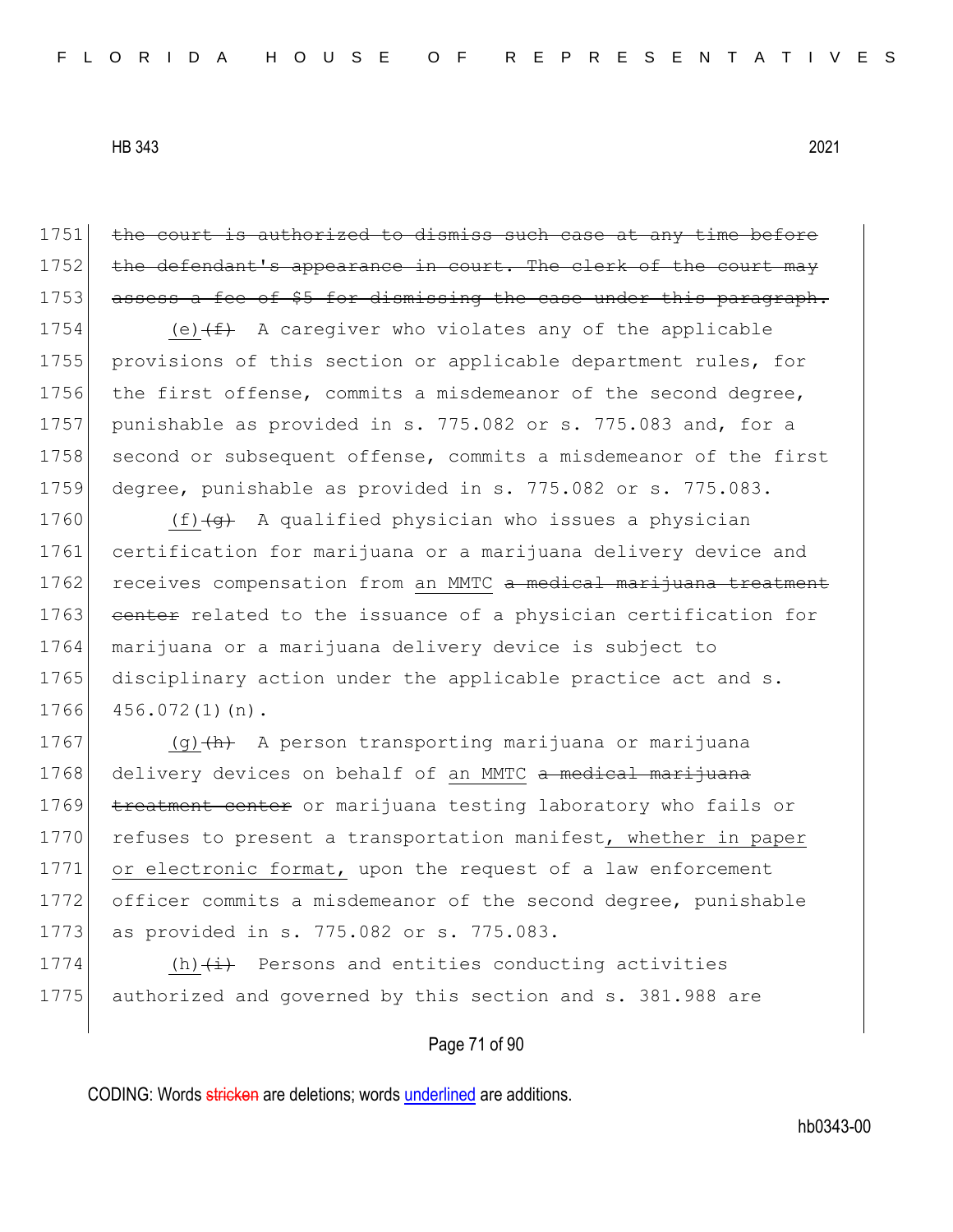1776 subject to ss. 456.053, 456.054, and 817.505, as applicable. 1777  $(i)$   $(i)$  A person or entity that cultivates, processes, 1778 distributes, sells, or dispenses marijuana, as defined in s. 1779 29(b)(4), Art. X of the State Constitution, and is not licensed 1780 as an MMTC a medical marijuana treatment center violates s. 1781 893.13 and is subject to the penalties provided therein. This 1782 paragraph does not apply to a transfer of marijuana products or 1783 marijuana which is authorized by this section, s. 381.990, or s. 1784 893.13. 1785  $(i)$   $(k)$  A person who manufactures, distributes, sells, 1786 gives, or possesses with the intent to manufacture, distribute, 1787 sell, or give marijuana or a marijuana delivery device that he 1788 or she holds out to have originated from a licensed MMTC medical 1789 marijuana treatment center but that is counterfeit commits a 1790 felony of the third degree, punishable as provided in s. 1791 775.082, s. 775.083, or s. 775.084. For the purposes of this 1792 paragraph, the term "counterfeit" means marijuana; a marijuana 1793 delivery device; or a marijuana or marijuana delivery device 1794 container, seal, or label which, without authorization, bears 1795 the trademark, trade name, or other identifying mark, imprint, 1796 or device, or any likeness thereof, of a licensed MMTC medical 1797 | marijuana treatment center and which thereby falsely purports or 1798 is represented to be the product of, or to have been distributed 1799 by, that licensed MMTC medical marijuana treatment facility. 1800 (k) $\left(\frac{1}{k}\right)$  Any person who possesses or manufactures a blank,

# Page 72 of 90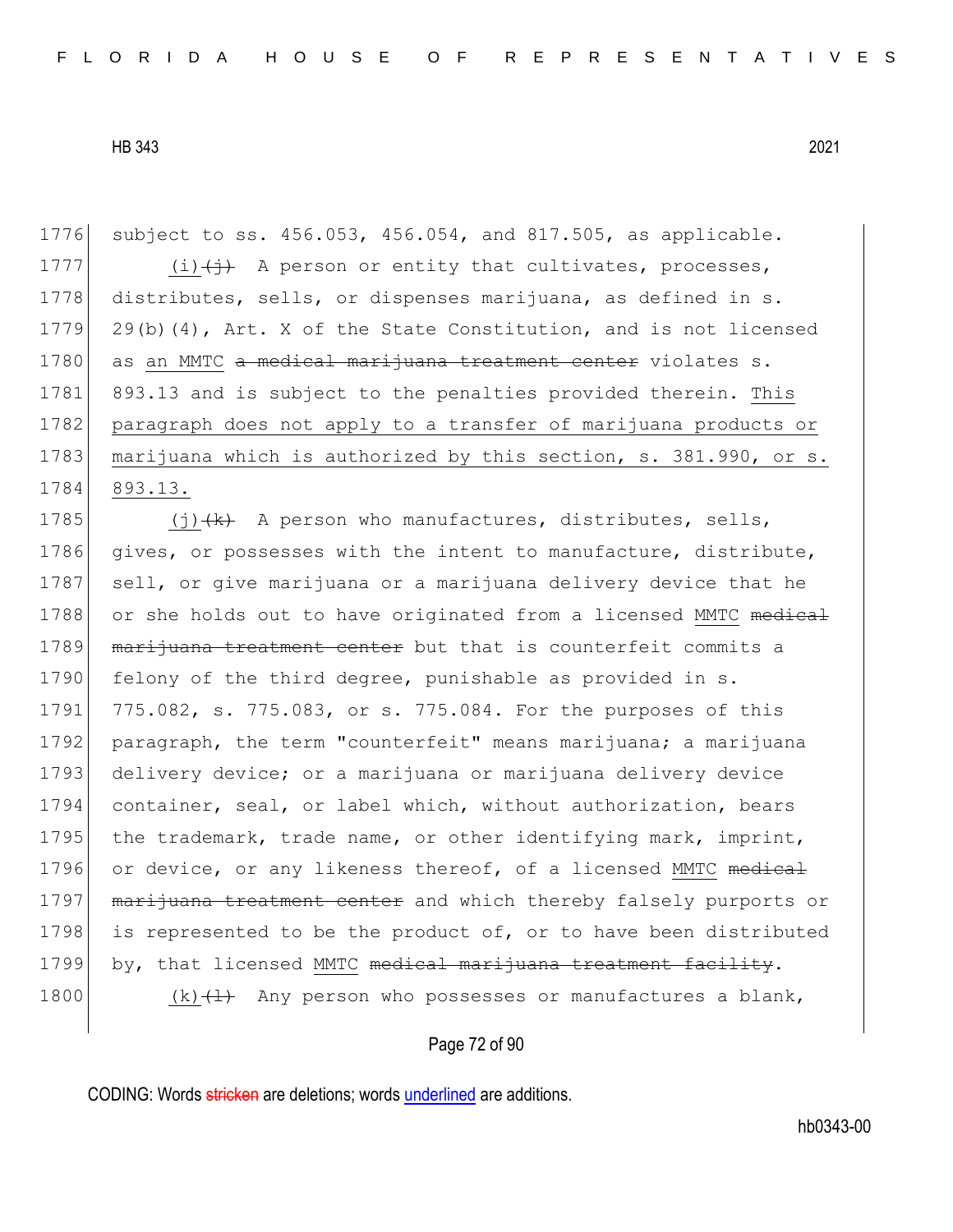1801 forged, stolen, fictitious, fraudulent, counterfeit, or 1802 otherwise unlawfully issued medical marijuana use registry 1803 identification card commits a felony of the third degree, 1804 punishable as provided in s. 775.082, s. 775.083, or s. 775.084. 1805 (14) EXCEPTIONS TO OTHER LAWS.-1806 (a) Notwithstanding s. 893.13, s. 893.135, s. 893.147, or 1807 any other provision of law, but subject to the requirements of 1808 this section, a qualified patient and the qualified patient's 1809 caregiver may purchase from a medical marijuana treatment center 1810 (MMTC) for the patient's medical use a marijuana delivery device 1811 and up to the amount of marijuana authorized in the physician 1812 certification, but may not possess more than a 70-day supply of 1813 marijuana, or the greater of 4 ounces of marijuana in a form for 1814 smoking or an amount of marijuana in a form for smoking approved 1815 by the department pursuant to paragraph  $(4)$  (f), at any given 1816 time and all marijuana purchased must remain in its original 1817 packaging. 1818 (b) Notwithstanding paragraph (a), s. 893.13, s. 893.135, 1819 s. 893.147, or any other  $p$ rovision of law, a qualified patient 1820 and the qualified patient's caregiver may purchase and possess a

1821 marijuana delivery device intended for the medical use of 1822 marijuana by smoking from a vendor other than an MMTC a medical 1823 marijuana treatment center.

1824 (c) Notwithstanding s. 893.13, s. 893.135, s. 893.147, or 1825 any other provision of law, but subject to the requirements of

## Page 73 of 90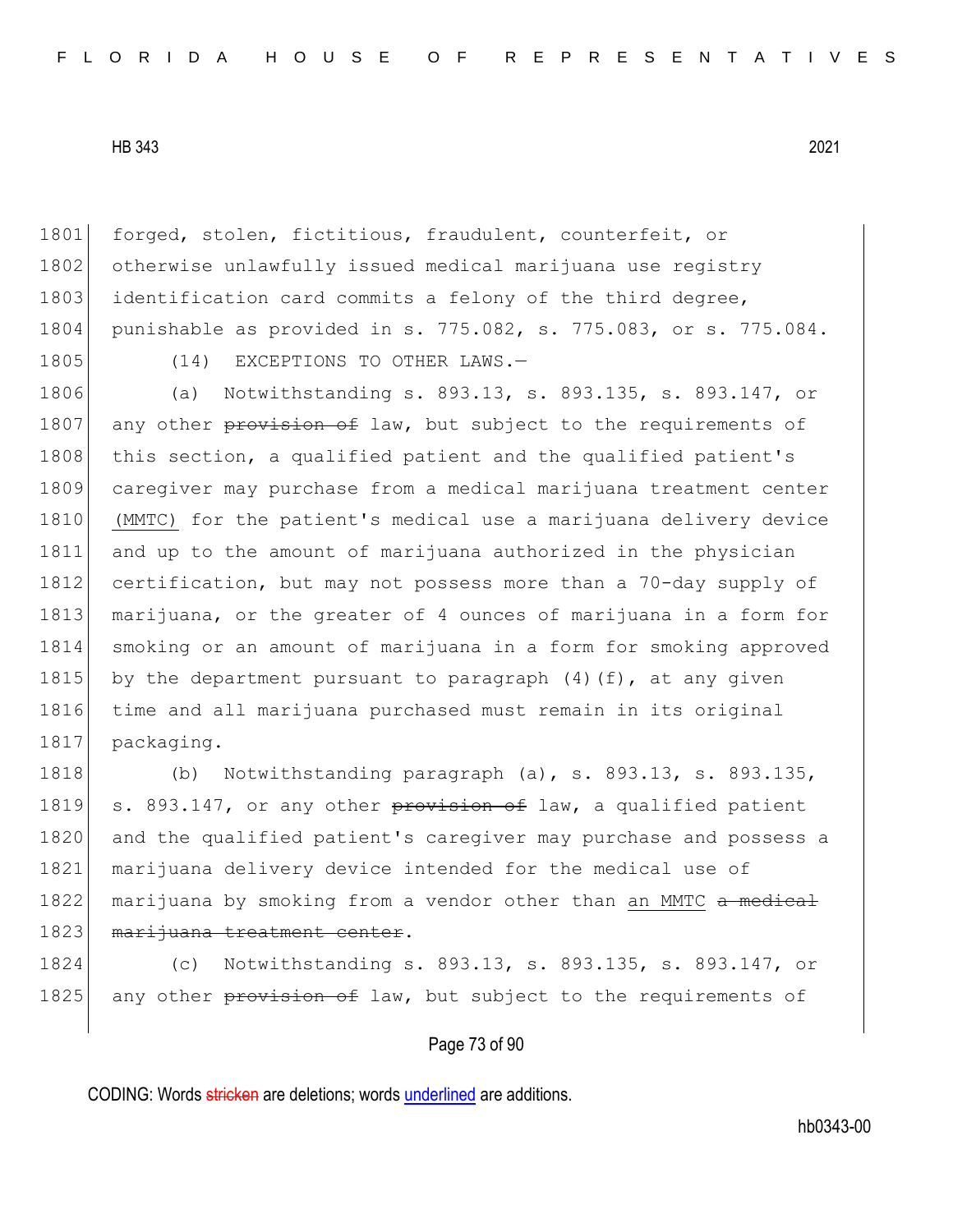1826 this section, an approved MMTC medical marijuana treatment 1827 center and its owners, managers, and employees may manufacture, 1828 possess, sell, deliver, distribute, dispense, and lawfully 1829 dispose of marijuana or a marijuana delivery device as provided 1830 in this section, s. 381.988, s. 381.990, and by department rule. 1831 For the purposes of this subsection, the terms "manufacture," 1832 "possession," "deliver," "distribute," and "dispense" have the 1833 same meanings as provided in s. 893.02. 1834 (e) A licensed MMTC medical marijuana treatment center and 1835 its owners, managers, and employees are not subject to licensure 1836 or regulation under chapter 465 or chapter 499 for 1837 manufacturing, possessing, selling, delivering, distributing, 1838 dispensing, or lawfully disposing of marijuana or a marijuana 1839 delivery device, as provided in this section, in s. 381.988, and 1840 by department rule. 1841 (17) Rules adopted pursuant to this section before July 1, 1842 2021, are not subject to ss. 120.54(3)(b) and 120.541. This 1843 subsection expires July 1, 2021. 1844 Section 3. Section 381.990, Florida Statutes, is created 1845 to read: 1846 381.990 Adult use of marijuana.-1847 (1) A person 21 years of age or older may purchase 1848 marijuana products containing up to  $2,000$  milligrams of 1849 tetrahydrocannabinol; up to 2.5 ounces of marijuana in a form 1850 for smoking; and one or more marijuana delivery devices, as

Page 74 of 90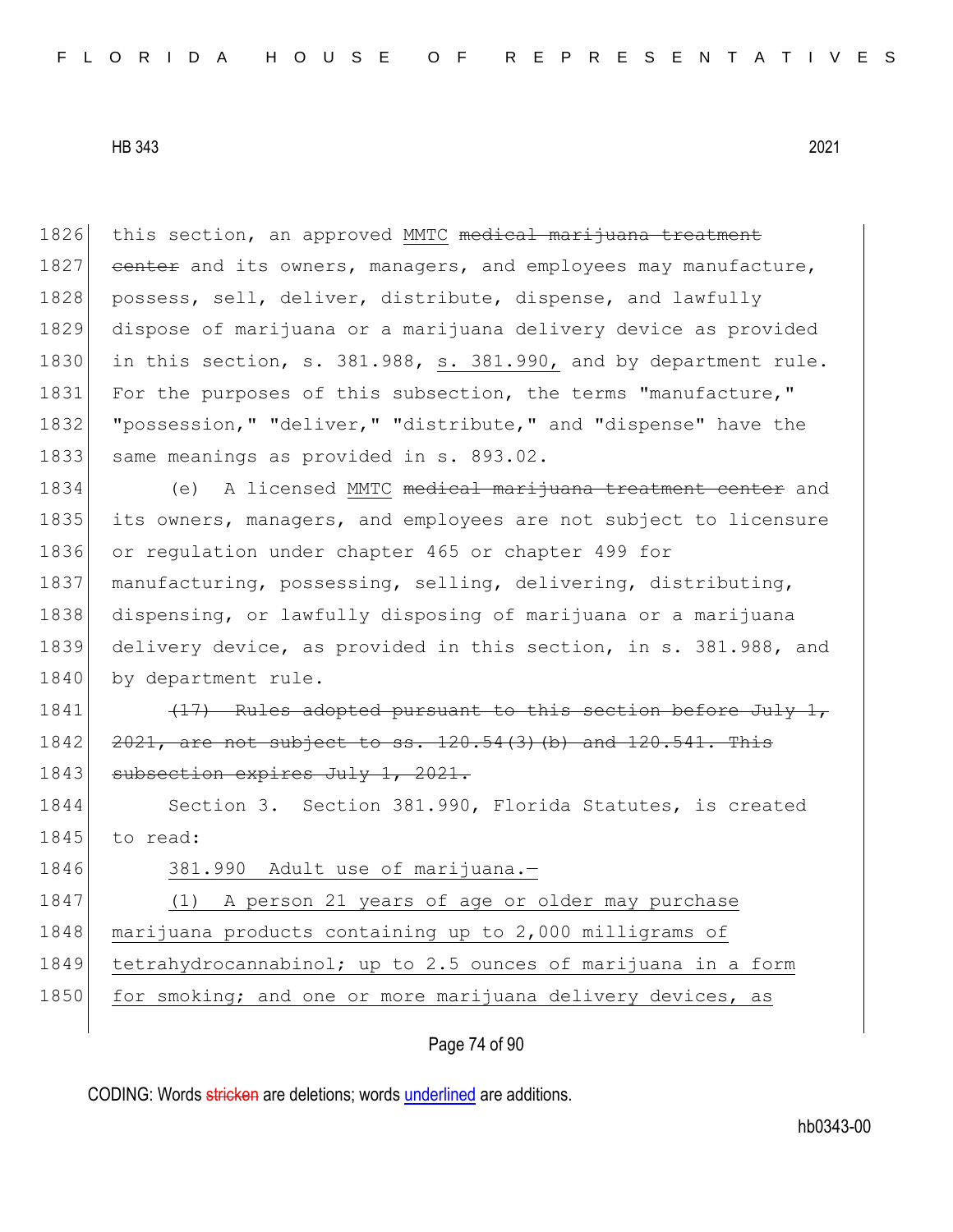1851 defined in s. 381.986, provided that such marijuana products, 1852 marijuana in a form for smoking, and marijuana delivery devices 1853 are purchased from a medical marijuana treatment center (MMTC) 1854 that is licensed by the department pursuant to s. 381.986 for 1855 the retail sale of marijuana and is registered by the Department 1856 of Business and Professional Regulation for the sale of 1857 marijuana for adult use. A violation of this subsection is 1858 punishable as provided in s. 893.13. 1859 (2) A person who purchases marijuana products, marijuana 1860 in a form for smoking, or marijuana delivery devices in 1861 accordance with subsection (1) may possess, use, transport, and 1862 transfer, without consideration, to a person 21 years of age or 1863 older such products or devices. However, a person may not 1864 possess at any given time marijuana products that contain, in 1865 total, more than 2,000 milligrams of tetrahydrocannabinol or 1866 more than 4.0 ounces of marijuana in a form for smoking. A 1867 violation of this subsection is punishable as provided in s. 1868 893.13. 1869 (3) This section does not limit the ability of a private 1870 property owner to restrict the smoking or vaping of marijuana on 1871 his or her private property; however, a landlord may not prevent 1872 his or her tenants from possessing or using marijuana by other 1873 means. 1874 (4) This section does not exempt a person from prosecution 1875 for a criminal offense related to impairment or intoxication

Page 75 of 90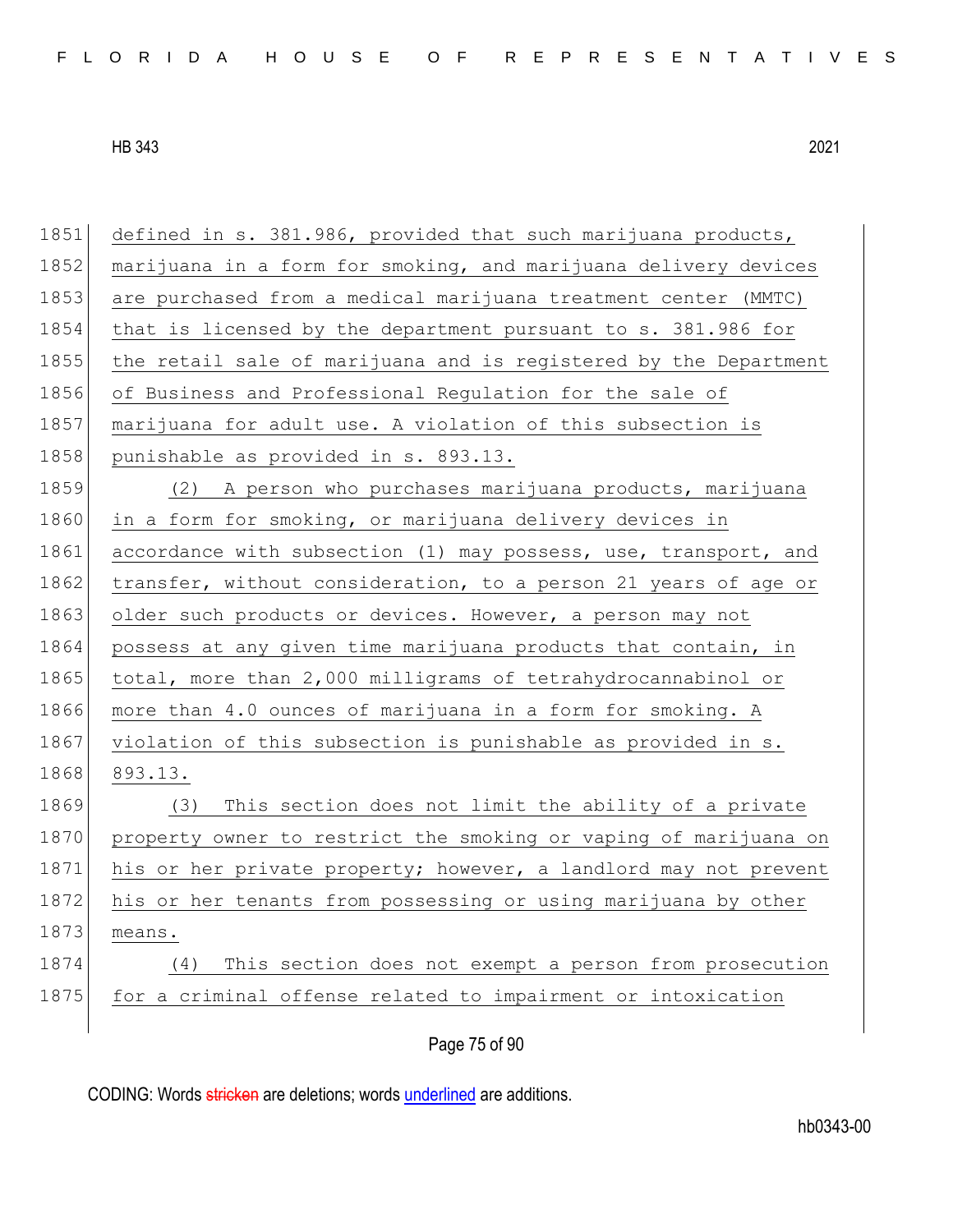| 1876 | resulting from the use of marijuana or relieve a person from any |
|------|------------------------------------------------------------------|
| 1877 | requirement under law to submit to a breath, blood, urine, or    |
| 1878 | other test to detect the presence of a controlled substance.     |
| 1879 | Section 4. Effective July 1, 2021, the Department of             |
| 1880 | Agriculture and Consumer Services shall conduct a study on the   |
| 1881 | potential harms and benefits of allowing the cultivation of      |
| 1882 | marijuana by members of the public for private use, including    |
| 1883 | the use of a cooperative model. The department shall report the  |
| 1884 | results of the study to the Governor, the President of the       |
| 1885 | Senate, and the Speaker of the House of Representatives by       |
| 1886 | January 1, 2022.                                                 |
| 1887 | Section 5. Subsection (3) and paragraphs (a) and (b) of          |
| 1888 | subsection (6) of section 893.13, Florida Statutes, are amended  |
| 1889 | to read:                                                         |
| 1890 | 893.13 Prohibited acts; penalties.-                              |
| 1891 | (3) (a) A person 21 years of age or older may deliver,           |
| 1892 | without consideration, to another person 21 years of age or      |
| 1893 | older:                                                           |
| 1894 | 1. Marijuana products that contain a total of 2,000              |
| 1895 | milligrams or less of tetrahydrocannabinol; and                  |
| 1896 | A quantity of 2.5 ounces or less of cannabis, as<br>2.           |
| 1897 | defined in this chapter.                                         |
| 1898 | (b) A person younger than 21 years of age who delivers,          |
| 1899 | without consideration, to another person marijuana products that |
| 1900 | contain a total of 2,000 milligrams or less of                   |
|      |                                                                  |

Page 76 of 90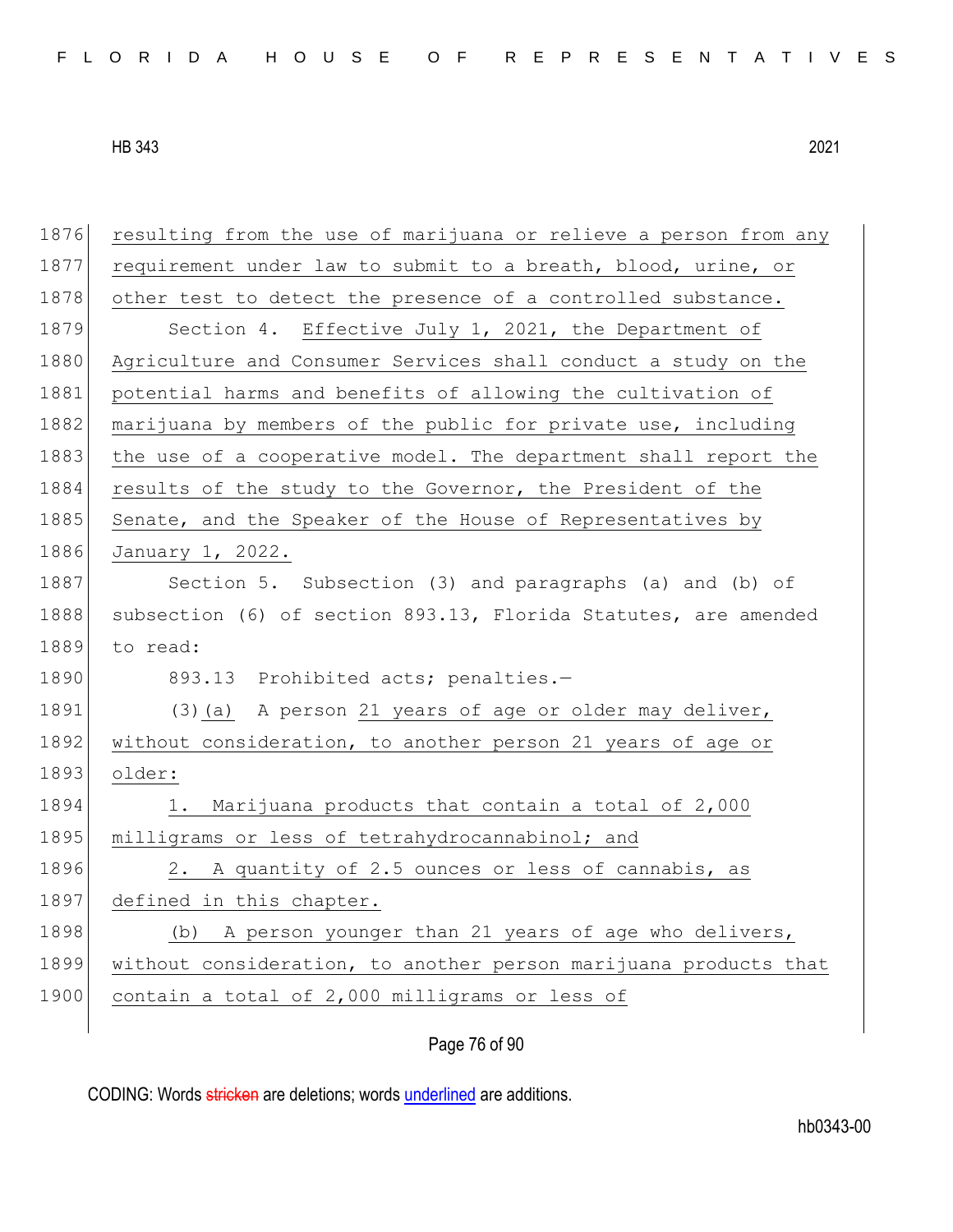1901 tetrahydrocannabinol or a quantity of 2.5 ounces or less of 1902 cannabis, as defined in this chapter, commits a misdemeanor of 1903 the second degree, punishable as provided in s. 775.082 or s. 1904 775.083, for a first conviction of a violation of this paragraph 1905 and commits a misdemeanor of the first degree, punishable as 1906 provided in s. 775.082 or s. 775.083, for a second or subsequent 1907 conviction of a violation of this paragraph who delivers, 1908 without consideration, 20 grams or less of cannabis, as defined 1909 in this chapter, commits a misdemeanor of the first degree, 1910 punishable as provided in s. 775.082 or s. 775.083. As used in 1911 this subsection, the term "cannabis" does not include the resin 1912 extracted from the plants of the genus *Cannabis* or any compound 1913 manufacture, salt, derivative, mixture, or preparation of such  $1914$  resin.

1915 (6)(a) Except as otherwise provided in this subsection, a 1916 person may not be in actual or constructive possession of a 1917 controlled substance unless such controlled substance was 1918 lawfully obtained from a practitioner or pursuant to a valid 1919 prescription or order of a practitioner while acting in the 1920 course of his or her professional practice or to be in actual or 1921 constructive possession of a controlled substance except as 1922 otherwise authorized by this chapter. A person who violates this 1923 provision commits a felony of the third degree, punishable as 1924 provided in s. 775.082, s. 775.083, or s. 775.084.

1925 (b)1. A person 21 years of age or older may possess

Page 77 of 90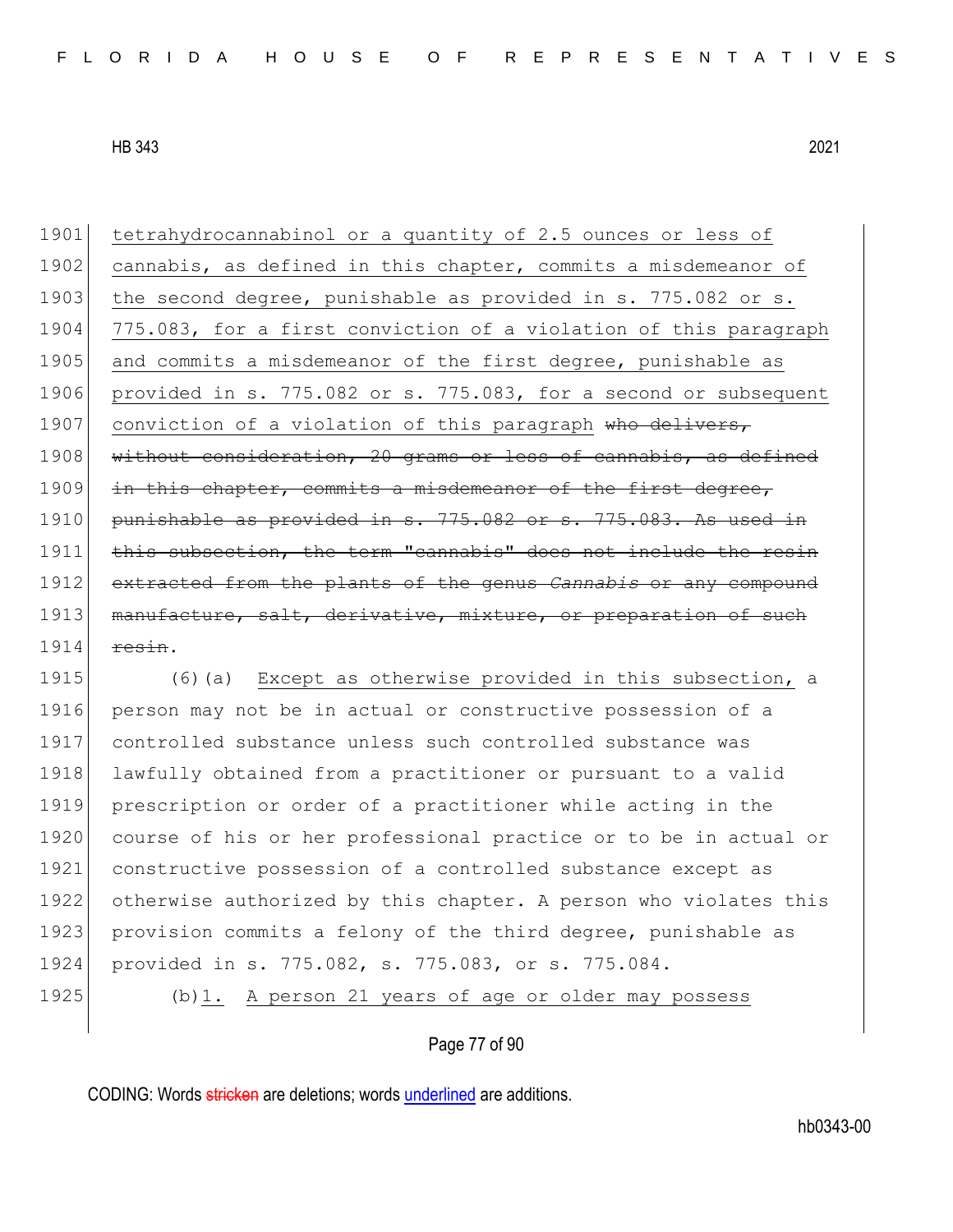1926 marijuana products that contain a total of 2,000 milligrams or 1927 less of tetrahydrocannabinol and may possess 4.0 ounces or less 1928 of cannabis, as defined in this chapter  $F$  the offense is the 1929 possession of 20 grams or less of cannabis, as defined in this 1930 chapter, the person commits a misdemeanor of the first degree, 1931 punishable as provided in s. 775.082 or s. 775.083. As used in 1932 this subsection, the term "cannabis" does not include the resin 1933 extracted from the plants of the genus *Cannabis*, or any compound 1934 manufacture, salt, derivative, mixture, or preparation of such  $1935$  resin. 1936 2. A person under 21 years of age who possesses marijuana 1937 products that contain a total of 2,000 milligrams or less of 1938 tetrahydrocannabinol or who possesses 4.0 ounces or less of 1939 cannabis, as defined in this chapter, commits a misdemeanor of 1940 the second degree, punishable as provided in s. 775.082 or s. 1941 775.083, for a first conviction of a violation of this 1942 paragraph, and a misdemeanor of the first degree, punishable as 1943 provided in s. 775.082 or s. 775.083, for a second or subsequent 1944 conviction of a violation of this paragraph. 1945 Section 6. Section 893.1352, Florida Statutes, is created 1946 to read: 1947 893.1352 Retroactive application of s. 893.13. 1948 (1) It is the intent of the Legislature to retroactively 1949 apply amendments to s. 893.13 to certain persons who were 1950 convicted of possession of cannabis before January 1, 2022.

Page 78 of 90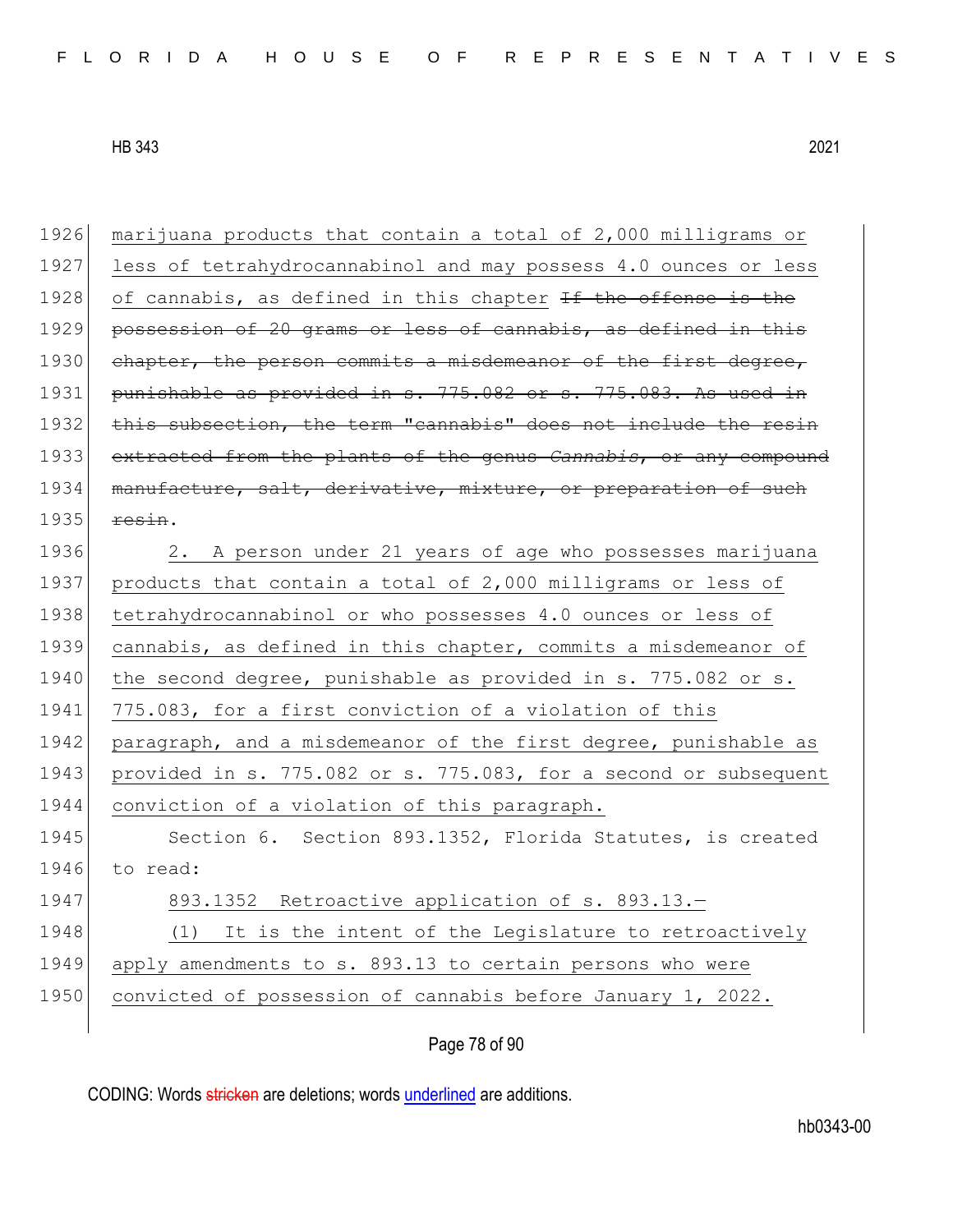1951 (2) As used in this section, a reference to "former s. 1952 893.13, Florida Statutes 2021," is a reference to s. 893.13 as 1953 it existed at any time before January 1, 2022. 1954 (3)(a) A person who was convicted of a violation of former 1955 s. 893.13, Florida Statutes 2021, for possessing 4.0 ounces or 1956 less of cannabis as defined in chapter 893, but was not 1957 sentenced under that section before January 1, 2022, must be 1958 sentenced in accordance with  $s. 775.082$ ,  $s. 775.083$ , or  $s.$ 1959 775.084 for the degree of offense as provided for in s. 893.13. 1960 (b) A person who was convicted of a violation of former s. 1961 893.13, Florida Statutes 2021, for possessing 4.0 ounces or less 1962 of cannabis as defined in chapter 893, who was sentenced before 1963 January 1, 2022, to a term of imprisonment or probation pursuant 1964 to former s. 893.13, Florida Statutes 2021, and who is serving 1965 the term of imprisonment or probation on or after January 1, 1966 2022, must have an opportunity for a sentence review hearing. If 1967 the person requests a sentence review hearing, he or she must be 1968 resentenced in accordance with paragraph (c). 1969 (c) Resentencing under this section must occur in the 1970 following manner: 1971 1. The Department of Corrections shall notify the person 1972 described in paragraph (b) of his or her eligibility to request 1973 a sentence review hearing. 1974 2. A person seeking sentence review under this section may 1975 submit an application to the court of original jurisdiction

Page 79 of 90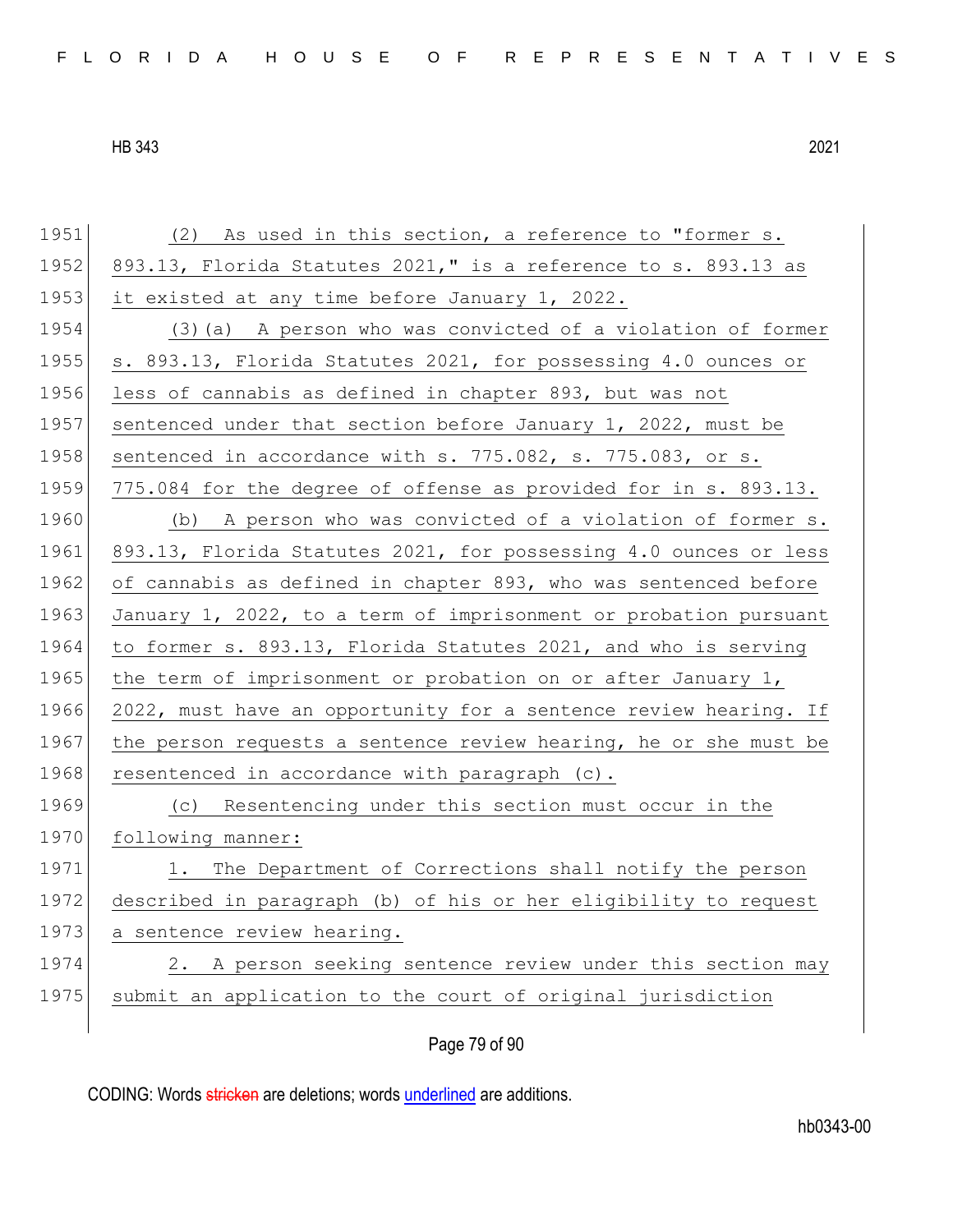| 1976 | requesting that a sentence review hearing be held. The           |
|------|------------------------------------------------------------------|
| 1977 | sentencing court retains original jurisdiction for the duration  |
| 1978 | of the sentence for the purpose of this review.                  |
| 1979 | 3. A person who is eligible for a sentence review hearing        |
| 1980 | under this section is entitled to representation by legal        |
| 1981 | counsel. If the person is indigent and unable to employ counsel, |
| 1982 | the court shall appoint counsel under s. 27.52. Determination of |
| 1983 | indigence and costs of representation is as provided in ss.      |
| 1984 | 27.52 and 938.29.                                                |
| 1985 | 4. Upon receipt of a request for a sentence review               |
| 1986 | hearing, the court of original jurisdiction shall hold such a    |
| 1987 | hearing to determine if the person meets the criteria for        |
| 1988 | resentencing under this section. If the court determines by a    |
| 1989 | preponderance of the evidence that the person is currently       |
| 1990 | serving a sentence for a violation of former s. 893.13, Florida  |
| 1991 | Statutes 2021, and that the violation was for possession of      |
| 1992 | cannabis in the amount of 4.0 ounces or less, the court shall    |
| 1993 | resentence the person in accordance with this section. If the    |
| 1994 | court determines that the person does not meet the criteria for  |
| 1995 | resentencing under this section, the court must provide written  |
| 1996 | findings as to why the person does not meet the criteria.        |
| 1997 | 5.<br>If the court finds that the underlying facts of the        |
| 1998 | person's conviction that is subject to resentencing are          |
| 1999 | classified as a crime under s. 893.13, the person must be        |
| 2000 | resentenced to a term that would not exceed the maximum sentence |
|      |                                                                  |

Page 80 of 90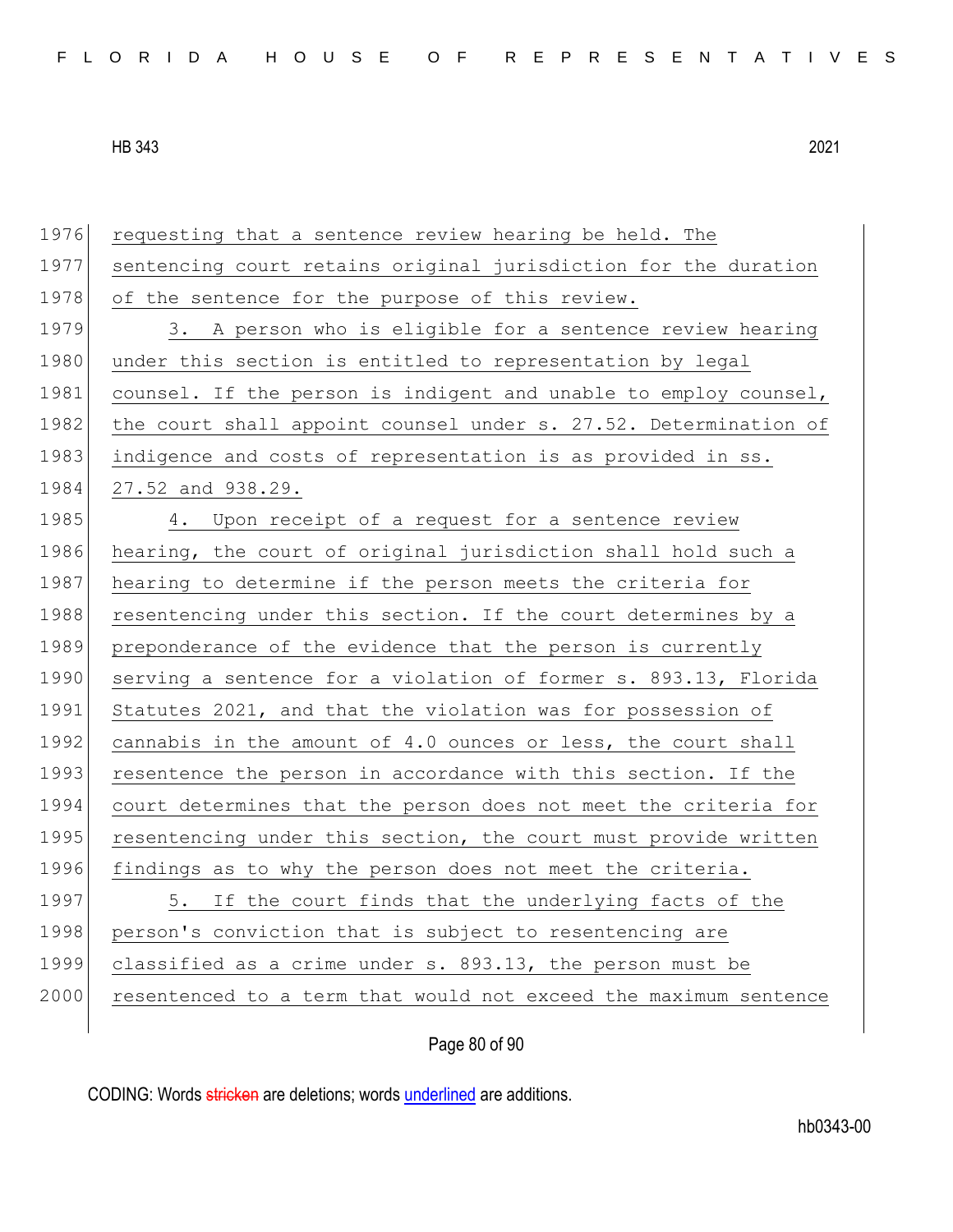2001 provided by that section. The person is entitled to receive 2002 credit for his or her time served. 2003 6. If the court finds that the underlying facts of the 2004 person's conviction that is subject to resentencing are not 2005 classified as a crime under s. 893.13, the person must be 2006 resentenced to time served and released from supervision as soon 2007 as reasonably possible. 2008 (4) Notwithstanding any other law, a person who has been 2009 convicted of a crime under former s. 893.13, Florida Statutes 2010 2021, and whose offense would not be classified as a crime under 2011 s. 893.13, must have all fines, fees, and costs related to such 2012 conviction waived. 2013 Section 7. Present subsections (5), (6), and (7) of 2014 section 893.147, Florida Statutes, are redesignated as 2015 subsections  $(6)$ ,  $(7)$ , and  $(8)$ , respectively, a new subsection 2016 (5) is added to that section, and subsections  $(1)$ ,  $(2)$ , and  $(4)$ 2017 of that section are amended, to read: 2018 893.147 Use, possession, manufacture, delivery, 2019 transportation, advertisement, or retail sale of drug 2020 paraphernalia, specified machines, and materials.-2021 (1) USE OR POSSESSION OF DRUG PARAPHERNALIA.—Except as 2022 provided in subsection (5), it is unlawful for any person to 2023 use, or to possess with intent to use, drug paraphernalia: 2024 (a) To plant, propagate, cultivate, grow, harvest, 2025 manufacture, compound, convert, produce, process, prepare, test,

Page 81 of 90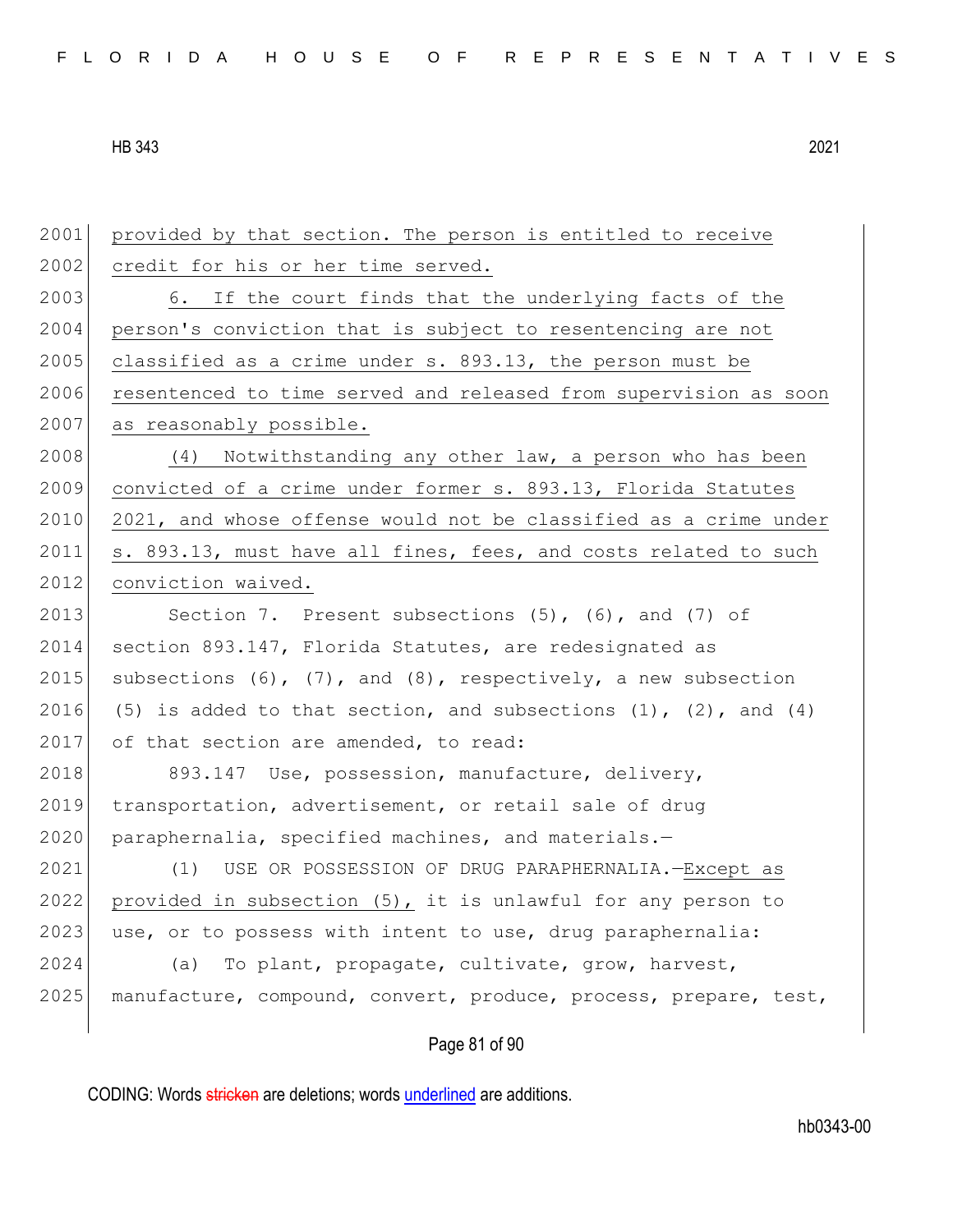| FLORIDA HOUSE OF REPRESENTATIVES |  |
|----------------------------------|--|
|----------------------------------|--|

2031

2026 analyze, pack, repack, store, contain, or conceal a controlled 2027 substance in violation of this chapter; or

2028 (b) To inject, ingest, inhale, or otherwise introduce into 2029 the human body a controlled substance in violation of this 2030 chapter.

2032 Any person who violates this subsection is quilty of a 2033 | misdemeanor of the first degree, punishable as provided in s. 2034 775.082 or s. 775.083.

2035 (2) MANUFACTURE OR DELIVERY OF DRUG PARAPHERNALIA.—Except 2036 as provided in subsection  $(5)$ , it is unlawful for any person to 2037 deliver, possess with intent to deliver, or manufacture with 2038 intent to deliver drug paraphernalia, knowing, or under 2039 circumstances where one reasonably should know, that it will be 2040 used:

2041 (a) To plant, propagate, cultivate, grow, harvest, 2042 manufacture, compound, convert, produce, process, prepare, test, 2043 analyze, pack, repack, store, contain, or conceal a controlled 2044 substance in violation of this act; or

2045 (b) To inject, ingest, inhale, or otherwise introduce into 2046 the human body a controlled substance in violation of this act. 2047

2048 Any person who violates this subsection is quilty of a felony of 2049 the third degree, punishable as provided in  $s. 775.082$ , s. 2050 775.083, or s. 775.084.

## Page 82 of 90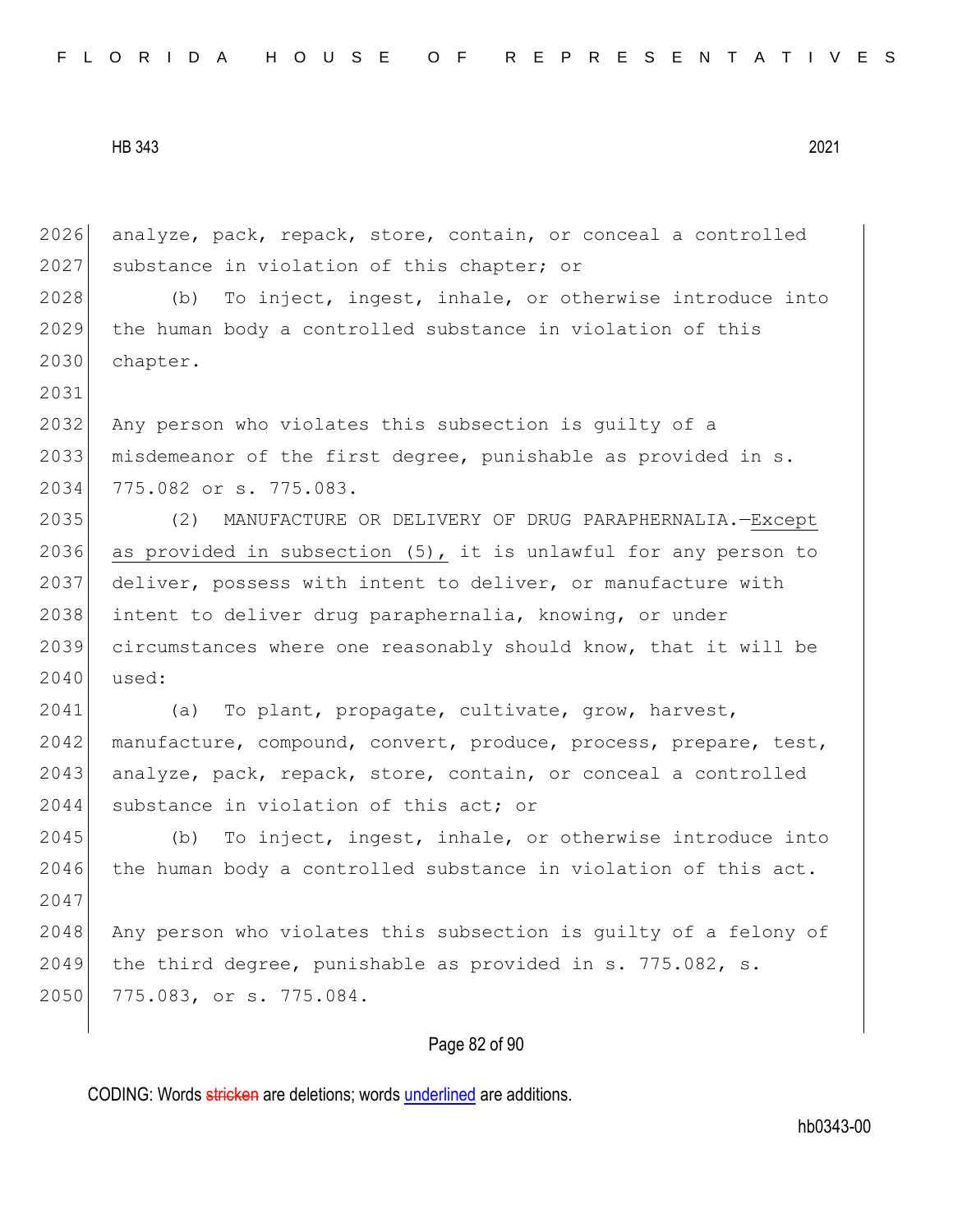2051 (4) TRANSPORTATION OF DRUG PARAPHERNALIA.—Except as 2052 provided in subsection  $(5)$ , it is unlawful to use, possess with 2053 the intent to use, or manufacture with the intent to use drug 2054 paraphernalia, knowing or under circumstances in which one 2055 reasonably should know that it will be used to transport: 2056 (a) A controlled substance in violation of this chapter; 2057 or 2058 (b) Contraband as defined in s.  $932.701(2)(a)1$ . 2059 2060 Any person who violates this subsection commits a felony of the 2061 third degree, punishable as provided in s. 775.082, s. 775.083, 2062 or s. 775.084. 2063 (5) ACTS INVOLVING A MARIJUANA DELIVERY DEVICE. 2064 (a) A person 21 years of age or older may possess, use, 2065 transport, or deliver, without consideration, to a person 21 2066 years of age or older a marijuana delivery device, as defined in 2067 s. 381.986. 2068 (b) A person younger than 21 years of age who possesses, 2069 uses, transports, or delivers, without consideration, to a 2070 person 21 years of age or older a marijuana delivery device, as 2071 defined in s. 381.986, commits a misdemeanor of the second 2072 degree, punishable as provided in s. 775.082 or s. 775.083 for a 2073 first conviction of a violation of this paragraph, and a 2074 misdemeanor of the first degree, punishable as provided in s.  $2075$  775.082 or s. 775.083, for a second or subsequent conviction of

Page 83 of 90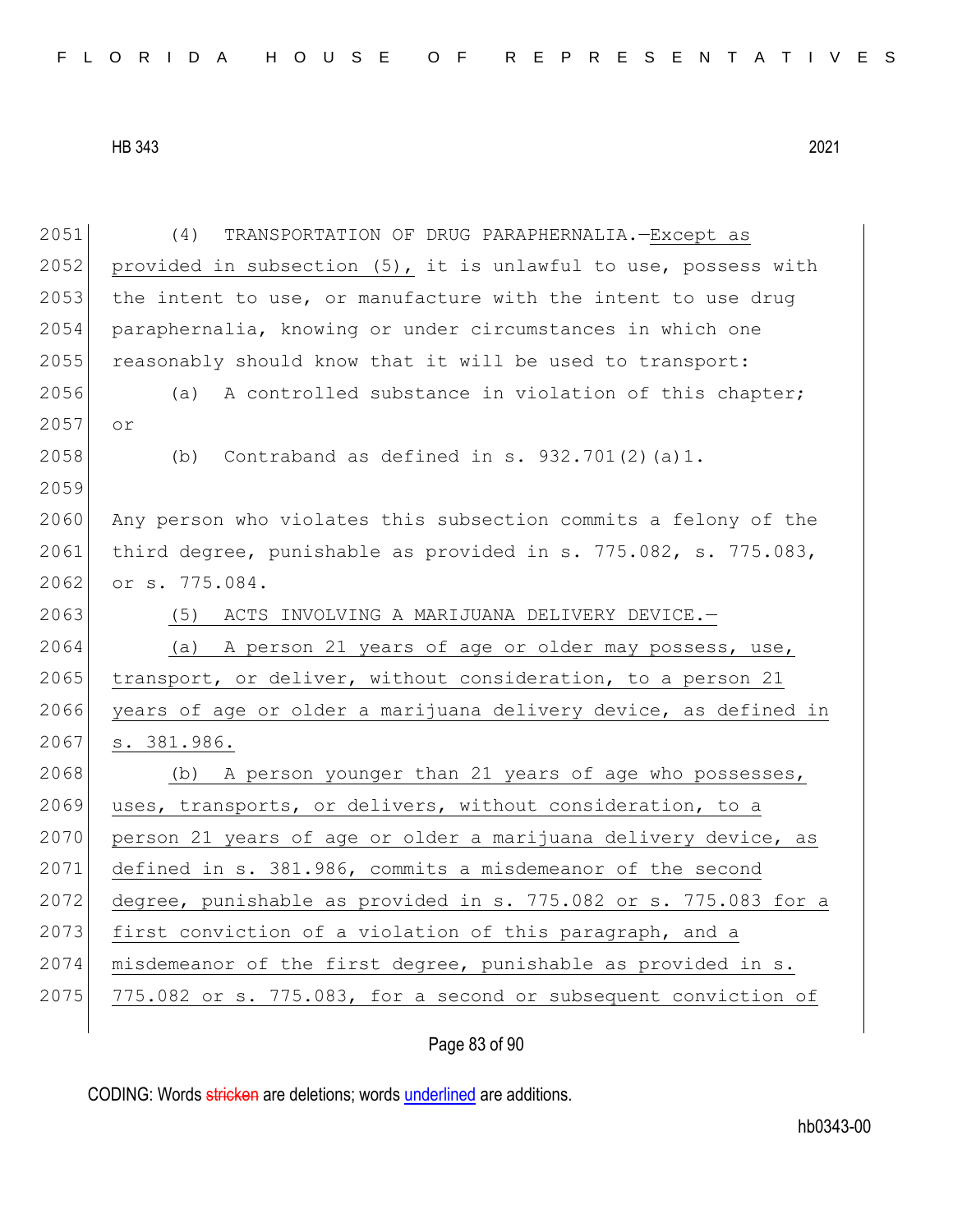|  |  |  |  |  |  |  |  |  |  | FLORIDA HOUSE OF REPRESENTATIVES |  |
|--|--|--|--|--|--|--|--|--|--|----------------------------------|--|
|--|--|--|--|--|--|--|--|--|--|----------------------------------|--|

| 2076 | a violation of this paragraph.                                  |
|------|-----------------------------------------------------------------|
| 2077 | Section 8. Section 943.0586, Florida Statutes, is created       |
| 2078 | to read:                                                        |
| 2079 | 943.0586 Cannabis expunction.-                                  |
| 2080 | DEFINITIONS. - As used in this section, the term:<br>(1)        |
| 2081 | "Cannabis" has the same meaning as provided in chapter<br>(a)   |
| 2082 | 893.                                                            |
| 2083 | "Expunction" has the same meaning and effect as<br>(d)          |
| 2084 | provided in s. 943.0585.                                        |
| 2085 | "Former s. 893.13, Florida Statutes 2021," is a<br>(C)          |
| 2086 | reference to s. 893.13 as it existed at any time before January |
| 2087 | 1, 2022.                                                        |
| 2088 | ELIGIBILITY.-Notwithstanding any other law, a person<br>(2)     |
| 2089 | is eligible to petition a court to expunge a criminal history   |
| 2090 | record for the conviction of former s. 893.13, Florida Statutes |
| 2091 | 2021, if:                                                       |
| 2092 | The person received a withholding of adjudication or<br>(a)     |
| 2093 | adjudication of guilt for a violation of former 893.13, Florida |
| 2094 | Statutes 2021, for the possession of cannabis;                  |
| 2095 | The person possessed 4.0 ounces or less of cannabis;<br>(b)     |
| 2096 | and                                                             |
| 2097 | The person is no longer under court supervision<br>(C)          |
| 2098 | related to the disposition of arrest or alleged criminal        |
| 2099 | activity to which the petition to expunge pertains.             |
| 2100 | CERTIFICATE OF ELIGIBILITY. - Before petitioning a court<br>(3) |
|      |                                                                 |

Page 84 of 90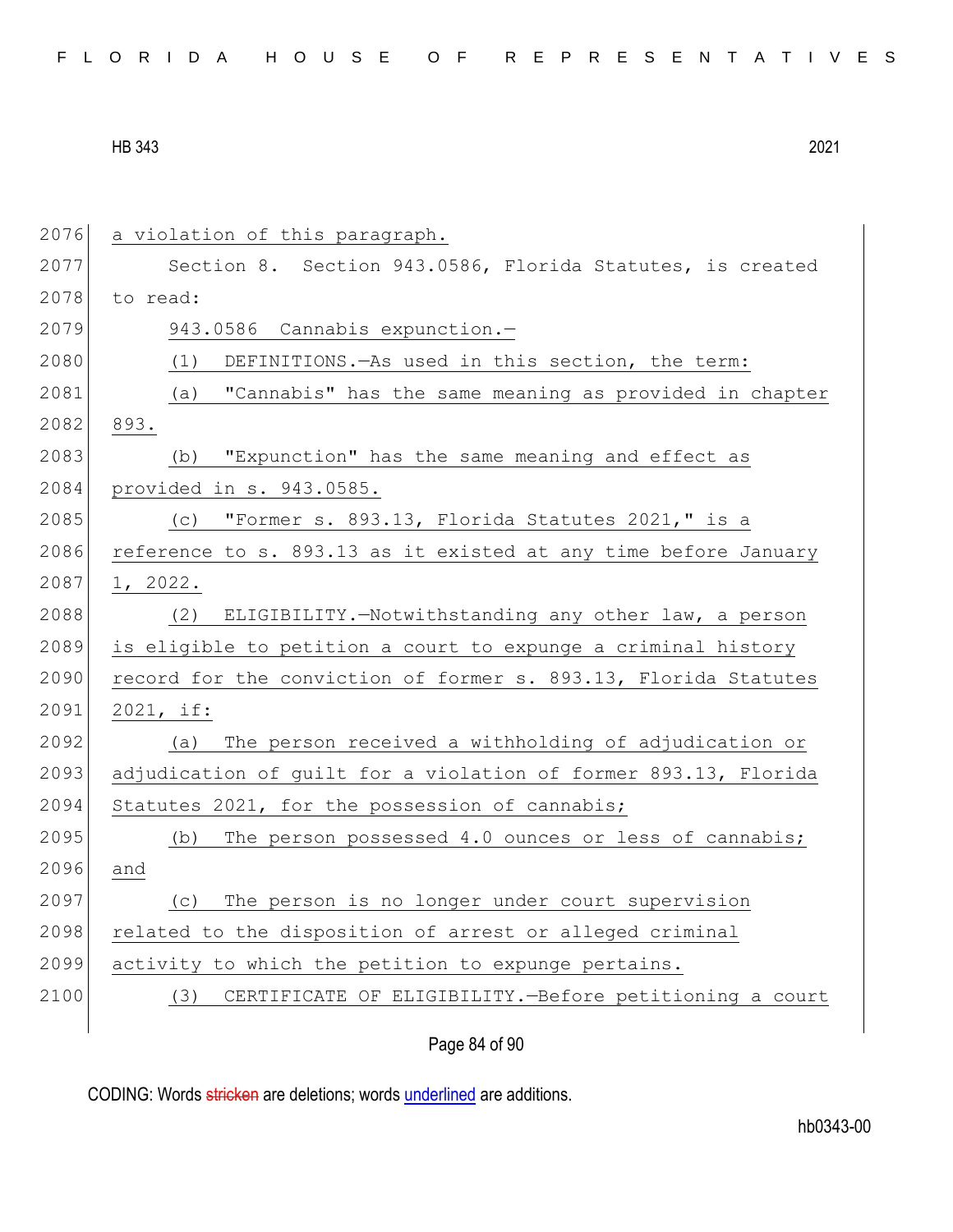2101 to expunge a criminal history record under this section, a 2102 person seeking to expunge a criminal history record must apply 2103 to the department for a certificate of eligibility for 2104 expunction. The department shall adopt rules to establish 2105 procedures for applying for and issuing a certificate of 2106 eligibility for expunction. 2107 (a) The department shall issue a certificate of 2108 eligibility for expunction to a person who is the subject of a 2109 criminal history record under this section, if that person: 2110 1. Satisfies the eligibility criteria in subsection  $(2)$ ; 2111 2. Has submitted to the department a written certified 2112 statement from the appropriate state attorney or statewide 2113 prosecutor which confirms the criminal history record complies 2114 with the criteria in subsection  $(2)$ ; and 2115 3. Has submitted to the department a certified copy of the 2116 disposition of the charge to which the petition to expunge 2117 pertains. 2118 (b) A certificate of eligibility for expunction is valid 2119 for 12 months after the date of issuance stamped by the 2120 department on the certificate. After that time, the petitioner 2121 must reapply to the department for a new certificate of 2122 eligibility. The petitioner's status and the law in effect at 2123 the time of the renewal application determine the petitioner's 2124 eligibility. 2125 (4) PETITION.—Each petition to expunge a criminal history

Page 85 of 90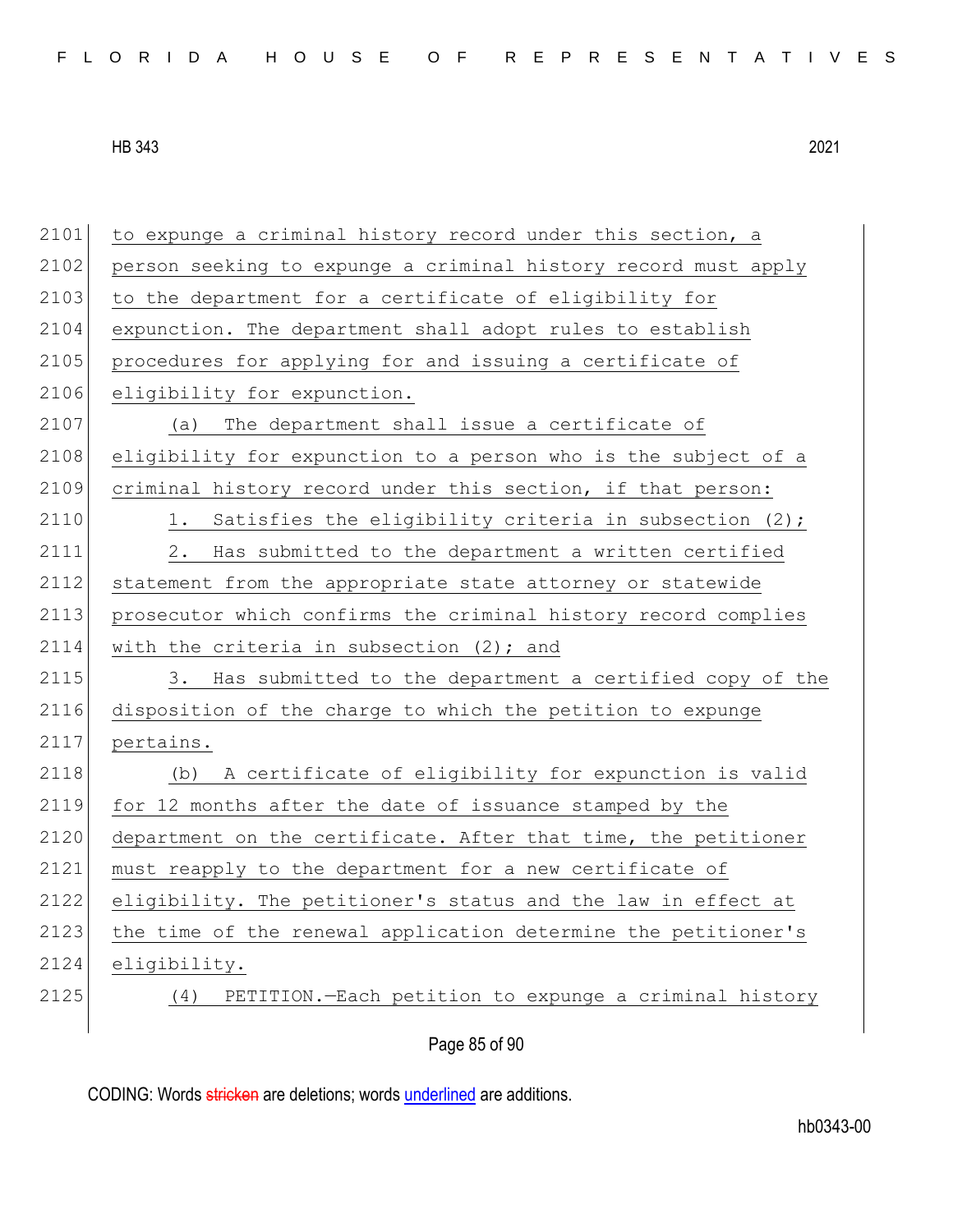2126 record must be accompanied by: 2127 (a) A valid certificate of eligibility issued by the 2128 department. 2129 (b) The petitioner's sworn statement that he or she: 2130 1. Satisfies the eligibility requirements for expunction 2131 in subsection (2); and 2132 2. Is eligible for expunction to the best of his or her 2133 knowledge. 2134 (5) PENALTIES.—A person who knowingly provides false 2135 information on his or her sworn statement submitted with a 2136 petition to expunge commits a felony of the third degree, 2137 punishable as provided in s. 775.082, s. 775.083, or s. 775.084. 2138 (6) COURT AUTHORITY. 2139 (a) The courts of this state have jurisdiction over their 2140 own procedures, including the maintenance, expunction, and 2141 correction of judicial records containing criminal history 2142 information to the extent that such procedures are not 2143 inconsistent with the conditions, responsibilities, and duties 2144 established by this section. 2145 (b) A court of competent jurisdiction shall order a 2146 criminal justice agency to expunge the criminal history record 2147 of a person who complies with this section. The court may not 2148 order a criminal justice agency to expunge a criminal history 2149 record under this section until the person seeking to expunge a 2150 criminal history record has applied for and received a

Page 86 of 90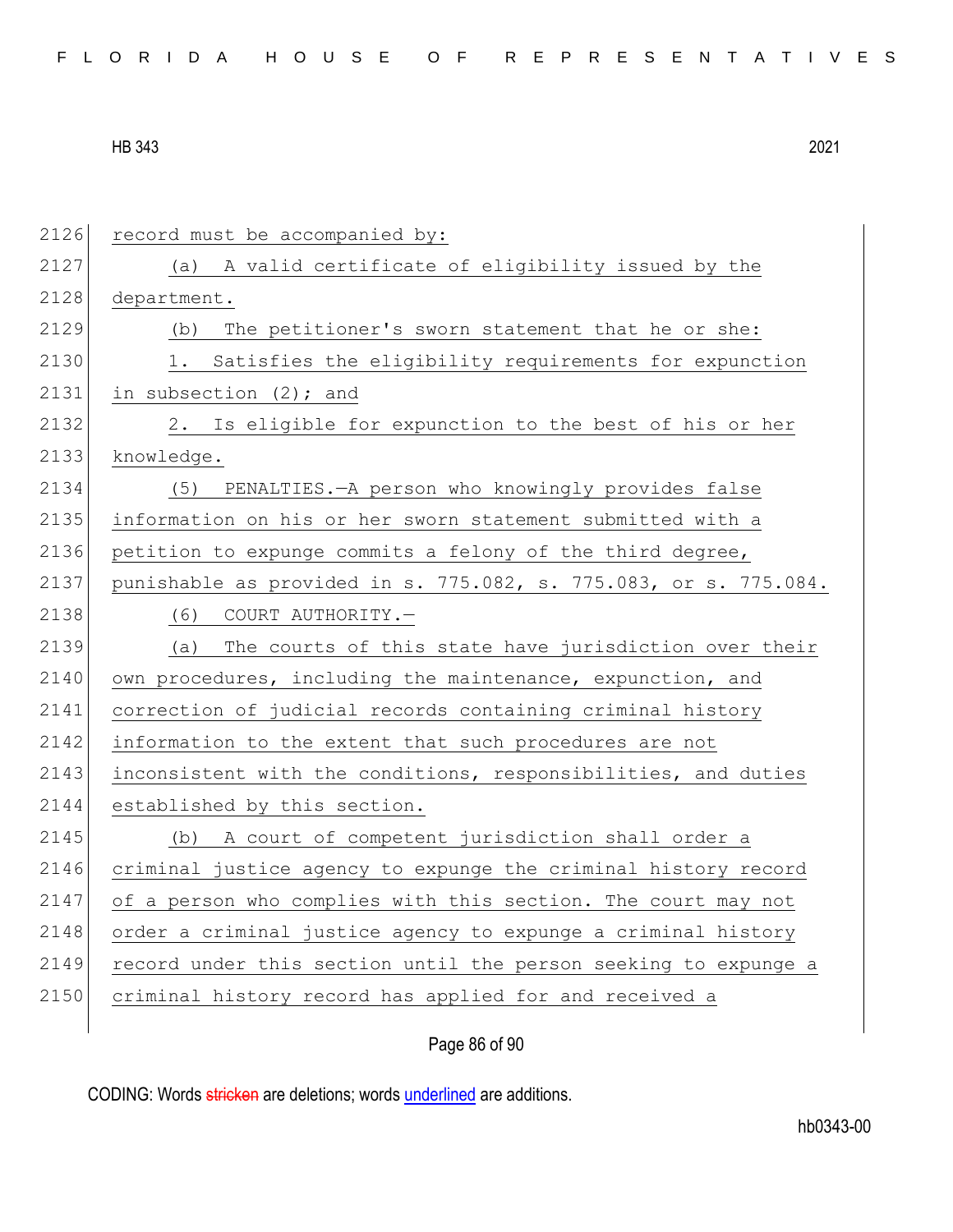2151 certificate of eligibility under subsection (3). 2152 (c) Expunction granted under this section does not prevent 2153 the person who receives such relief from petitioning for the 2154 expunction or sealing of a later criminal history record as 2155 provided for in ss. 943.0583, 943.0585, and 943.059, if the 2156 person is otherwise eligible under those sections. 2157 (7) PROCESSING OF A PETITION OR AN ORDER. 2158 (a) In judicial proceedings under this section, a copy of 2159 the completed petition to expunge must be served upon the 2160 appropriate state attorney or the statewide prosecutor and upon 2161 the arresting agency; however, it is not necessary to make any  $2162$  agency other than the state a party. The appropriate state 2163 attorney or the statewide prosecutor and the arresting agency 2164 may respond to the court regarding the completed petition to 2165 expunge. 2166 (b) If relief is granted by the court, the clerk of the 2167 court shall certify copies of the order to the appropriate state 2168 attorney or the statewide prosecutor and the arresting agency. 2169 The arresting agency shall forward the order to any other agency 2170 to which the arresting agency disseminated the criminal history 2171 record information to which the order pertains. The department 2172 shall forward the order to expunge to the Federal Bureau of 2173 Investigation. The clerk of the court shall certify a copy of 2174 the order to any other agency that the records of the court 2175 reflect has received the criminal history record from the court.

Page 87 of 90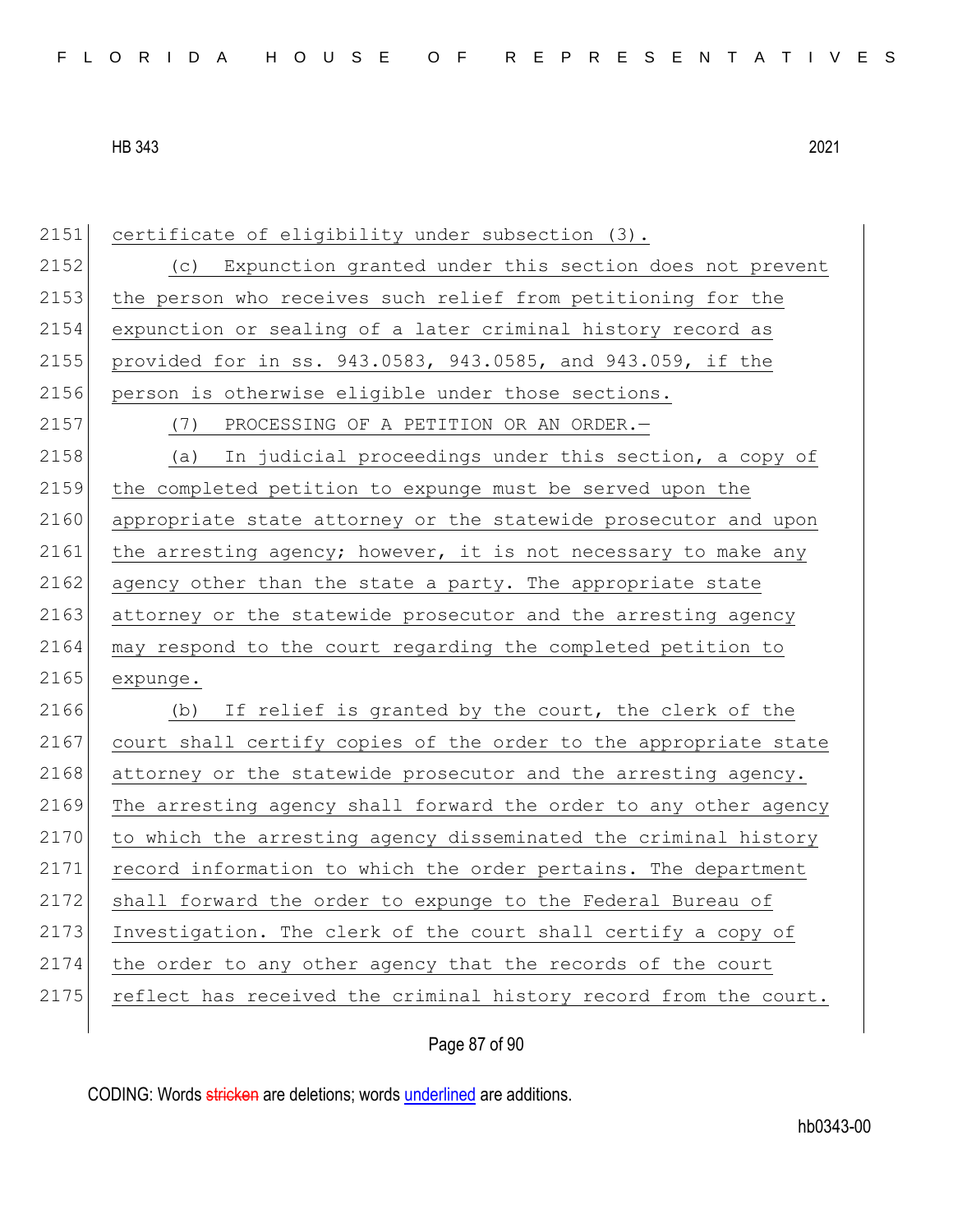2176 (c) The department or any other criminal justice agency is 2177 not required to act on an order to expunge entered by a court if 2178 such order does not meet the requirements of this section. Upon 2179 receipt of such an order, the department shall notify the 2180 issuing court, the appropriate state attorney or statewide 2181 prosecutor, the petitioner or the petitioner's attorney, and the 2182 arresting agency of the reason for noncompliance. The 2183 appropriate state attorney or statewide prosecutor shall take 2184 action within 60 days to correct the record and petition the 2185 court to void the order. No cause of action, including contempt 2186 of court, may arise against any criminal justice agency for 2187 failure to comply with an order to expunge if the petitioner for 2188 such order failed to obtain the certificate of eligibility as 2189 required by this section or such order does not otherwise meet 2190 the requirements of this section. 2191 (8) EFFECT OF CANNABIS EXPUNCTION ORDER. 2192 (a) The person who is the subject of a criminal history 2193 record that is expunged under this section may lawfully deny or 2194 fail to acknowledge the arrests and convictions covered by the 2195 expunged record, except if the person who is the subject of the 2196 record: 2197 1. Is a candidate for employment with a criminal justice  $2198$  agency; 2199 2. Is a defendant in a criminal prosecution; 2200 3. Concurrently or subsequently petitions for relief under

Page 88 of 90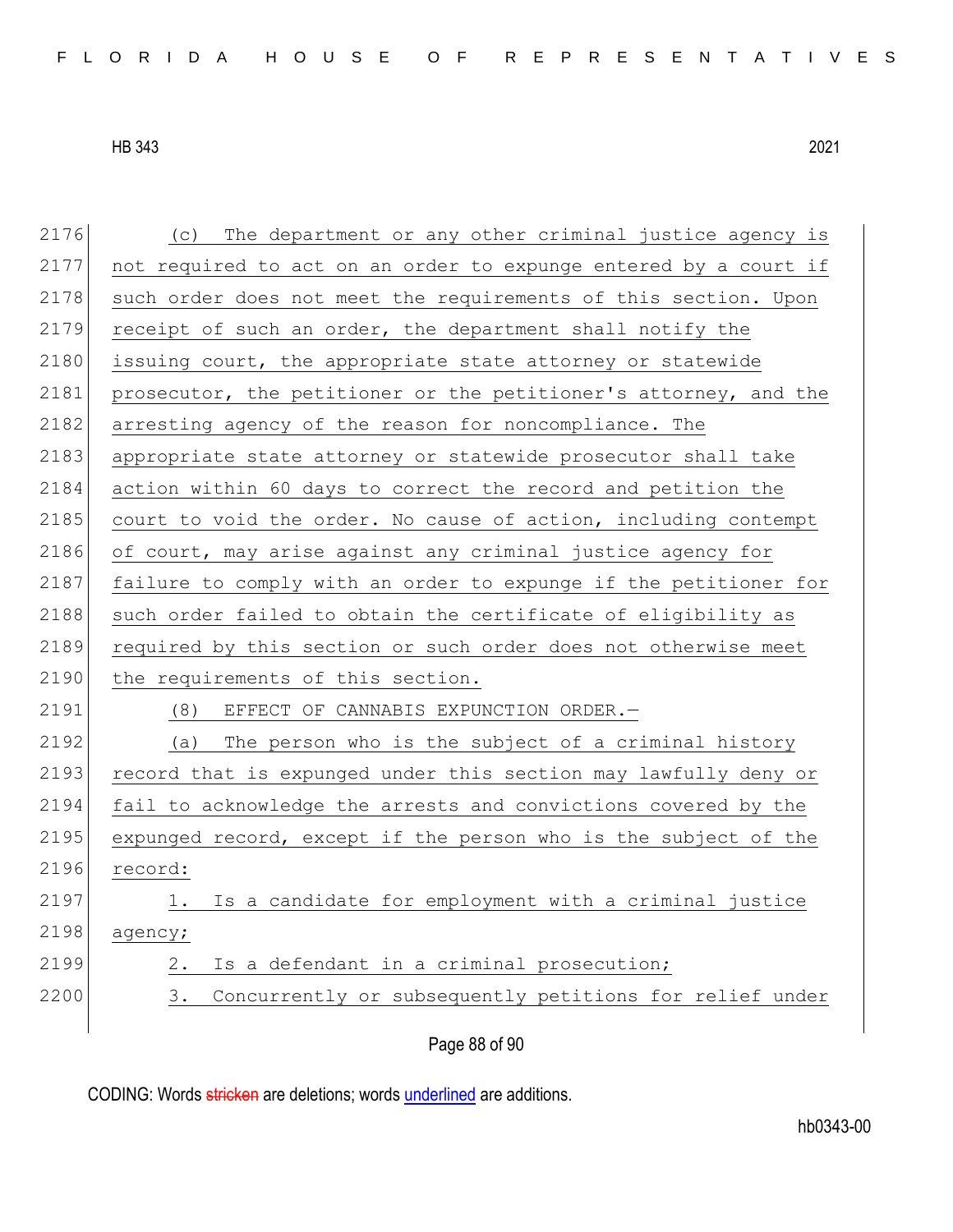| 2201 | this section, s. 943.0583, s. 943.0585, or s. 943.059;           |
|------|------------------------------------------------------------------|
| 2202 | 4. Is a candidate for admission to The Florida Bar;              |
| 2203 | Is seeking to be employed or licensed by or to contract<br>5.    |
| 2204 | with the Department of Children and Families, the Division of    |
| 2205 | Vocational Rehabilitation within the Department of Education,    |
| 2206 | the Agency for Health Care Administration, the Agency for        |
| 2207 | Persons with Disabilities, the Department of Health, the         |
| 2208 | Department of Elderly Affairs, or the Department of Juvenile     |
| 2209 | Justice or to be employed or used by such contractor or licensee |
| 2210 | in a sensitive position having direct contact with children,     |
| 2211 | persons with disabilities, or the elderly;                       |
| 2212 | 6. Is seeking to be employed or licensed by the Department       |
| 2213 | of Education, any district school board, any university          |
| 2214 | laboratory school, any charter school, any private or parochial  |
| 2215 | school, or any local governmental entity that licenses child     |
| 2216 | care facilities;                                                 |
| 2217 | Is seeking to be licensed by the Division of Insurance<br>7.     |
| 2218 | Agent and Agency Services within the Department of Financial     |
| 2219 | Services; or                                                     |
| 2220 | Is seeking to be appointed as a guardian pursuant to s.<br>8.    |
| 2221 | 744.3125.                                                        |
| 2222 | A person who has been granted an expunction under this<br>(b)    |
| 2223 | section and who is authorized under paragraph (a) to lawfully    |
| 2224 | deny or fail to acknowledge the arrests and convictions covered  |
| 2225 | by an expunged record may not be held under any law of this      |
|      |                                                                  |

## Page 89 of 90